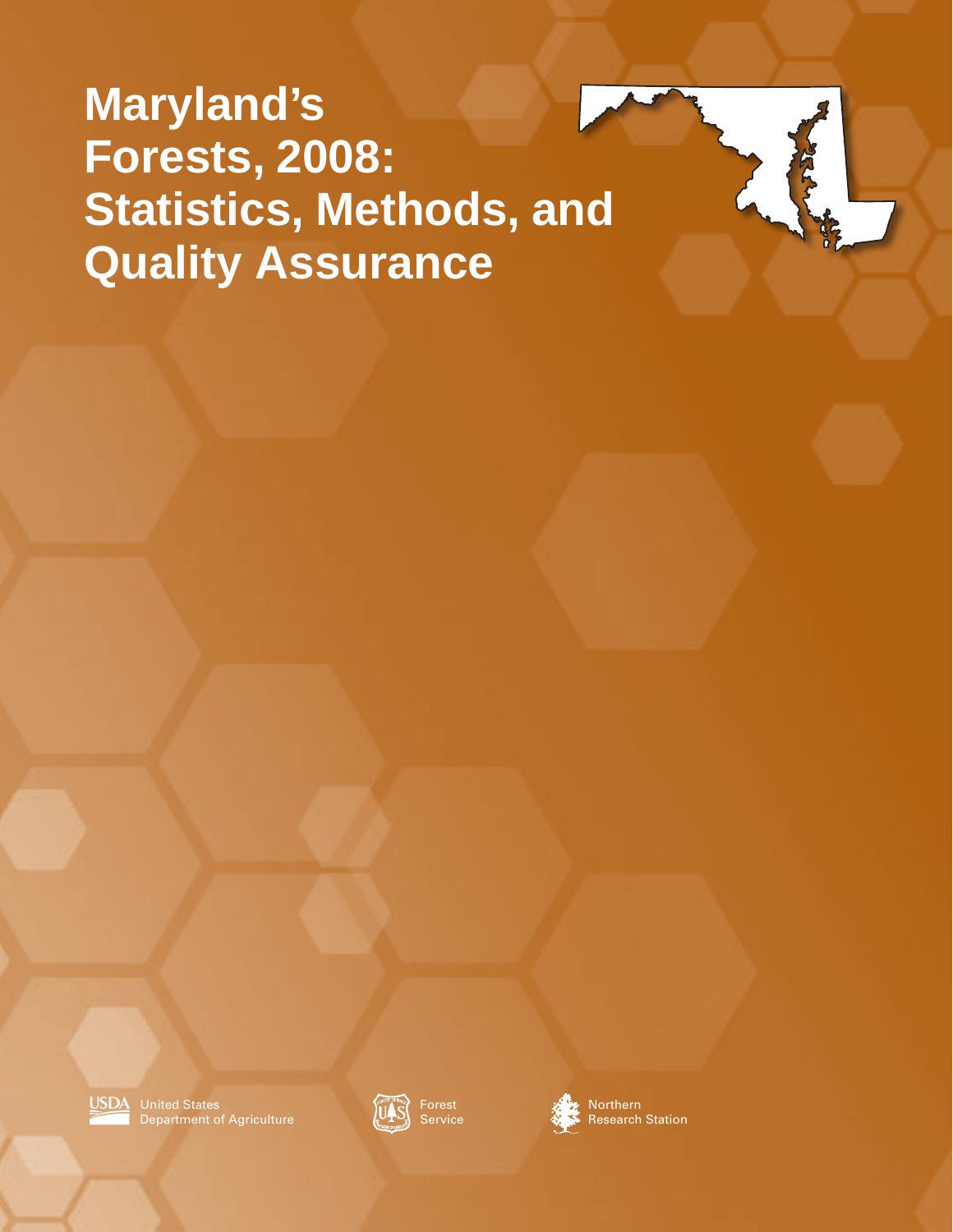# **Forest Inventory Methods**

## **Strategic Model**

The Forest Inventory and Analysis program of the Northern Research Station (NRS-FIA) is part of the national enhanced FIA program that focuses on a set of six strategic objectives (McRoberts 2005):

- A standard set of variables with nationally consistent meanings and measurements
- Field inventories of all forested lands
- Nationally consistent estimation
- Adherence to national precision standards
- Consistent reporting and data distribution
- Credibility with users and stakeholders

To ensure that these objectives are achieved, 10 strategic approaches have been prescribed:

- • A national set of prescribed core variables with a national field manual that prescribes measurement procedures and protocols for each variable
- A nationally consistent plot configuration
- A nationally consistent sampling design
- • Estimation using standardized formulas for samplebased estimators
- A national database of FIA data with core standards and user-friendly public access
- A national information management system
- A nationally consistent set of tables with estimates of prescribed core variables
- Publication of statewide tables with estimates of prescribed core variables at 5-year intervals
- Documentation of the technical aspects of the FIA program, including procedures, protocols, and techniques
- Peer review and publication of the technical documentation for general access

The result of the strategic objectives and approaches is an inventory program with identifiably new features

and a nationally consistent plot configuration, a nationally consistent sampling design for all lands, annual measurement of a proportion of plots in each state, nationally consistent estimation techniques and algorithms, and integration of the ground sampling components of the FIA inventory and the detection monitoring by the U.S. Forest Service's Forest Health Monitoring (FHM) program.

## **Plot Configuration**

The national FIA plot design consists of four 24-footradius subplots configured as a central subplot and three peripheral subplots. Centers of the peripheral subplots are located 120 feet from the central subplot at azimuths of 0°, 120°, and 240° from the center of the central subplot (Fig. 1). Each tree with a diameter at breast height (d.b.h.) of 5 inches or greater is measured on these subplots. Each subplot contains a 6.8-foot-radius microplot with center located 12 feet east of the subplot center on which each tree with a d.b.h. of 1 to 5 inches is measured. Forest conditions on any of the four subplots are identified and recorded. If the area of the condition is 1 acre or greater, the condition is mapped on the subplot. Factors that differentiate forest conditions include forest type, stand-size class, stand origin, land use, ownership, and density.



**Figure 85.—**National FIA plot design (adapted from Bechtold and Patterson 2005).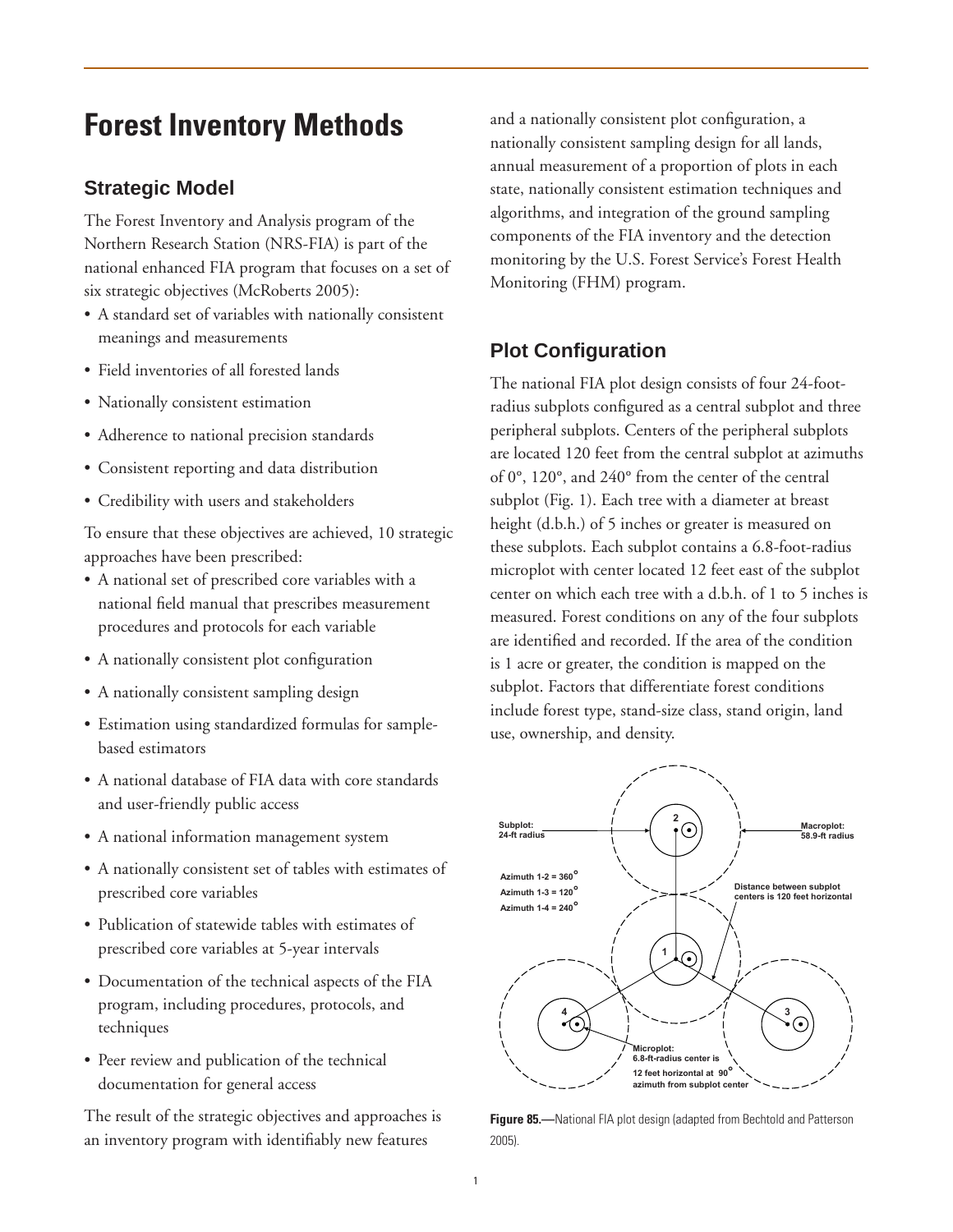### **Sample Design**

On the basis of historical sampling errors, a sampling intensity of about one plot per 6,000 acres is required to satisfy national FIA precision guidelines. Therefore, FIA divided the area of the United States into nonoverlapping, 5,937-acre hexagons and established a plot in each hexagon as follows: (1) if an existing FHM plot was located in a hexagon, it was selected; (2) if no FHM plot existed in the hexagon, the existing FIA plot from the previous periodic inventory nearest the hexagon center was selected; and (3) if neither an FHM nor FIA plot was located in the hexagon, a new FIA plot was established at a random location in the hexagon (Brand et al. 2000, McRoberts 1999). This array of field plots is designated the Federal base sample and is considered an equal probability sample; measurement is funded by the Federal Government.

The Federal base sample was systematically divided into five interpenetrating, nonoverlapping panels or subsamples, each of which provides complete, systematic coverage of a state. Each year, the plots in a single panel are measured, and panels are selected on a 5-year, rotating basis (McRoberts 1999). For estimation purposes, the measurement of each panel of plots is considered an independent, equal probability sample of all lands in a state.

### **Three-phase Inventory**

FIA conducts inventories in three phases. In Phase 1 (P1), remotely sensed data are used to obtain initial plot land cover observations and to stratify land area in the population of interest to increase the precision of estimates. In Phase 2 (P2), field crews visit the physical locations of permanent field plots to measure traditional inventory variables such as tree species, diameter, and height. In Phase 3 (P3), field crews visit a subset of P2 plots to obtain measurements for an additional suite of variables associated with forest and ecosystem health. The three phases of the enhanced FIA program are discussed in greater detail in the following sections.

## **Phase 1**

Aerial photographs, digital orthoquads (DOQs: digitally scanned aerial photographs), and satellite imagery are used for initial plot measurement via remotely sensed data and stratification. P1 plot measurement consists of observations of conditions at the plot locations using aerial photographs or DOQs. Analysts determine a digitized geographic location for each field plot, and a human interpreter assigns the plot a land cover/use. Lands satisfying FIA's definition of forest land include commercial timberland, some pastured land with trees, forest plantations, unproductive forested land, and reserved, noncommercial forested land. In addition, forest land requires minimum stocking levels, a 1-acre minimum area, and a minimum bole-to-bole width of 120 feet with continuous canopy. Forest land excludes wooded strips, idle farmland with trees, and narrow windbreaks. All plot locations that could possibly contain accessible forest land are selected for further measurement during P2.

The combination of natural variability among plots and budgetary constraints prohibits measurement of a sufficient number of plots to satisfy national precision standards for most inventory variables unless the estimation process is enhanced using ancillary data. Thus, the land area is stratified by using remotely sensed data to facilitate stratified estimation. NRS-FIA uses canopy density classes to derive strata. Canopy density information was obtained from the 2001 National Land Cover Database (NLCD). The NLCD 2001 canopy density layer for the United States was produced through a cooperative project conducted by the Multi-Resolution Land Characteristics (MRLC) Consortium (http://www.mrlc.gov/). The layer characterizes subtle variations of forest canopy density as a percentage estimate of forest canopy cover (0 to 100) within every 30-m pixel over the United States. The method used to map canopy density for NLCD 2001 is described in Huang et al. (2001).

The current strata categorization was optimized for the entire NRS-FIA region. Using plot location information (center of the center subplot), we assigned a percent canopy density value to each plot. Plots were then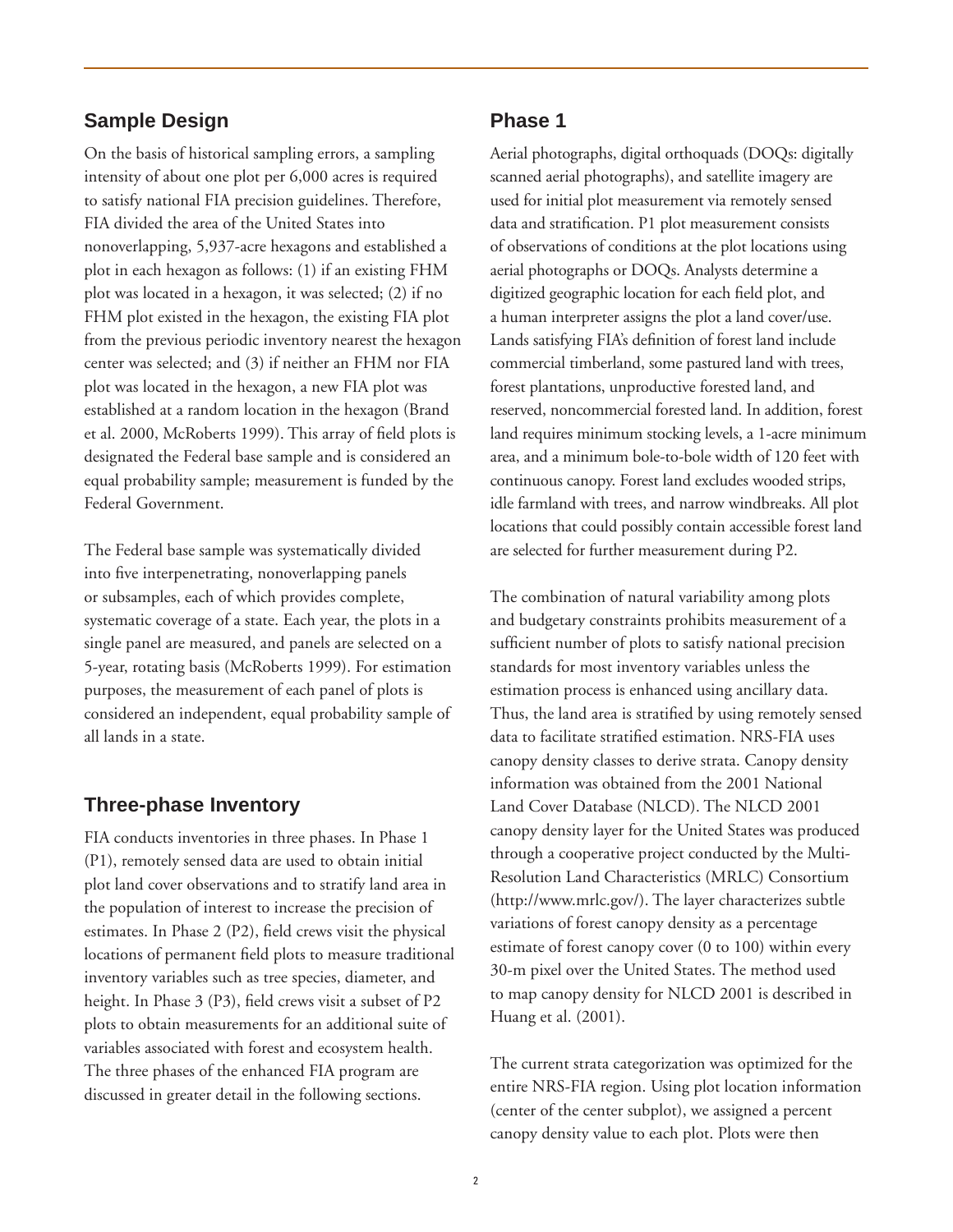aggregated into one of the five strata based on the center of the center subplot. The percent canopy cover stratification scheme consists of five groupings: (1) 0 to 5, (2) 6 to 50, (3) 51 to 65, (4) 66 to 80, and (5) 81 to 100. These groupings were based on observed natural clumping of pixel values. If there were not enough plots in each of these classes to create strata, then collapsing rules were used to combine classes until sufficient sample sizes were obtained.

In addition, being classified into one of the five canopy strata, every pixel was assigned to an ownership stratum. In Maryland, ownership layers, derived from the Protected Areas Database (http://www.databasin.org/ protected-center/features/PAD-US-CBI ) were used to classify pixels into three ownership classes: (1) inland census water, (2) public, and (3) private. Every pixel was also assigned to a unit based on pixel center location.

Stratified estimation requires two tasks. First, each plot must be assigned to a single stratum. Next, the proportion of each detailed stratum must be calculated (TM land-cover classification, ownership, and county group delineation). The first task is done by assigning each plot to the stratum assigned to the pixel containing the center of the center subplot. The second task is done by calculating the proportion of pixels in each stratum. The population estimate for a variable is calculated as the sum across all strata of the product of each stratum's observed proportion (from P1) and the variable's estimated mean per unit area for the stratum (from P2).

### **Phase 2**

In P2, field crews record a variety of data for plot locations determined in P1 to include accessible forest land. Before visiting plot locations, field crews consult county land records to determine the ownership of plots and then seek permission from private landowners to measure plots on their lands. Field crews determine the location of the geographic center of the center subplot using GPS receivers. They record subplot-level observations that include land cover, forest type, stand origin, stand age, stand-size class, site productivity class,

forest disturbance history, slope, aspect, physiographic class, and land use conditions. For each tree, field crews record a variety of observations and measurements including species, live/dead status, lean, diameter, height, crown ratio (percent of tree height represented by crown), crown class (e.g., dominant, co-dominant, suppressed), damage, and decay status. The office staff use statistical models based on field crew measurements to calculate values for additional variables including individual tree volume, per unit area estimates of number of trees, volume, and biomass by subplot, by species groups, and by live/dead status.

## **Phase 3**

The third phase of the enhanced FIA program focuses on forest health. P3 is administered cooperatively by the FIA program, other Forest Service programs, other Federal agencies, State natural resource agencies, and universities, and it is partially integrated with the Forest Health Monitoring (FHM) program. The FHM program consists of four interrelated and complementary activities: detection monitoring, evaluation monitoring, intensive site ecosystem monitoring, and research on monitoring techniques. Detection monitoring consists of systematic aerial and ground surveys designed to collect baseline information on the current condition of forest ecosystems and to detect changes from those baselines over time. Evaluation monitoring studies examine the extent, severity, and probable causes of changes in forest health identified through the detection monitoring surveys. The intensive site ecosystem monitoring program examines regionally specific ecological processes at a network of sites located in representative forested ecosystems. Finally, research on monitoring techniques focuses on developing and refining indicator measurements to improve the efficiency and reliability of data collection and analysis at all levels of the program.

The ground survey portion of the FHM detection monitoring program was integrated into the FIA program as P3 in 1999. The P3 sample consists of a 1:16 subset of the P2 plots with one P3 plot for approximately every 96,000 acres. P3 measurements are made by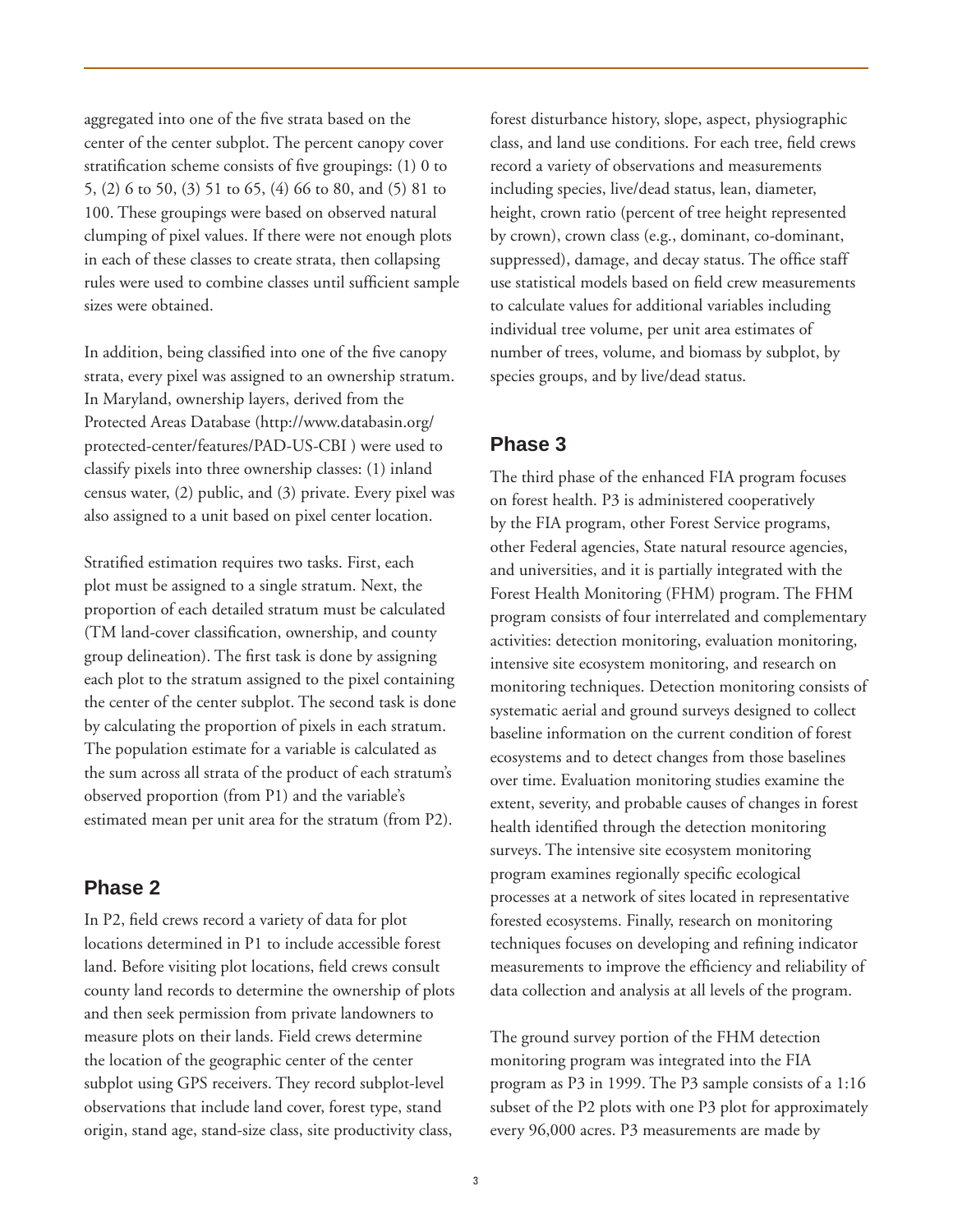field crews during the growing season and include an extended suite of ecological data: lichen diversity and abundance, soil quality (erosion, compaction, and chemistry), vegetation diversity and structure, and down woody material. The incidence and severity of ozone injury for selected bioindicator species also are monitored as part of an associated sampling scheme. All P2 measurements are made on each P3 plot at the same time as the P3 measurements.

P3 variables were selected to address specific criteria outlined by the Montreal Process (Montreal Process 1999) working group for the conservation and sustainable management of temperate and boreal forests and are based on the concept of indicator variables. Observations of an indicator variable represent an index of ecosystem functions that can be monitored over time to assess trends. Indicator variables are used in conjunction with each other, P2 data, data from FHM evaluation monitoring studies, and ancillary data to address ecological issues such as vegetation diversity, fuel loading, regional air quality gradients, and carbon storage. The P2 and P3 data of the enhanced FIA program serve as the Nation's environmental report card and are a primary source of reporting data for the Montreal Process Criteria and Indicators (for more information, see Woodall et al. 2010).

## **Estimation**

Most of the estimates and analysis presented in this report (including all the estimate tables) are based on averages observed on 1,108 plots located across Maryland. These plots are located within 90 unique strata (Table A) defined by combinations of the five P1 percent canopy cover classes, a land ownership classification created from the Protected Areas Database, and unit groups. Nationally consistent algorithms were used to assign forest type and stand-size class to each condition observed on a plot. For NRS-FIA, panels are measured on an annual basis so that five panel estimates are equivalent to 5-year moving average estimates. Field plot measurements are combined with P1 estimates in the compilation process and table production.

Procedures described in Bechtold and Patterson (2005) for stratified estimation with observed stratum areas were used in conjunction with the strata presented in Table A to produce all estimates. Table A shows the total area and number of plots within each stratum.

#### **Integration with Previous Inventories**

In 2008, NRS-FIA completed measurement of the fifth panel of inventory plots in Maryland. The 2008 panel, along with those surveyed in 2004, 2005, 2006, and 2007, completed data collection for the sixth inventory of Maryland's forests. Previous inventories of Maryland's forest resources were completed in 1950, 1964, 1976, 1986, and 1999 (Northeastern Forest Exp. Stn. 1955, Ferguson 1967, Powell and Kingsley 1980, Frieswyk and DiGiovanni 1988, Frieswyk 2001, respectively). Data from new inventories are often compared with data from earlier inventories to determine trends in forest resources. However, for the comparisons to be valid, the procedures used in the two inventories must be similar.

To improve the efficiency and reliability of the inventory, several changes in procedures and definitions have been made since the last Maryland inventory in 1999 (Frieswyk 2001). Although these changes will have little impact on statewide estimates of forest area, timber volume, and tree biomass, they may significantly impact plot classification variables such as forest type and stand-size class. For estimating growth, removals, and mortality, the 1999 inventory was processed using estimation/summary routines for the 2008 inventory. Additionally, growth, removals, and mortality estimates were generated using the limited number of plots measured in both the 1999 and 2008 inventories (987 plots). Although these changes allow limited comparison of inventory estimates among separate inventories in this report, it is inappropriate to directly compare all portions of the 2004-2008 data with those published for earlier inventories.

For further information about the sample protocols and estimation procedures for the first two phases of the FIA program, see Bechtold and Patterson (2005). For further information on P3 indicator sampling protocols, see USDA FS (2009).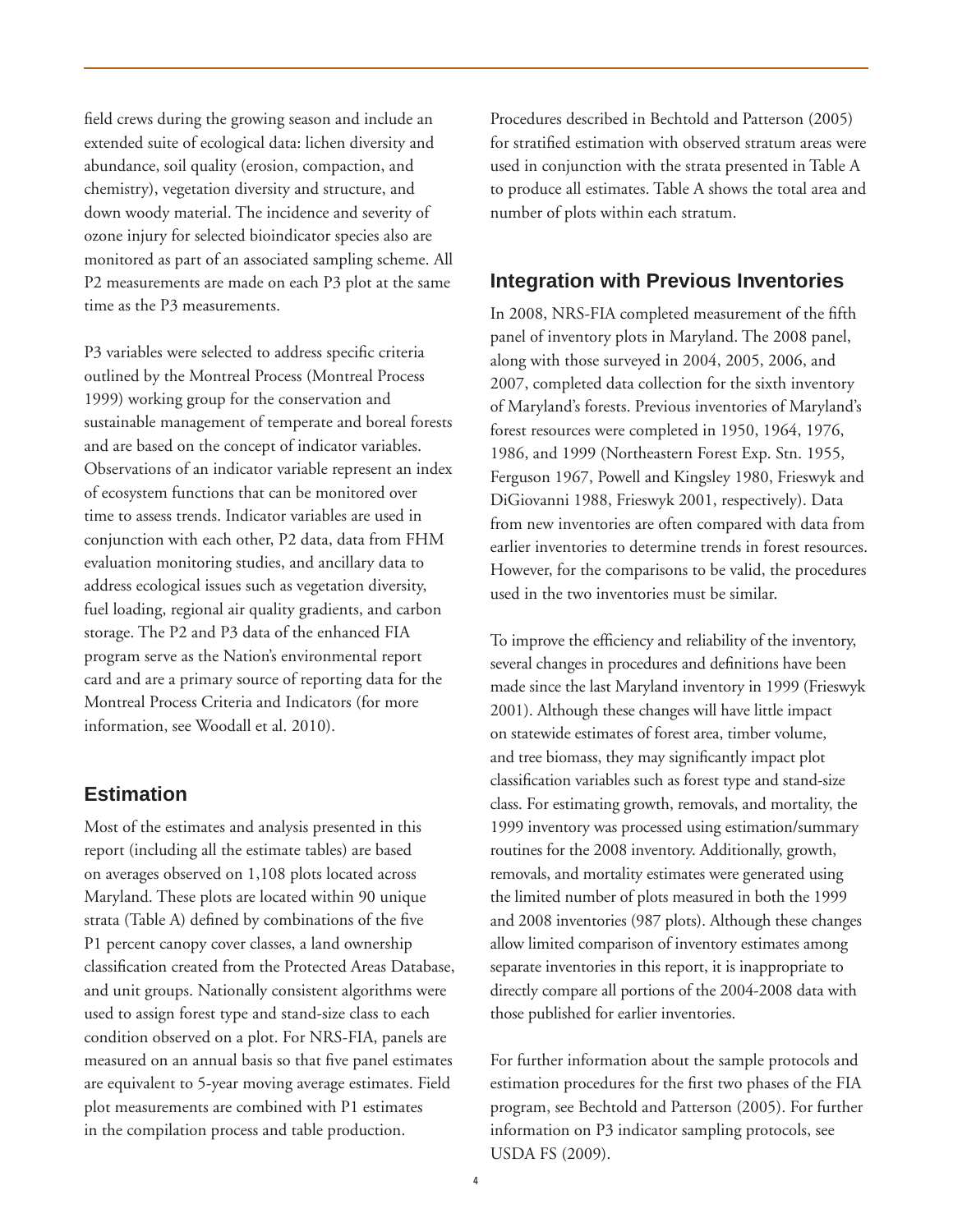## **Quality of the Estimates**

The four primary sources of error common to all samplebased estimates are sampling, measurement, prediction, and nonresponse error. A section on each source of error defines the error within the context of the FIA inventory and discusses methods used to quantify and reduce this error.

### **Sampling Error**

The process of sampling (selecting a random subset of a population and calculating estimates from this subset) causes estimates to contain error they would not have if every member of the population was observed and included in the estimate. The 2008 FIA inventory of Maryland is based on a sample of 1,108 plots located randomly across the State (a total area of 6,248,971 acres), a sampling rate of about one plot for every 5,640 acres.

The procedures for statistical estimation outlined in the previous section and described in detail in Bechtold and Patterson (2005) provide the estimates of the population totals and means presented in this report. Along with every estimate is an associated sampling error that is typically expressed as a percentage of the estimated value but that can also be expressed in the same units as the estimate or as a confidence interval (the estimated value plus or minus the sampling error). This sampling error is the primary measure of the reliability of an estimate. A sampling error can be interpreted to mean that had a 100-percent inventory been taken using these methods, the chances are two out of three that the results would have been within the limits indicated (i.e., 68 percent confidence interval).

The sampling errors for State-level estimates of the major attributes presented in this report are shown in Table B. Table MD-65 presents sampling errors for these estimates at the Forest Survey Unit and countygroup levels.

Estimates for classifications smaller than the State totals presented in Table B will have larger sampling errors.

For example, Table MD-65 shows that the sampling error for timberland area in any county is higher than that for total timberland area in the State. To compute an approximate sampling error for an estimate that is smaller than a State total, use the following formula:

$$
E = \frac{(SE)\sqrt{\text{(State total estimate)}}}{\sqrt{\text{(Smaller estimate)}}}
$$
 (1)

where:

 $E =$  approximate sampling error for smaller estimate *SE* = sampling error for State total estimate

For example, to compute the error on the area of private forest land in the State, proceed as follows:

The total private forest land in Maryland (from Table MD-2) is estimated at 1,874,200 acres.

The total area of all forest land in Maryland (from Table MD-3) is 2,492,600 acres.

The State total error for forest land area (from Table B) is 3.14 percent.

Using formula (1):

Sampling error = 
$$
\frac{(3.14)\sqrt{(2.492,600)}}{\sqrt{(1.874,200)}} = 3.62 \text{ percent.}
$$

This approximation works well for estimates of area, volume, number of trees, and biomass. It is less effective for estimates of growth, removals, or mortality. Individuals seeking more accurate sampling errors should use Forest Inventory Data Online (FIDO), available at http://fiatools.fs.fed.us.

The estimators used by FIA are unbiased under the assumptions that the sample plots are a random sample of the total population and that the observed value for any plot is the true value for that plot. Deviations from these basic assumptions are not reflected in the computation of sampling errors. The following sections on measurement, prediction, and nonresponse error address possible departures from these basic assumptions.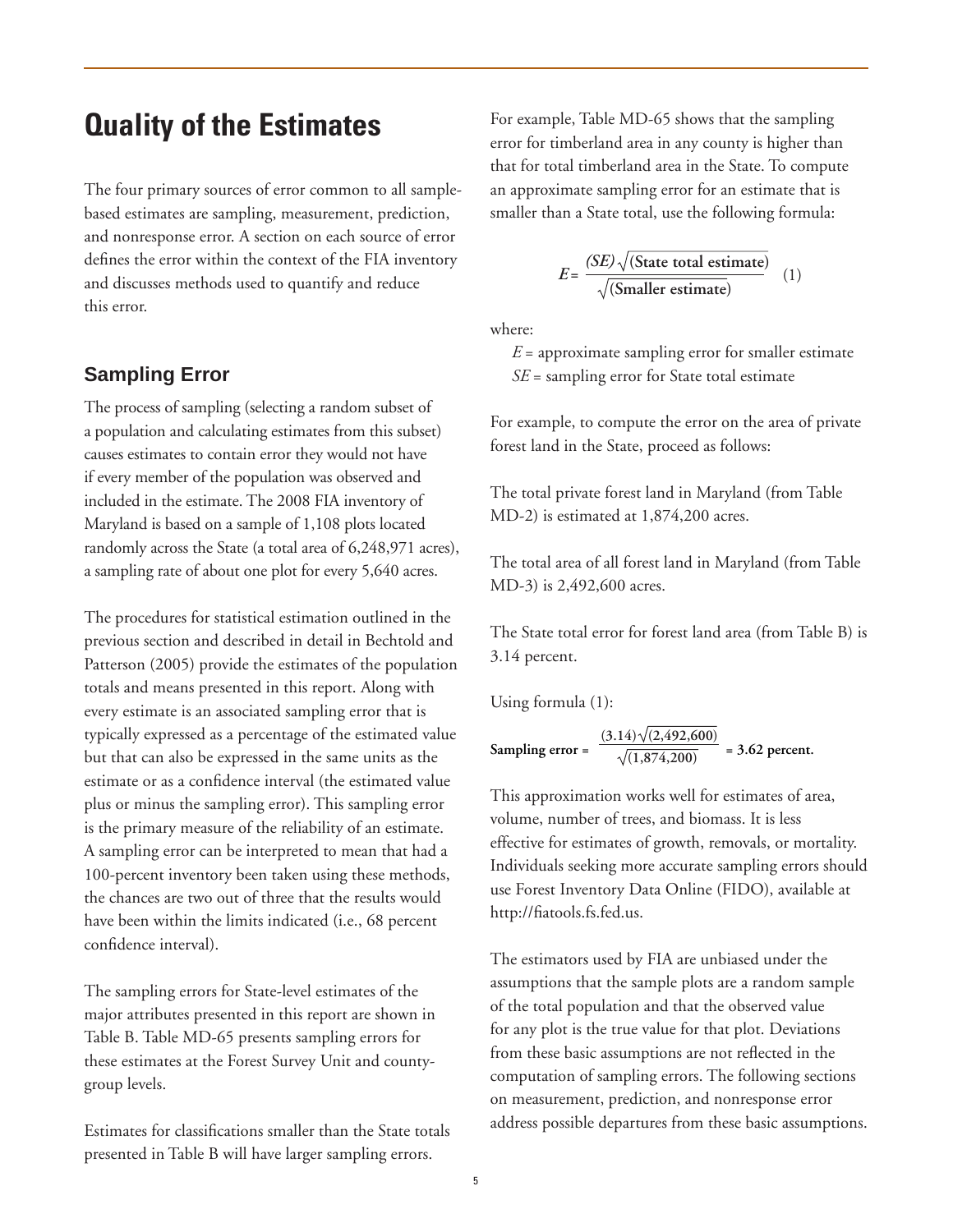### **Measurement Error**

Errors associated with the methods and instruments used to observe and record the sample attributes are called measurement errors. On FIA plots, attributes such as the diameter and height of a tree are measured with different instruments, and other attributes such as species and crown class are observed without the aid of an instrument. On a typical FIA plot, 30 to 70 trees are observed with 15 to 20 attributes recorded on each tree. In addition, many attributes that describe the plot and conditions on the plot are observed. Errors in any of these observations affect the quality of the estimates. If a measurement is biased (such as tree diameter consistently taken at an incorrect place on the tree), then the estimates that use this observation (such as volume) will reflect this bias. Even if measurements are unbiased, high levels of random error in the measurements will add to the total random error of the estimation process.

To ensure that all FIA observations are made to the highest standards possible, a regular program of quality assurance and quality control is an integral part of all FIA data collection efforts. This program begins with the documentation of protocols and procedures used in the inventory followed by intensive crew training. To assess the quality of the data collected by these trained crews, a random sample of at least 4 percent of all plots are measured independently by a different expert crew. These independent measurements are referred to as blind checks, and their purpose is to assess the quality of field measurements. The second measurement on these blind check plots is done by a Quality Assurance (QA) crew. In all cases, QA crews have as much or more experience and training in FIA field measurements than standard FIA crews.

The quality of field measurements is assessed nationally through a set of measurement quality objectives (MQOs) established for every data item we collect. Each MQO consists of two parts: a tolerance or acceptable level of measurement error, and an objective in terms of the percent of measurements within tolerance. The blind check measurements are used to observe how often individual field crews are meeting these objectives and

to assess the overall compliance among all crews. Table C shows the compliance rates for various measurements used to compute the estimates included in this report and other NRS-FIA reports. The columns labeled Maryland come from blind check measurements of plots used in this report, and the columns labeled All NRS-FIA States come from all measurements made by FIA crews within the entire 24-state area where the Northern Research Station implemented the FIA program over 2008. Training and supervision of crews is a regional effort and crews often work in more than one state. Regional data quality observations reflect the overall measurement quality of all data collected by FIA in the NRS region.

In addition to the percent compliance to MQOs, the blind check observations were used to test for relative bias in the field crew measurements. Relative bias is defined here as a tendency for the standard field crew measurements to be higher or lower than those measurements taken by the QA crews. The estimated relative bias and limits of 95 percent confidence intervals (based on parametric bootstrap estimates) for the relative bias are presented in Table D.

The blind check measurements do not provide direct observations of true bias in field measurements (average difference between field measurements and true values) because they are paired observations of two field measurements. The QA crew in these blind checks typically has more training and experience with FIA field measurements than the first crew, but both crews use the same methods and instruments to obtain the measurements. These methods were the best available and were selected for use nationwide by FIA; they are commonly used by other similar natural resource inventories. A basic assumption is that the methods, when correctly applied, provide unbiased observations of the attribute they are designed to measure. Under this assumption, relative bias observations in Table D provide observations of bias due to the difference in experience and training between the field and QA crews. In most cases there is no significant bias.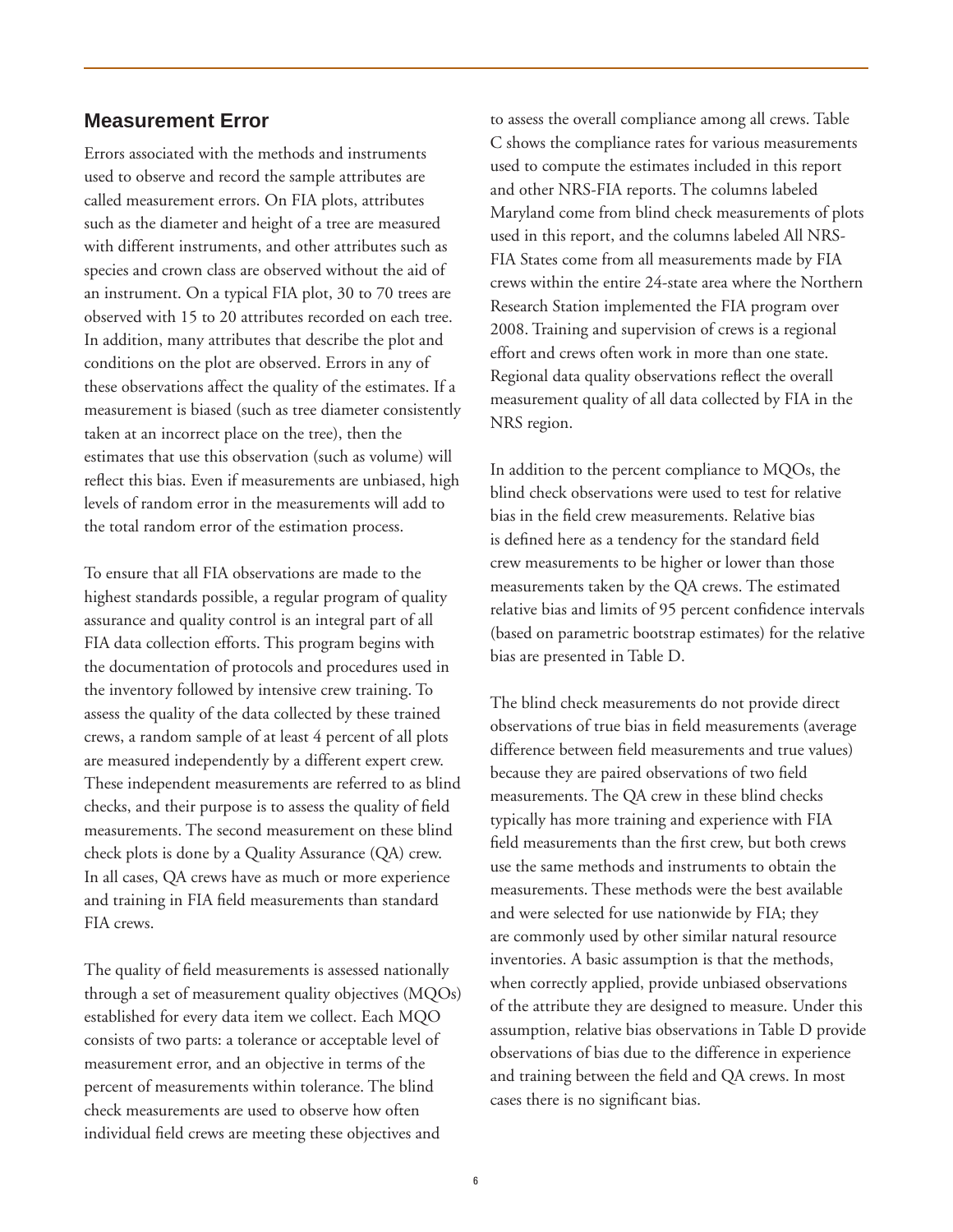## **Prediction Error**

Errors associated with using mathematical models (such as volume models) to provide observations of the attributes of interest based on sample attributes are referred to as prediction errors. Area, number of trees, volume, biomass, growth, removals, and mortality are the primary attributes of interest presented in this report. Area and number of trees estimates are based on direct observation and do not involve the use of prediction models; however, FIA estimates of volume, biomass, growth, removals, and mortality use model-based predictions in the estimation process. Models are used to predict volume and biomass estimates of individual tree volumes. Change estimates such as growth, mortality, and removals are based on these model-based predictions of volume from both the current plot measurements and the measurements taken in the previous inventory.

Estimates of model error associated with the volume models used in this report are presented by Scott (1979, 1981), along with the model forms, the methods used in model development, and the model parameter estimates. Biomass of individual trees is calculated using the procedures described by Heath et al. (2009). Numerous factors are involved in these computations, including tree volume models, wood and bark specific gravity, and various proportions of tree components (e.g., tops and limbs). Due to the complex methodology, errors associated with model-based predictions of biomass have not yet been quantified.

Users of FIA estimates should be aware of the possible prediction errors in FIA estimates. In comparing FIA estimates to other data sources, users need to be aware of the prediction models used in both estimates. If both estimates are based on the same prediction models with matching fitted parameter values, then the prediction bias of one estimate should cancel out that of the other estimate. If the estimates are based on different prediction models, then the user should be aware of the prediction error of both models.

#### **Nonresponse Error**

Nonresponse error refers to the error caused by not being able to observe some of the elements in the sample. In FIA, nonresponse occurs when crews are unable to measure a plot (or a portion of a plot) at a selected location. Nonresponse falls into the following three classes:

 Denied access – Entire plots or portions of plots where the field crew is unable to obtain permission from the landowner and is therefore unable to measure the trees on the plot.

 Hazardous/inaccessible – Entire plots or portions of plots where the conditions present prevent a crew from safely getting to the plot or measuring the trees on the plot.

 Other – Plots where the field crew is unable to obtain a valid measurement for a variety of reasons other than those stated above.

Nonresponse has two effects on the sample. First, it reduces the sample size. The reduced sample size is reflected in the sampling errors discussed in that section. Second, nonresponse can bias the estimates if the portion of the population not being sampled differs from the portion being sampled.

In FIA, unlike many survey samples, nonresponse rates are relatively low. In the 2008 Maryland inventory, a total of 1,108 sample plots were selected to be observed. Of the total sample plots selected for observation, 1,020 are in the sample used for the estimation of current resources. There were 87 plots where crews were unable to obtain owner permission to measure the plot, and two plots where hazardous conditions prevented the crew from measuring all or part of the plot; no plots were lost from the sample due to additional problems.

Even though an overall response rate of 98 percent is quite high, it can cause considerable bias if not properly accounted for. The major source of nonresponse is denied access to plots. Denied access plots primarily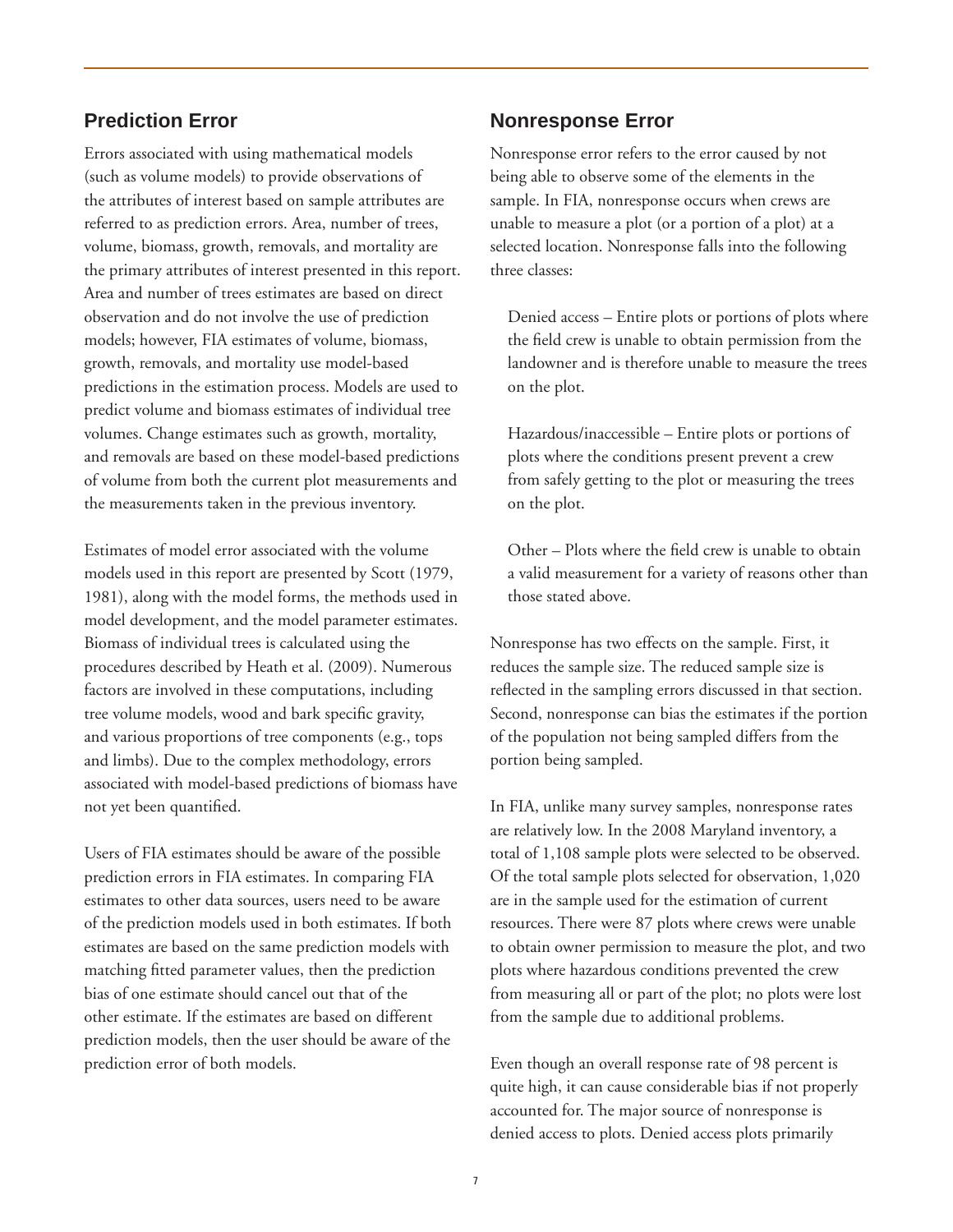occur on lands in private ownership. Also, the observations needed for plots on nonforest and water land classes do not usually require crews to physically enter the land and permission is not needed to obtain the observation because it can be obtained from aerial photos or other remotely sensed information sources.

The stratified estimation process used by FIA with strata defined by three ownership classes (Inland census water, public, and private) and five canopy cover classes reduces the possible effects of bias caused by nonresponse. Under the stratified estimation process used by FIA, nonresponses are removed from the sample, and stratum estimates (means, totals, and sampling errors) are obtained from only those plots with valid observations. The net effect in the estimates of means and totals is that the average of the observed plots within the stratum (ownership class-forest cover class) becomes the estimate for all nonresponses within that stratum. The nonresponse rate in one stratum does not affect the estimate in other strata. The response rate within each stratum is presented in Table E for the Maryland 2008 inventory and for all FIA inventories conducted by the Northern Research Station over the same period.

The nonresponse plots in this inventory were not permanently removed from the FIA system of plots. In future inventories we will again attempt to measure these plots. At that time we may be able to obtain permission to access these plots, the hazardous conditions may have changed, or other circumstances that caused us to drop plots from a specific inventory cycle may be different.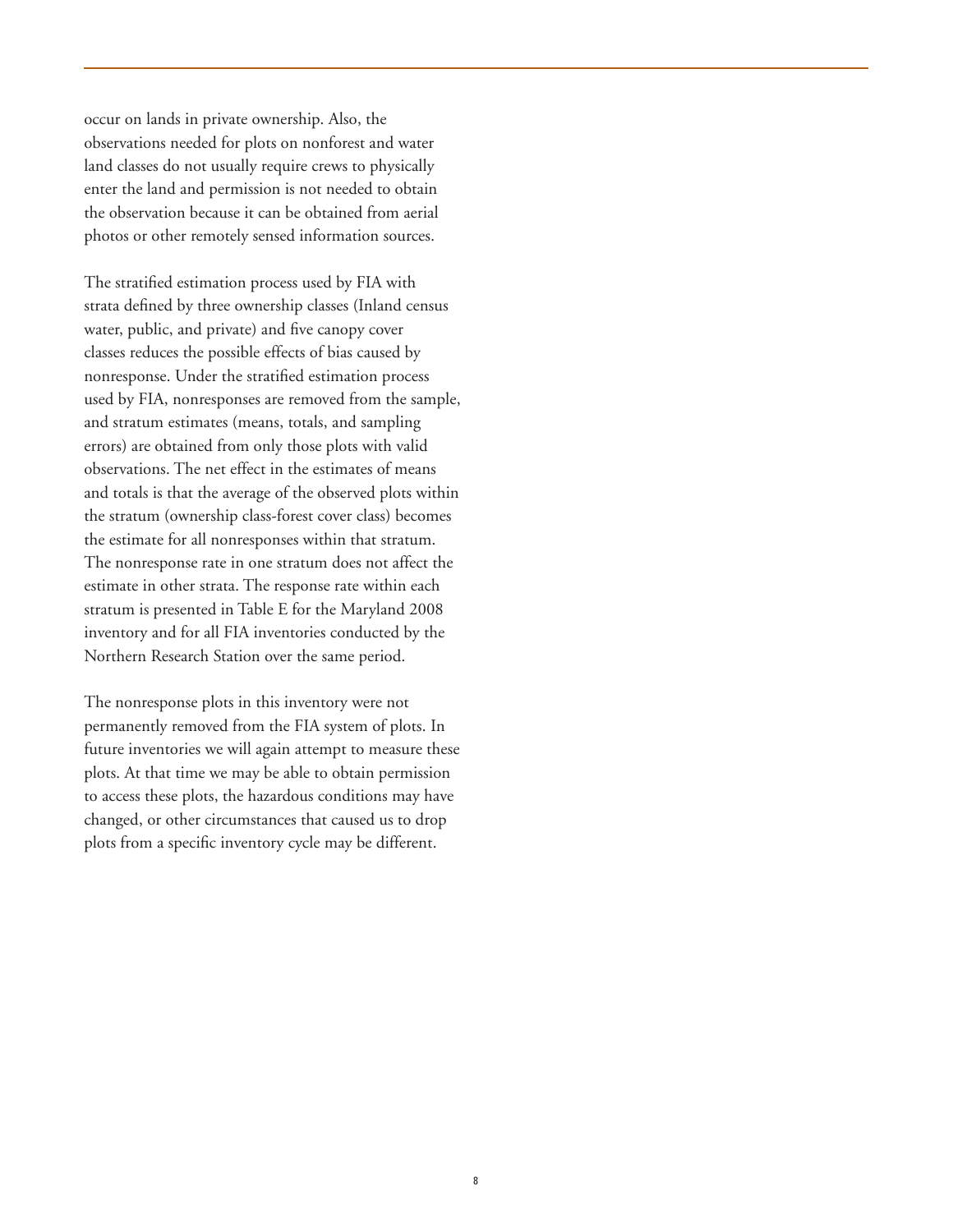# **Glossary**

**Average annual mortality of growing stock:** The average annual change in the cubic-foot volume of sound wood in growing-stock trees that died over a defined measurement cycle.

**Average annual mortality of sawtimber:** The average annual change in the board-foot volume of sound wood in sawtimber trees that died over a defined measurement cycle.

**Average annual net growth of growing stock:** The average annual change in the cubic-foot volume of sound wood in live sawtimber and poletimber trees, and the total volume of trees entering these classes through ingrowth, less volume losses resulting from natural causes. Natural causes include mortality except that due to logging damage, timber stand improvement, or conversion to a nonforest land use.

**Average annual net growth of sawtimber:** The average annual change in the board-foot volume of live sawtimber trees, and the total volume of trees reaching sawtimber size, less volume losses resulting from natural causes. Natural causes include mortality except that due to logging damage, timber stand improvement, or conversion to a nonforest land use.

**Average annual removals from growing stock:** The average annual net growing-stock volume change in growing-stock trees removed annually for roundwood forest products, in addition to the volume of logging residues and the volume of other removals.

**Average annual removals from sawtimber:** The average annual net board-foot sawtimber volume of live sawtimber trees removed annually for roundwood forest products, in addition to the volume of logging residues and the volume of other removals.

**Basal area:** Tree area in square feet of the cross section at breast height of a single tree. When the basal areas of all trees in a stand are summed, the result is usually expressed as square feet of basal area per acre.

**Bioindicator species:** A tree, woody shrub, or nonwoody herb species that responds to ambient levels of ozone pollution with distinct visible foliar symptoms that are easy to diagnose.

**Biomass:** The aboveground volume of live trees (including bark but excluding foliage) reported in dry tons (dry weight). Biomass has four components:

*Bole:* Biomass of a tree from 1 foot above the ground to a 4-inch top outside bark or to a point where the central stem breaks into limbs.

*Tops and limbs:* Total biomass of a tree from a 1-foot stump minus the bole.

*1-to 4.9-inch trees:* Total aboveground biomass of a tree from 1.0 to 4.9 inches in d.b.h.

*Stump:* Biomass of a tree 5 inches d.b.h. and larger from the ground to a height of 1 foot.

**Bulk density:** The mass of soil per unit volume. A measure of the ratio of pore space to solid materials in a given soil. Expressed in units of grams per cubic centimeter of oven-dry soil.

**Coarse woody debris (CWD):** Dead branches, twigs, and wood splinters 3.0 inches in diameter and larger measured at the smallest end.

**Commercial species:** Tree species suitable for industrial wood products.

**Compacted live crown ratio:** The percent of the total length of the tree that supports a full, live crown. To determine compacted live crown ratio for trees that have uneven length crowns, lower branches are visually transferred to fill holes in the upper portions of the crown, until a full, even crown is created.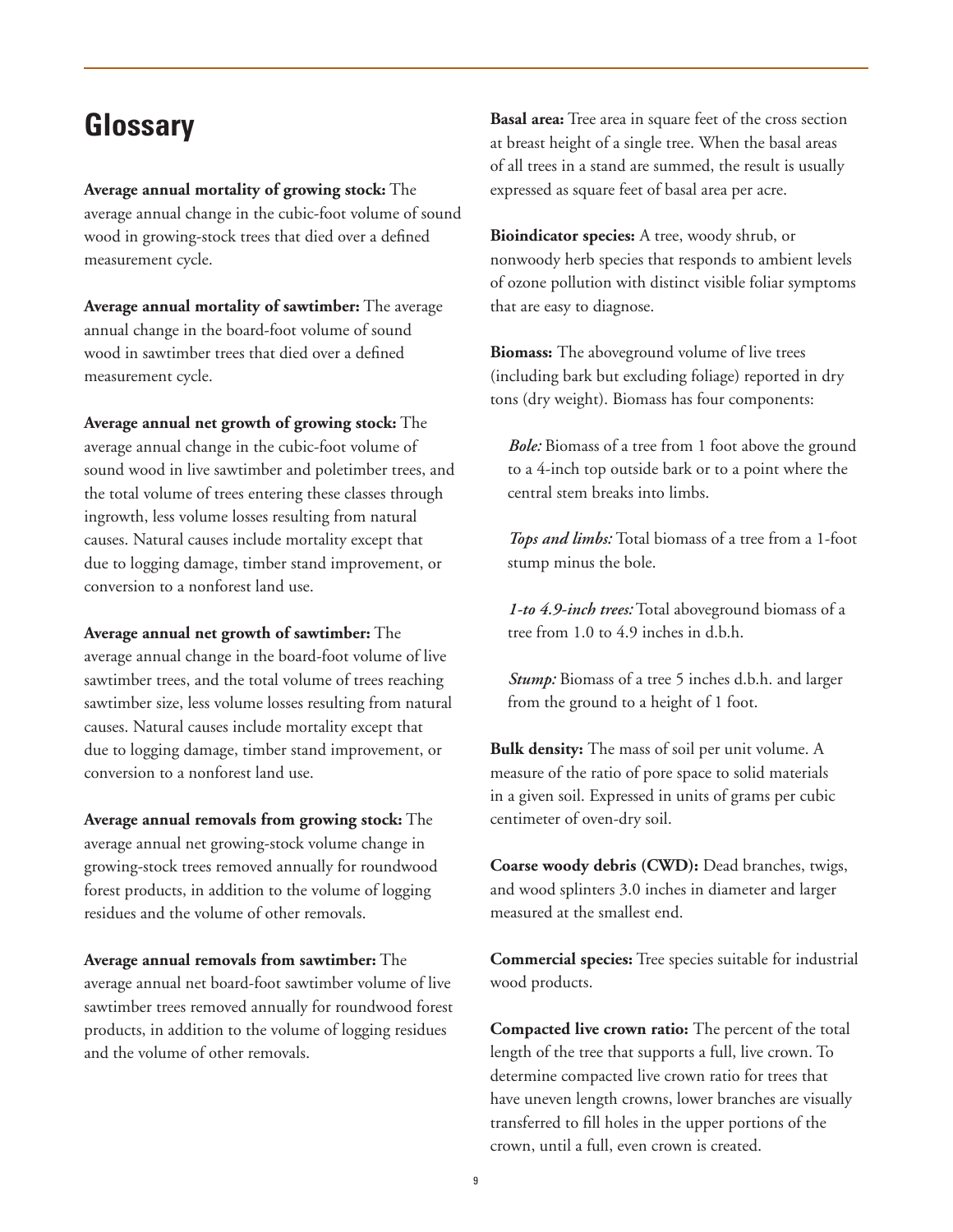**County and municipal:** An ownership class of public lands owned by counties or local public agencies, or lands leased by these governmental units for more than 50 years.

**Cropland:** Land under cultivation within the last 24 months, including cropland harvested, crop failures, cultivated summer fallow, idle cropland used only for pasture, orchards, active Christmas tree plantations indicated by annual shearing, nurseries, and land in soil improvement crops, but excluding land cultivated in developing improved pasture.

**Crown:** The part of a tree or woody plant bearing live branches or foliage.

**Crown dieback:** Recent mortality of branches with fine twigs, which begins at the terminal portion of a branch and proceeds toward the trunk. Dieback is considered only when it occurs in the upper and outer portions of the tree. When whole branches are dead in the upper crown, without obvious signs of damage such as breaks or animal injury, it is assumed the branches died from the terminal portion of the branch. Dead branches in the lower portion of the live crown are assumed to have died from competition and shading.

**Cull tree:** A live tree, 5.0 inches in d.b.h. or larger, that is unmerchantable for saw logs now or prospectively because of rot, roughness, or species. (See definitions for rotten and rough trees.)

**Decay class:** Qualitative assessment of stage of decay (five classes) of coarse woody debris based on visual assessments of color of wood, presence/absence of twigs and branches, texture of rotten portions, and structural integrity.

**Diameter class:** A classification of trees based on diameter outside bark measured at breast height (4-¼ feet above ground). D.b.h. is the common abbreviation for "diameter at breast height." With 2-inch diameter classes, the 6-inch class, for example, includes trees 5.0 through 6.9 inches d.b.h.

**Down woody material (DWM):** Woody pieces of trees and shrubs that have been uprooted (no longer supporting growth) or severed from their root system, not self-supporting, and lying on the ground.

**Duff:** A soil layer dominated by organic material derived from the decomposition of plant and animal litter and deposited on either an organic or a mineral surface. This layer is distinguished from the litter layer in that the original organic material has undergone sufficient decomposition that the source of this material (e.g., individual plant parts) can no longer be identified.

**Effective cation exchange capacity (ECEC):** The sum of cations that a soil can adsorb in its natural pH. Expressed in units of centimoles of positive charge per kilogram of soil.

**Federal:** An ownership class of public lands owned by the U.S. Government.

**Fiber products:** Products derived from wood and bark residues, such as pulp, composition board products, and wood chips.

**Fine materials:** Wood residues not suitable for chipping, such as planer shavings and sawdust.

Fine woody debris (FWD): Dead branches, twigs, and wood splinters 0.1 to 2.9 inches in diameter.

**Forest industry:** An ownership class of private lands owned by companies or individuals operating woodusing plants.

**Forest land:** Land at least 10 percent stocked by forest trees of any size, including land that formerly had such tree cover and that will be naturally or artificially regenerated. Forest land includes transition zones, such as areas between heavily forested and nonforested lands that are at least 10 percent stocked with forest trees and forest areas adjacent to urban and builtup lands. Also included are pinyon-juniper and chaparral areas in the West and afforested areas. The minimum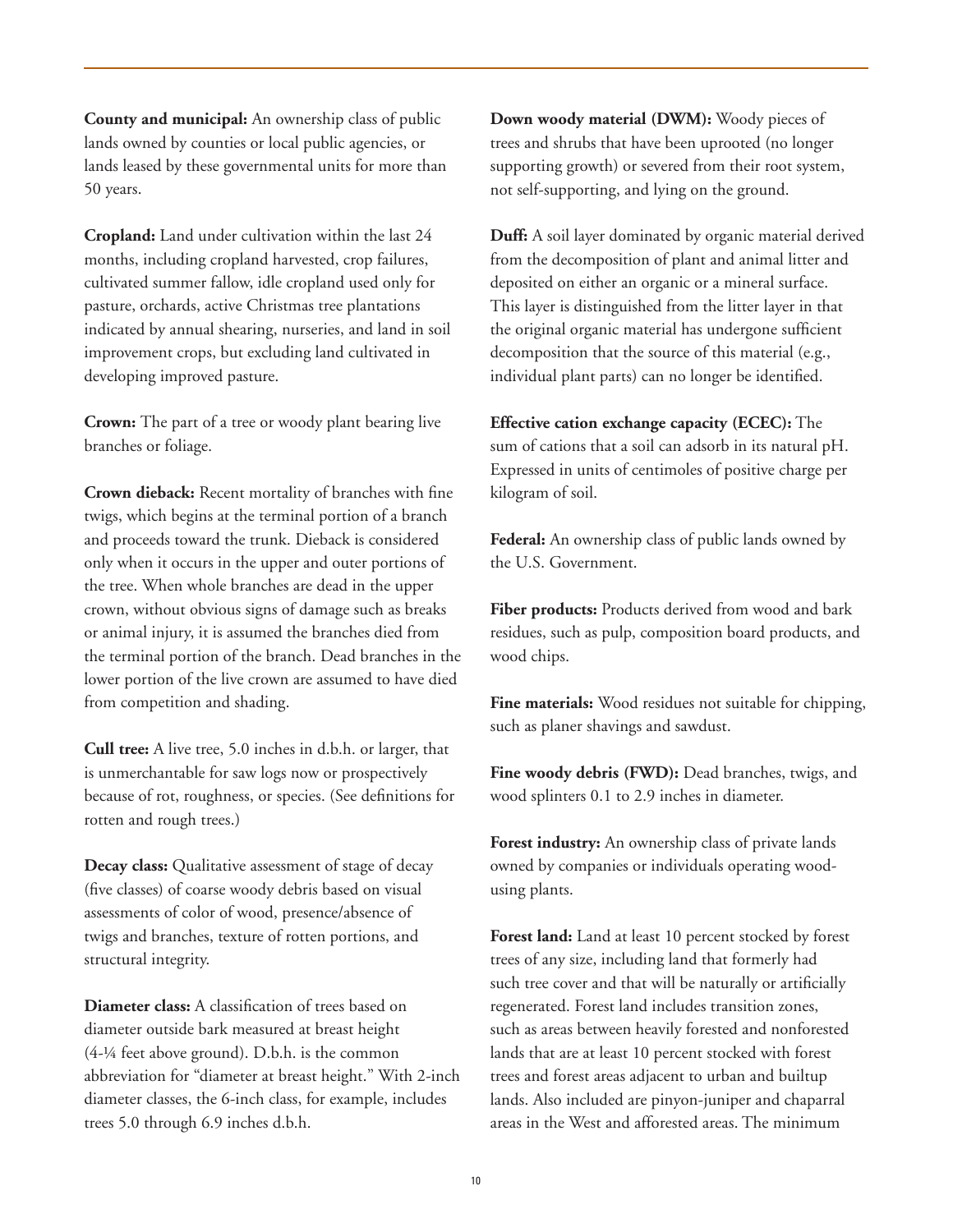area for classification of forest land is 1 acre. Roadside, streamside, and shelterbelt strips of trees must have a crown width of at least 120 feet to qualify as forest land. Unimproved roads and trails, streams, and clearings in forest areas are classified as forest if less than 120 feet wide.

**Forest type:** A classification of forest land based on the species presently forming a plurality of the live-tree stocking.

**Forest-type group:** A combination of forest types that share closely associated species or site requirements and are generally combined for brevity of reporting.

#### **Major eastern forest-type groups:**

*White/red/jack pine:* Forests in which eastern white pine, red pine, or jack pine, singly or in combination, comprise a plurality of the stocking. Common associates include hemlock, aspen, birch, and maple.

*Oak/pine:* Forests in which hardwoods (usually upland oaks) comprise a plurality of the stocking, but in which pine or eastern redcedar comprises 25 to 50 percent of the stocking. Common associates include gum, hickory, and yellow-poplar.

*Oak/hickory:* Forests in which upland oaks or hickory, singly or in combination, comprise a plurality of the stocking except where pines comprise 25 to 50 percent, in which case the stand is classified as oak/ pine. Common associates include yellow-poplar, elm, maple, and black walnut.

*Oak/gum/cypress:* Bottomland forests in which tupelo, blackgum, sweetgum, oaks, or southern cypress, singly or in combination, comprise a plurality of the stocking except where pines comprise 25 to 50 percent, in which case the stand is classified as oak/ pine. Common associates include cottonwood, willow, ash, elm, hackberry, and maple.

*Elm/ash/cottonwood:* Forests in which elm, ash, or cottonwood, singly or in combination, comprise a plurality of the stocking. Common associates include willow, sycamore, beech, and maple.

*Maple/beech/birch:* Forests in which maple, beech, or yellow birch, singly or in combination, comprise a plurality of the stocking. Common associates include hemlock, elm, basswood, and white pine.

*Aspen/birch:* Forests in which aspen, balsam poplar, paper birch, or gray birch, singly or in combination, comprise a plurality of the stocking. Common associates include maple and balsam fir.

**Growing stock:** A classification of timber inventory that includes live trees of commercial species meeting specified standards of quality or vigor. Cull trees are excluded. When associated with volume, this includes only trees 5.0 inches d.b.h. and larger.

**Hardwood:** A dicotyledonous tree, usually broad-leaved and deciduous.

*Soft hardwoods:* A category of hardwood species with wood generally of low specific gravity (less than 0.5). Notable examples include red maple, paper birch, quaking aspen, and American elm.

Hard hardwoods: A category of hardwood species with wood generally of high specific gravity (greater than 0.5). Notable examples include sugar maple, yellow birch, black walnut, and oaks.

**Industrial wood:** All commercial roundwood products except fuelwood.

**Land area:** The area of dry land and land temporarily or partly covered by water, such as marshes, swamps, and river flood plains; streams, sloughs, estuaries, and canals less than 200 feet wide; and lakes, reservoirs, and ponds less than 4.5 acres in area.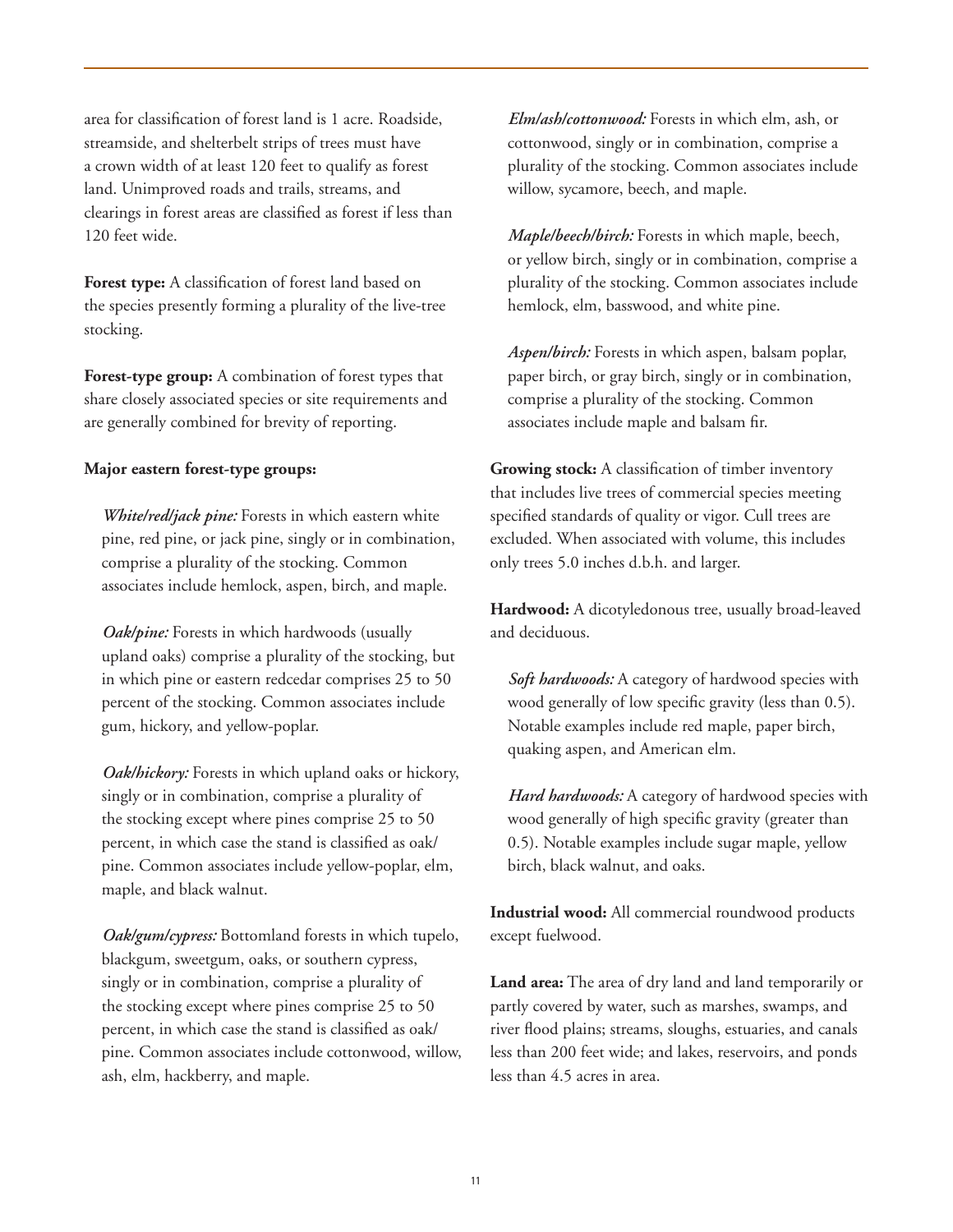**Litter:** Undecomposed or only partially decomposed organic material that can be readily identified (e.g., plant leaves, twigs).

Live cull: A classification that includes live, cull trees. When associated with volume, it is the net volume in live, cull trees that are 5.0 inches d.b.h. and larger.

**Logging residues:** The unused portions of growingstock and nongrowing-stock trees cut or killed by logging and left in the woods.

**Merchantable:** Refers to a pulpwood or saw log section that meets pulpwood or saw log specifications, respectively.

**National Forest:** An ownership class of Federal lands, designated by Executive order or statute as National Forests or purchase units, and other lands under the administration of the Forest Service including experimental areas.

**Net volume in cubic feet:** The gross volume in cubic feet less deductions for rot, roughness, and poor form. Volume is computed for the central stem from a 1-foot stump to a minimum 4.0-inch top diameter outside bark, or to the point where the central stem breaks into limbs.

**Noncommercial species:** Tree species of typically small size, poor form, or inferior quality, which normally do not develop into trees suitable for industrial wood products.

**Nonforest land:** Land that has never supported forests and lands formerly forested where use of timber management is precluded by development for other uses. (Note: Includes area used for crops, improved pasture, residential areas, city parks, improved roads of any width and adjoining clearings, powerline clearings of any width, and 1- to 4.5-acre areas of water classified by the U.S. Bureau of the Census as land. If intermingled in forest areas, unimproved roads and nonforest strips must be more than 120 feet wide, and clearings, etc., must be more than 1 acre in area to qualify as nonforest land.)

**Nonindustrial private:** An ownership class of private lands where the owner does not operate woodusing plants.

**Nonstocked areas:** Timberland less than 10 percent stocked with all live trees.

**Other red oaks:** A group of species in the genus *Quercus* that includes scarlet oak, northern pin oak, southern red oak, bear oak, shingle oak, laurel oak, blackjack oak, water oak, pin oak, willow oak, and black oak.

**Other white oaks:** A group of species in the genus *Quercus* that includes overcup oak, chestnut oak, and post oak.

**Ownership:** The property owned by one ownership unit.

**Ownership unit:** A classification of ownership encompassing all types of legal entities having an ownership interest in land, regardless of the number of people involved. A unit may be an individual; a combination of persons; a legal entity such as a corporation, partnership, club, or trust; or a public agency. An ownership unit has control of a parcel or group of parcels of land.

**Ozone:** A regional, gaseous air pollutant produced primarily through sunlight-driven chemical reactions of nitrogen dioxide and hydrocarbons in the atmosphere and causing foliar injury to deciduous trees, conifers, shrubs, and herbaceous species.

**Ozone bioindicator site:** An open area used for ozone injury evaluations on ozone-sensitive species. The area must meet certain site selection guidelines on size, condition, and plant counts to be used for ozone injury evaluations in FIA.

**Physiographic class:** A measure of soil and water conditions that affect tree growth on a site. The physiographic classes are: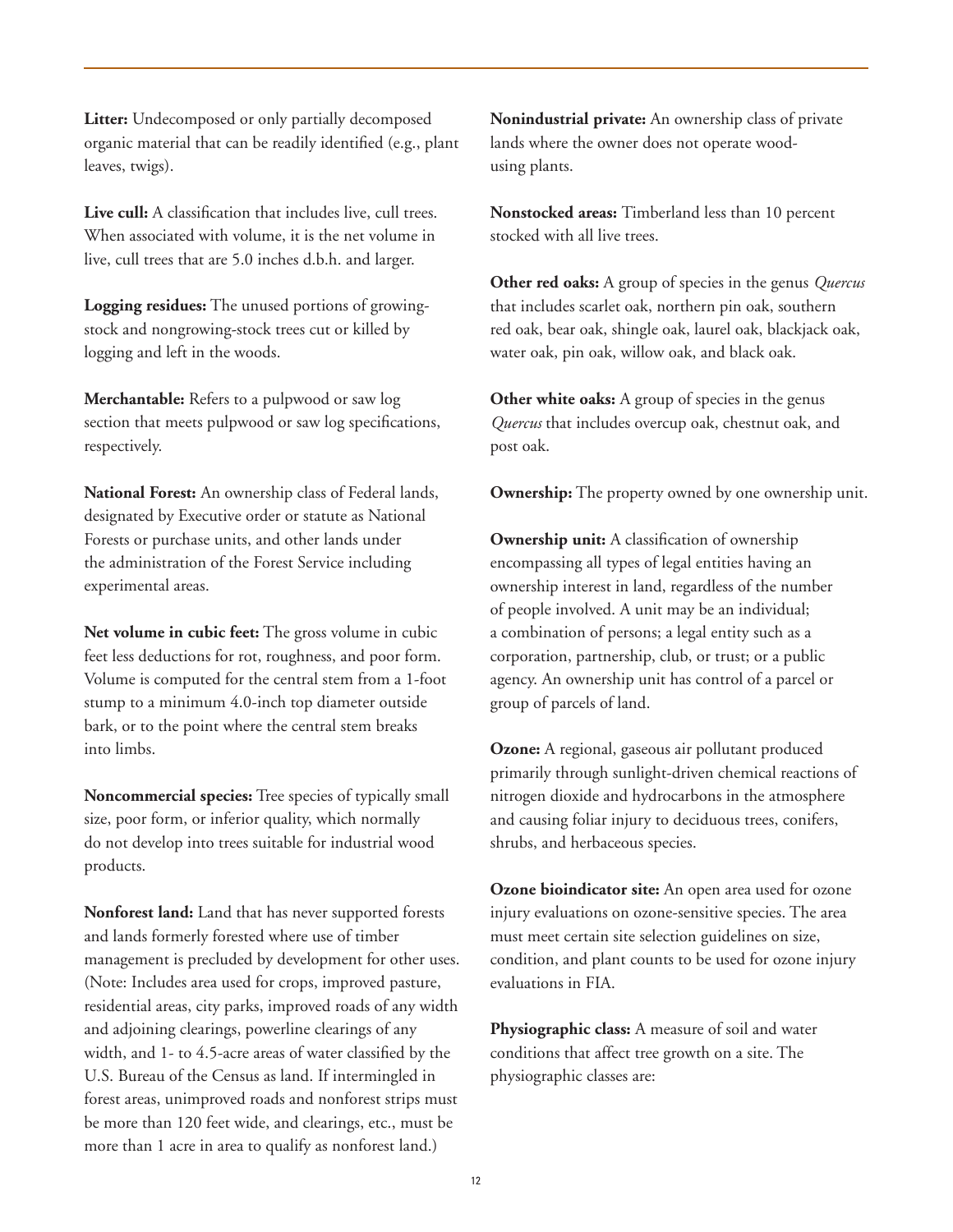*Xeric:* Very dry soils where excessive drainage seriously limits both growth and species occurrence. These sites are usually on upland and upper half slopes.

*Xeromesic:* Moderately dry soils where excessive drainage limits growth and species occurrence to some extent. These sites are usually on lower half slopes.

*Mesic:* Deep, well-drained soils. Growth and species occurrence are limited only by climate. These include all cove sites and bottomlands along intermittent streams.

*Hydromesic:* Moderately wet soils where insufficient drainage or infrequent flooding limits growth and species occurrence to some extent.

*Hydric:* Very wet sites where excess water seriously limits both growth and species occurrence.

**Poletimber trees:** Live trees at least 5.0 inches in d.b.h. but smaller than sawtimber trees.

**Primary wood-using mill:** A mill that converts roundwood products into other wood products. Common examples are sawmills that convert saw logs into lumber and pulpmills that convert pulpwood into wood pulp.

**Productivity class:** A classification of forest land in terms of potential annual cubic-foot volume growth per acre at culmination of mean annual increment in fully stocked natural stands.

**Pulpwood:** Roundwood, whole-tree chips, or wood residues used for the production of wood pulp.

**Reserved forest land:** Forest land withdrawn from timber utilization through statute, administrative regulation, or designation without regard to productive status.

**Residues:** Bark and woody materials that are generated in primary wood-using mills when roundwood products are converted to other products. Examples are slabs, edgings, trimmings, miscuts, sawdust, shavings, veneer cores and clippings, and pulp screenings. Includes bark residues and wood residues (both coarse and fine materials) but excludes logging residues.

**Rotten tree:** A live tree of commercial species that does not contain a saw log now or prospectively primarily because of rot (that is, when rot accounts for more than 50 percent of the total cull volume).

**Rough tree:** (a) A live tree of commercial species that does not contain a saw log now or prospectively primarily because of roughness (that is, when sound cull due to such factors as poor form, splits, or cracks accounts for more than 50 percent of the total cull volume); or (b) a live tree of noncommercial species.

**Roundwood products:** Logs, bolts, and other round timber generated from harvesting trees for industrial or consumer use.

**Salvable dead tree:** A downed or standing dead tree considered currently or potentially merchantable by regional standards.

**Saplings:** Live trees 1.0 inch through 4.9 inches d.b.h.

**Saw log:** A log meeting minimum standards of diameter, length, and defect, including logs at least 8 feet long, sound and straight, and with a minimum diameter inside bark of 6 inches for softwoods and 8 inches for hardwoods, or meeting other combinations of size and defect specified by regional standards.

**Sawtimber tree:** A live tree of commercial species containing at least a 12-foot saw log or two noncontiguous saw logs 8 feet or longer, and meeting regional specifications for freedom from defect. Softwoods must be at least 9.0 inches d.b.h. Hardwoods must be at least 11.0 inches diameter outside bark (d.o.b.).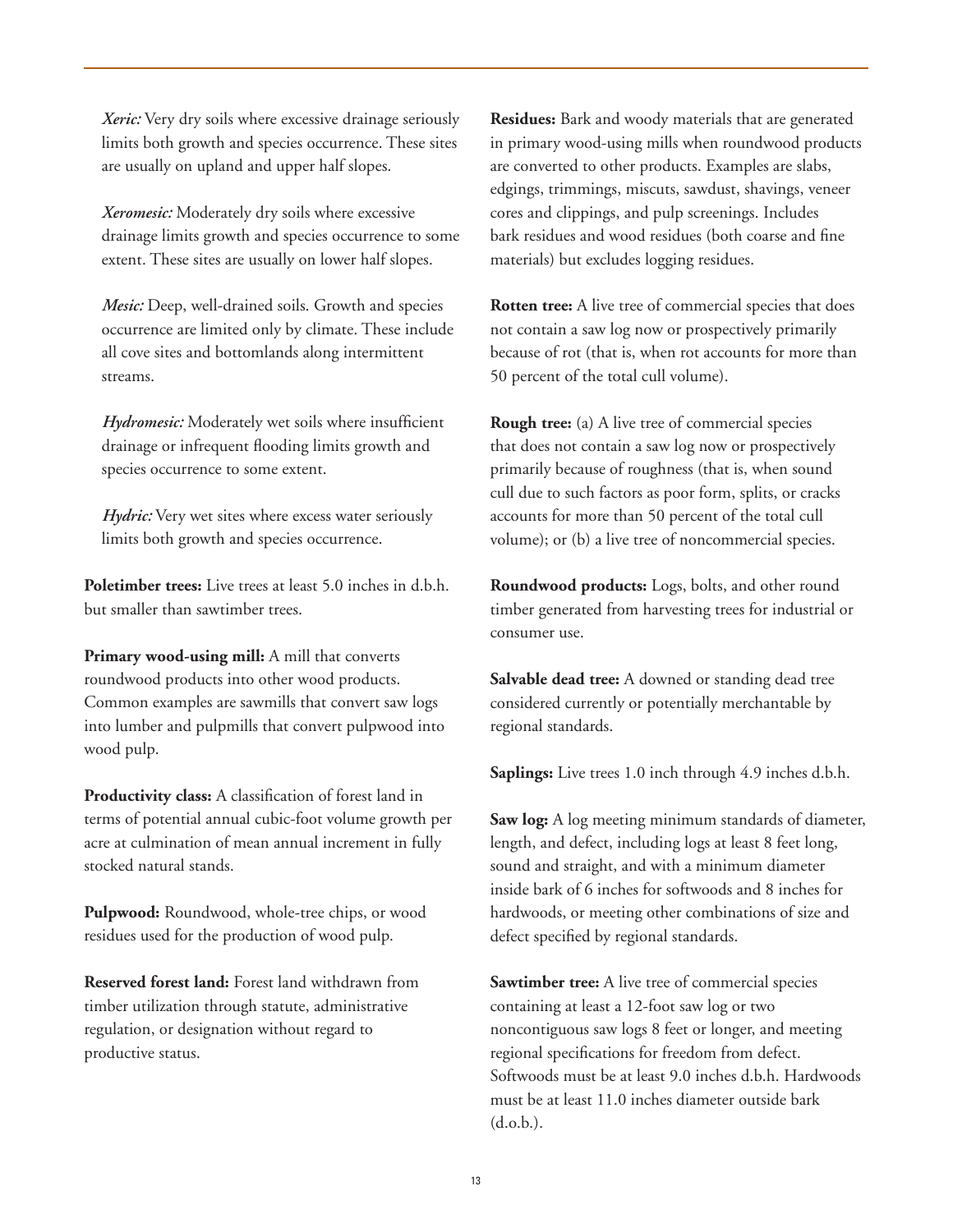**Sawtimber volume:** Net volume of the saw log portion of live sawtimber in board feet, International ¼-inch rule (unless specified otherwise), from stump to a minimum 7.0 inches top d.o.b. for softwoods and a minimum 9.0 inches top d.o.b. for hardwoods.

**Seedlings:** Live trees less than 1.0 inch d.b.h. and at least 1 foot in height.

**Select red oaks:** A group of species in the genus *Quercus* that includes cherrybark oak, northern red oak, and Shumard oak.

**Select white oaks:** A group of species in the genus *Quercus* that includes white oak, swamp white oak, bur oak, swamp chestnut oak, and chinkapin oak.

**Site index:** An expression of forest site quality based on the height of a free-growing dominant or codominant tree of a representative species in the forest type at age 50.

**Snag:** A standing dead tree. In the current inventory, a snag must be 5.0 inches d.b.h./d.r.c. and 4.5 feet tall, and have a lean angle less than 45 degrees from vertical. A snag may be either self-supported by its roots or supported by another tree or snag.

**Softwood:** A coniferous tree, usually evergreen, having needles or scale-like leaves.

**Sound dead:** The net volume in salvable dead trees.

**Stand:** A group of trees on a minimum of 1 acre of forest land that is stocked by forest trees of any size.

**Stand-size class:** A classification of forest land based on the size class of live trees in the area. The classes include:

*Nonstocked:* Forest land stocked with less than 10 percent of full stocking with live trees. Examples are recently cutover areas or recently reverted agricultural fields.

*Sapling-seedling:* Forest land stocked with at least 10 percent of full stocking with live trees with half or more of such stocking in seedlings or saplings or both.

*Poletimber:* Forest land stocked with at least 10 percent of full stocking with live trees with half or more of such stocking in poletimber or sawtimber trees or both, and in which the stocking of poletimber exceeds that of sawtimber.

 *Sawtimber:* Forest land stocked with at least 10 percent of full stocking with live trees with half or more of such stocking in poletimber or sawtimber trees or both, and in which the stocking of sawtimber is at least equal to that of poletimber.

**State:** An ownership class of public lands owned by states or lands leased by states for more than 50 years.

**Stocking:** The degree of occupancy of land by trees, measured by basal area or number of trees by size and spacing, or both, compared to a stocking standard; that is, the basal area or number of trees, or both, required to fully utilize the growth potential of the land.

**Timberland:** Forest land that is producing or is capable of producing crops of industrial wood and not withdrawn from timber utilization by statute or administrative regulation. (Note: Areas qualifying as timberland are capable of producing in excess of 20 cubic feet per acre per year of industrial wood in natural stands. Currently inaccessible and inoperable areas are included.)

**Timber products output:** All timber products cut from roundwood and byproducts of wood manufacturing plants. Roundwood products include logs, bolts, or other round sections cut from growing-stock trees, cull trees, salvable dead trees, trees on nonforest land, noncommercial species, sapling-size trees, and limbwood. Byproducts from primary manufacturing plants include slabs, edging, trimmings, miscuts, sawdust, shavings, veneer cores and clippings, and screenings of pulpmills that are used as pulpwood chips or other products.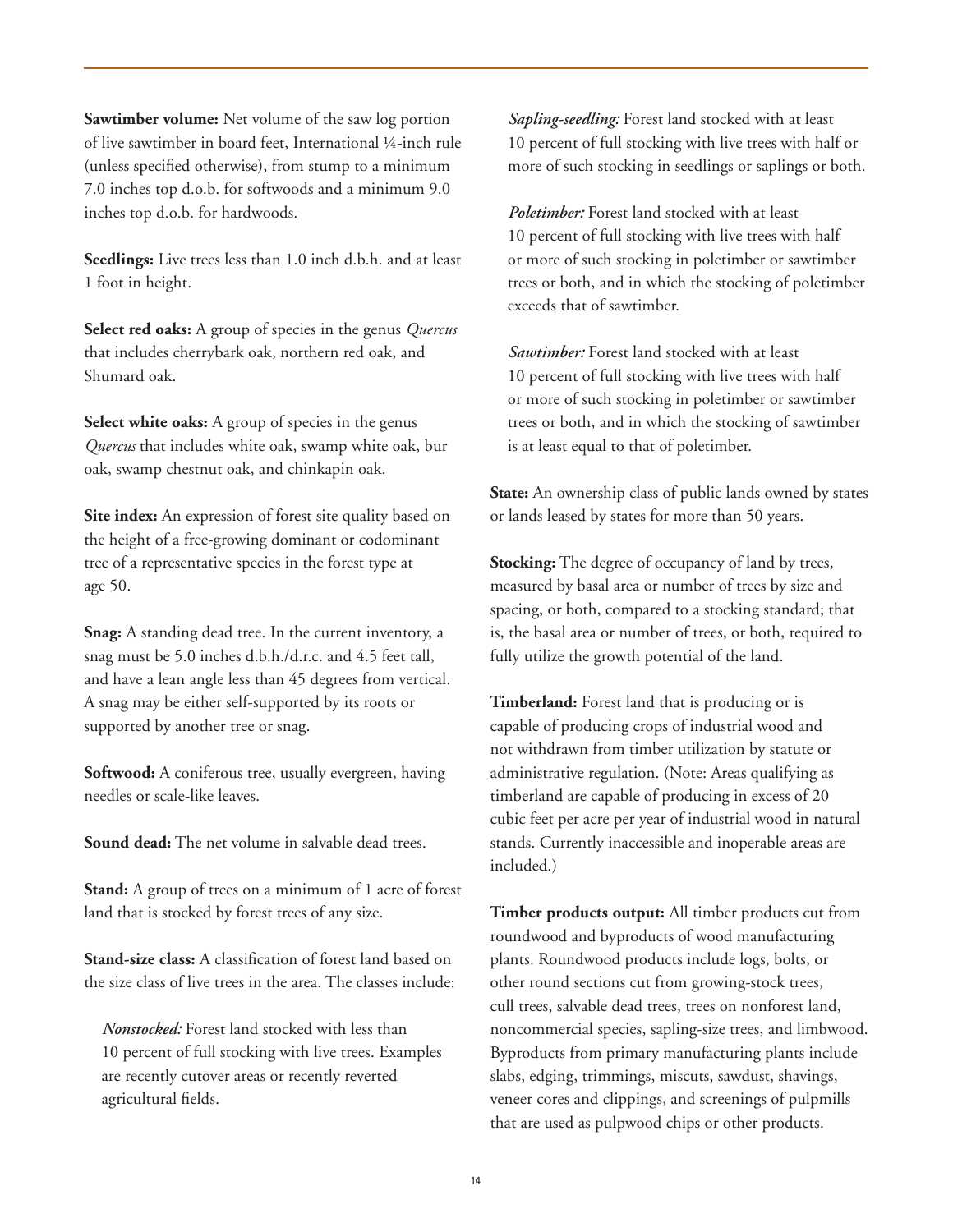**Tree:** A woody plant usually having one or more erect perennial stems, a stem diameter at breast height of at least 3 inches, a more or less definitely formed crown of foliage, and a height of at least 15 feet at maturity.

**Tree size class:** A classification of trees based on diameter at breast height, including sawtimber trees, poletimber trees, saplings, and seedlings.

**Tops:** The wood of a tree above the merchantable height (or above the point on the stem 4.0 inches diameter outside bark (d.o.b.) or to the point where the central stem breaks into limbs). It includes the usable material in the uppermost stem.

**Urban forest land:** Land that would otherwise meet the criteria for timberland but is in an urban-suburban area surrounded by commercial, industrial, or residential development and not likely to be managed for the production of industrial wood products on a continuing basis. Wood removed would be for land clearing, fuelwood, or esthetic purposes. Such forest land may be associated with industrial, commercial, residential subdivision, industrial parks, golf course perimeters, airport buffer strips, and public urban parks that qualify as forest land.

**Unreserved forest land:** Forest land not withdrawn from harvest by statute or administrative regulation. Includes forest lands that are not capable of producing in excess of 20 cubic feet per acre per year of industrial wood in natural stands.

**Veneer log:** A roundwood product from which veneer is sliced or sawn and that usually meets certain standards of minimum diameter and length and maximum defect.

**Weight:** The weight of wood and bark, oven-dry basis (approximately 12 percent moisture content).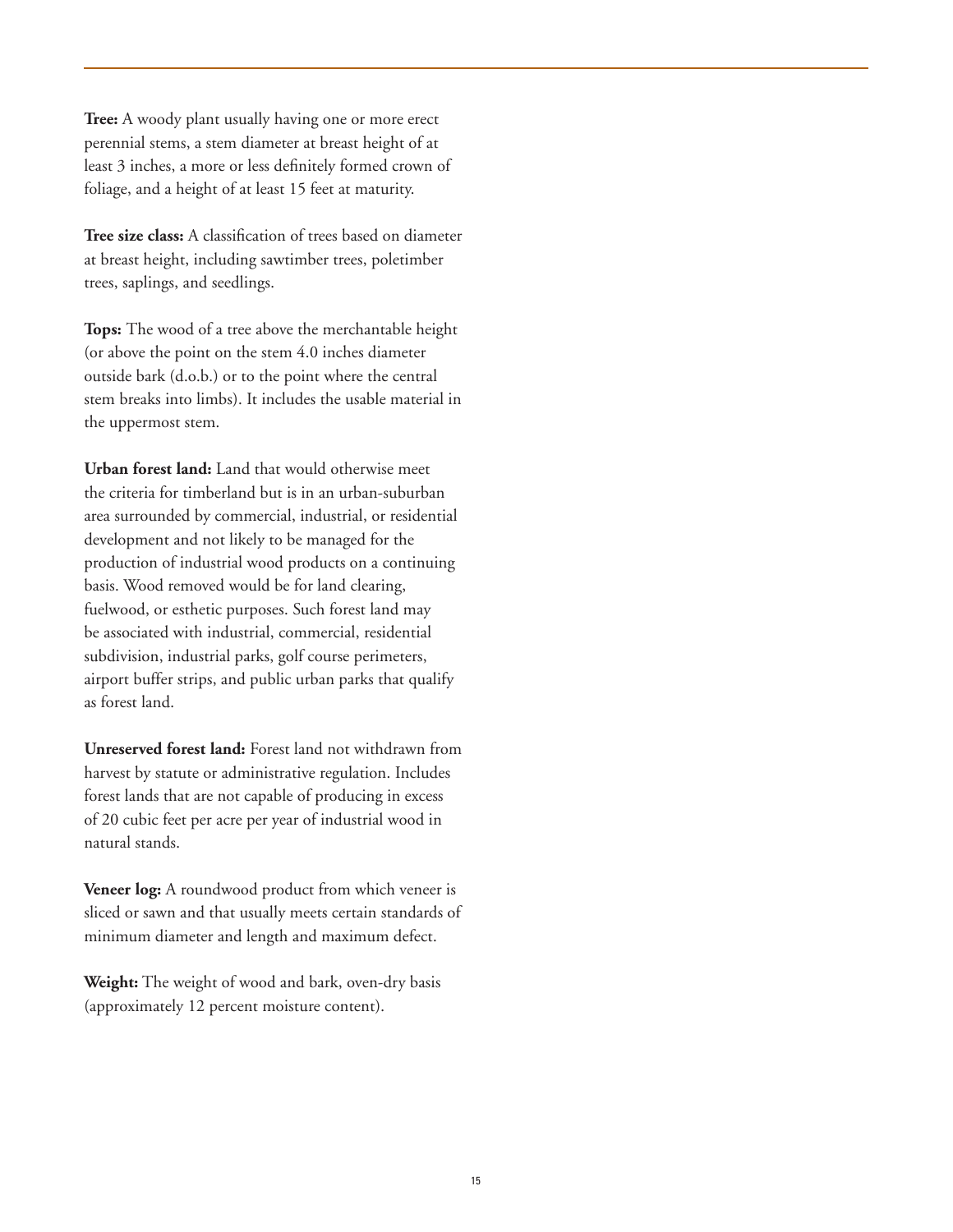## **Tables of Quality Assurance**

Table A.—Area and number of plots in each stratum, Maryland, 2008

Table B.—State-level estimates of major forest resource attributes and their sampling errors, Maryland, 2008

Table C.—Measurement quality objective (MQO) tolerance compliance based on blind check plots, Maryland, 2008

Table D.—Observed relative bias values (Average [field crew - QA crew]) for measurement variables on blind check plots, Maryland, 2008

Table E.—FIA nonresponse by ownership, Maryland, 2008

# **Tables of Estimates**

Gaps in the enumeration of tables are placeholders for future reports.

## **Area**

Table MD-1.—Percentage of area by land status, Maryland, 2008

Table MD-2.—Area of forest land, in thousand acres, by owner class and forest-land status, Maryland, 2008

Table MD-3.—Area of forest land, in thousand acres, by forest-type group and productivity class, Maryland, 2008

Table MD-4.—Area of forest land, in thousand acres, by forest-type group, ownership group, and forest-land status, Maryland, 2008

Table MD-5.—Area of forest land, in thousand acres, by forest-type group and stand-size class, Maryland, 2008

Table MD-6.—Area of forest land, in thousand acres, by forest-type group and stand-age class, Maryland, 2008

Table MD-7.—Area of forest land, in thousand acres, by forest-type group and stand origin, Maryland, 2008

Table MD-8.—Area of forest land, in thousand acres, by forest-type group and primary disturbance class, Maryland, 2008

Table MD-9.—Area of timberland, in thousand acres, by forest-type group and stand-size class, Maryland, 2008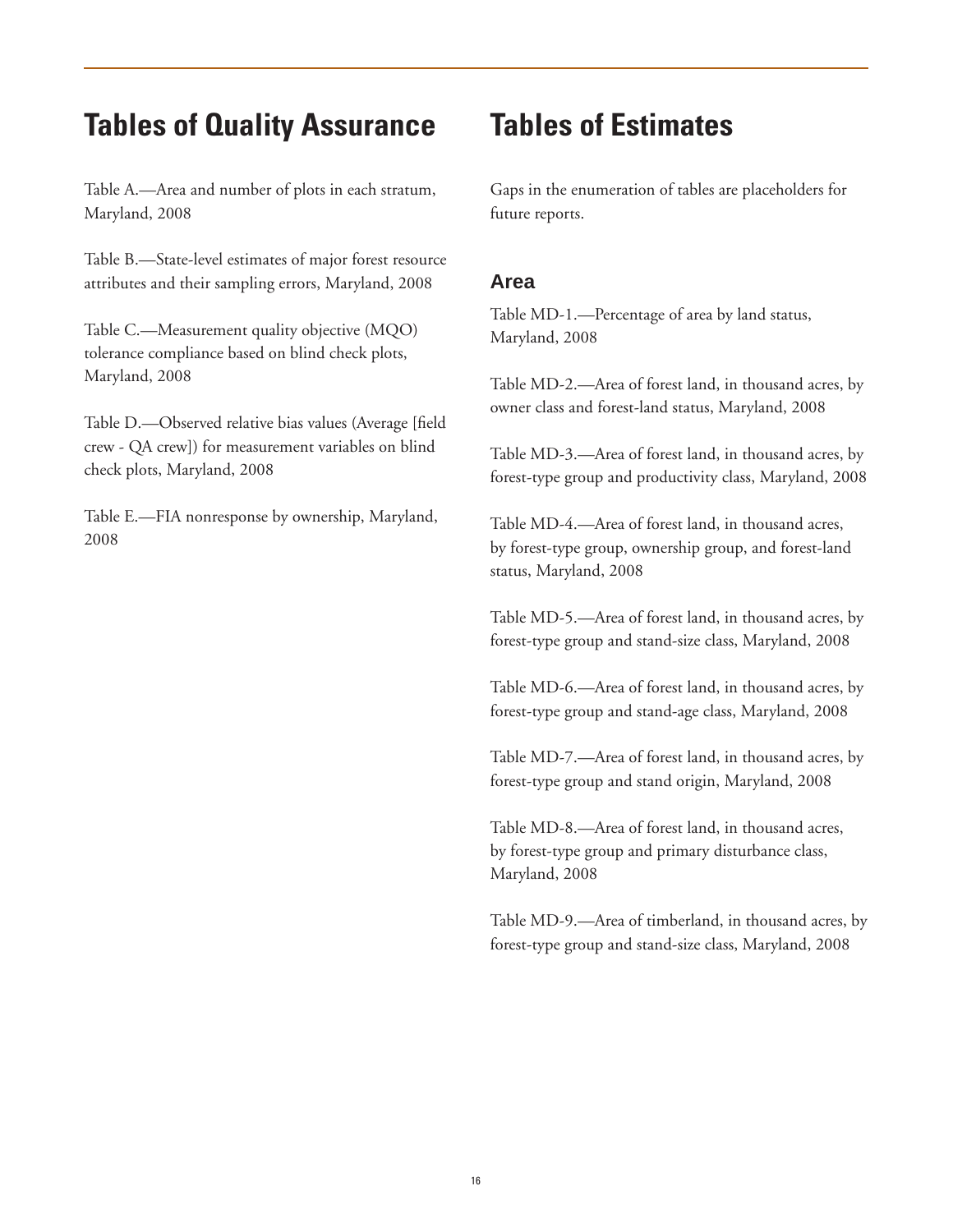#### **Number**

Table MD-10.—Number of live trees (at least 1 inch d.b.h.), in thousand trees, on forest land by species group and diameter class, Maryland, 2008

Table MD-11.—Number of growing-stock trees (at least 5 inches d.b.h.) , in thousand trees, on timberland by species group and diameter class, Maryland, 2008

### **Volume**

Table MD-12.—Net volume of live trees (at least 5 inches d.b.h.), in million cubic feet, by owner class and forest-land status, Maryland, 2008

Table MD-13.—Net volume of live trees (at least 5 inches d.b.h.), in million cubic feet, on forest land by forest-type group and stand-size class, Maryland, 2008

Table MD-14.—Net volume of live trees (at least 5 inches d.b.h.), in million cubic feet, on forest land by species group and ownership group, Maryland, 2008

Table MD-15.—Net volume of live trees (at least 5 inches d.b.h.), in million cubic feet, on forest land by species group and diameter class, Maryland, 2008

Table MD-16.—Net volume of live trees (at least 5 inches d.b.h.), in million cubic feet, on forest land by forest-type group and stand origin, Maryland, 2008

Table MD-17.—Net volume of growing-stock trees (at least 5 inches d.b.h.), in million cubic feet, on timberland by species group and diameter class, Maryland, 2008

Table MD-18.—Net volume of growing-stock trees (at least 5 inches d.b.h.), in million cubic feet, on timberland by species group and ownership group, Maryland, 2008

Table MD-19.—Net volume of sawtimber trees (International ¼-inch rule), in million board feet, on timberland by species group and diameter class, Maryland, 2008

Table MD-19a.—Net volume of sawtimber trees (Doyle rule), in million board feet, on timberland by species group and diameter class, Maryland, 2008

Table MD-20.—Net volume of sawtimber trees, in million cubic feet, on timberland by species group and ownership group, Maryland, 2008

### **Growth, Mortality, and Removals**

Table MD-21.—Average annual net growth of live trees (at least 5 inches d.b.h.), in million cubic feet, by owner class and forest-land status, Maryland, 1999 to 2008

Table MD-22.—Average annual net growth of live trees (at least 5 inches d.b.h.), in million cubic feet, on forest land by forest-type group and stand-size class, Maryland, 1999 to 2008

Table MD-23.—Average annual net growth of all live trees (at least 5 inches d.b.h.), in million cubic feet, on forest land by species group and ownership group, Maryland, 1999 to 2008

Table MD-24.—Average annual net growth of growingstock trees (at least 5 inches d.b.h.), in million cubic feet, on timberland by species group and ownership group, Maryland, 1999 to 2008

Table MD-25.—Average annual mortality of live trees (at least 5 inches d.b.h.), in million cubic feet, by owner class and forest-land status, Maryland, 1999 to 2008

Table MD-26.—Average annual mortality of trees (at least 5 inches d.b.h.), in million cubic feet, on forest land by forest-type group and stand-size class, Maryland, 1999 to 2008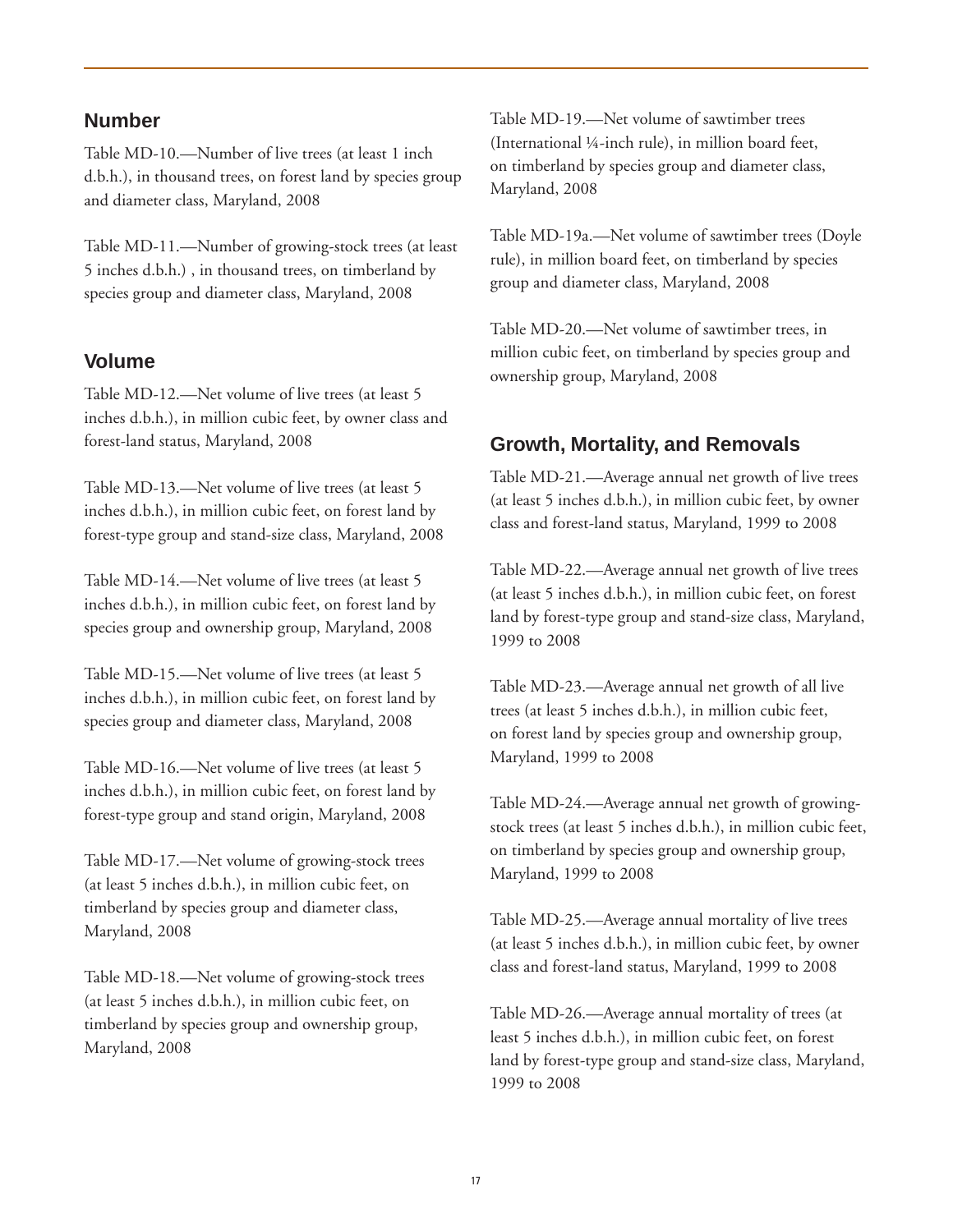Table MD-27.—Average annual mortality of trees (at least 5 inches d.b.h.), in million cubic feet, on forest land by species group and ownership group, Maryland, 1999 to 2008

Table MD-28.—Average annual mortality of growingstock trees (at least 5 inches d.b.h.), in million cubic feet, on timberland by species group and ownership group, Maryland, 1999 to 2008

Table MD-29.—Average annual removals of live trees (at least 5 inches d.b.h.), in million cubic feet, on forest land by species group and ownership group, Maryland, 1999 to 2008

Table MD-30.—Average annual removals of growingstock trees (at least 5 inches d.b.h.), in million cubic feet, on timberland by species group and ownership group, Maryland, 1999 to 2008

## **Weight**

Table MD-31.—Aboveground dry weight of live trees (at least 1 inch d.b.h.), in thousand dry short tons, by owner class and forest-land status, Maryland, 2008

Table MD-32.—Aboveground dry weight of live trees (at least 1 inch d.b.h., computed using "component ratio method" - CRM), in thousand dry short tons, on forest land by species group and dMDmeter class, Maryland, 2008

## **County-Level**

Table MD-54.—Area of forest land, in thousand acres, by inventory unit, county, and forest-land status, Maryland, 2008

Table MD-55.—Area of forest land, in thousand acres, by inventory unit, county, ownership group and forestland status, Maryland, 2008

Table MD-57.—Area of timberland, in thousand acres, by inventory unit, county, and stand-size class, Maryland, 2008

Table MD-58.—Area of timberland, in thousand acres, by inventory unit, county, and stocking class, Maryland, 2008

Table MD-59.—Net volume of growing-stock trees (at least 5 inches d.b.h.), in million cubic feet, and sawtimber trees (International ¼-inch rule), on timberland by inventory unit, county, and major species group, Maryland, 2008

Table MD-59a.—Net volume of growing-stock trees (at least 5 inches d.b.h.), in million cubic feet, and sawtimber trees (Doyle rule), on timberland by inventory unit, county, and major species group, Maryland, 2008

Table MD-60.—Average annual net growth of growingstock trees (at least 5 inches d.b.h.), in million cubic feet, and sawtimber trees (International ¼-inch rule), in million board feet, on timberland by inventory unit, county, and major species group, Maryland, 2008

Table MD-60a.—Average annual net growth of growingstock trees (at least 5 inches d.b.h.), in million cubic feet, and sawtimber trees (Doyle rule), in million board feet, on timberland by inventory unit, county, and major species group, Maryland, 2008

Table MD-61.—Average annual removals of growingstock trees (at least 5 inches d.b.h.), in million cubic feet, and sawtimber trees (International ¼-inch rule), in million board feet, on timberland by inventory unit, county, and major species group, Maryland, 2008

Table MD-61a.—Average annual removals of growingstock trees (at least 5 inches d.b.h.), in million cubic feet, and sawtimber trees (Doyle rule), in million board feet, on timberland by inventory unit, county, and major species group, Maryland, 2008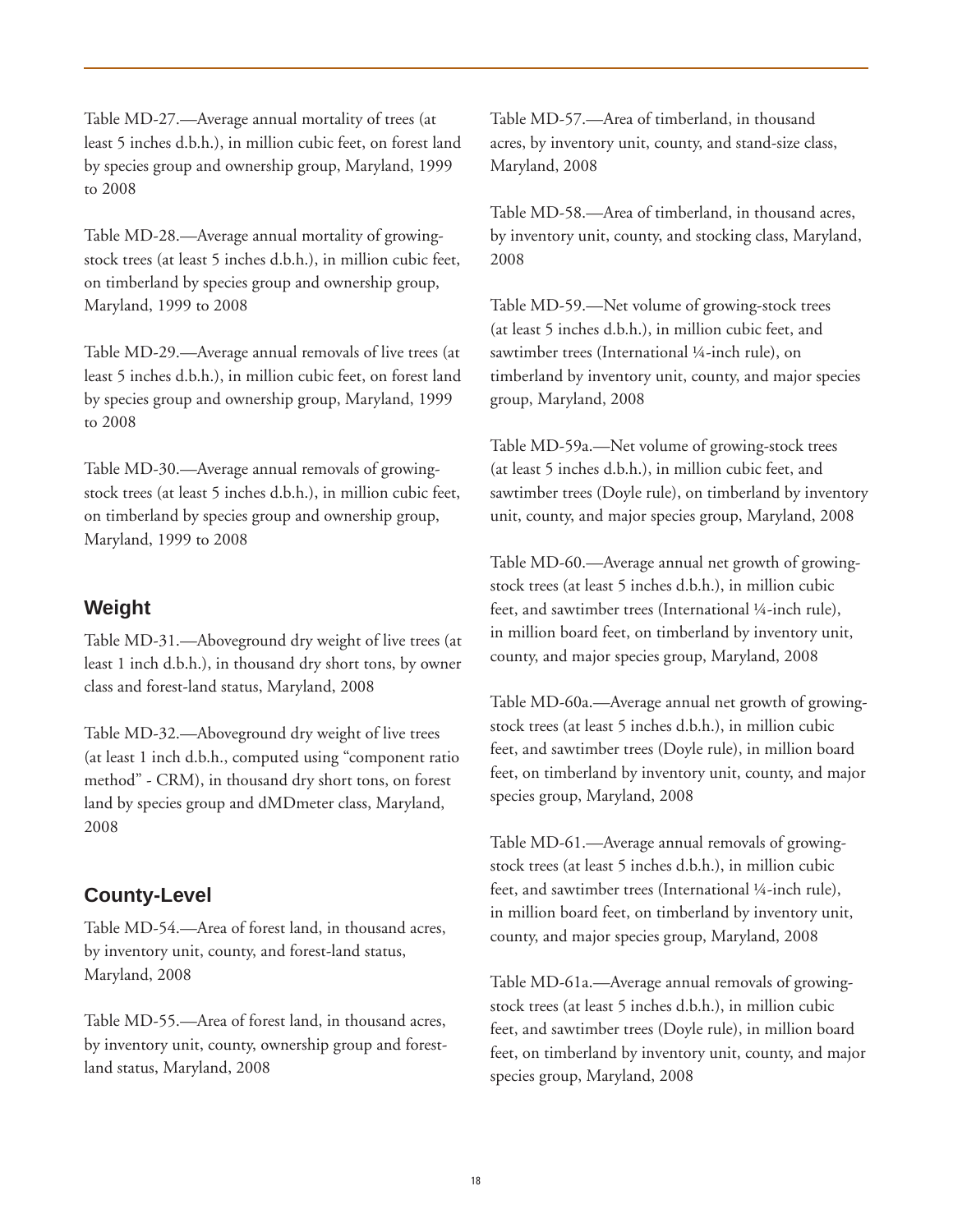Table MD-65.—Sampling errors, in percent, for net volume, average annual net growth, average annual removals, and average annual mortality on timberland, and forest and timberland area by inventory unit and county, Maryland, 2008

\*All tables contain forest attribute estimates for Maryland for measurements taken from 2004 to 2008, except where indicated.

\*\*Gaps in enumeration of tables are placeholders for future tables such as forest health indicator population estimates (e.g., downed woody material).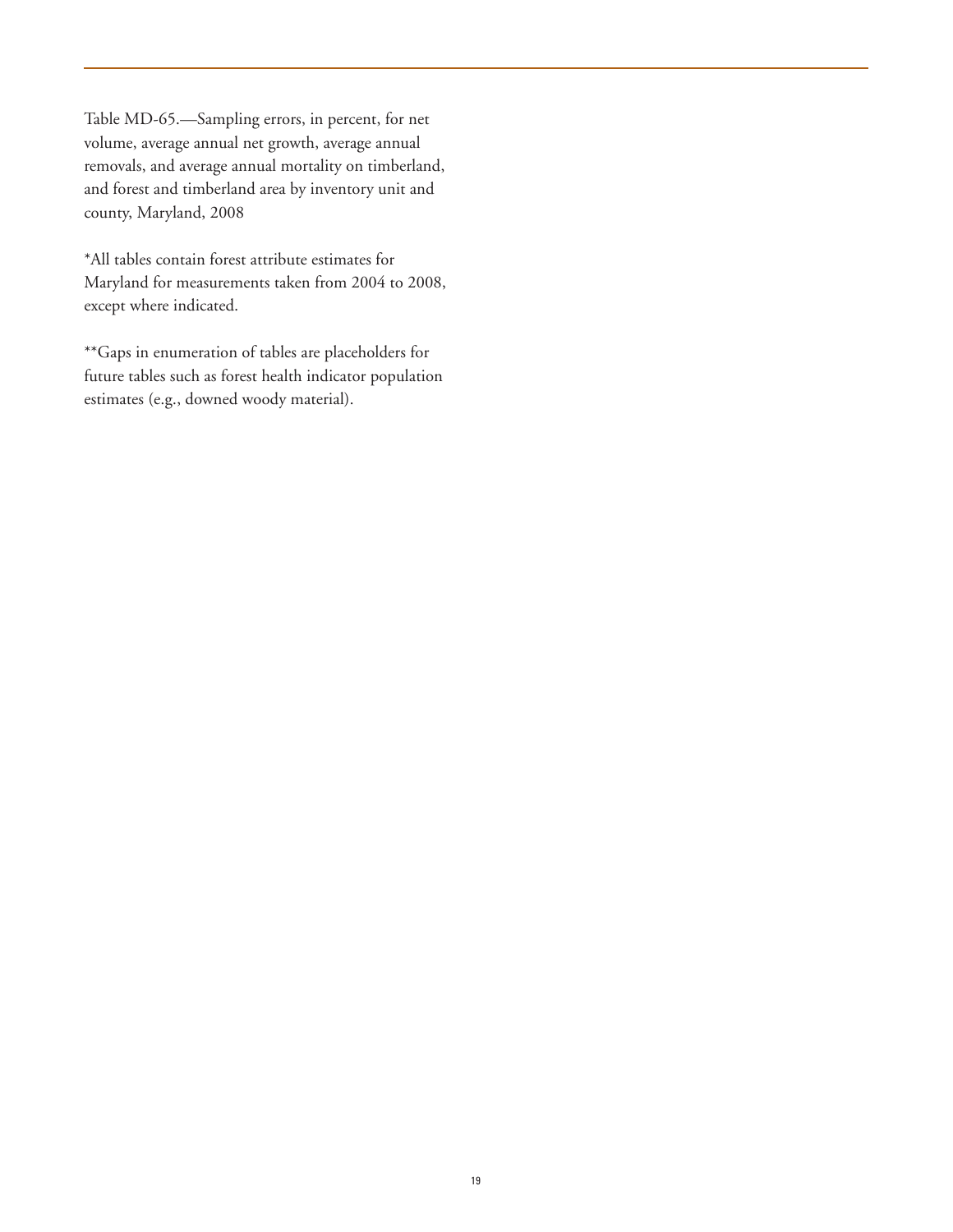|                   |                                                                                          |                                            |                 |                            |                         |                  |                         | Field                 | <b>Total plots</b>           | Field         |                     |
|-------------------|------------------------------------------------------------------------------------------|--------------------------------------------|-----------------|----------------------------|-------------------------|------------------|-------------------------|-----------------------|------------------------------|---------------|---------------------|
| š                 |                                                                                          | $\mathop{\mathsf{E}}^{\mathsf{b}}$         |                 |                            | Office                  | Field            | Field                   | sampled               | sampled                      | sampled plots | $\frac{5}{2}$       |
| code<br>lN        | Inland Census Water Public Cnty. Grp. 13, 21<br>Estimation unit description <sup>ª</sup> | Canopy cover stratu<br>Canopy cover 0 - 66 | Acres<br>30,000 | Selected <sup>c</sup><br>4 | selected                | selected<br>ო    | sampled<br>ო            | forested <sup>9</sup> | for change <sup>h</sup><br>0 | for change    | $\circ$<br>measured |
| $\sim$            | Inland Census Water Public Cnty. Grp. 13, 21                                             | Canopy cover 81 - 10                       | 25,000          |                            |                         |                  | 5                       | 5                     | $\circ$                      |               | $\mathbf{\Omega}$   |
| $\sim$            | Inland Census Water Public Cnty. Grp. 43                                                 | Canopy cover 0 - 81                        | 45,000          | ဖ                          |                         | $\circ$          | LO                      | LO                    | $\circ$                      |               |                     |
| $\sim$            | Inland Census Water Public Cnty. Grp. 901                                                | Canopy cover 0 - 5                         | 40,000          | $\infty$                   |                         |                  |                         | $\sim$                | 0                            |               | $\circ$             |
| $\sim$            | Inland Census Water Public Cnty. Grp. 901                                                | Canopy cover 6 - 81                        | 33,000          | ᅿ                          |                         |                  |                         | ᅿ                     | o                            |               | 0                   |
| $\sim$            | Inland Census Water Public Cnty. Grp. 903                                                | Canopy cover 0 - 81                        | 49,000          | ഥ                          |                         |                  |                         | ○                     | 0                            |               | 0                   |
| $\sim$            | Inland Census Water Public Cnty. Grp. 904                                                | Canopy cover 0 - 5                         | 57,000          | LO                         |                         |                  |                         | $\circ$               | 0                            |               | 0                   |
| $\sim$            | Inland Census Water Public Cnty. Grp. 904                                                | Canopy cover 6 - 81                        | 43,000          | ₹                          | ○                       |                  | 4                       | ო                     | 0                            |               | 0                   |
| $\sim$            | Inland Census Water Public Cnty. Grp. 906                                                | Canopy cover 0 - 81                        | 47,000          | $\infty$                   | 5                       | ო                | ო                       | $\sim$                | 0                            |               | 0                   |
| $\sim$            | Inland Census Water Public Cnty. Grp. 907                                                | Canopy cover 0 - 5                         | 53,000          | က                          | ဖ                       |                  |                         | 5                     | c                            |               | ⊂                   |
| $\mathbf{\Omega}$ | Inland Census Water Public Cnty. Grp. 907                                                | Canopy cover 6 - 66                        | 28,000          | Ю                          | 0                       | LO               | LO                      | Ю                     | 0                            |               |                     |
| $\sim$            | Inland Census Water Public Cnty. Grp. 907                                                | Canopy cover 81 - 100                      | 53,000          | Ξ                          | $\circ$                 |                  | $\supseteq$             | $\subseteq$           | o                            | 0             |                     |
|                   | Inland Census Water Public Cnty. Grp. 908                                                | Canopy cover 0 - 66                        | 50,000          | $^{\circ}$                 | ဖ                       | $\sim$           | $\sim$                  |                       | 0                            | c             |                     |
|                   | Inland Census Water Public Cnty. Grp. 908                                                | Canopy cover 81 - 100                      | 30,000          | ∞                          | 0                       | ∞                | $\infty$                | $\infty$              | 0                            |               |                     |
| a a a a a a a     | Private Cnty. Grp. 13                                                                    | Canopy cover 0 - 5                         | 209,000         | 35                         | 4                       | 2                | 20                      | 4                     | 0                            |               |                     |
|                   | Private Cnty. Grp. 13                                                                    | Canopy cover 6 - 66                        | 15,000          | 4                          | $\circ$                 | 4                | 4                       | $\mathbf{\Omega}$     | ○                            |               | っ                   |
|                   | Private Cnty. Grp. 13                                                                    | Canopy cover 81 - 100                      | 48,000          | ၜ                          | $\circ$                 | ၜ                | ၜ                       | $\infty$              | ○                            |               | ○                   |
|                   | Private Cnty. Grp. 21                                                                    | Canopy cover 0 - 5                         | 269,000         | 46                         | $\overline{6}$          | $\boldsymbol{S}$ | 80                      | $\circ$               | $\circ$                      |               | ○                   |
|                   | Private Cnty. Grp. 21                                                                    | Canopy cover 6 - 66                        | 58,000          | ၜ                          |                         | $\infty$         | $\infty$                | ဖ                     | $\circ$                      |               |                     |
| $\sim$ $\sim$     | Private Cnty. Grp. 21                                                                    | Canopy cover 81 - 100                      | 62,000          | $\overline{ }$             | $\circ$                 | $\overline{ }$   | $\overline{ }$          |                       | $\circ$                      |               |                     |
|                   | Private Cnty. Grp. 43                                                                    | Canopy cover 0 - 5                         | 59,000          | 27                         | $\overline{ }$          | 20               | $\overline{\mathsf{D}}$ | ↴                     | $\circ$                      |               |                     |
|                   | Private Cnty. Grp. 43                                                                    | Canopy cover 6 - 66                        | 60,000          | $\infty$                   | $\circ$                 | $\infty$         | P,                      | ဖ                     | $\circ$                      |               |                     |
| 2 2 2 2 2 2 2     | Private Cnty. Grp. 43                                                                    | Canopy cover 81 - 100                      | 36,000          | G                          | $\circ$                 | $\circ$          | 4                       | 4                     | $\circ$                      |               |                     |
|                   | Private Cnty. Grp. 901                                                                   | Canopy cover 0 - 5                         | 188,000         | ಸ                          | $\tilde{c}$             | 22               | e,                      | 5                     | $\circ$                      | c             |                     |
|                   | Private Cnty. Grp. 901                                                                   | Canopy cover 6 - 66                        | 106,000         | $\frac{3}{2}$              | က                       | $\overline{C}$   | $\infty$                | က                     | $\circ$                      | $\circ$       | $\sim$              |
|                   | Private Cnty. Grp. 901                                                                   | Canopy cover 81 - 100                      | 85,000          | $\frac{3}{2}$              |                         | $\frac{2}{3}$    | $\frac{2}{3}$           | Ξ                     | $\circ$                      | $\circ$       | ○                   |
|                   | Private Cnty. Grp. 903                                                                   | Canopy cover 0 - 5                         | 260,000         | SO                         | ၜ                       | $\overline{5}$   | 51                      | $\infty$              | $\circ$                      | $\circ$       | ○                   |
| $\sim$            | Private Cnty. Grp. 903                                                                   | Canopy cover 6 - 66                        | 76,000          | ၜ                          | $\circ$                 | ၜ                | $\infty$                | $\infty$              | $\circ$                      | $\circ$       |                     |
| $\sim$            | Private Cnty. Grp. 903                                                                   | Canopy cover 81 - 100                      | 33,000          | Ľ                          | $\circ$                 | Ľ                | 5                       | 4                     | $\circ$                      | 0             | $\sim$              |
| $\sim$            | Private Cnty. Grp. 904                                                                   | Canopy cover 0 - 5                         | 264,000         | $\overline{49}$            | $\infty$                | 51               | 80                      | က                     | $\circ$                      | C             |                     |
| $\sim$            | Private Cnty. Grp. 904                                                                   | Canopy cover 6 - 51                        | 41,000          | ဖ                          | $\circ$                 | ဖ                | 4                       | က                     | $\circ$                      | c             | $\mathbf{\Omega}$   |
| $\sim$            | Private Cnty. Grp. 904                                                                   | Canopy cover 66 - 80                       | 32,000          | Ю                          | $\circ$                 | 5                | 5                       | 5                     | $\circ$                      | 0             | $\circ$             |
| $\sim$            | Private Cnty. Grp. 904                                                                   | Canopy cover 81 - 100                      | 103,000         | ম                          | $\sim$                  | ഇ                | $\ddot{ }$              | ₫                     | $\circ$                      | $\circ$       | $\sim$              |
| $\sim$            | Private Cnty. Grp. 906                                                                   | Canopy cover 0 - 5                         | 296,000         | 42                         | $\overline{\mathbf{C}}$ | 80               | င္က                     |                       | $\circ$                      | $\circ$       | $\circ$             |
| $\sim$            | Private Cnty, Grp. 906                                                                   | Canopy cover 6 - 51                        | 35,000          | $\infty$                   | $\circ$                 | $\infty$         | $\circ$                 | 5                     | $\circ$                      | $\circ$       | $\sim$              |
|                   |                                                                                          |                                            |                 |                            |                         |                  |                         |                       |                              |               |                     |

Table A.--Area and number of plots in each stratum, Maryland, 2008 **Table A.—Area and number of plots in each stratum, Maryland, 2008**

# (Table A continued on next page) (Table A continued on next page)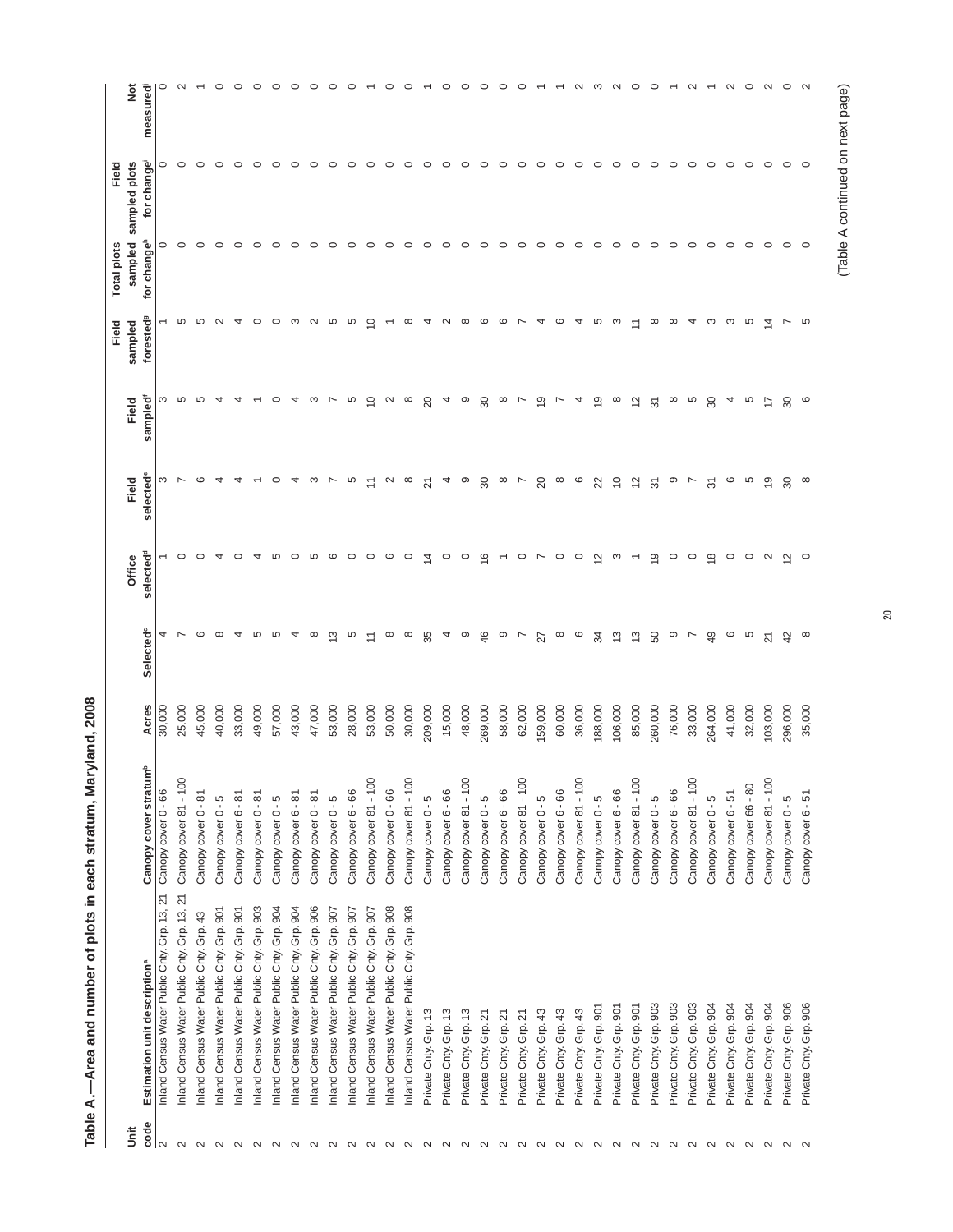| ۴<br>¢ |  |
|--------|--|
|        |  |
|        |  |
|        |  |
|        |  |
|        |  |
|        |  |
|        |  |
|        |  |
|        |  |
|        |  |
|        |  |
|        |  |
|        |  |
|        |  |
|        |  |
|        |  |
|        |  |
|        |  |
|        |  |
|        |  |

|           |                                          |                                   |         |                       |                    |                         |                  | Field                | <b>Total plots</b>                 | Field                       |               |
|-----------|------------------------------------------|-----------------------------------|---------|-----------------------|--------------------|-------------------------|------------------|----------------------|------------------------------------|-----------------------------|---------------|
| code<br>š | Estimation unit description <sup>ª</sup> | Canopy cover stratum <sup>b</sup> | Acres   | Selected <sup>c</sup> | selected<br>Office | selected<br>Field       | sampled<br>Field | foresteds<br>sampled | sampled<br>for change <sup>h</sup> | for change<br>sampled plots | ĕ<br>measured |
|           | Private Cnty. Grp. 906                   | Canopy cover 66 - 81              | 72,000  | $\tilde{4}$           | 0                  | $\overline{4}$          |                  |                      | 0                                  | 0                           | ო             |
|           | Private Cnty. Grp. 907                   | Canopy cover 0 - 5                | 268,000 | 4                     | ၜ                  | 25                      | ಙ                | ဖ                    | $\circ$                            | O                           | $\sim$        |
|           | Private Cnty. Grp. 907                   | Canopy cover 51 - 66              | 52,000  | ဖ                     | $\mathbf{\sim}$    | 4                       | S                | S                    | $\circ$                            |                             |               |
|           | Private Cnty. Grp. 907                   | Canopy cover 6 - 50               | 82,000  | Ξ                     | Ю                  | ဖ                       | ဖ                | က                    | $\circ$                            |                             | 0             |
|           | Private Cnty. Grp. 907                   | Canopy cover 81 - 100             | 108,000 | 9                     | $\circ$            | $\frac{6}{5}$           | $\tilde{ }$      | $\overline{1}$       | o                                  |                             |               |
|           | Private Cnty. Grp. 908                   | Canopy cover 0 - 5                | 226,000 | 80                    |                    | e,                      | ഇ                | ဖ                    | 0                                  |                             |               |
|           | Private Cnty. Grp. 908                   | Canopy cover 6 - 66               | 71,000  | $\overline{4}$        | 4                  | S                       | တ                | 4                    | o                                  |                             |               |
|           | Private Cnty. Grp. 908                   | Canopy cover 81 - 100             | 86,000  | 17                    | $\sim$             | 15                      | 4                | Ξ                    | 0                                  |                             |               |
|           | Inland Census Water Public Cnty. Grp. 17 | Canopy cover 0 - 81               | 42,000  | 5                     |                    |                         |                  | 4                    | o                                  |                             | 0             |
|           | Inland Census Water Public Cnty. Grp. 37 | Canopy cover 0 - 5                | 39,000  | $\circ$               | တ                  |                         |                  | 0                    | c                                  |                             | 0             |
|           | Inland Census Water Public Cnty. Grp. 37 | Canopy cover 6 - 81               | 8,000   | 4                     | 0                  |                         |                  |                      | 0                                  | c                           | 0             |
|           | Inland Census Water Public Cnty. Grp. 9  | Canopy cover 0 - 81               | 23,000  | 5                     | 4                  |                         |                  |                      | 0                                  | o                           |               |
|           | Private Cnty. Grp. 17                    | Canopy cover 0 - 5                | 93,000  | 4                     | ო                  |                         | $\subseteq$      | S                    | 0                                  | c                           |               |
|           | Private Cnty. Grp. 17                    | Canopy cover 6 - 66               | 64,000  | $\mathbf{\Omega}$     |                    | Ξ                       | တ                | $\infty$             | O                                  | 0                           |               |
|           | Private Cnty. Grp. 17                    | Canopy cover 81 - 100             | 114,000 | ၜ                     |                    | တ                       |                  | L                    | 0                                  | 0                           |               |
|           | Private Cnty. Grp. 37                    | Canopy cover 0 - 5                | 91,000  | က                     |                    | တ                       | $^\infty$        | S                    | 0                                  | 0                           |               |
|           | Private Cnty. Grp. 37                    | Canopy cover 6 - 66               | 46,000  | ဖ                     | $\circ$            | ဖ                       | 4                | 4                    | 0                                  | 0                           |               |
|           | Private Cnty. Grp. 37                    | Canopy cover 81 - 100             | 80,000  | $\sim$                | $\circ$            | $\overline{\mathsf{c}}$ |                  | Ξ                    | 0                                  | c                           |               |
|           | Private Cnty. Grp. 9                     | Canopy cover 0 - 5                | 44,000  | ဖ                     |                    | 5                       | 5                | S                    | $\circ$                            | o                           | 0             |
|           | Private Cnty. Grp. 9                     | Canopy cover 6 - 66               | 35,000  | ဖ                     |                    | 5                       | S                | S                    | 0                                  | 0                           |               |
|           | Private Cnty. Grp. 9                     | Canopy cover 81 - 100             | 51,000  | $\infty$              | $\circ$            | $\infty$                | G                | ဖ                    | $\circ$                            | $\circ$                     |               |
|           | Inland Census Water Public Cnty. Grp. 19 | Canopy cover 0 - 5                | 105,000 | 5                     | $\tilde{=}$        | 5                       | LO               | $\circ$              | $\circ$                            | c                           |               |
|           | Inland Census Water Public Cnty. Grp. 19 | Canopy cover 6 - 81               | 25,000  | 5                     | $\circ$            | 5                       | ↴                |                      | $\circ$                            | C                           |               |
|           | Inland Census Water Public Cnty. Grp. 39 | Canopy cover 0 - 5                | 62,000  | $\infty$              | 4                  | 4                       | ᅿ                |                      | $\circ$                            | c                           |               |
|           | Inland Census Water Public Cnty. Grp. 39 | Canopy cover 6 - 81               | 17,000  | 4                     | $\circ$            | 4                       | 4                |                      | $\circ$                            | 0                           |               |
|           | Inland Census Water Public Cnty. Grp. 45 | Canopy cover 0 - 81               | 34,000  | ဖ                     |                    | 5                       | 5                | 5                    | $\circ$                            | $\circ$                     |               |
|           | Inland Census Water Public Cnty. Grp. 47 | Canopy cover 0 - 5                | 85,000  | $\overline{4}$        | 4                  | $\circ$                 | $\circ$          | $\circ$              | $\circ$                            | 0                           |               |
|           | Inland Census Water Public Cnty. Grp. 47 | Canopy cover 6 - 81               | 31,000  | 4                     | $\circ$            | 4                       | 4                | 4                    | $\circ$                            | $\circ$                     |               |
|           | Private Cnty. Grp. 19                    | Canopy cover 0 - 5                | 187,000 | 24                    | $\bar{\mathbf{c}}$ | $\frac{2}{3}$           | 으                |                      | $\circ$                            | 0                           |               |
|           | Private Cnty. Grp. 19                    | Canopy cover 51 - 65              | 14,000  | Ю                     | $\circ$            | Ю                       | 4                | ო                    | $\circ$                            | 0                           |               |
|           | Private Cnty. Grp. 19                    | Canopy cover 6 - 50               | 18,000  | 5                     | $\circ$            | 5                       | 4                |                      | $\circ$                            | $\circ$                     |               |
|           | Private Cnty. Grp. 19                    | Canopy cover 66 - 80              | 34,000  | $\overline{ }$        | $\circ$            | $\overline{ }$          | $\circ$          | G                    | $\circ$                            | 0                           |               |
|           | Private Cnty. Grp. 19                    | Canopy cover 81 - 100             | 36,000  | ဖ                     | $\circ$            | ဖ                       | ဖ                | $\circ$              | $\circ$                            | 0                           |               |
|           | Private Cnty. Grp. 39                    | Canopy cover 0 - 5                | 90,000  | ഇ                     | $\mathbf{\Omega}$  | Ξ                       | $\supseteq$      | 5                    | $\circ$                            | 0                           |               |
|           | Private Cnty. Grp. 39                    | Canopy cover 6 - 81               | 69,000  | $\frac{2}{3}$         | $\circ$            | $\frac{2}{3}$           | တ                | ာ                    | $\circ$                            | $\circ$                     |               |
|           |                                          |                                   |         |                       |                    |                         |                  |                      |                                    |                             |               |

21

# (Table A continued on next page) (Table A continued on next page)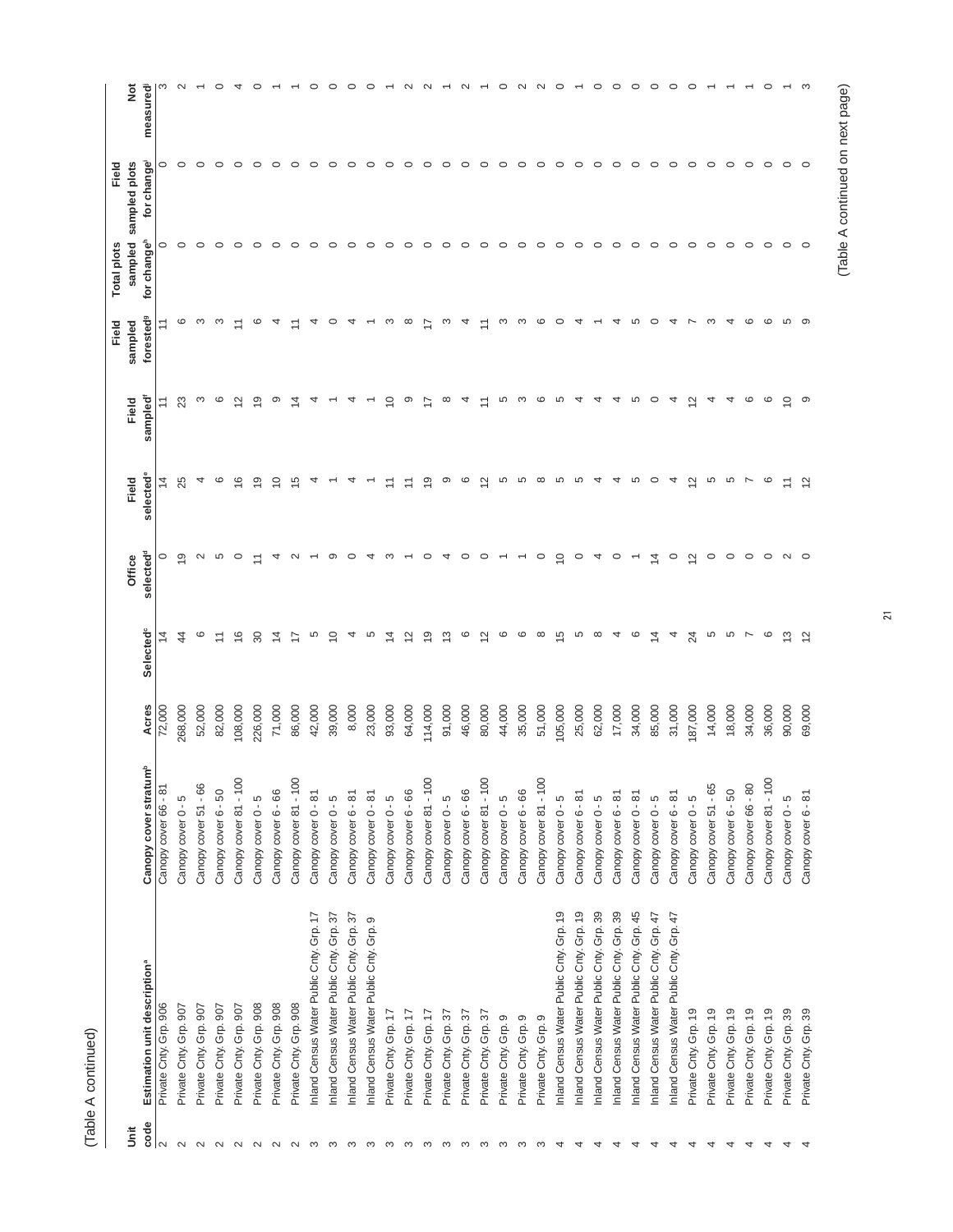| om, |
|-----|
|     |
|     |
|     |

|      |                                          |                                   |         |                       |                       |                         |                         | Field                 | <b>Total plots</b>      | Field                 |                    |
|------|------------------------------------------|-----------------------------------|---------|-----------------------|-----------------------|-------------------------|-------------------------|-----------------------|-------------------------|-----------------------|--------------------|
| š    |                                          |                                   |         |                       | Office                | Field                   | Field                   | sampled               |                         | sampled sampled plots | š                  |
| code | Estimation unit description <sup>ª</sup> | Canopy cover stratum <sup>b</sup> | Acres   | Selected <sup>c</sup> | selected <sup>d</sup> | selected <sup>e</sup>   | sampled                 | forested <sup>9</sup> | for change <sup>h</sup> | for change            | measured           |
|      | Private Cnty. Grp. 45                    | Canopy cover 0 - 5                | 127,000 | ≌                     |                       | ග                       | ∞                       |                       | $\circ$                 | 0                     |                    |
|      | Private Cnty. Grp. 45                    | Canopy cover 6 - 51               | 23,000  | Ю                     |                       |                         |                         |                       |                         |                       |                    |
|      | Private Cnty. Grp. 45                    | Canopy cover 66 - 80              | 24,000  | ഥ                     |                       | ഥ                       |                         |                       |                         |                       |                    |
|      | Private Cnty. Grp. 45                    | Canopy cover 81 - 100             | 45,000  | ≌                     |                       | ო                       | ო                       | ო                     |                         |                       |                    |
|      | Private Cnty. Grp. 47                    | Canopy cover 0 - 5                | 139,000 | ಸ                     | ∞                     | ო                       | $\bar{\mathbb{Z}}$      |                       |                         |                       |                    |
|      | Private Cnty. Grp. 47                    | Canopy cover 6 - 66               | 54,000  | ∞                     |                       | ∞                       | œ                       |                       | 0                       |                       |                    |
|      | Private Cnty. Grp. 47                    | Canopy cover 81 - 100             | 66,000  |                       |                       |                         | 4                       | 4                     |                         |                       |                    |
|      | Inland Census Water Public Cnty. Grp. 1  | Canopy cover 0 - 6                | 10,000  | ഥ                     |                       |                         |                         |                       |                         |                       |                    |
|      | Inland Census Water Public Cnty. Grp. 1  | Canopy cover 51 - 66              | 35,000  |                       |                       |                         |                         |                       |                         |                       |                    |
|      | Inland Census Water Public Cnty, Grp. 1  | Canopy cover 81 - 100             | 32,000  |                       |                       |                         |                         |                       | $\circ$                 |                       |                    |
|      | Inland Census Water Public Cnty. Grp. 23 | Canopy cover 0 - 66               | 44,000  | ₽                     |                       | ₽                       | σ.                      |                       | 0                       |                       |                    |
|      | Inland Census Water Public Cnty. Grp. 23 | Canopy cover 81 - 100             | 46,000  |                       |                       |                         |                         |                       | $\circ$                 |                       |                    |
|      | Private Cnty. Grp. 1                     | Canopy cover 0 - 5                | 41,000  | ဖ                     |                       | LO                      |                         |                       | 0                       |                       |                    |
|      | Private Cnty. Grp. 1                     | Canopy cover 6 - 51               | 40,000  | ∞                     |                       | ∞                       | c                       |                       |                         |                       |                    |
|      | Private Cnty. Grp. 1                     | Canopy cover 66 - 80              | 59,000  | ო                     |                       | $\mathbf{\Omega}$       | σ.                      |                       | ○                       |                       |                    |
|      | Private Cnty. Grp. 1                     | Canopy cover 81 - 100             | 57,000  |                       |                       |                         | دΩ                      | Ю                     | ○                       |                       | $\scriptstyle\sim$ |
|      | Private Cnty. Grp. 23                    | Canopy cover 0 - 5                | 69,000  | $\overline{6}$        |                       | $\overline{\mathsf{c}}$ | $\overline{\mathsf{c}}$ |                       |                         |                       | $\circ$            |
|      | Private Cnty. Grp. 23                    | Canopy cover 6 - 51               | 55,000  |                       |                       | Ю                       | ო                       |                       |                         |                       | $\mathbf{\sim}$    |
|      | Private Cnty. Grp. 23                    | Canopy cover 66 - 80              | 98,000  | 22                    |                       | 22                      | $\simeq$                |                       |                         |                       | $\subseteq$        |
|      | Private Cnty. Grp. 23                    | Canopy cover 81 - 100             | 107,000 | $\overline{C}$        |                       | $\overline{C}$          | ာ                       | ာ                     | $\circ$                 |                       |                    |
|      |                                          |                                   |         |                       |                       |                         |                         |                       |                         |                       |                    |

י⊑stimation unit description: Description of the sub-population undergoing post-stratification. County groups are defined by one or more contiguous aEstimation unit description: Description of the sub-population undergoing post-stratification. County groups are defined by one or more contiguous counties used for population estimation. counties used for population estimation.

"Canopy cover stratum: A stratum within each estimation unit defined by partitioning the full range of percent canopy (0 - 100%) into 5 strata. bCanopy cover stratum: A stratum within each estimation unit defined by partitioning the full range of percent canopy (0 - 100%) into 5 strata.

Selected: The number of plots selected when the sample was drawn. cSelected: The number of plots selected when the sample was drawn.

dOffice selected: The number of plots determined to have no chance of being forested during a prefield interpretation procedure. These plots are Office selected: The number of plots determined to have no chance of being forested during a prefield interpretation procedure. These plots are withheld from field sampling and considered remotely sampled. withheld from field sampling and considered remotely sampled.

eField selected: The number of plots determined to have some chance of being forested, or that were forested or non-sampled on a previous visit. Field selected: The number of plots determined to have some chance of being forested, or that were forested or non-sampled on a previous visit.

Field sampled: The number of field selected plots that were successfully sampled in the field. fField sampled: The number of field selected plots that were successfully sampled in the field. Field sampled forested: The number of field selected plots that were successfully sampled in the field and found to intersect forest land. gField sampled forested: The number of field selected plots that were successfully sampled in the field and found to intersect forest land.

Total plots sampled for change: The number of plots included in the sample that were successfully sampled in the previous cycle. hTotal plots sampled for change: The number of plots included in the sample that were successfully sampled in the previous cycle. Field sampled plots for change: The number of plots included in the sample that were successfully sampled in the previous cycle and that were iField sampled plots for change: The number of plots included in the sample that were successfully sampled in the previous cycle and that were sent to the field for sampling. sent to the field for sampling.

jNot measured: The number of plots that were selected as part of the sample, but were completely non-sampled. Not measured: The number of plots that were selected as part of the sample, but were completely non-sampled.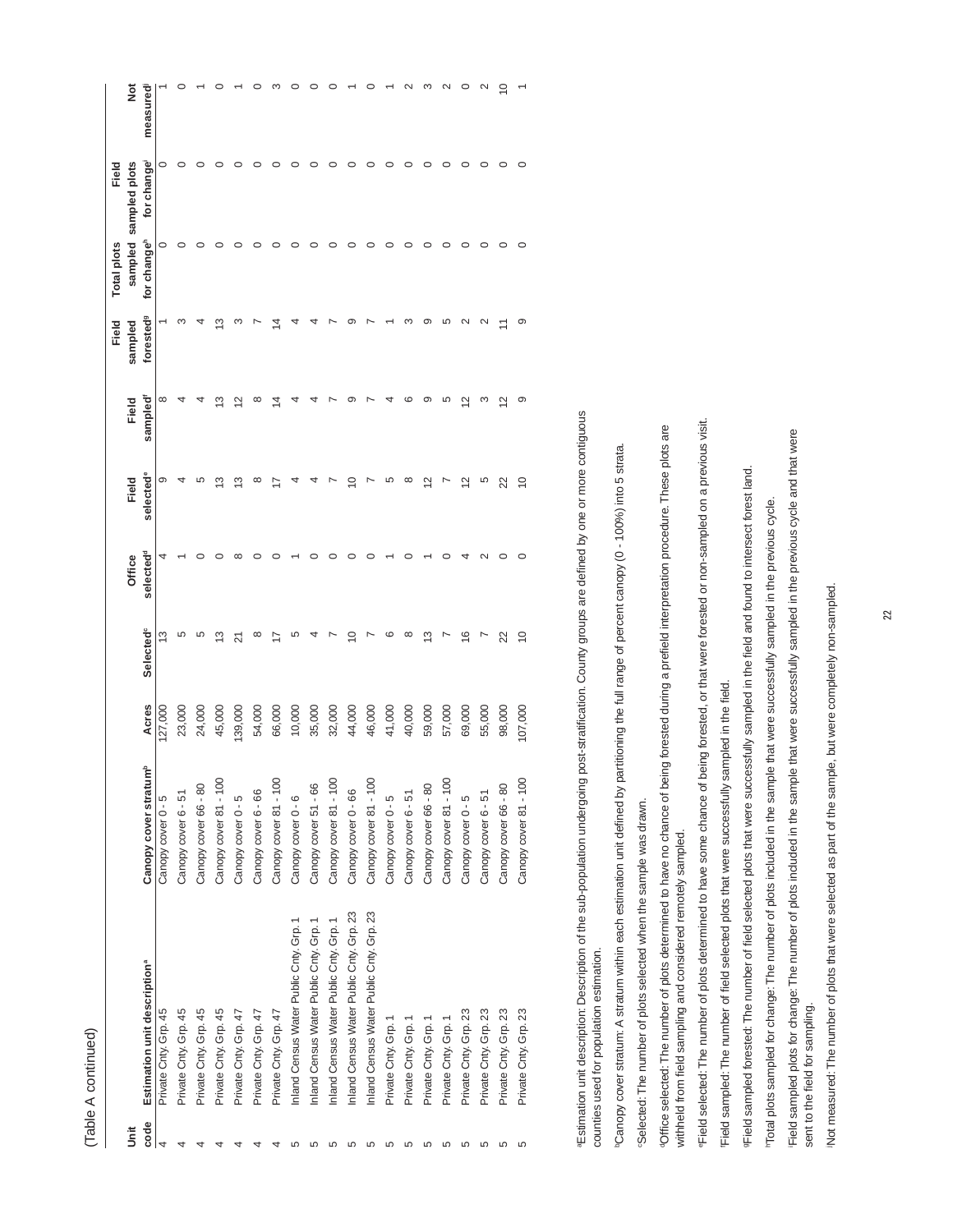| Table B.—State-level estimates of major forest resource attributes and their sampling errors, Maryland, 2008 |                                 |                |
|--------------------------------------------------------------------------------------------------------------|---------------------------------|----------------|
| <b>Item</b>                                                                                                  | State total                     | Sampling error |
| Growing stock on timberland                                                                                  | million cubic feet              | percent        |
| Volume                                                                                                       | 5,925.7                         | 3.68           |
| Average annual net growth                                                                                    | 177.8                           | 7.6            |
| Average annual removals                                                                                      | 67.3                            | 17.6           |
| Average annual mortality                                                                                     | 43.8                            | 10.68          |
| Sawtimber on timberland                                                                                      | million board feet <sup>e</sup> |                |
| Volume                                                                                                       | 22,609.3                        | 4.61           |
| Average annual net growth                                                                                    | 982.4                           | 6.66           |
| Average annual removals                                                                                      | 226.4                           | 19.84          |
| Average annual mortality                                                                                     | 154.4                           | 14.98          |
| Area                                                                                                         | thousand acres                  |                |
| Forest land                                                                                                  | 2,492.6                         | 2.32           |
| Timberland                                                                                                   | 2,368.8                         | 2.56           |
| Biomass (above-ground live trees and saplings)                                                               | million dry tons                |                |
| Forest land                                                                                                  | 176.3                           | 3.14           |
| Timberland                                                                                                   | 167.6                           | 3.39           |
|                                                                                                              |                                 |                |

anternational 1/4-inch rule. aInternational ¼-inch rule.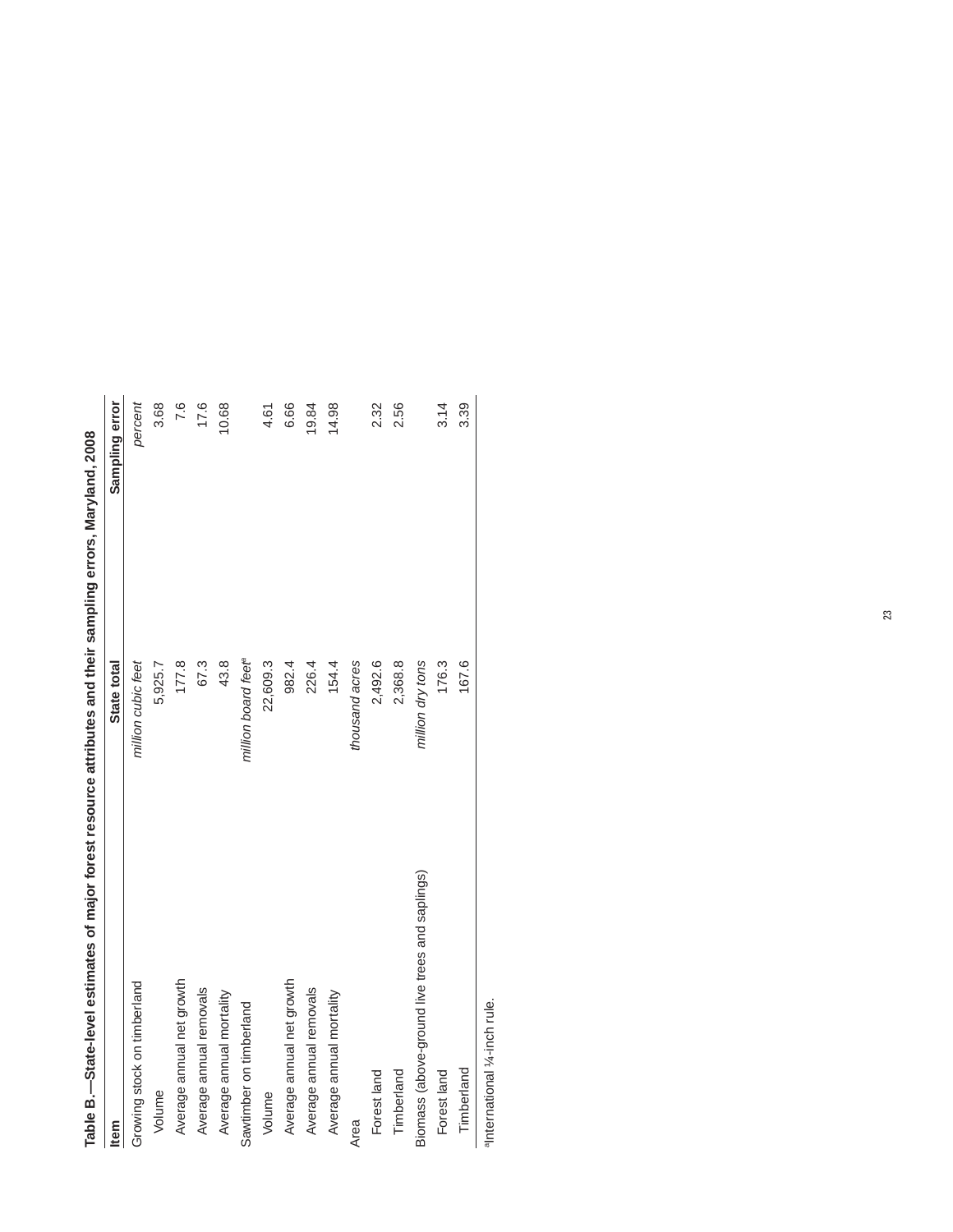| Table C.—Measurement quality objective (MQO) tolerance compliance based on blind check plots, Maryland, 2008 |                  |               |                                 |                |                               |                                      |
|--------------------------------------------------------------------------------------------------------------|------------------|---------------|---------------------------------|----------------|-------------------------------|--------------------------------------|
|                                                                                                              |                  |               |                                 | Maryland       |                               | All NRS States                       |
| Variable                                                                                                     | Tolerance        | Objective (%) | within tolerance<br>$%$ of data | Observations   | % of data<br>within tolerance | Observations                         |
| Plot Level                                                                                                   |                  |               |                                 |                |                               |                                      |
| National Variables                                                                                           |                  |               |                                 |                |                               |                                      |
| Distance to Road                                                                                             | No Tolerance     | 90.0          | 92.3                            | က              | 83.3                          | 1,903                                |
| Water on Plot                                                                                                | No Tolerance     | 90.0          | 84.6                            | $\frac{3}{2}$  | 87.1                          | 1,903                                |
| Regional Variables                                                                                           |                  |               |                                 |                |                               |                                      |
| Elevation                                                                                                    | $±50$ feet       | 99.0          | 77.8                            | တ              | 86.5                          | 1,809                                |
| Latitude - decimal degrees                                                                                   | $±0.0001$ degree | 99.0          | 100.0                           | $\overline{C}$ | 92.4                          | 1,811                                |
| Longitude - decimal degrees                                                                                  | $±0.0001$ degree | 99.0          | 100.0                           | $\overline{C}$ | 90.3                          | 1,811                                |
| Latitude - distance                                                                                          | $±140$ feet      |               | 100.0                           | $\overline{C}$ | 99.3                          | 1,811                                |
| Longitude - distance                                                                                         | $±140$ feet      |               | 100.0                           | $\overline{C}$ | 98.4                          | 1,811                                |
| Number of plots                                                                                              |                  |               |                                 | $\frac{3}{5}$  |                               | 1,970                                |
| <b>Condition Level</b>                                                                                       |                  |               |                                 |                |                               |                                      |
| National Variables                                                                                           |                  |               |                                 |                |                               |                                      |
| <b>Condition Status</b>                                                                                      | No Tolerance     | 99.0          | 100.0                           | 34             | 99.2                          | 4,052                                |
| Reserve Status                                                                                               | No Tolerance     | 99.0          | 100.0                           | 34             | 99.6                          | 4,052                                |
| Owner Group                                                                                                  | No Tolerance     | 99.0          | 100.0                           | $\frac{6}{1}$  | 98.4                          | 2,158                                |
| Forest Type (Type)                                                                                           | No Tolerance     | 95.0          | 75.0                            | $\frac{6}{1}$  | 84.7                          | 2,158                                |
| Forest Type (Group)                                                                                          | No Tolerance     | 99.0          | 75.0                            | $\frac{6}{1}$  | 91.3                          | 2,158                                |
| Stand Size                                                                                                   | No Tolerance     | 99.0          | 100.0                           | $\frac{6}{1}$  | 88.8                          | 2,158                                |
| Regeneration Status                                                                                          | No Tolerance     | 99.0          | 100.0                           | $\frac{6}{1}$  | 98.1                          | 2,158                                |
| Tree Density                                                                                                 | No Tolerance     | 99.0          | 100.0                           | $\frac{6}{1}$  | 97.4                          | 2,158                                |
| Owner Class                                                                                                  | No Tolerance     | 99.0          | 100.0                           | ဖ              | 95.2                          | 2,158                                |
| Owner Status                                                                                                 | No Tolerance     | 99.0          | 100.0                           | ဖ              | 96.7                          | 2,158                                |
| Regeneration Species                                                                                         | No Tolerance     | 99.0          | 100.0                           | ဖ              | 98.2                          | 2,158                                |
| Stand Age                                                                                                    | $±10$ percent    | 95.0          | 81.3                            | ဖ              | 78.5                          | 2,158                                |
| Disturbance 1                                                                                                | No Tolerance     | 99.0          | 93.8                            | $\frac{6}{1}$  | 87.8                          | 2,141                                |
| Disturbance Year                                                                                             | ±1 year          | 99.0          |                                 |                | 44.8                          | 29                                   |
| Disturbance 2                                                                                                | No Tolerance     | 99.0          | 100.0                           |                | $\infty$<br>88.               | 277                                  |
| Disturbance Year 2                                                                                           | H1 year          | 99.0          |                                 |                |                               |                                      |
| Disturbance 3                                                                                                | No Tolerance     | 99.0          |                                 |                | 96.8                          | $\overline{\widetilde{\mathcal{E}}}$ |
|                                                                                                              |                  |               |                                 |                |                               |                                      |

24

# (Table C continued on next page) (Table C continued on next page)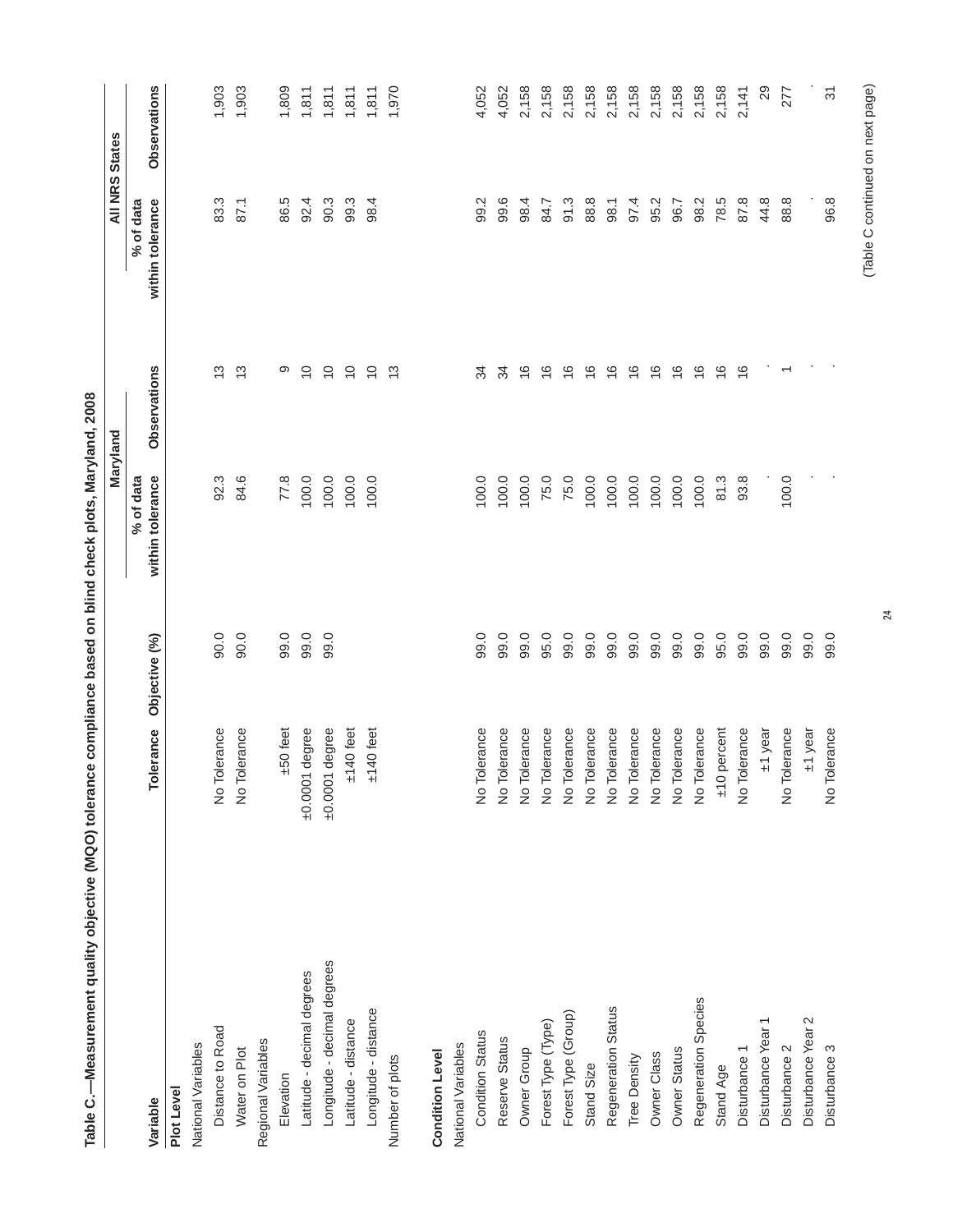| ź |
|---|
|   |
|   |
|   |
|   |

|                            |                          |               |                               | Maryland          |                               | <b>All NRS States</b> |
|----------------------------|--------------------------|---------------|-------------------------------|-------------------|-------------------------------|-----------------------|
| Variable                   | Tolerance                | Objective (%) | within tolerance<br>% of data | Observations      | within tolerance<br>% of data | Observations          |
| Disturbance Year 3         | ±1 year                  | 99.0          |                               |                   |                               |                       |
| Treatment                  | No Tolerance             | 99.0          | 100.0                         | $\frac{6}{1}$     | 96.5                          | 2,141                 |
| Treatment Year 1           | ±1 year                  | 99.0          | 100.0                         |                   | 94.2                          | 138                   |
| Treatment 2                | No Tolerance             | 99.0          | 100.0                         |                   | 84.8                          | 210                   |
| Treatment Year 2           | +1 year                  | 99.0          |                               |                   | 100.0                         | $\tilde{\omega}$      |
| Treatment 3                | No Tolerance             | 99.0          |                               |                   | 97.7                          | $\overline{4}$        |
| Treatment Year 3           | ±1 year                  | 99.0          |                               |                   | 100.0                         | $\overline{ }$        |
| Physiographic Class        | No Tolerance             | 80.0          | 81.3                          | $\frac{6}{1}$     | 80.4                          | 2,158                 |
| Present Nonforest Use      | No Tolerance             | 99.0          | 85.3                          | 34                | 92.1                          | 4,052                 |
| Regional Variables         |                          |               |                               |                   |                               |                       |
| <b>NC Land Use</b>         | No Tolerance             | 99.0          | 100.0                         | 34                | 93.8                          | 4,052                 |
| Number of conditions       |                          |               |                               | $\approx$         |                               | 4,052                 |
| Boundary Level             |                          |               |                               |                   |                               |                       |
| National Variables         |                          |               |                               |                   |                               |                       |
| Boundary Change            | No Tolerance             | 99.0          | 100.0                         | $\mathbf{\Omega}$ | 79.5                          | 606                   |
| Constrasting Condition     | No Tolerance             | 99.0          | 100.0                         | $\sim$            | 92.7                          | 606                   |
| Left Azimuth               | $±10$ degrees            | 90.0          | 50.0                          | $\sim$            | 83.0                          | 606                   |
| Corner Mapped              | No Tolerance             | 90.0          | 100.0                         | $\sim$            | 96.5                          | 606                   |
| Corner Azimuth             | ±10 degrees              | 90.0          |                               |                   | 92.5                          | $\overline{Q}$        |
| Corner Distance            | $±1$ foot                | 90.0          |                               |                   | 87.5                          | $\overline{6}$        |
| Right Azimuth              | degrees<br>$\frac{1}{2}$ | $-0.06$       | 50.0                          | $\sim$            | 84.2                          | 606                   |
| Number of boundaries       |                          |               |                               | $\mathbf{\Omega}$ |                               | 606                   |
| Subplot Level              |                          |               |                               |                   |                               |                       |
| National Variables         |                          |               |                               |                   |                               |                       |
| Subplot Center Condition   | No Tolerance             | 99.0          | 100.0                         | 52                | 97.4                          | 7,488                 |
| Microplot Center Condition | No Tolerance             | 99.0          | 100.0                         | 52                | 97.2                          | 7,488                 |
| Slope                      | $±10$ percent            | 90.0          | 100.0                         | $\frac{8}{3}$     | 98.1                          | 7,067                 |
| Aspect                     | ±10 degrees              | 0.06          | 95.7                          | 47                | 89.4                          | 6,659                 |
| Snow/Water Depth           | $±0.5$ foot              |               | 92.3                          | 52                | 69.1                          | 7,488                 |
|                            |                          |               |                               |                   |                               |                       |

# (Table C continued on next page) (Table C continued on next page)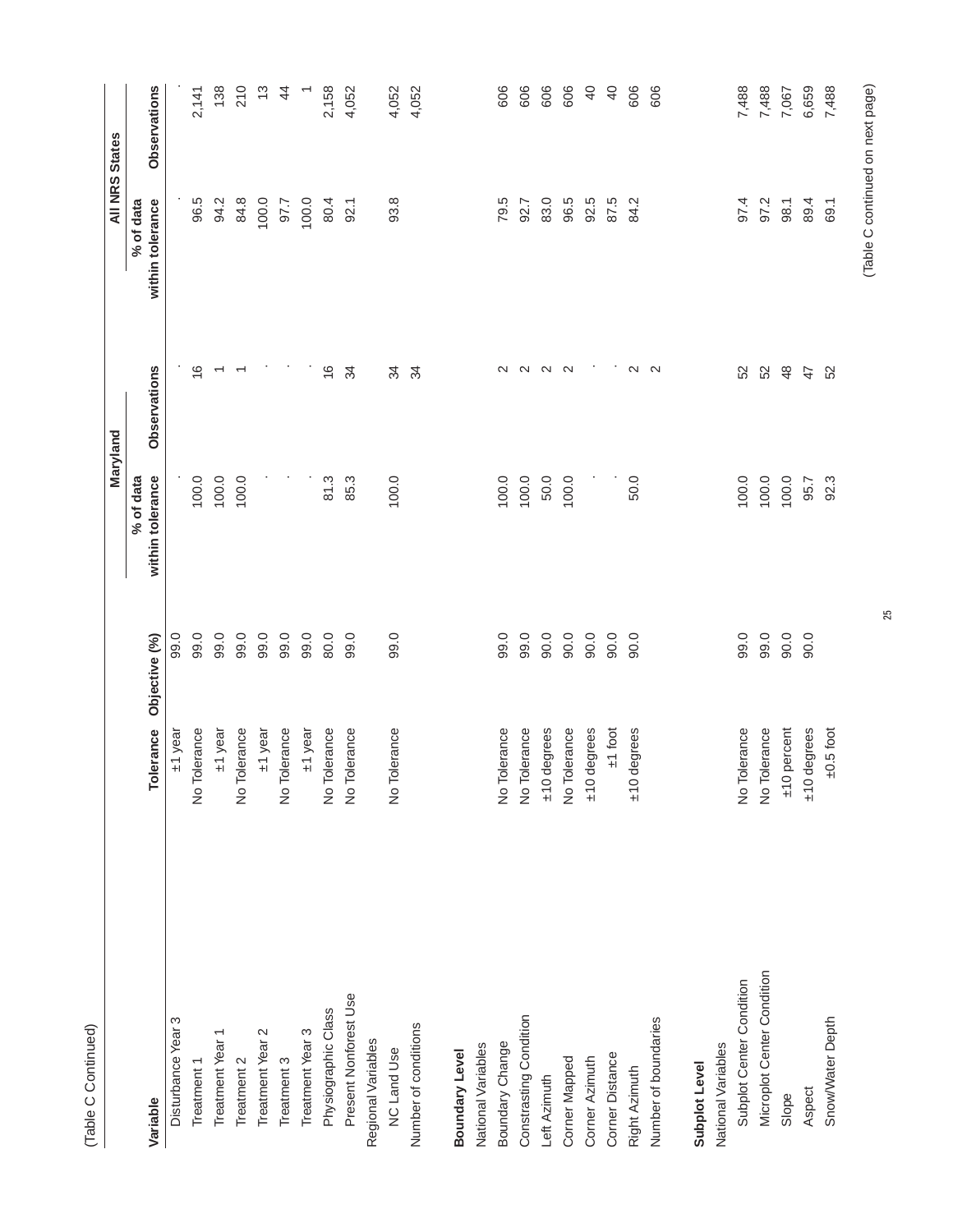| (Table C Continued)          |                             |               |                               |                                      |                               |                       |
|------------------------------|-----------------------------|---------------|-------------------------------|--------------------------------------|-------------------------------|-----------------------|
|                              |                             |               |                               | Maryland                             |                               | <b>All NRS States</b> |
| Variable                     | Tolerance                   | Objective (%) | within tolerance<br>% of data | Observations                         | within tolerance<br>% of data | Observations          |
| Number of subplots           |                             |               |                               | 52                                   |                               | 7,488                 |
| <b>Tree Level</b>            |                             |               |                               |                                      |                               |                       |
| National Variables           |                             |               |                               |                                      |                               |                       |
| <b>HEO</b>                   | ±0.1 inch per 20 inches     | 95.0          | 96.5                          | 171                                  | 93.7                          | 31,293                |
| DRC                          | ±0.1 inch per 20 inches     | 95.0          |                               |                                      | 91.7                          | $\overline{2}$        |
| Azimuth                      | ±10 degrees                 | 90.0          | 100.0                         | 197                                  | 99.1                          | 32,900                |
| Horizontal Distance          | $\pm 0.2$ foot per 1.0 foot | 90.0          | 98.5                          | 197                                  | 98.5                          | 32,900                |
| Species                      | No Tolerance                | 95.0          | 99.5                          | 197                                  | 97.5                          | 32,900                |
| Tree Genus                   | No Tolerance                | 99.0          | 100.0                         | 195                                  | 99.5                          | 32,855                |
| <b>Tree Status</b>           | No Tolerance                | 95.0          | 99.5                          | 197                                  | 98.9                          | 32,900                |
| Rotten/Missing Cull          | percent<br>$\frac{1}{2}$    | 90.0          | 97.1                          | 138                                  | 98.6                          | 21,153                |
| Total Length                 | percent<br>$\frac{1}{2}$    | 90.0          | 81.0                          | 137                                  | 81.1                          | 20,703                |
| Actual Length                | percent<br>$\frac{1}{2}$    | 90.0          | 68.8                          | $\frac{6}{5}$                        | 76.0                          | 2,375                 |
| Compacted Crown Ratio        | percent<br>$\frac{1}{2}$    | 80.0          | 78.8                          | 160                                  | 84.2                          | 26,967                |
| Uncompacted Crown Ratio (P3) | percent<br>$\frac{1}{2}$    | 90.0          |                               |                                      | 80.9                          | 1,027                 |
| Crown Class                  | No Tolerance                | 85.0          | 81.9                          | 160                                  | 82.1                          | 26,967                |
| Decay Class                  | $±1$ class                  | 90.0          | 93.5                          | $\overline{\widetilde{\mathcal{C}}}$ | 94.5                          | 4,191                 |
| Cause of Death               | No Tolerance                | 80.0          | 93.5                          | <u>ল</u>                             | 86.2                          | 4,191                 |
| Condition                    | No Tolerance                | 99.0          | 100.0                         | 197                                  | 97.7                          | 32,900                |
| Mortality Year               | ±1 year                     | 70.0          |                               |                                      | 95.5                          | 1,372                 |
| Crown Position               | No Tolerance                |               |                               |                                      | 86.9                          | 834                   |
| Crown Light Exposure         | $±1$ class                  | 85.0          |                               |                                      | 91.3                          | 1,027                 |
| Sapling Crown Vigor Class    | No Tolerance                | 85.0          |                               |                                      | 77.7                          | 193                   |
| Crown Density                | percent<br>$\frac{1}{2}$    | 90.0          |                               |                                      | 79.7                          | 834                   |
| Crown Dieback                | percent<br>$\frac{1}{2}$    | 90.0          |                               |                                      | 97.2                          | 834                   |
| Transparency                 | percent<br>$\frac{1}{2}$    | 90.0          |                               |                                      | 91.7                          | 834                   |
| Regional Variables           |                             |               |                               |                                      |                               |                       |

26

S46,6389 eeビL 09 - 11 17 4 17 4 16 91.0 01.06 91.0 91.06 92.000 92.000 92.000 92.000 92.000 92.000 9 NC Damage Agent 1 No Tolerance 90.0 91.3 160 90.9 26,967 ONG 4992012 Damage Agent 2 2 96.96 96.96 96.96 96.96 96.96 96.96 97.921 98.4 86.1 86.1 98.4

No Tolerance<br>No Tolerance

No Tolerance

NC Tree Class

NC Damage Agent 1<br>NC Damage Agent 2

# (Table C continued on next page) (Table C continued on next page)

26,967<br>4,920

90.9<br>86.1

 $74$  60<br>29

 $\frac{4}{5}$  36.6

29,985

 $91.1$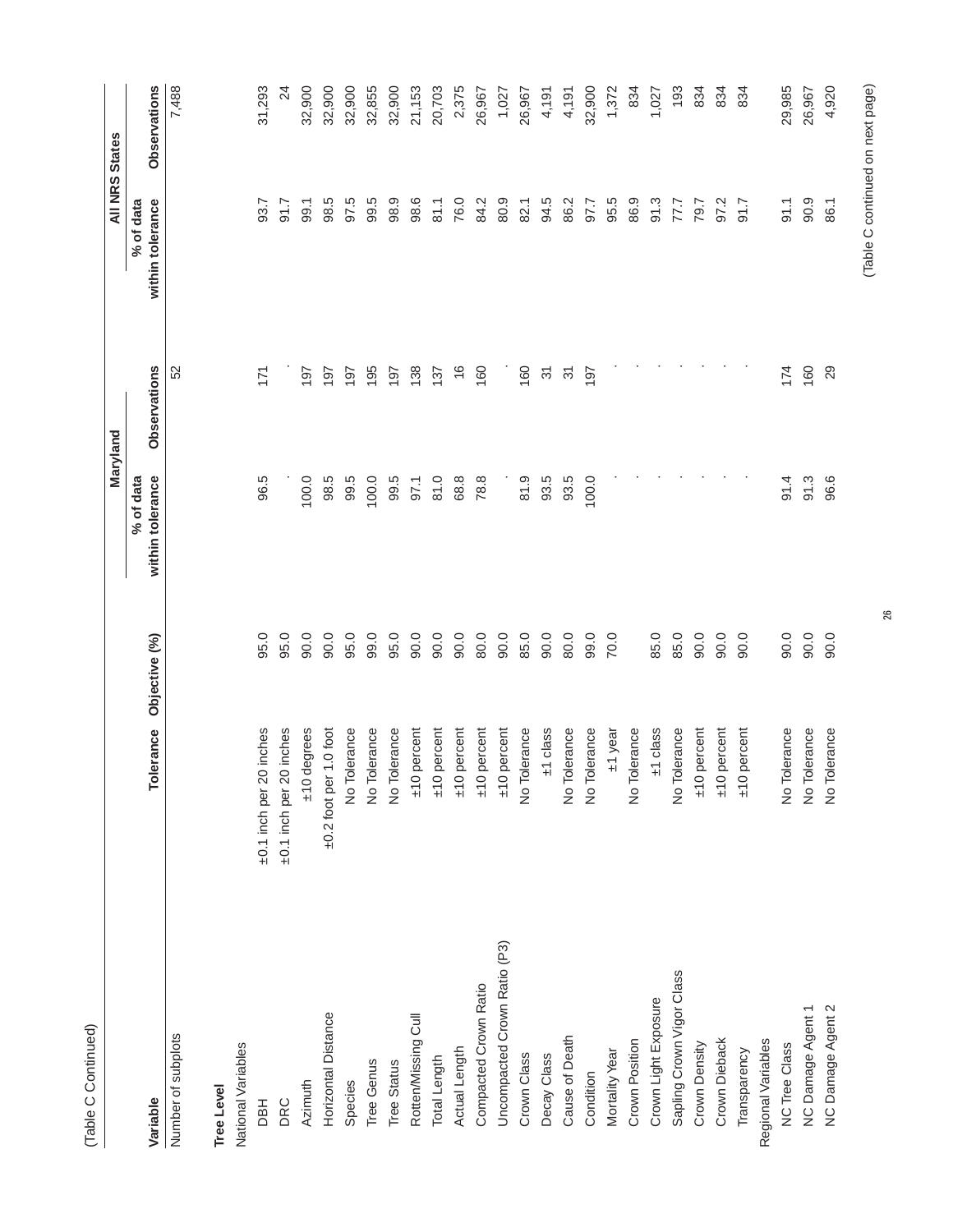|                                           |                          |               |                                 | Maryland       |                               | <b>All NRS States</b> |
|-------------------------------------------|--------------------------|---------------|---------------------------------|----------------|-------------------------------|-----------------------|
| Variable                                  | Tolerance                | Objective (%) | within tolerance<br>$%$ of data | Observations   | within tolerance<br>% of data | Observations          |
| Missouri Damage Code                      | No Tolerance             |               |                                 |                |                               |                       |
| Utilization                               | No Tolerance             | 99.0          | 100.0                           | $\sim$         | 100.0                         | 1,003                 |
| <b>NC Tree Grade</b>                      | No Tolerance             | 90.0          |                                 |                | 68.5                          | 2,747                 |
| DBH-Live & Trees with Decay Code 1 or 2   | ±0.1 inch per 20 inches  | 95.0          | 96.3                            | 163            | 93.8                          | 28,413                |
| DBH-Trees with Decay Codes 3, 4 or 5      | ±1 inch per 20 inches    | 95.0          | 100.0                           | $\infty$       | 99.2                          | 1,300                 |
| Total Length-trees 40 feet and greater    | percent<br>$\frac{1}{2}$ | 90.0          | 84.1                            | 113            | 82.5                          | 16,832                |
| Total Length-trees less than 40 feet      | percent<br>$rac{1}{2}$   | 90.0          | 66.7                            | 24             | 74.8                          | 3,871                 |
| Total Length-trees less than 5 inches DBH | percent<br>$rac{1}{2}$   | 90.0          |                                 |                | 64.3                          | 277                   |
| Number of trees                           |                          |               |                                 | 197            |                               | 32,900                |
| Seedling Level                            |                          |               |                                 |                |                               |                       |
| National Variables                        |                          |               |                                 |                |                               |                       |
| Species                                   | No Tolerance             | 85.0          | 84.2                            | $\overline{0}$ | 91.3                          | 5,997                 |
| Genus                                     | No Tolerance             | 90.0          | 94.7                            | $\frac{6}{1}$  | 96.8                          | 5,997                 |
| Seedling Count                            | percent<br>$+20$         | 90.0          | 68.4                            | $\frac{6}{1}$  | 68.1                          | 5,997                 |
| Seedling Count (coded)                    | No Tolerance             | 90.0          | 73.7                            | $\frac{6}{1}$  | 73.0                          | 5,997                 |
| Number of microplots                      |                          |               |                                 | $\frac{3}{5}$  |                               | 2,644                 |
| Site Tree Level                           |                          |               |                                 |                |                               |                       |
| National Variables                        |                          |               |                                 |                |                               |                       |
| Condition List                            | No Tolerance             | 99.0          | 88.9                            | တ              | 92.9                          | 3,124                 |
| Diameter                                  | ±0.1 inch per 20 inches  | 95.0          | 100.0                           | တ              | 91.8                          | 3,083                 |
| Species                                   | No Tolerance             | 95.0          | 100.0                           | တ              | 98.1                          | 3,124                 |
| Genus                                     | No Tolerance             | 99.0          | 100.0                           | တ              | 99.8                          | 3,124                 |
| Azimuth                                   | ±10 degrees              | 90.0          | 100.0                           | တ              | 98.5                          | 3,083                 |
| Distance                                  | $±5$ feet                | 90.0          | 100.0                           | တ              | 99.3                          | 3,083                 |
| Total Length                              | percent<br>$rac{1}{2}$   | 90.0          | 100.0                           | တ              | 92.9                          | 3,083                 |
| Diameter Age                              | +5 years                 | 95.0          | 88.9                            | တ              | 92.3                          | 3,083                 |
| Regional Variables                        |                          |               |                                 |                |                               |                       |
| Site Index Method                         | No Tolerance             | 99.0          | 100.0                           | တ              | 99.9                          | 3,124                 |
| Field Site Index                          | No Tolerance             | 99.0          | 100.0                           | တ              | 99.8                          | 3,124                 |
| Number of site trees                      |                          |               |                                 | တ              |                               | 3,124                 |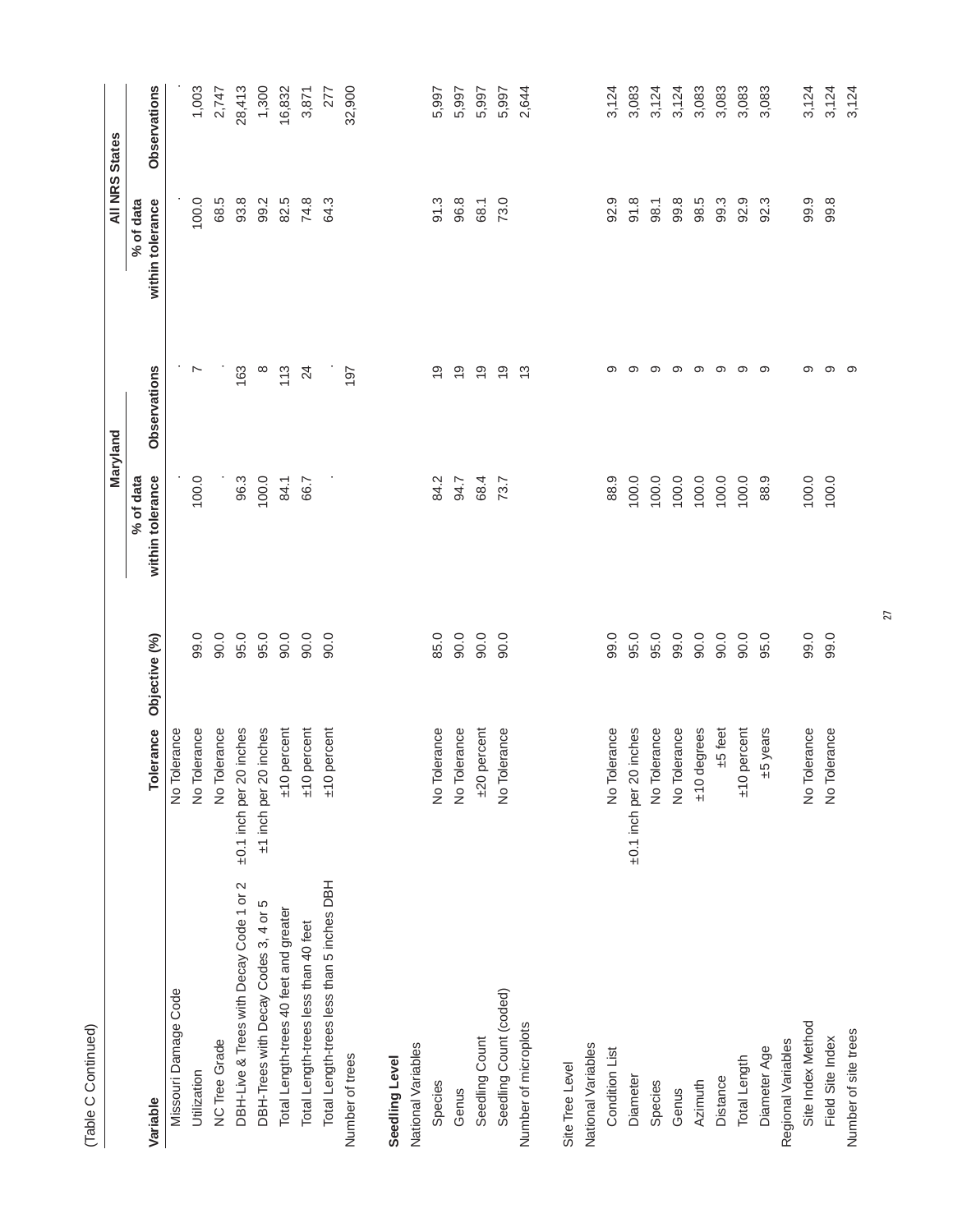| Table D.—Observed relative bias values (Average [field crew - QA crew]) for measurement variables on blind check plots, Maryland, 2008 |         |          |               |         |                |          |                       |          |                                  |
|----------------------------------------------------------------------------------------------------------------------------------------|---------|----------|---------------|---------|----------------|----------|-----------------------|----------|----------------------------------|
|                                                                                                                                        |         |          | Maryland      |         |                |          | <b>All NRS States</b> |          |                                  |
| Variable                                                                                                                               | Unit of | Relative | 95% CI limits |         | Number of      | Relative | 95% CI limits         |          | Number of                        |
|                                                                                                                                        | measure | bias     | Lower         | Upper   | observations   | bias     | Lower                 | Upper    | observations                     |
| Plot Level                                                                                                                             |         |          |               |         |                |          |                       |          |                                  |
| National Variables                                                                                                                     |         |          |               |         |                |          |                       |          |                                  |
| Distance to Road                                                                                                                       | code    | $-0.08$  | $-0.31$       | 0.00    | $\frac{3}{2}$  | $-0.04$  | $-0.07$               | $-0.01$  | 1,903                            |
| Water on Plot                                                                                                                          | code    | 1.08     | 0.00          | 2.85    | $\frac{3}{2}$  | 0.12     | 0.05                  | 0.20     | 1,903                            |
| Regional Variables                                                                                                                     |         |          |               |         |                |          |                       |          |                                  |
| Elevation                                                                                                                              | foot    | $-3.00$  | $-28.06$      | 21.94   | တ              | 60.26    | 1.35                  | 196.53   | 1,809                            |
| Latitude - decimal degrees                                                                                                             | degree  | 0.00     | 0.00          | 0.00    | $\overline{C}$ | 0.00     | 0.00                  | 0.00     | 1,811                            |
| Longitude - decimal degrees                                                                                                            | degree  | 0.00     | 0.00          | 0.00    | $\overline{C}$ | 0.00     | 0.00                  | 0.00     | 1,811                            |
| Latitude - distance                                                                                                                    | foot    | 5.57     | 0.81          | 11.19   | $\overline{C}$ | $-77.01$ | $-225.30$             | $-1.00$  | 1,811                            |
| Longitude - distance                                                                                                                   | foot    | $-6.48$  | $-14.21$      | $-1.03$ | $\overline{C}$ | 54.04    | 4.26                  | 152.43   | 1,811                            |
| Number of plots                                                                                                                        |         |          |               |         | $\frac{3}{2}$  |          |                       |          | 1,970                            |
| <b>Condition Level</b>                                                                                                                 |         |          |               |         |                |          |                       |          |                                  |
| National Variables                                                                                                                     |         |          |               |         |                |          |                       |          |                                  |
| <b>Condition Status</b>                                                                                                                | code    | 0.00     | 0.00          | 0.00    | 34             | $-0.01$  | $-0.01$               | 0.00     | 4,052                            |
| Reserve Status                                                                                                                         | code    | 0.00     | 0.00          | 0.00    | 34             | 0.00     | 0.00                  | 0.00     | 4,052                            |
| Owner Group                                                                                                                            | code    | 0.00     | 0.00          | 0.00    | $\frac{6}{1}$  | 0.23     | 0.08                  | 0.39     | 2,158                            |
| Forest Type (Type)                                                                                                                     | code    | $-33.44$ | $-76.28$      | 2.03    | $\frac{6}{1}$  | 10.10    | 6.40                  | 14.51    | 2,158                            |
| Forest Type (Group)                                                                                                                    | code    | $-31.25$ | $-68.75$      | 3.13    | $\frac{6}{1}$  | 10.29    | 6.51                  | 14.69    | 2,158                            |
| Stand Size                                                                                                                             | code    | 0.00     | 0.00          | 0.00    | $\frac{6}{1}$  | 0.00     | $-0.01$               | 0.02     | 2,158                            |
| Regeneration Status                                                                                                                    | code    | 0.00     | 0.00          | 0.00    | $\frac{6}{1}$  | 0.00     | 0.00                  | 0.01     | 2,158                            |
| Tree Density                                                                                                                           | code    | 0.00     | 0.00          | 0.00    | $\frac{6}{1}$  | 0.00     | 0.00                  | 0.01     | 2,158                            |
| Owner Class                                                                                                                            | code    | 0.00     | 0.00          | 0.00    | $\frac{6}{1}$  | 0.22     | 0.06                  | 0.40     | 2,158                            |
| Owner Status                                                                                                                           | code    | 0.00     | 0.00          | 0.00    | $\frac{6}{1}$  | 0.02     | 0.02                  | 0.03     | 2,158                            |
| Regeneration Species                                                                                                                   | code    | 0.00     | 0.00          | 0.00    | $\frac{6}{1}$  | 0.17     | $-1.65$               | 1.87     | 2,158                            |
| Stand Age                                                                                                                              | year    | 0.19     | $-1.47$       | 1.94    | $\frac{6}{1}$  | $-0.53$  | $-1.62$               | 0.12     | 2,158                            |
| Disturbance 1                                                                                                                          | code    | $-0.63$  | $-1.88$       | 0.00    | $\frac{6}{1}$  | 1.37     | 0.90                  | 1.87     | 2,141                            |
| Disturbance Year                                                                                                                       | year    |          |               |         |                | 3,584.07 | 1,791.83              | 4,962.72 | 29                               |
| Disturbance 2                                                                                                                          | code    | 0.00     | 0.00          | 0.00    |                | $-2.27$  | $-3.80$               | $-0.90$  | 277                              |
| Disturbance Year 2                                                                                                                     | year    |          |               |         |                |          |                       |          | (Table D continued on next page) |

28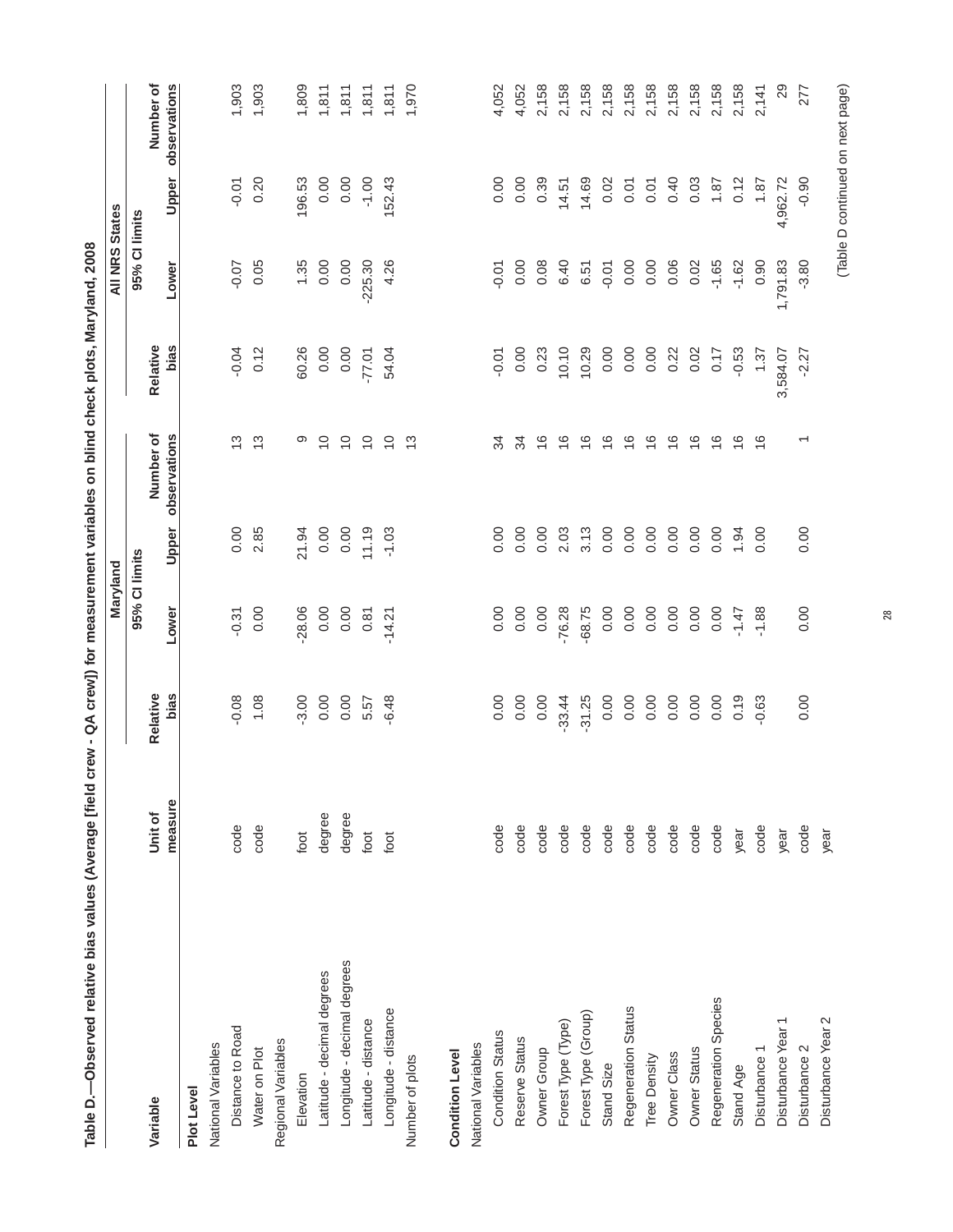| Ξ<br>ē<br>$\sim$<br>Ξ |  |
|-----------------------|--|
| 高                     |  |

|                        |         |          | Maryland      |       |                   |                    | <b>All NRS States</b> |       |                |
|------------------------|---------|----------|---------------|-------|-------------------|--------------------|-----------------------|-------|----------------|
|                        |         |          | 95% CI limits |       |                   |                    | 95% Cl limits         |       |                |
| Variable               | Unit of | Relative |               |       | Number of         | Relative           |                       |       | Number of      |
|                        | measure | bias     | Lower         | Upper | observations      | bias               | Lower                 | Upper | observations   |
| Disturbance 3          | code    |          |               |       |                   | $-2.58$            | $-9.03$               | 8.00  | $\overline{3}$ |
| Disturbance Year 3     | year    |          |               |       |                   |                    |                       |       |                |
| Treatment 1            | code    |          | 0.00          | 0.00  | $\frac{6}{1}$     | 0.12               | $-0.02$               | 0.25  | 2,141          |
| Treatment Year 1       | year    | 0.0000   | 0.00          | 0.00  | $\overline{ }$    |                    | $-0.08$               | 0.18  | 138            |
| Treatment 2            | code    | 0.00     | 0.00          | 0.00  |                   | 0.06<br>2.05       | 0.19                  | 4.19  | 210            |
| Treatment Year 2       | year    |          |               |       |                   | 0.23               | 0.04                  | 0.46  | $\frac{3}{2}$  |
| Treatment 3            | code    |          |               |       |                   | 0.23               | 0.00                  | 0.68  | $\overline{4}$ |
| Treatment Year 3       | year    |          |               |       |                   | 0.00               | 0.00                  | 0.00  |                |
| Physiographic Class    | code    | $-0.75$  | $-1.66$       | 0.00  | $\frac{6}{1}$     | 0.13               | $-0.01$               | 0.27  | 2,158          |
| Present Nonforest Use  | code    | $-0.32$  | $-1.56$       | 0.35  | 34                | 0.16               | 0.04                  | 0.28  | 4,052          |
| Regional Variables     |         |          |               |       |                   |                    |                       |       |                |
| <b>NC Land Use</b>     | code    | 0.00     | 0.00          | 0.00  | 34                | $-0.11$            | $-0.23$               | 0.00  | 4,052          |
| Number of conditions   |         |          |               |       | 34                |                    |                       |       | 4,052          |
|                        |         |          |               |       |                   |                    |                       |       |                |
| Boundary Level         |         |          |               |       |                   |                    |                       |       |                |
| National Variables     |         |          |               |       |                   |                    |                       |       |                |
| Boundary Change        | code    | 0.00     | 0.00          | 0.00  | $\sim$            | 0.14               | 0.09                  | 0.20  | 606            |
| Constrasting Condition | cond    | 0.00     | 0.00          | 0.00  | $\mathbf{\Omega}$ | $0.01$<br>1.05     | $-0.01$               | 0.03  | 606            |
| Left Azimuth           | degree  | $-36.00$ | $-72.00$      | 0.00  | $\sim$            |                    | $-2.34$               | 4.54  | 606            |
| Corner Mapped          | code    | 0.00     | 0.00          | 0.00  | $\sim$            | 0.00               | $-0.02$               | 0.01  | 606            |
| Corner Azimuth         | degree  |          |               |       |                   | $-9.20$<br>$-0.18$ | $-26.91$              | 0.23  | $\overline{a}$ |
| Corner Distance        | foot    |          |               |       |                   |                    | $-1.14$               | 0.55  | $\overline{a}$ |
| Right Azimuth          | degree  | $-6.00$  | $-12.00$      | 0.00  | $\sim$            | $-1.36$            | $-4.28$               | 1.96  | 606            |
| Number of boundaries   |         |          |               |       | $\sim$            |                    |                       |       | 606            |
|                        |         |          |               |       |                   |                    |                       |       |                |

(Table D continued on next page) (Table D continued on next page)

29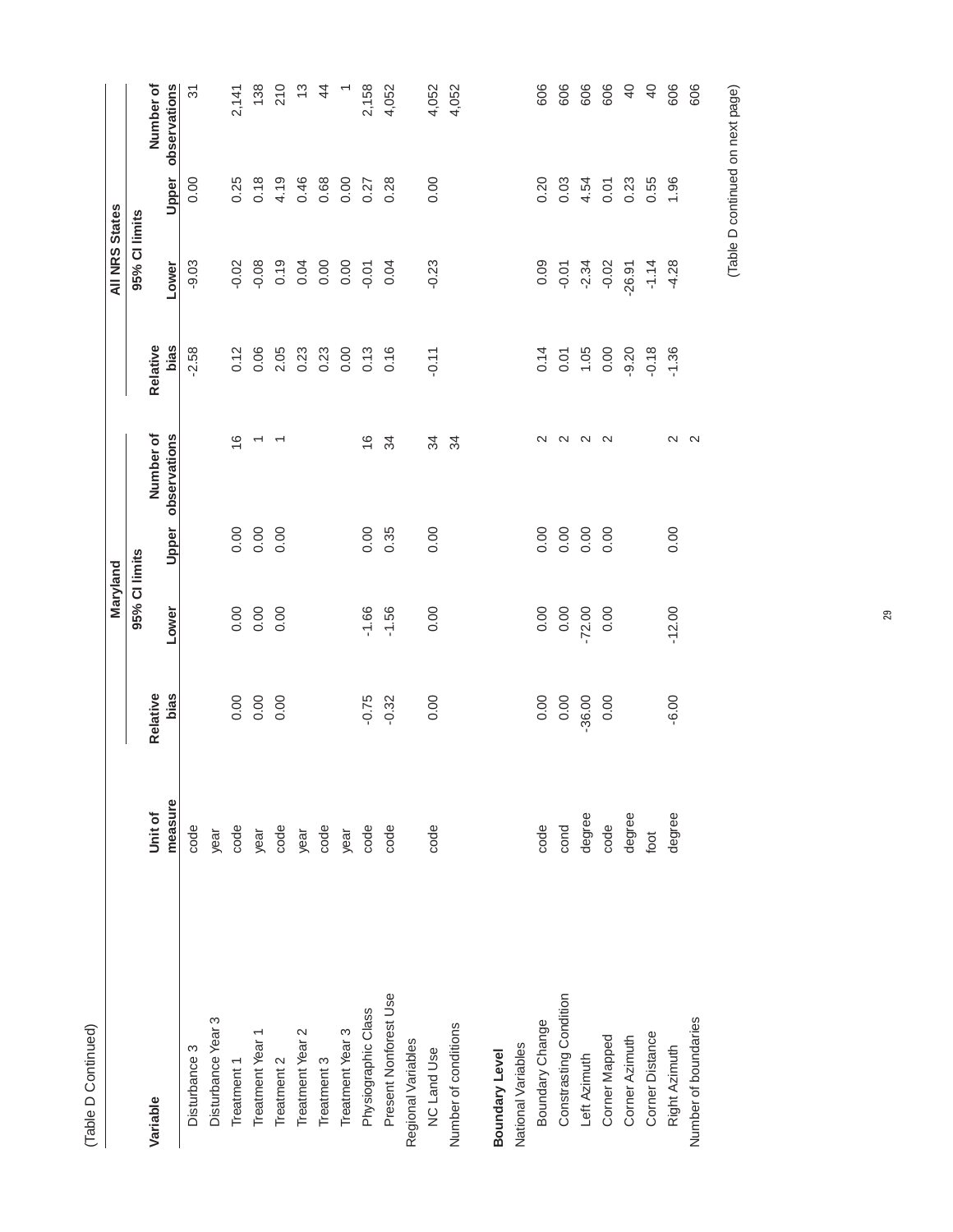|                              |         |          | Maryland      |         |                                      |          | <b>All NRS States</b> |         |                 |
|------------------------------|---------|----------|---------------|---------|--------------------------------------|----------|-----------------------|---------|-----------------|
|                              |         |          | 95% CI limits |         |                                      |          | 95% Cl limits         |         |                 |
| Variable                     | Unit of | Relative |               |         | Number of                            | Relative |                       |         | Number of       |
|                              | measure | bias     | Lower         | Upper   | observations                         | bias     | Lower                 | Upper   | observations    |
| Subplot Level                |         |          |               |         |                                      |          |                       |         |                 |
| National Variables           |         |          |               |         |                                      |          |                       |         |                 |
| Subplot Center Condition     | code    | 0.00     | 0.00          | 0.00    | 52                                   | 0.00     | 0.00                  | 0.07    | 7,488           |
| Microplot Center Condition   | code    | 0.00     | 0.00          | 0.00    | 52                                   | 0.00     | 0.00                  | 0.07    | 7,488           |
| Slope                        | percent | $-0.25$  | $-0.75$       | 0.20    | 48                                   | 0.06     | $-0.08$               | 0.17    | 7,067           |
| Aspect                       | degree  | $-1.40$  | $-3.89$       | 0.23    | $\ddot{4}$                           | 0.42     | $-0.62$               | 1.47    | 6,659           |
| Snow/Water Depth             | foot    | $-0.35$  | $-1.03$       | 0.18    | 52                                   | $-0.11$  | $-0.22$               | 0.01    | 7,488           |
| Number of subplots           |         |          |               |         | 52                                   |          |                       |         | 7,488           |
| <b>Tree Level</b>            |         |          |               |         |                                      |          |                       |         |                 |
| National Variables           |         |          |               |         |                                      |          |                       |         |                 |
| <b>HBU</b>                   | inch    | 0.02     | 0.00          | 0.05    | 171                                  | $-0.07$  | 0.08                  | 0.06    | 31,293          |
| DRC                          | inch    |          |               |         |                                      | $-0.04$  | 0.16                  | 0.04    | $\overline{24}$ |
| Azimuth                      | degree  | $-0.07$  | $-0.18$       | 0.05    | 197                                  | 0.10     | 0.02                  | 0.17    | 32,900          |
| Horizontal Distance          | foot    | 0.01     | $-0.01$       | 0.03    | 197                                  | 0.00     | $-0.01$               | 0.01    | 32,900          |
| Species                      | code    | 0.13     | 0.00          | 0.51    | 197                                  | 0.11     | $-0.22$               | 0.39    | 32,900          |
| Tree Genus                   | code    | 0.00     | 0.00          | 0.00    | 195                                  | 0.09     | $-0.17$               | 0.37    | 32,855          |
| Tree Status                  | code    | 0.01     | 0.00          | 0.02    | 197                                  | 0.00     | 0.00                  | 0.00    | 32,900          |
| Rotten/Missing Cull          | percent | $-0.94$  | $-2.05$       | $-0.27$ | 138                                  | $-0.06$  | $-0.10$               | $-0.01$ | 21,153          |
| Total Length                 | foot    | $-2.31$  | $-4.03$       | $-0.77$ | 137                                  | 0.16     | $-0.07$               | 0.38    | 20,703          |
| Actual Length                | foot    | $-2.49$  | $-8.94$       | 4.57    | $\frac{6}{5}$                        | $-2.55$  | $-3.87$               | $-1.26$ | 2,375           |
| Compacted Crown Ratio        | percent | $-2.74$  | $-4.41$       | $-1.21$ | 160                                  | $-0.13$  | $-0.25$               | $-0.01$ | 26,967          |
| Uncompacted Crown Ratio (P3) | percent |          |               |         |                                      | $-0.15$  | $-1.01$               | 0.61    | 1,027           |
| Crown Class                  | code    | $-0.02$  | $-0.12$       | 0.06    | 160                                  | $-0.04$  | $-0.04$               | $-0.03$ | 26,967          |
| Decay Class                  | code    | $-0.13$  | $-0.44$       | 0.13    | $\overline{\mathcal{E}}$             | 0.01     | $-0.02$               | 0.03    | 4,191           |
| Cause of Death               | code    | 1.61     | $-1.94$       | 8.06    | $\overline{\widetilde{\mathcal{C}}}$ | 2.38     | 1.89                  | 2.80    | 4,191           |
| Condition                    | code    | 0.00     | 0.00          | 0.00    | 197                                  | $-0.01$  | $-0.01$               | $-0.01$ | 32,900          |
| Mortality Year               | year    |          |               |         |                                      | 0.08     | 0.04                  | 0.12    | 1,372           |
| Crown Position               | code    |          |               |         |                                      | $-0.09$  | $-0.11$               | $-0.06$ | 834             |
| Crown Light Exposure         | code    |          |               |         |                                      | 0.02     | $-0.04$               | 0.06    | 1,027           |

30

# (Table D continued on next page) (Table D continued on next page)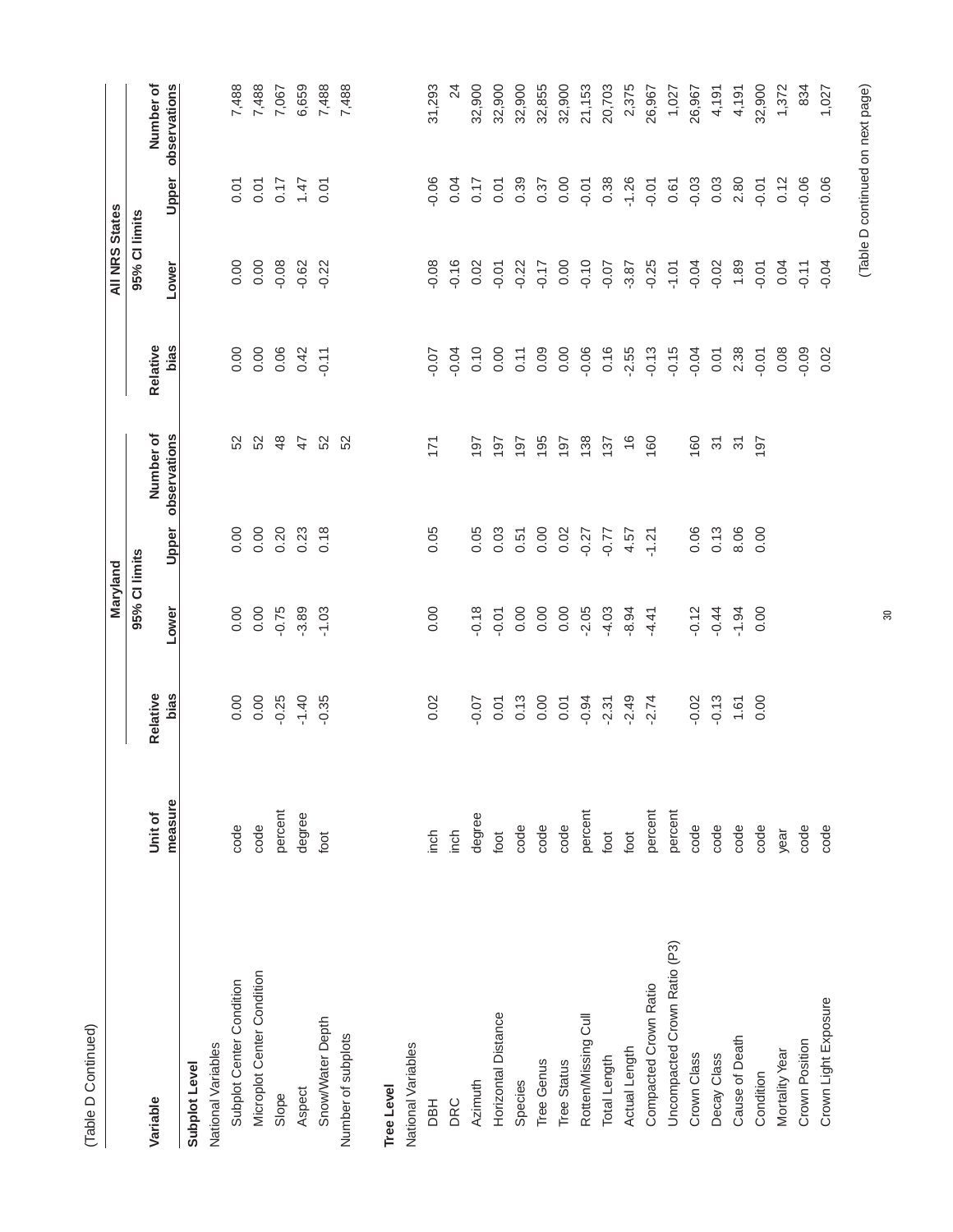|                                           |         |          | Maryland           |         |                |          | <b>All NRS States</b> |          |              |
|-------------------------------------------|---------|----------|--------------------|---------|----------------|----------|-----------------------|----------|--------------|
|                                           |         |          | 95% CI limits      |         |                |          | 95% Cl limits         |          |              |
| Variable                                  | Unit of | Relative |                    |         | Number of      | Relative |                       |          | Number of    |
|                                           | measure | bias     | Lower              | Upper   | observations   | bias     | Lower                 | Upper    | observations |
| Sapling Crown Vigor Class                 | code    |          |                    |         |                | $-0.10$  | $-0.18$               | $-0.02$  | 193          |
| Crown Density                             | percent |          |                    |         |                | 0.91     | 0.30                  | 1.68     | 834          |
| Crown Dieback                             | percent |          |                    |         |                | $-0.57$  | $-0.97$               | $-0.11$  | 834          |
| Transparency                              | percent |          |                    |         |                | $-1.09$  | $-1.65$               | $-0.52$  | 834          |
| Regional Variables                        |         |          |                    |         |                |          |                       |          |              |
| NC Tree Class                             | code    | $-0.12$  | $-0.23$            | $-0.02$ | 174            | $-0.09$  | $-0.12$               | $-0.05$  | 29,985       |
| NC Damage Agent 1                         | code    | 4.38     | $-7.16$            | 16.09   | 160            | 4.42     | 3.24                  | 5.68     | 26,967       |
| NC Damage Agent 2                         | code    | 8.97     | 0.00               | 26.90   | 29             | 11.34    | 7.57                  | 15.56    | 4,920        |
| Missouri Damage Code                      | code    |          |                    |         |                |          |                       |          |              |
| Utilization                               | code    | 0.00     | 0.00               | 0.00    | L              | 0.00     | 0.00                  | 0.00     | 1,003        |
| <b>NC Tree Grade</b>                      | code    |          |                    |         |                | 3.49     | $-1.67$               | 7.90     | 2,747        |
| DBH-Live & Trees with Decay Code 1 or 2   | inch    | 0.02     | 0.00               | 0.05    | 163            | $-0.06$  | $-0.08$               | $-0.06$  | 28,413       |
| DBH-Trees with Decay Codes 3, 4 or 5      | inch    | 0.00     | $-0.05$            | 0.06    | $\infty$       | $-0.03$  | $-0.06$               | $-0.02$  | 1,300        |
| Total Length-trees 40 feet and greater    | foot    | $-3.15$  | $-4.76$            | $-1.76$ | 113            | 0.71     | 0.58                  | 0.86     | 16,832       |
| Total Length-trees less than 40 feet      | foot    | 1.61     | $-2.64$            | 6.47    | 24             | $-2.22$  | $-3.32$               | $-1.12$  | 3,871        |
| Total Length-trees less than 5 inches DBH | foot    |          |                    |         |                | 2.44     | 0.65                  | 4.14     | 277          |
| Number of trees                           |         |          |                    |         | 197            |          |                       |          | 32,900       |
| Seedling Level                            |         |          |                    |         |                |          |                       |          |              |
| National Variables                        |         |          |                    |         |                |          |                       |          |              |
| Species                                   | code    | $-0.05$  | 0.26               | 0.11    | ი<br>ს         | 0.00     | $-0.01$               | 0.01     | 5,997        |
| Genus                                     | code    | $-0.05$  | $-0.18$<br>$-7.90$ | 0.00    | $\overline{0}$ | 0.00     | $-0.01$               | 0.00     | 5,997        |
| Seedling Count                            | number  | 3.18     |                    | 14.45   | $\frac{6}{1}$  | $-15.25$ |                       | $-10.65$ | 5,997        |
| Seedling Count (coded)                    | number  | 0.11     | $-0.18$            | 0.37    | $\overline{0}$ | $-0.01$  | $-0.03$               | 0.02     | 5,997        |
| Number of microplots                      |         |          |                    |         | $\frac{3}{2}$  |          |                       |          | 2,644        |
|                                           |         |          |                    |         |                |          |                       |          |              |

(Table D Continued)

(Table D Continued)

(Table D continued on next page) (Table D continued on next page)

31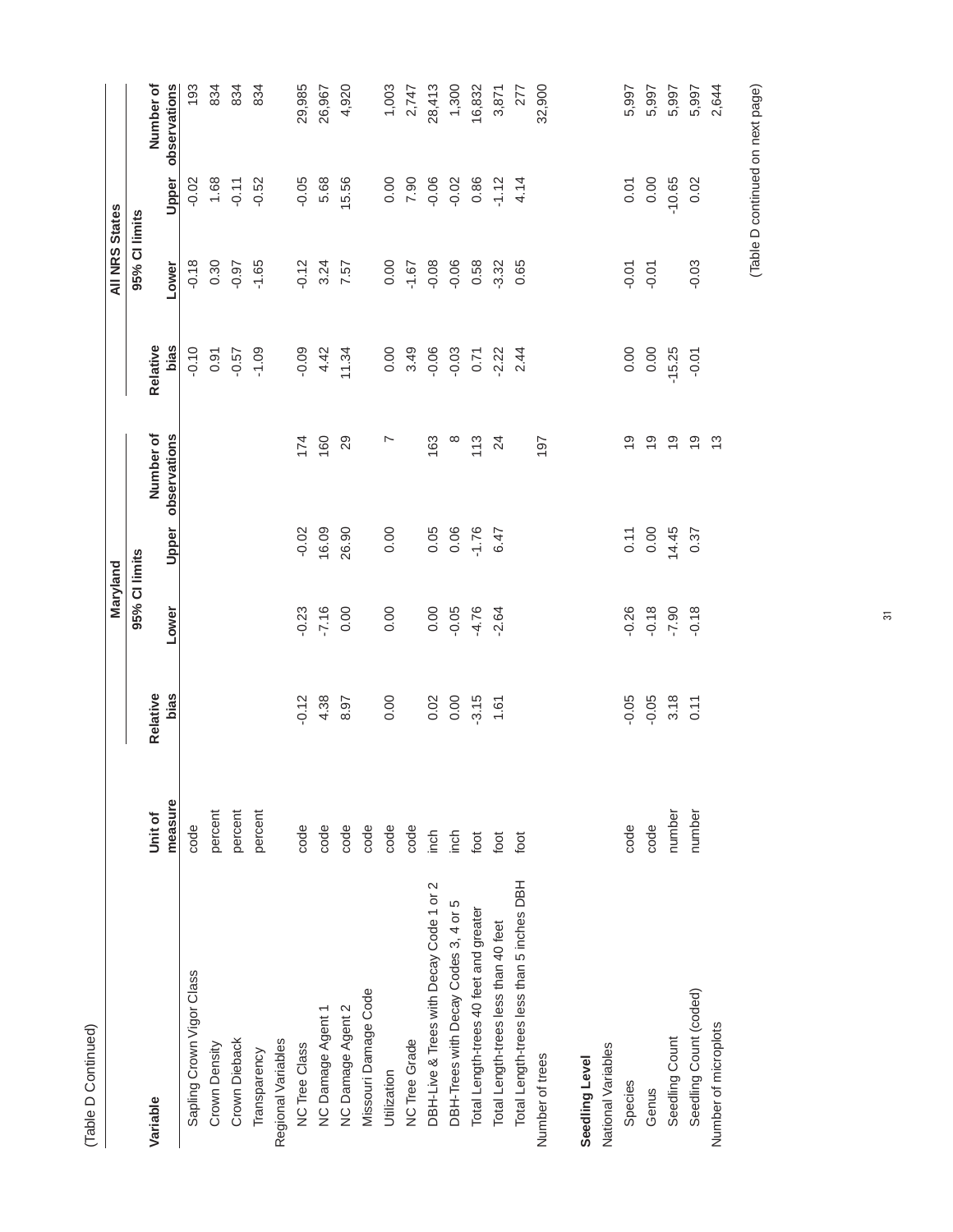|                           |         |          | Maryland           |                    |           |          | <b>All NRS States</b> |                                |                    |
|---------------------------|---------|----------|--------------------|--------------------|-----------|----------|-----------------------|--------------------------------|--------------------|
|                           |         |          | 95% CI limits      |                    |           |          | 95% Cl limits         |                                |                    |
| <b>Jariable</b>           | Unit of | Relative |                    |                    | Number of | Relative |                       |                                | Number of          |
|                           | measure | bias     | Lower              | Upper observations |           | bias     | Lower                 |                                | Upper observations |
| Site Tree Level           |         |          |                    |                    |           |          |                       |                                |                    |
| <b>Vational Variables</b> |         |          |                    |                    |           |          |                       |                                |                    |
| Condition List            | code    |          |                    | 4.44               |           | $-8.08$  | 17.06                 |                                | 3,124              |
| Diameter                  | inch    |          | 8888888            | 0.00               |           |          |                       | $2.80$<br>0.00<br>0.03<br>0.03 | 3,083              |
| Species                   | code    |          |                    | 0.00               |           |          | $-0.01$               |                                | 3,124              |
| Genus                     | code    |          |                    | 0.00               |           |          | $-0.30$               |                                | 3,124              |
| Azimuth                   | degree  |          |                    | 0.0000             | ග         |          | $-0.24$               | 0.59                           | 3,083              |
| Distance                  | foot    |          |                    |                    | ග         |          | $-0.05$               |                                | 3,083              |
| Total Length              | foot    | $-0.99$  | $.2.37$<br>$.2.06$ | 0.00               |           |          | $-0.42$               |                                | 3,083              |
| Diameter Age              | year    | $-0.78$  |                    | $\frac{8}{10}$     | ග         |          | $-0.04$               |                                | 3,083              |
| Regional Variables        |         |          |                    |                    |           |          |                       |                                |                    |
| Site Index Method         | code    | 0.00     | 0.00000            | 0.00               |           | 0.00     | 0.00                  | 0.14                           | 3,124              |
| Field Site Index          | feet    | 0.00     |                    | 0.00               | ග         | 0.07     | 0.01                  |                                | 3,124              |
| Number of site trees      |         |          |                    |                    | တ         |          |                       |                                | 3,124              |
|                           |         |          |                    |                    |           |          |                       |                                |                    |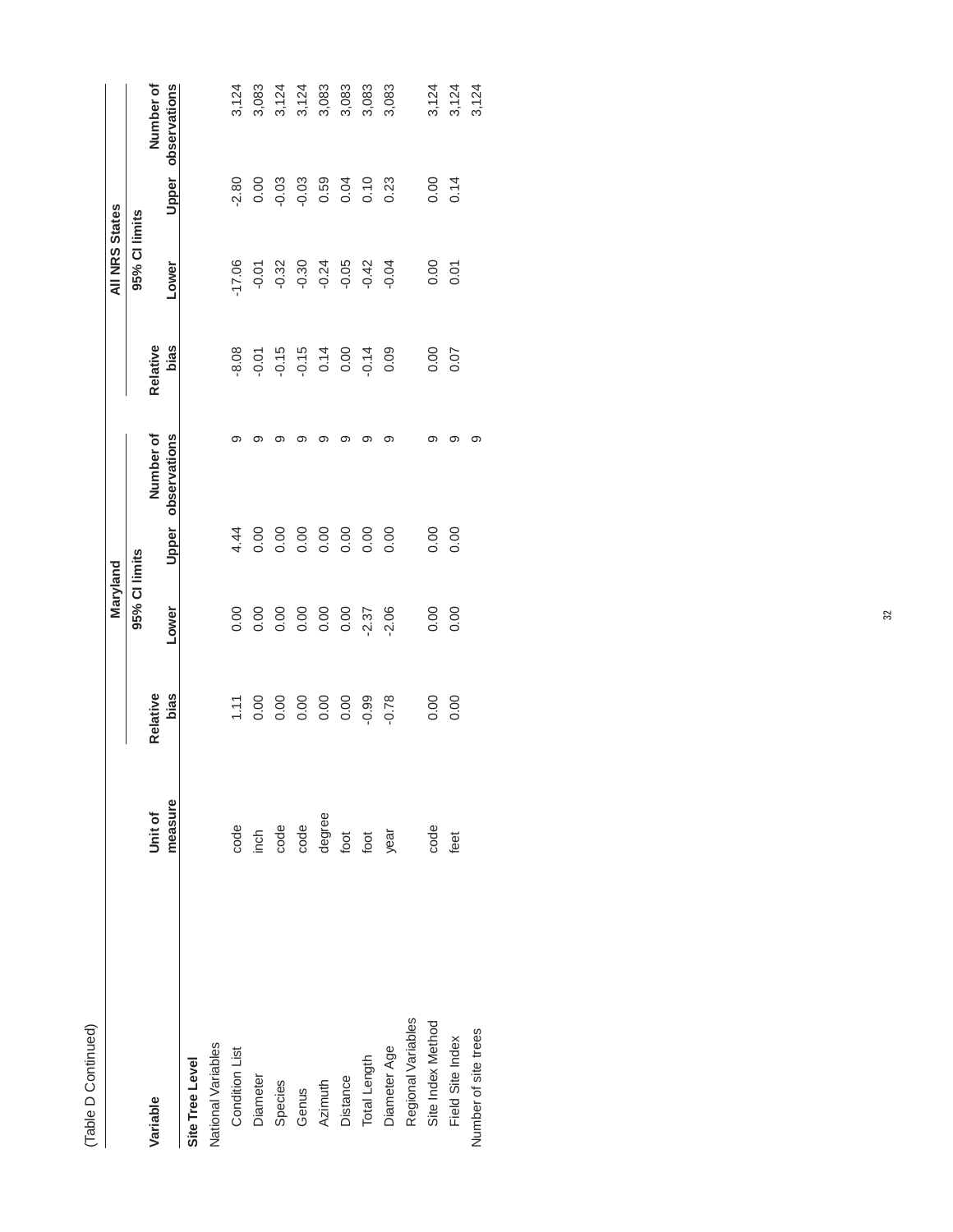|                             | Table E.-TFA nonresponse by ownership, Maryland, 2008                                                           |                                            |                                                        |                          |         |                                    |
|-----------------------------|-----------------------------------------------------------------------------------------------------------------|--------------------------------------------|--------------------------------------------------------|--------------------------|---------|------------------------------------|
| Owner and strata (um)       | о<br>Number of plots selecte                                                                                    | Sampled                                    | Denied access                                          | Hazardous                | Other   | Response Rate (%)                  |
|                             | f,<br>$\blacksquare$<br>$\mathbf{I}$<br>$\blacksquare$<br>$\blacksquare$<br>×<br>$\blacksquare$<br>$\mathbf{I}$ | ×                                          | $\blacksquare$<br>-- number of plots<br>$\blacksquare$ |                          |         |                                    |
| Private:                    |                                                                                                                 |                                            |                                                        |                          |         |                                    |
| $\overline{\phantom{0}}$    | 483                                                                                                             | 467.5                                      | 15.5                                                   | $\circ$                  | $\circ$ | 96.8                               |
| $\sim$                      | $\frac{6}{1}$                                                                                                   | $\frac{5}{2}$                              |                                                        | $\circ$                  | $\circ$ | 93.8                               |
| S                           | ယ                                                                                                               |                                            |                                                        | $\circ$                  | $\circ$ | 80                                 |
| 4                           | 52                                                                                                              | $\sqrt{6}$                                 | $\overline{4}$                                         | $\overline{\phantom{0}}$ | $\circ$ |                                    |
| LO                          | 188                                                                                                             | 165                                        | 23                                                     | $\circ$                  | $\circ$ |                                    |
| 2,3                         | 34                                                                                                              | 26                                         | ∞                                                      | $\circ$                  | $\circ$ | $71.7$ $87.8$ $83.8$ $87.8$ $87.8$ |
| 3,4                         | $\circ$                                                                                                         | $\overline{c}$                             |                                                        | $\circ$                  | $\circ$ |                                    |
| 4,5                         | $\frac{4}{4}$                                                                                                   | 77.8                                       | က                                                      | $\circ$                  | $\circ$ |                                    |
| 2,3,4                       | 89                                                                                                              |                                            | 11.3                                                   | $\circ$                  | $\circ$ |                                    |
| 2, 3, 4, 5                  | $\frac{1}{2}$                                                                                                   | $\circ$                                    | ო                                                      | $\circ$                  | $\circ$ | 75                                 |
| Inland Census Water Public: |                                                                                                                 |                                            |                                                        |                          |         |                                    |
| $\overline{\phantom{0}}$    | $\mathcal{L}$                                                                                                   |                                            | $\circ$                                                | $\circ$                  | $\circ$ |                                    |
| LO                          | $\overline{a}$                                                                                                  | $\begin{array}{c} 2 \\ 2 \\ 1 \end{array}$ | က                                                      | $\circ$                  | $\circ$ | $92.5$<br>$92.5$<br>$100$          |
| $\ddot{ }$                  | ယ                                                                                                               |                                            | $\circ$                                                | $\circ$                  | $\circ$ |                                    |
| 3,4                         | 4                                                                                                               | $\overline{a}$                             | $\circ$                                                | $\circ$                  | $\circ$ |                                    |
| 2,3,4                       | ယ                                                                                                               | $\overline{5}$                             | $\circ$                                                | $\circ$                  | $\circ$ | $\overline{100}$                   |
| 1, 2, 3, 4                  | 22                                                                                                              | $\overline{2}$                             |                                                        | $\circ$                  | $\circ$ | 95.5                               |
| 2,3,4,5                     | 25                                                                                                              | $\overline{24}$                            | $\overline{\phantom{0}}$                               | $\circ$                  | $\circ$ | 86                                 |
| 1, 2, 3, 4, 5               | 35                                                                                                              | 33.5                                       | $\overline{\phantom{m}}$                               | 0.5<br>O                 | $\circ$ | 95.7                               |
| Total                       | 1,108                                                                                                           | 1,020                                      | $\overline{8}$                                         | $\sim$                   | $\circ$ | 98.4                               |
| Strata codes:               |                                                                                                                 |                                            |                                                        |                          |         |                                    |
| 1: Canopy cover 0 - 5       |                                                                                                                 |                                            |                                                        |                          |         |                                    |
| 2: Canopy cover 6 - 50      |                                                                                                                 |                                            |                                                        |                          |         |                                    |
| 3: Canopy cover 51 - 65     |                                                                                                                 |                                            |                                                        |                          |         |                                    |
| 4: Canopy cover 66 - 80     |                                                                                                                 |                                            |                                                        |                          |         |                                    |
|                             |                                                                                                                 |                                            |                                                        |                          |         |                                    |

33

5: Canopy cover 81 - 100 5: Canopy cover 81 - 1004: Canopy cover 66 - 80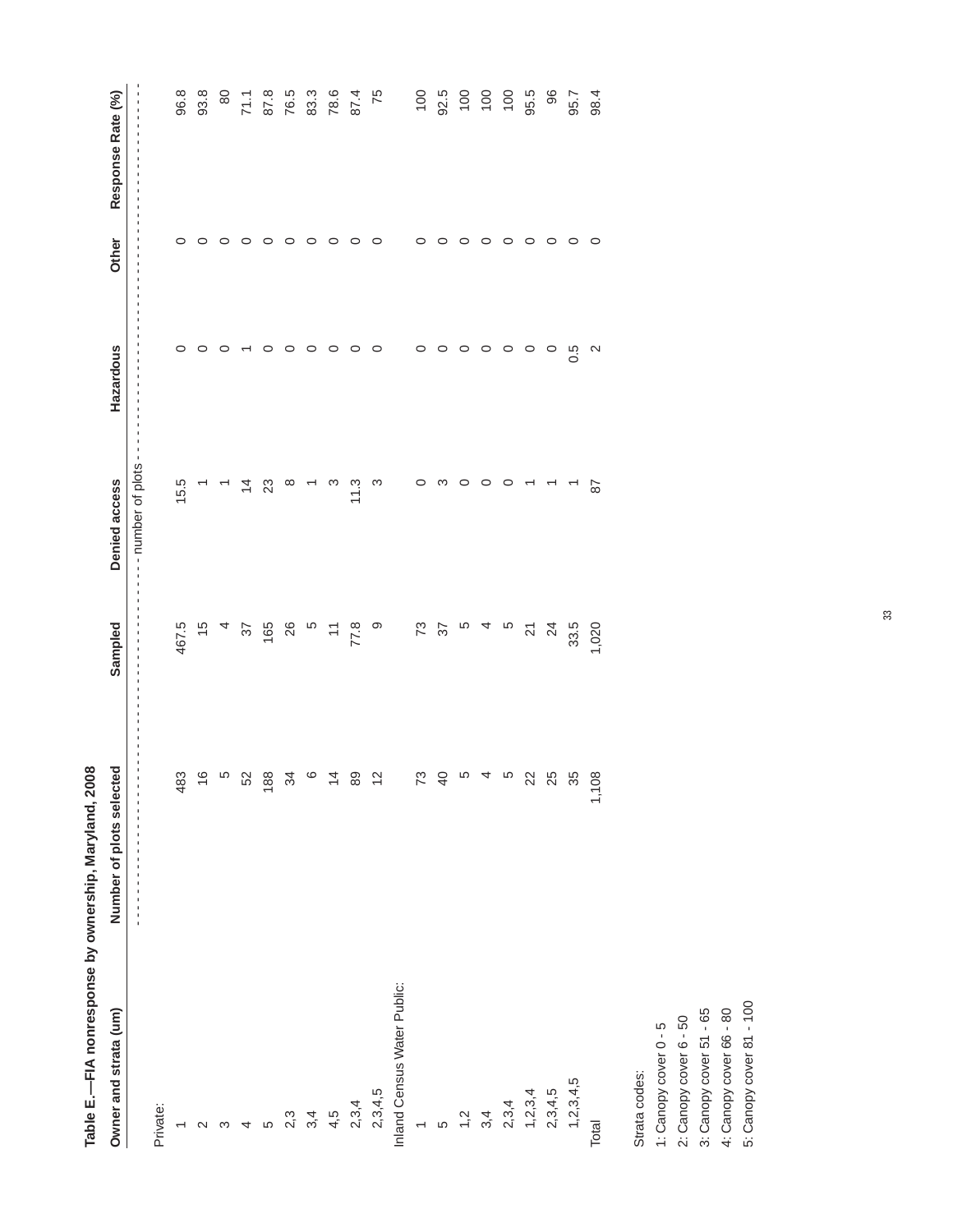Table MD-1.--Percentage of area by land status, Maryland, 2008 **Table MD-1.—Percentage of area by land status, Maryland, 2008**

| <b>Land status</b>                                                                                                                                                                                                                 | Percentage of area |
|------------------------------------------------------------------------------------------------------------------------------------------------------------------------------------------------------------------------------------|--------------------|
| Accessible forest land                                                                                                                                                                                                             |                    |
| Unreserved forest land                                                                                                                                                                                                             |                    |
| Timberland                                                                                                                                                                                                                         | 31.0               |
| Unproductive                                                                                                                                                                                                                       | $\tilde{\circ}$    |
| Total unreserved forest land                                                                                                                                                                                                       | 31.1               |
| Reserved forest land                                                                                                                                                                                                               |                    |
| Productive                                                                                                                                                                                                                         | $\overline{1}$ :   |
| Unproductive                                                                                                                                                                                                                       | ¦,                 |
| Total reserved forest land                                                                                                                                                                                                         | $\ddot{ }$ :       |
| All accessible forest land                                                                                                                                                                                                         | 32.8               |
| Nonforest and other land                                                                                                                                                                                                           |                    |
| Nonforest land                                                                                                                                                                                                                     | 53.1               |
| Water                                                                                                                                                                                                                              |                    |
| Census                                                                                                                                                                                                                             | 6.3                |
| Non-Census                                                                                                                                                                                                                         | $\sim$             |
| All nonforest and other land                                                                                                                                                                                                       | 59.6               |
| Nonsampled land                                                                                                                                                                                                                    |                    |
| Access denied                                                                                                                                                                                                                      | 7.5                |
| Hazardous conditions                                                                                                                                                                                                               | $\overline{0}$ .   |
| Other                                                                                                                                                                                                                              | ï                  |
| All land                                                                                                                                                                                                                           | 100.0              |
|                                                                                                                                                                                                                                    |                    |
| Total area (thousands of acres)                                                                                                                                                                                                    | 6,691              |
| by --. Table value of 0.0 indicates the percentage rounds to less than 0.1<br>All table cells without observations in the inventory sample are indicated<br>percent. Columns and rows may not add to their totals due to rounding. |                    |
|                                                                                                                                                                                                                                    |                    |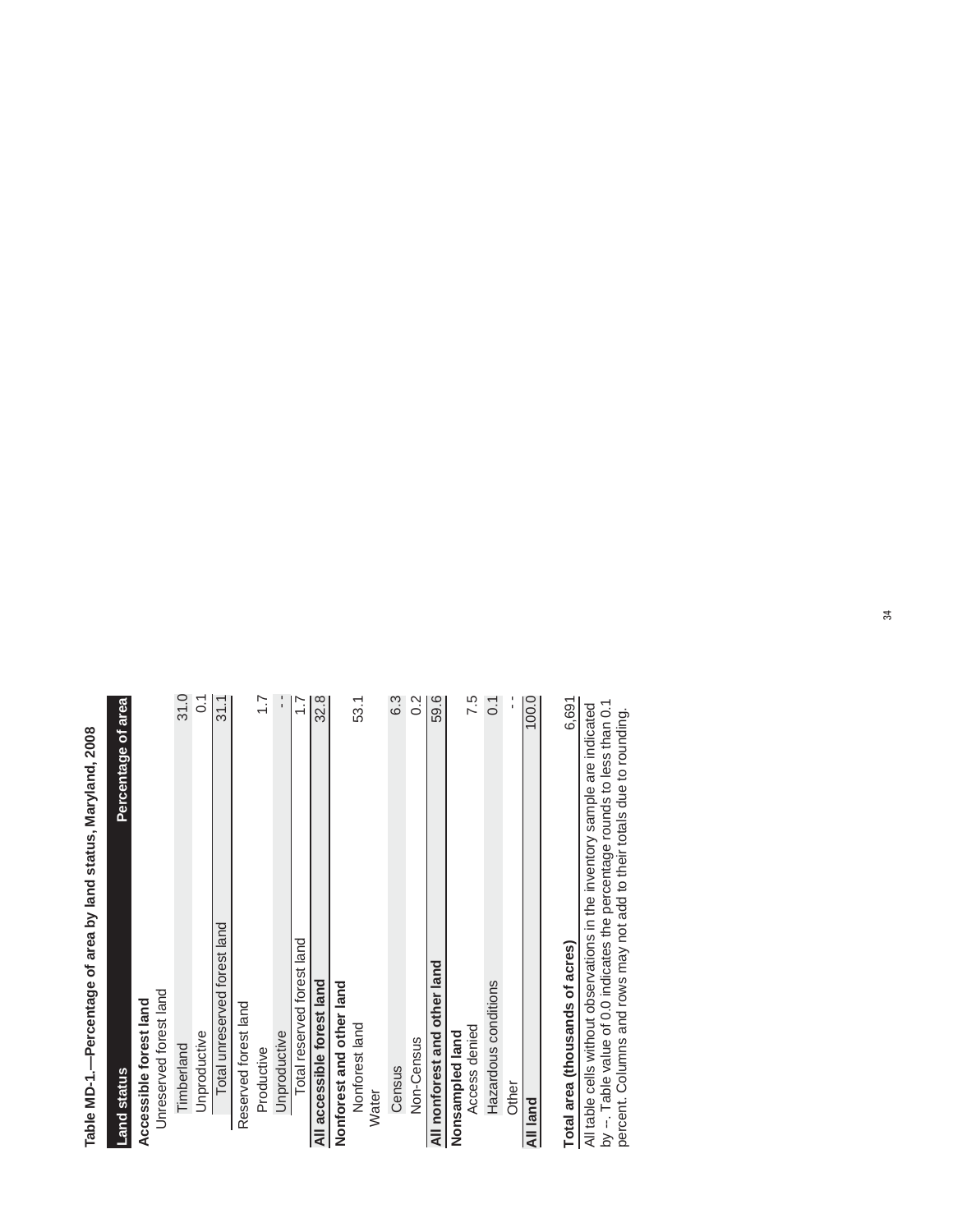|                                 |         | Unreserved forests             |              |       | Reserved forests        |               | ₹           |
|---------------------------------|---------|--------------------------------|--------------|-------|-------------------------|---------------|-------------|
| <b>Owner class</b>              |         | <b>Timberland Unproductive</b> | <b>Total</b> |       | Productive Unproductive | <b>Total</b>  | forest land |
| Other Federal                   |         |                                |              |       |                         |               |             |
| National Park Service           |         |                                | :            | 15.9  |                         | 15.9          | 15.9        |
| Fish and Wildlife Service       | 19.8    |                                | 19.8         |       |                         |               | 19.8        |
| Department of Defense or Energy | 24.5    | י<br>י                         | 24.5         |       | $\frac{1}{1}$           | $\frac{1}{1}$ | 24.5        |
| <b>Other Federal</b>            | 2.0     |                                | 2.0          |       |                         |               | 2.0         |
| State and local government      |         |                                |              |       |                         |               |             |
| State                           | 365.2   |                                | 365.2        | 92.1  |                         | 92.1          | 457.3       |
| Local (county, municipal, etc.) | 87.4    |                                | 87.4         | 11.4  |                         | 11.4          | 98.8        |
| Private                         |         |                                |              |       |                         |               |             |
| <b>Jndifferentiated private</b> | 1,869.8 | 4.4                            | 1,874.2      |       |                         |               | 1,874.2     |
| All owners                      | 2,368.8 | 4.4                            | 2,373.2      | 119.4 |                         | 119.4         | 2,492.6     |

Table MD-2.—Area of forest land, in thousand acres, by owner class and forest-land status, Maryland, 2008 **Table MD-2.—Area of forest land, in thousand acres, by owner class and forest-land status, Maryland, 2008** All table cells without observations in the inventory sample are indicated by --. Table value of 0.0 indicates the acres round to less<br>than 0.1 thousand acres. Columns and rows may not add to their totals due to rounding. All table cells without observations in the inventory sample are indicated by --. Table value of 0.0 indicates the acres round to less

than 0.1 thousand acres. Columns and rows may not add to their totals due to rounding.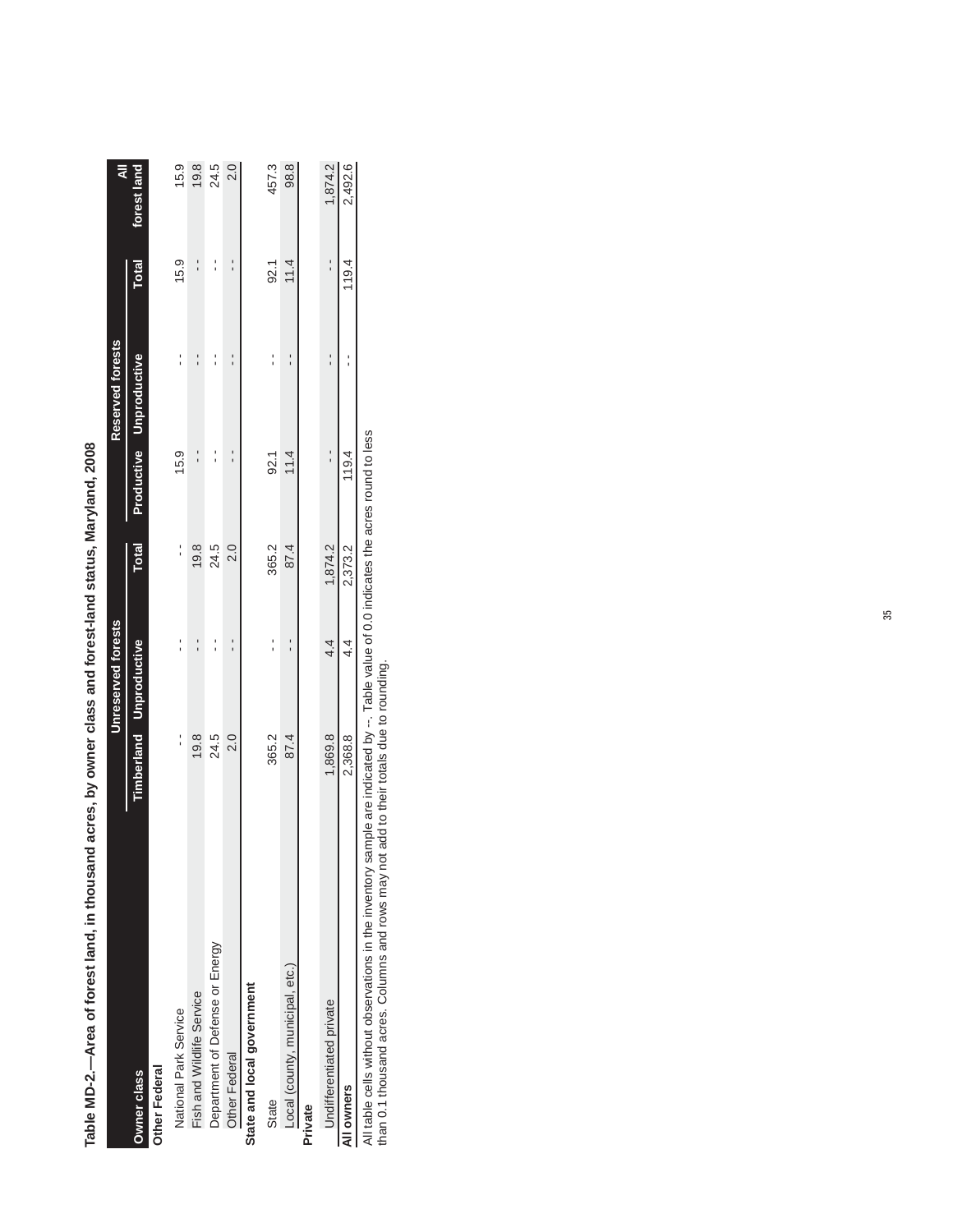|                                 |                 |           | Site-productivity class (cubic feet/acre/year) |                 |               |         |      |         |
|---------------------------------|-----------------|-----------|------------------------------------------------|-----------------|---------------|---------|------|---------|
| Forest-type group               | $0 - 19$        | $20 - 49$ | 50-84                                          | 85-119          | 120-164       | 165-224 | 225+ | classes |
| White / red / jack pine group   |                 | 2.7       | 15.5                                           |                 |               |         |      | 18.2    |
| Loblolly / shortleaf pine group | 4.4             | 126.0     | 107.8                                          | 97.3            | 11.1          |         |      | 346.6   |
| Other eastern softwoods group   |                 | :         | 11.5                                           |                 |               |         |      | 11.5    |
| Exotic softwoods group          |                 | 5.9       | :                                              |                 |               |         |      | 5.9     |
| Oak / pine group                |                 | 99.1      | 56.1                                           | 23.9            | 4.7           |         |      | 183.7   |
| Oak / hickory group             |                 | 639.2     | 566.5                                          | 277.3           | 72.5          |         |      | 555.5   |
| Oak / gum / cypress group       |                 | 99.3      | 32.1                                           | 6.1             | í             |         |      | 137.6   |
| Elm / ash / cottonwood group    |                 | 33.4      | 19.5                                           | 14.8            |               |         |      | 67.8    |
| Maple / beech / birch group     |                 | 54.2      | 39.3                                           | 15.2            |               |         |      | 108.7   |
| Aspen / birch group             |                 | 1.9       | $\frac{1}{1}$                                  |                 | ¦,            | ı       | I    | $-1.9$  |
| Other hardwoods group           |                 | 15.6      | 5.3                                            |                 | $\frac{2}{4}$ |         |      | 25.2    |
| Exotic hardwoods group          |                 | 2.7       | :                                              |                 |               | I       |      | 2.7     |
| Nonstocked                      | $\frac{1}{1}$   | 17.3      | 6.9                                            | $\overline{31}$ | י<br>י        |         | ı    | 27.3    |
| All forest-type groups          | $4\overline{4}$ | 1,097.4   | 860.6                                          | 437.8           | 92.4          |         | I    | 2,492.6 |

Table MD-3.-Area of forest land, in thousand acres, by forest-type group and productivity class, Maryland, 2008 **Table MD-3.—Area of forest land, in thousand acres, by forest-type group and productivity class, Maryland, 2008**

All table cells without observations in the inventory sample are indicated by --. Table value of 0.0 indicates the acres round to less

than 0.1 thousand acres. Columns and rows may not add to their totals due to rounding.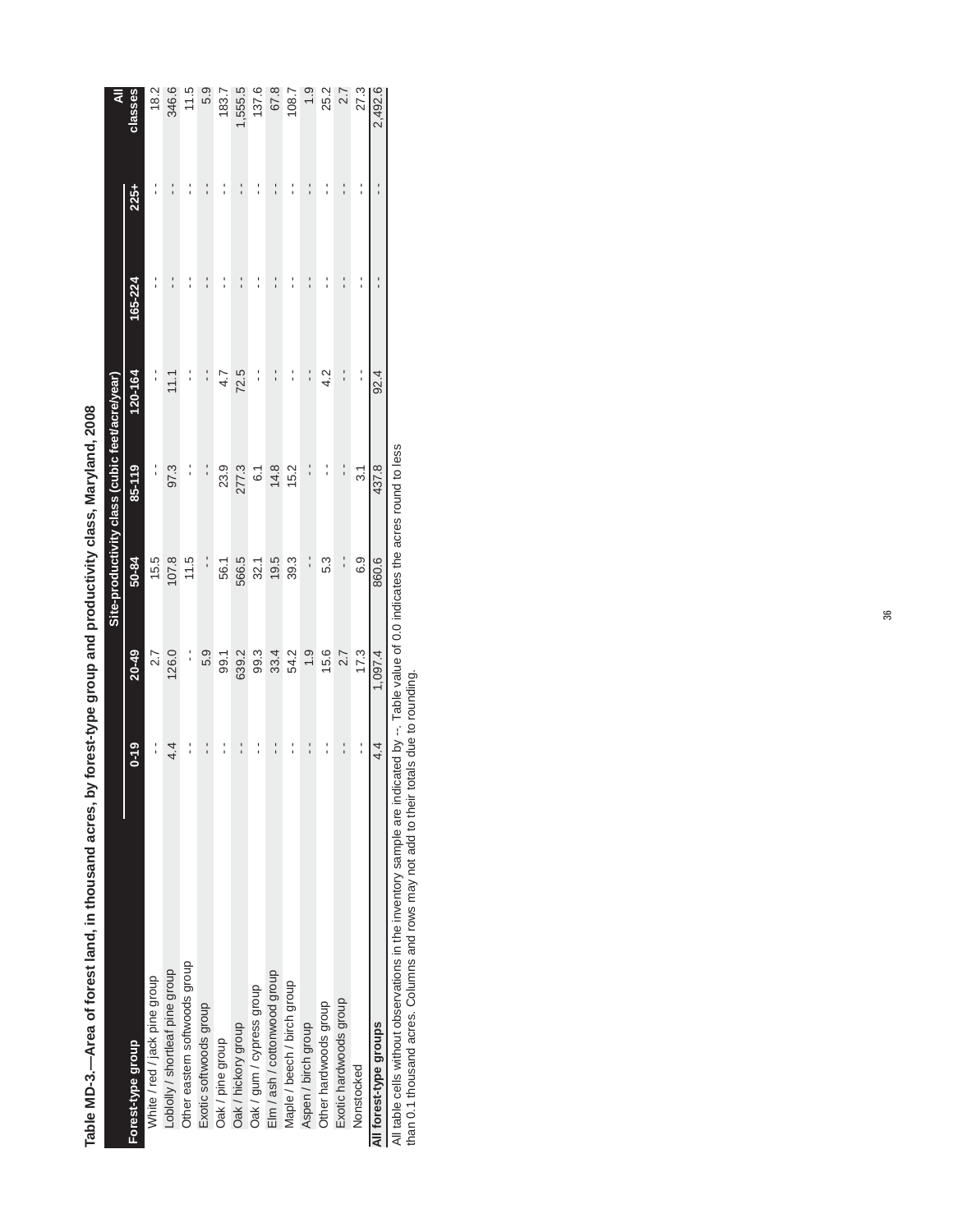|                                 |                       |        |                      |               | State and local |               | Undifferentiated |                 |         |
|---------------------------------|-----------------------|--------|----------------------|---------------|-----------------|---------------|------------------|-----------------|---------|
|                                 | <b>Forest Service</b> |        | <b>Other Federal</b> |               | government      |               | private          |                 |         |
|                                 |                       | Other  |                      | Other         |                 | Other         |                  | Other           | ₹       |
|                                 | Timber-               | forest | Timber-              | forest        | Fimber-         | forest        | Fimber-          | forest          | forest  |
| Forest-type group               | land                  | land   | land                 | land          | land            | land          | land             | land            | land    |
| White / red / jack pine group   |                       |        |                      |               | 3.6             | ı<br>1        | 14.7             | ı               | 18.2    |
| Loblolly / shortleaf pine group | $\frac{1}{1}$         |        | ı                    | ı             | 73.2            | 2.0           | 266.9            | 4.4             | 346.6   |
| Other eastern softwoods group   |                       |        |                      |               | :               | :             | 11.5             | :               | 11.5    |
| Exotic softwoods group          | $\frac{1}{1}$         | ı      | $\frac{1}{1}$        |               | 5.9             | ¦             | י<br>י           | :               | 5.9     |
| Oak / pine group                |                       |        | :                    |               | 24.0            | 8.6           | 151.0            |                 | 183.7   |
| Oak / hickory group             | $\frac{1}{1}$         |        | 34.5                 | 10.6          | 288.6           | 68.8          | 1,152.9          |                 | 1,555.5 |
| Oak / gum / cypress group       | ı                     |        | 11.8                 | $\frac{1}{1}$ | 16.1            | í             | 109.6            |                 | 137.6   |
| Elm / ash / cottonwood group    | $\frac{1}{1}$         |        | ı<br>ı               | 5.3           | 15.9            | 6.6           | 40.0             |                 | 67.8    |
| Maple / beech / birch group     |                       |        |                      |               | 19.5            | 6.6           | 82.6             |                 | 108.7   |
| Aspen / birch group             |                       |        |                      |               | $\frac{1}{1}$   | $\frac{1}{1}$ |                  |                 | ာ<br>1  |
| Other hardwoods group           |                       |        |                      |               |                 | $\frac{4}{9}$ | 15.7             |                 | 25.2    |
| Exotic hardwoods group          |                       |        |                      |               | $\frac{1}{1}$   | $\frac{1}{1}$ | 2.7              |                 | 2.7     |
| Nonstocked                      | ı                     |        | $\frac{1}{1}$        | l,            | 5.9             | $\frac{4}{4}$ | 20.1             | í               | 27.3    |
| All forest-type groups          |                       |        | 46.3                 | 15.9          | 452.6           | 103.5         | 1,869.8          | $4\overline{4}$ | 2,492.6 |

Table MD-4.--Area of forest land, in thousand acres, by forest-type group, ownership group, and forest-land status, Maryland, 2008 **Table MD-4.—Area of forest land, in thousand acres, by forest-type group, ownership group, and forest-land status, Maryland, 2008**

All table cells without observations in the inventory sample are indicated by --. Table value of 0.0 indicates the acres round to less than 0.1 thousand acres. Columns and rows may not add to their totals due to rounding.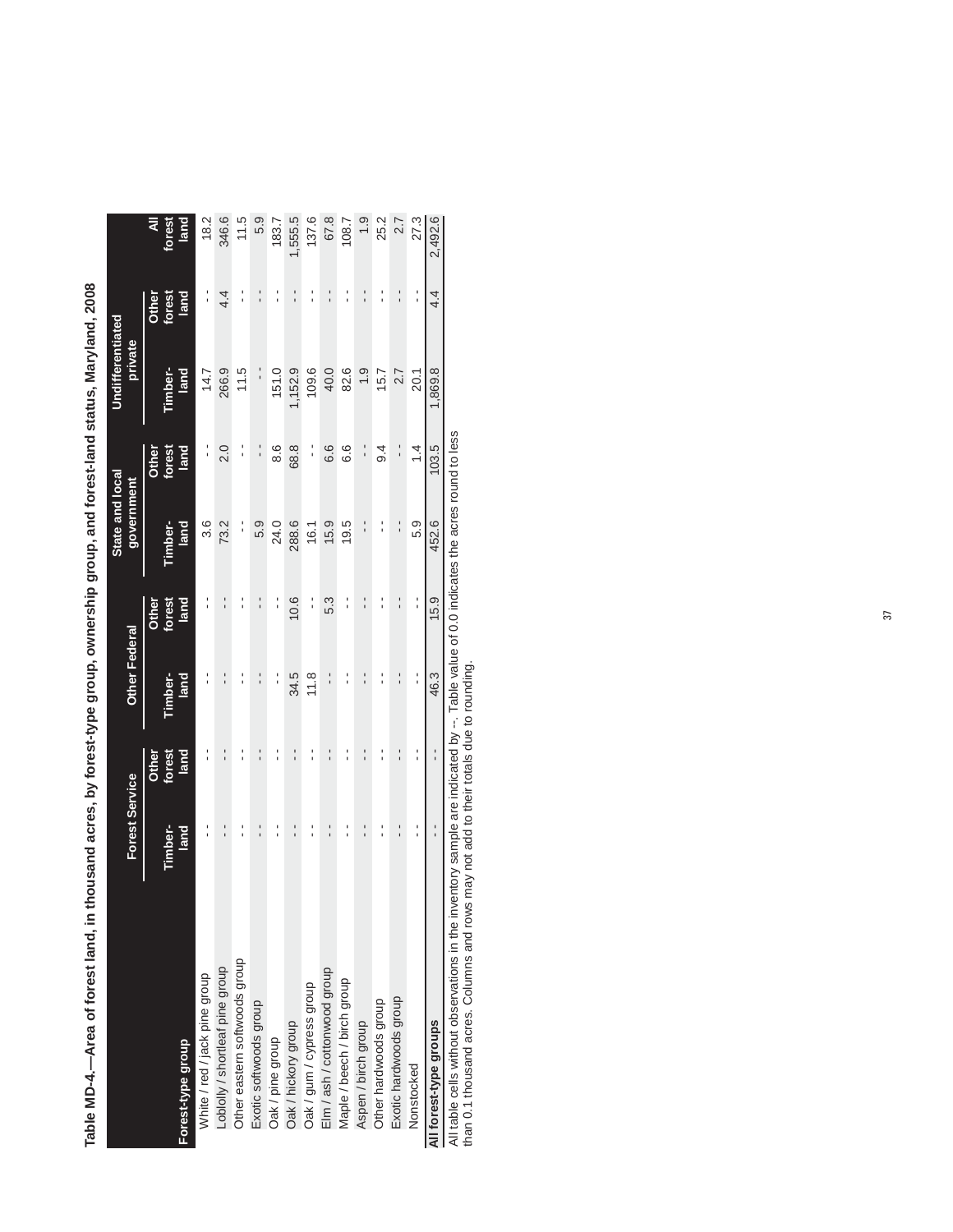|                                 |                   |                    | Stand-size class         |                  |               |                     |
|---------------------------------|-------------------|--------------------|--------------------------|------------------|---------------|---------------------|
| Forest-type group               | Large<br>diameter | Medium<br>diameter | <b>Small</b><br>diameter | <b>Chaparral</b> | Nonstocked    | All size<br>classes |
| White / red / jack pine group   | 3.6               | 14.7               | :                        |                  |               | 18.2                |
| -oblolly / shortleaf pine group | 194.3             | 106.2              | 46.1                     |                  | $\frac{1}{1}$ | 346.6               |
| Other eastern softwoods group   | 11.5              | $\frac{1}{1}$      | :                        |                  | ı             | 11.5                |
| Exotic softwoods group          | 5.9               | $\frac{1}{1}$      | $\frac{1}{1}$            |                  | $\frac{1}{1}$ | 5.9                 |
| Oak / pine group                | 140.3             | 7.0                | 36.3                     |                  |               | 183.7               |
| Oak / hickory group             | 1,295.3           | 169.0              | 91.1                     |                  | $\frac{1}{1}$ | 1,555.5             |
| Oak / gum / cypress group       | 98.8              | 16.8               | 22.0                     |                  | ı             | 137.6               |
| Elm / ash / cottonwood group    | 47.1              | 12.8               | 7.9                      |                  | ı             | 67.8                |
| Maple / beech / birch group     | 85.3              | 19.8               | 3.6                      |                  |               | 108.7               |
| Aspen / birch group             | $\frac{0}{1}$     | $\frac{1}{1}$      | $\frac{1}{1}$            | ı                | ı             | $\frac{5}{1}$       |
| Other hardwoods group           | 19.6              | $\dot{4}$          | 4.2                      | ı                | ı             | 25.2                |
| Exotic hardwoods group          | 2.7               | $\frac{1}{1}$      | $\frac{1}{1}$            | ı                | $\frac{1}{1}$ | 2.7                 |
| Nonstocked                      | :                 | י<br>י             | י<br>י                   |                  | 27.3          | 27.3                |
| All forest-type groups          | 1,906.3           | 347.8              | 211.2                    | ı                | 27.3          | 2,492.6             |
|                                 |                   |                    |                          |                  |               |                     |

Table MD-5.--Area of forest land, in thousand acres, by forest-type group and stand-size class, Maryland, 2008 **Table MD-5.—Area of forest land, in thousand acres, by forest-type group and stand-size class, Maryland, 2008**

All table cells without observations in the inventory sample are indicated by --. Table value of 0.0 indicates the acres round to less

than 0.1 thousand acres. Columns and rows may not add to their totals due to rounding.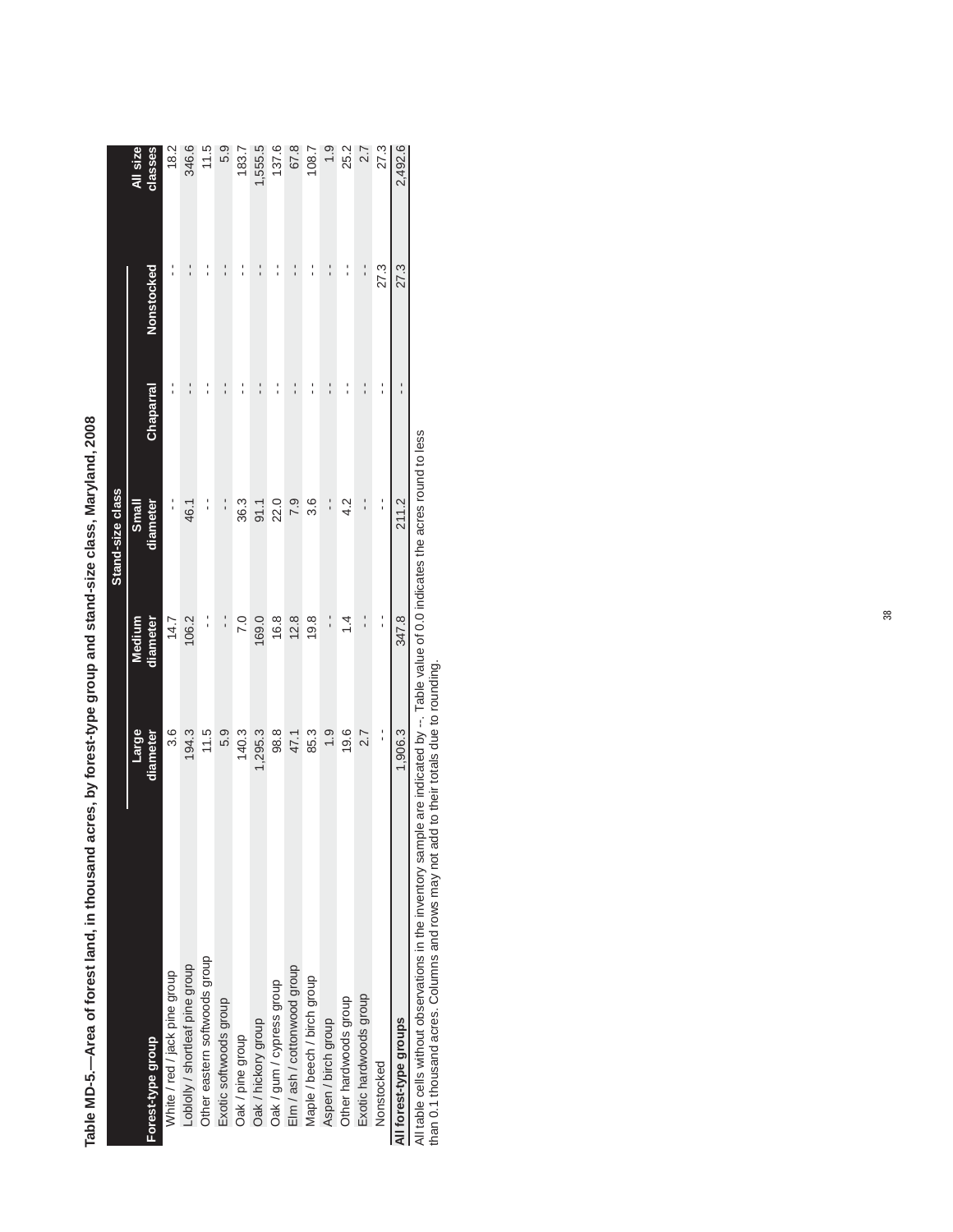|                                 |                          |               |               |               |                |               | Stand-age class (years) |                      |                |                                           |                |                |               |
|---------------------------------|--------------------------|---------------|---------------|---------------|----------------|---------------|-------------------------|----------------------|----------------|-------------------------------------------|----------------|----------------|---------------|
| Forest-type group               | $\frac{5}{2}$<br>stocked | $1 - 20$      | $21 - 40$     | 41-60         | $61-80$        | 81-100        | $101 - 120$             | 121-140              | 141-160        | $161 - 180$                               | 181-200        | $201 +$        | classes<br>₹  |
| White / red / jack pine group   |                          | 2.7           | $\frac{1}{1}$ | 11.9          | :              | $\frac{1}{1}$ | :                       | 3.6                  | :              | :                                         |                | :              | 18.2          |
| Loblolly / shortleaf pine group |                          | 58.4          | 115.6         | 78.1          | 65.9           | 28.6          | $\frac{1}{1}$           | $\ddot{\phantom{0}}$ | $\frac{1}{1}$  | $\frac{1}{1}$                             | $\frac{1}{1}$  | $\ddot{\cdot}$ | 346.6         |
| Other eastern softwoods group   |                          |               | 11.5          | :             | :              | í             | :                       |                      | :              | :                                         | $\frac{1}{1}$  | í              | 11.5          |
| Exotic softwoods group          | $\frac{1}{1}$            | $\frac{1}{1}$ | $\frac{1}{1}$ | 5.9           | $\ddot{\cdot}$ | $\frac{1}{1}$ | $\ddot{\cdot}$          | $\ddot{\cdot}$       | $\frac{1}{1}$  | $\frac{1}{1}$                             | $\frac{1}{1}$  | $\ddot{\cdot}$ | 5.9           |
| Oak / pine group                |                          | 23.8          | 25.4          | 37.2          | 50.9           | 29.7          | 16.7                    | :                    | í              | :                                         | :              | :              | 183.7         |
| Oak / hickory group             | $\frac{1}{1}$            | 82.1          | 152.9         | 279.9         | 475.3          | 378.4         | 158.7                   | 11.2                 | 11.5           | 5.3                                       | $\ddot{\cdot}$ | $\frac{1}{1}$  | ,555.5        |
| Oak / gum / cypress group       |                          | 11.2          | 16.9          | 26.2          | 42.7           | 18.6          | 21.9                    | $\frac{1}{1}$        | í              | í                                         |                | í              | 137.6         |
| Elm / ash / cottonwood group    | $\frac{1}{1}$            | 5.0           | 20.9          | 11.4          | 17.4           | 10.1          | 3.1                     | $\ddot{\cdot}$       | $\ddot{\cdot}$ | $\ddot{\cdot}$                            | $\ddot{\cdot}$ | $\frac{1}{1}$  | 67.8          |
| Maple / beech / birch group     |                          | 5.2           | 36.0          | 19.9          | 41.1           | 6.6           | :                       | י<br>י               | $\frac{1}{1}$  | :                                         | :              | í              | 108.7         |
| Aspen / birch group             |                          |               | $\frac{1}{1}$ | $\frac{1}{1}$ | $\frac{1}{1}$  | $\frac{0}{1}$ | $\frac{1}{1}$           | $\ddot{\phantom{0}}$ | $\ddot{\cdot}$ | $\frac{1}{1}$                             | $\ddot{\cdot}$ | $\ddot{\cdot}$ | $\frac{0}{1}$ |
| Other hardwoods group           |                          | $\frac{1}{1}$ | $\dot{z}$     | í             | 13.6           | 4.8           | 5.3                     | :                    | $\frac{1}{1}$  | ׅ֪֚֚֚֚֚֚֚֚֚֚֚֚֚֚֚֚֚֚֚֚֚֚֚֚֚֬֡֡֡֡֡֡֓֡֡֡֡֡֝ | $\frac{1}{1}$  | í              | 25.2          |
| Exotic hardwoods group          | $\frac{1}{1}$            | 2.7           | $\frac{1}{1}$ | $\frac{1}{1}$ | $\frac{1}{1}$  | $\frac{1}{1}$ | $\frac{1}{1}$           | $\frac{1}{1}$        | $\frac{1}{1}$  | $\ddot{\cdot}$                            | $\ddot{\cdot}$ | $\ddot{\cdot}$ | 2.7           |
| Nonstocked                      | 27.3                     | $\frac{1}{1}$ | :             | :             | :              | :             | :                       | $\frac{1}{1}$        | $\frac{1}{1}$  | $\frac{1}{1}$                             | :              | :              | 27.3          |
| All forest-type groups          | 27.3                     | 191.2         | 380.5         | 470.6         | 706.9          | 478.7         | 205.7                   | 14.8                 | 11.5           | 5.3                                       |                | $\frac{1}{1}$  | 2,492.6       |

Table MD-6.--Area of forest land, in thousand acres, by forest-type group and stand-age class, Maryland, 2008 **Table MD-6.—Area of forest land, in thousand acres, by forest-type group and stand-age class, Maryland, 2008**

All table cells without observations in the inventory sample are indicated by --. Table value of 0.0 indicates the acres round to less

than 0.1 thousand acres. Columns and rows may not add to their totals due to rounding.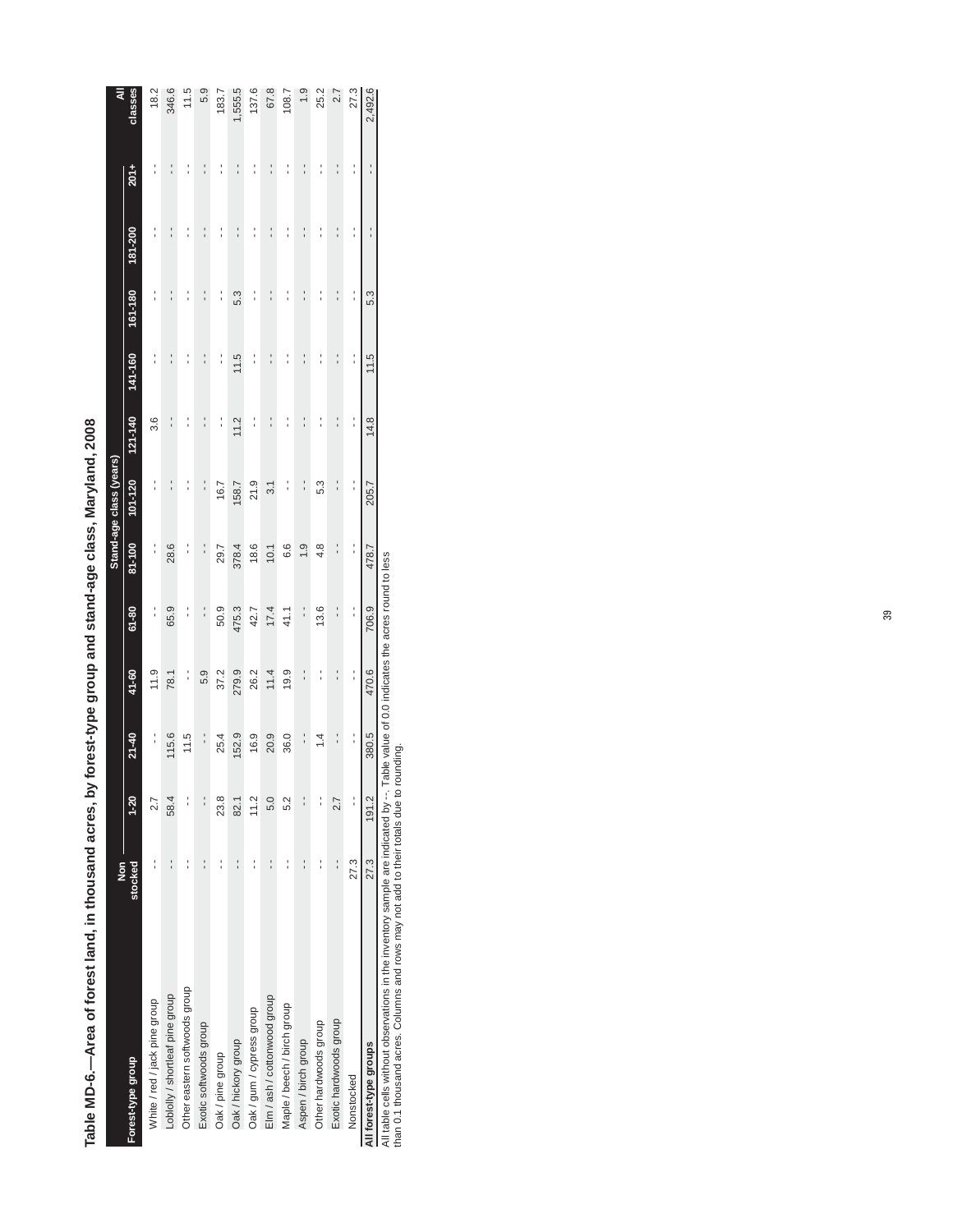| Table MD-7.—Area of forest land, in thousand acres, by forest-type group and stand or |  |
|---------------------------------------------------------------------------------------|--|
|                                                                                       |  |
|                                                                                       |  |
|                                                                                       |  |
|                                                                                       |  |

|                                                                                                                    |               | Stand origin  |            |
|--------------------------------------------------------------------------------------------------------------------|---------------|---------------|------------|
|                                                                                                                    | Natural       | Artificial    | All forest |
| Forest-type group                                                                                                  | stands        | regeneration  | land       |
| White / red / jack pine group                                                                                      | 3.6           | 14.7          | 18.2       |
| Loblolly / shortleaf pine group                                                                                    | 247.9         | 98.6          | 346.6      |
| Other eastern softwoods group                                                                                      | 11.5          | :             | 11.5       |
| Exotic softwoods group                                                                                             | $\frac{1}{1}$ | 5.9           | 5.9        |
| Oak / pine group                                                                                                   | 173.8         | ග<br>ග        | 183.7      |
| Oak / hickory group                                                                                                | 1,532.0       | 23.4          | 1,555.5    |
| Oak / gum / cypress group                                                                                          | 137.6         | :             | 137.6      |
| Elm / ash / cottonwood group                                                                                       | 67.8          | $\frac{1}{1}$ | 67.8       |
| Maple / beech / birch group                                                                                        | 98.8          | 10.0          | 108.7      |
| Aspen / birch group                                                                                                | ი<br>1.9      | $\frac{1}{1}$ | ი<br>1.9   |
| Other hardwoods group                                                                                              | 25.2          | :             | 25.2       |
| Exotic hardwoods group                                                                                             | $\frac{1}{1}$ | 2.7           | 2.7        |
| Nonstocked                                                                                                         | 27.3          | $\frac{1}{1}$ | 27.3       |
| All forest-type groups                                                                                             | 2.327.5       | 165.1         | 2,492.6    |
| All table cells without observations in the inventory sample are indicated by $-$ Table value of 0.0 indicates the |               |               |            |

value of 0.0 indicates the All table cells without observations in the inventory sample are indicated by --. Table value of 0.0 indicates the<br>acres round to less than 0.1 thousand acres. Columns and rows may not add to their totals due to rounding. All table cells without observations in the inventory sample are indicated by --. Table value of 0.0 indicates the acres round to less than 0.1 thousand acres. Columns and rows may not add to their totals due to rounding.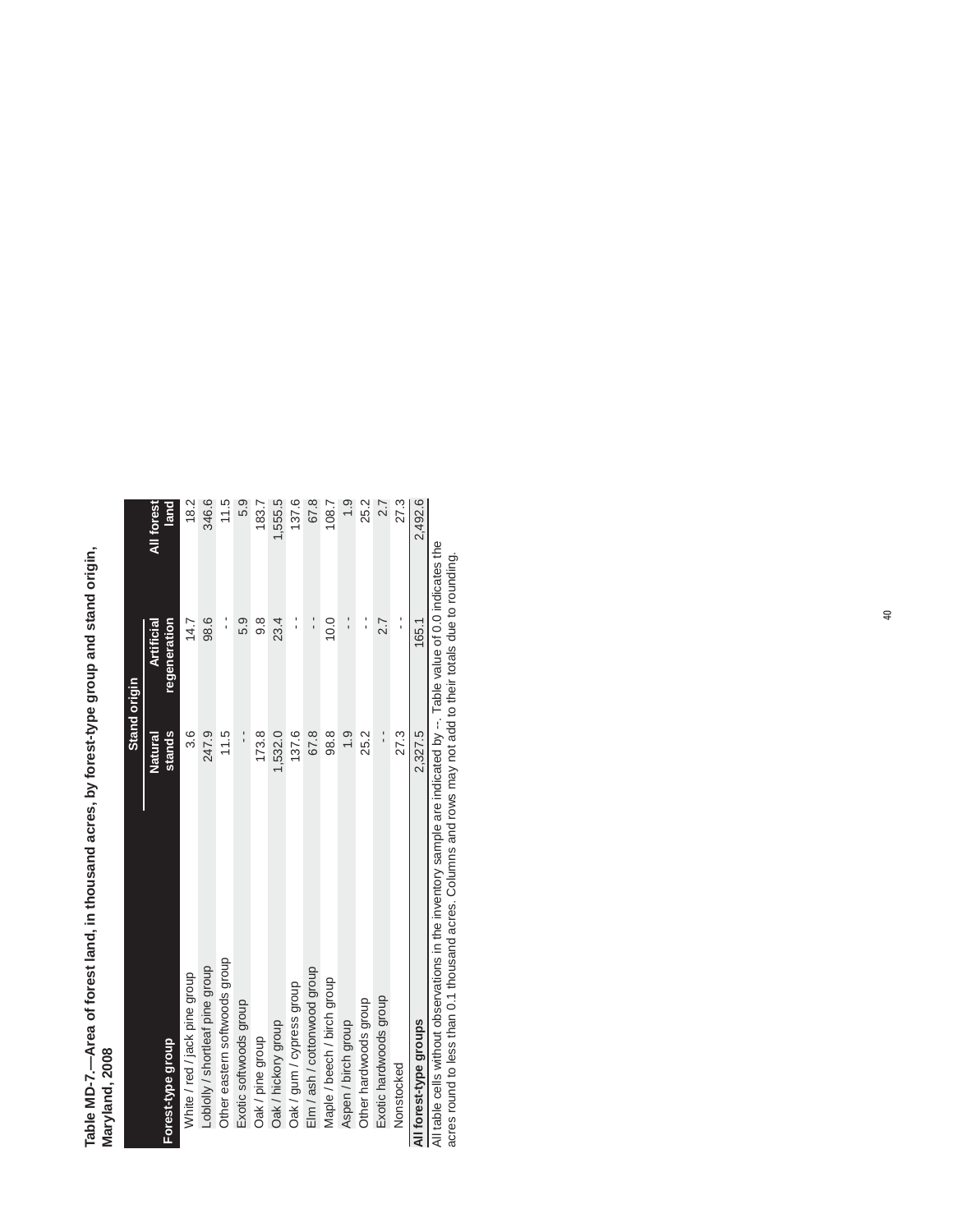|                                 |               |         |                |               | Disturbance class              |                     |                 |               |               |                    |
|---------------------------------|---------------|---------|----------------|---------------|--------------------------------|---------------------|-----------------|---------------|---------------|--------------------|
|                                 |               |         |                |               |                                |                     |                 |               |               |                    |
| Forest-type group               | None          | Insects | <b>Disease</b> | Weather       | Fire                           | animals<br>Domestic | animals<br>Wild | Human         | Other         | All forest<br>lanc |
| White / red / jack pine group   | $\frac{2}{8}$ |         |                | :             | ı                              |                     |                 |               | :             | 18.2               |
| Loblolly / shortleaf pine group | 333.4         |         |                | 13.2          | ֖֪֪֪֚֚֚֚֚֚֚֚֚֚֚֚֚֚֚֚֚֬֡֡֡֡֡֡֡֡ |                     |                 |               |               | 346.6              |
| Other eastern softwoods group   | $\frac{5}{1}$ |         |                |               | ı                              |                     |                 |               |               | 11.5               |
| Exotic softwoods group          | 5.9           |         |                |               | $\frac{1}{1}$                  | $\frac{1}{1}$       | $\frac{1}{1}$   | :             |               | 5.9                |
| Oak / pine group                | 178.0         | ı       |                | $\frac{0}{1}$ | ı                              | $\frac{1}{1}$       |                 | 3.8           | :             | 183.7              |
| Oak / hickory group             | 1,479.3       | 4.6     | $\overline{1}$ | 22.2          | $\frac{1}{1}$                  | 14.6                | $\frac{1}{1}$   | 7.3           | 27.5          | 1,555.5            |
| Oak / gum / cypress group       | 137.6         |         |                |               | :                              |                     | :               | :             | י<br>י        | 137.6              |
| Elm / ash / cottonwood group    | 67.8          |         | $\frac{1}{1}$  | $\frac{1}{1}$ | $\frac{1}{1}$                  | $\frac{1}{1}$       | $\frac{1}{1}$   | $\frac{1}{1}$ | $\frac{1}{1}$ | 67.8               |
| Maple / beech / birch group     | 108.7         |         |                |               | ֪֪֪֚֚֚֚֚֚֚֚֚֚֚֚֚֚֬֡֡֡֡֡֡֡֡֓֡֡֡ |                     | י<br>י          | :             |               | 108.7              |
| Aspen / birch group             | $\frac{0}{1}$ |         |                | I             | 1                              | ı                   |                 | $\frac{1}{1}$ |               | $\frac{0}{1}$      |
| Other hardwoods group           | 25.2          |         |                |               | ֪֪֪֚֚֚֚֚֚֚֚֚֚֚֚֚֚֬֡֡֡֡֡֡֡֡֓֡֡֡ |                     |                 |               |               | 25.2               |
| Exotic hardwoods group          | 2.7           |         |                |               | ı                              | $\frac{1}{1}$       |                 | י<br>י        |               | 2.7                |
| Nonstocked                      | 26.3          | :       | י<br>י         | $\frac{1}{1}$ | $\frac{1}{1}$                  | $\frac{1}{1}$       | י<br>י          | $\tilde{=}$   | $\frac{1}{1}$ | 27.3               |
| All forest-type groups          | 2,396.5       | 4.6     | $\frac{1}{1}$  | 37.2          | $\frac{1}{1}$                  | 14.6                | $\frac{1}{1}$   | 12.1          | 27.5          | 2,492.6            |

Table MD-8.--Area of forest land, in thousand acres, by forest-type group and primary disturbance class, Maryland, 2008 **Table MD-8.—Area of forest land, in thousand acres, by forest-type group and primary disturbance class, Maryland, 2008**

All table cells without observations in the inventory sample are indicated by --. Table value of 0.0 indicates the acres round to less than 0.1 thousand acres. Columns and rows may not add to their totals due to rounding.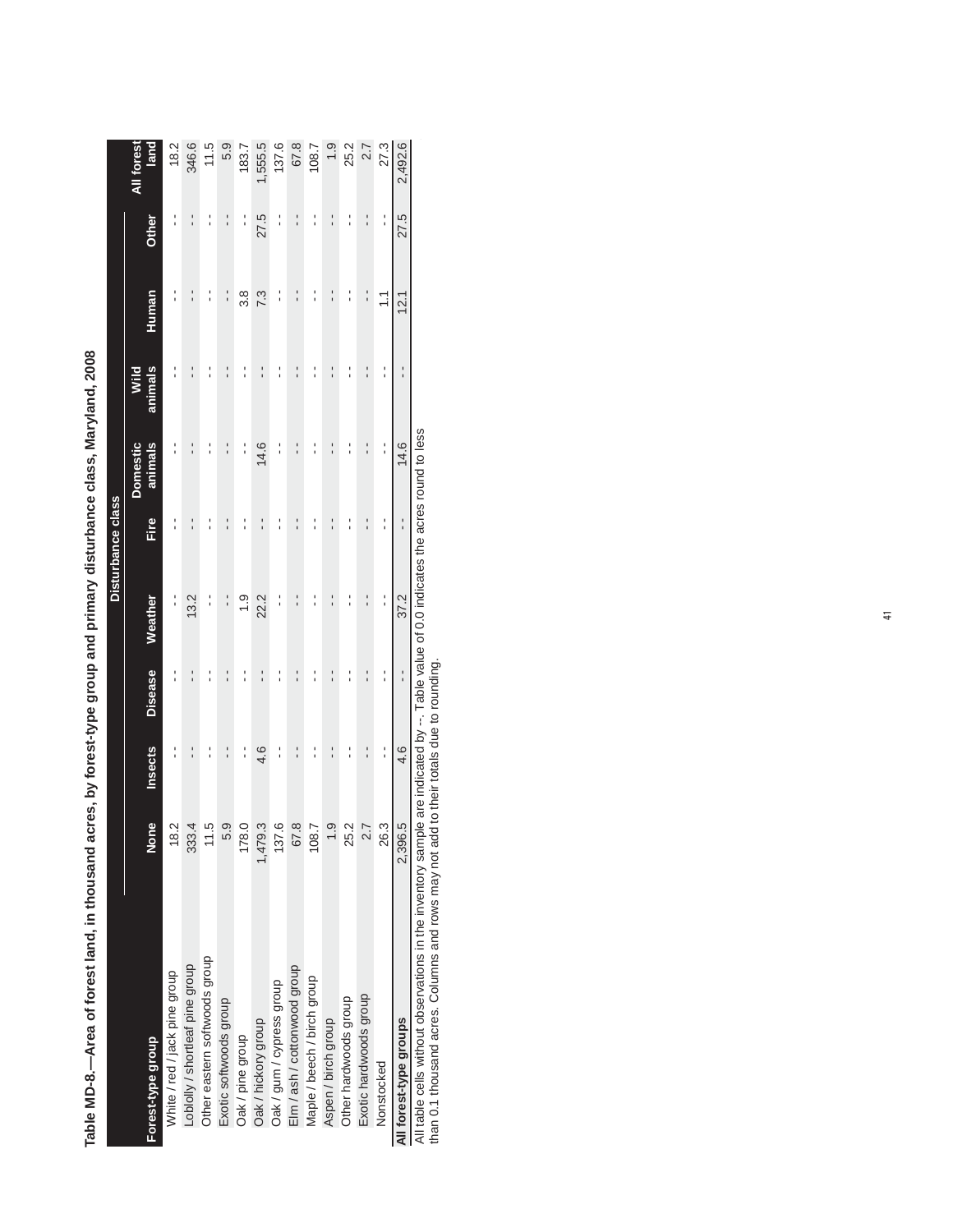|                                                 |                                            |                                                                                   | Stand-size class  |                |                   |                     |
|-------------------------------------------------|--------------------------------------------|-----------------------------------------------------------------------------------|-------------------|----------------|-------------------|---------------------|
| Forest-type group                               | Large<br>diameter                          | diameter<br>Medium                                                                | Small<br>diameter | Chaparral      | <b>Nonstocked</b> | All size<br>classes |
| White / red / jack pine group                   | 3.6                                        | 14.7                                                                              | :                 |                |                   | 18.2                |
| Loblolly / shortleaf pine group                 | 192.3                                      | 101.8                                                                             | 46.1              | ı              | י<br>י            | 340.1               |
| Other eastern softwoods group                   | 11.5                                       | $\frac{1}{1}$                                                                     |                   | ı              |                   | 11.5                |
| Exotic softwoods group                          | 5.9                                        | $\frac{1}{1}$                                                                     | $\frac{1}{1}$     | $\frac{1}{1}$  | $\frac{1}{1}$     | 5.9                 |
| Oak / pine group                                | 131.7                                      | 7.0                                                                               | 36.3              | l              |                   | 175.0               |
| Oak / hickory group                             | 1,226.3                                    | 158.6                                                                             | 91.1              | ı              | ı                 | 1,476.0             |
| Oak / gum / cypress group                       | 98.8                                       | 16.8                                                                              | 22.0              | ı              | ı                 | 137.6               |
| Elm / ash / cottonwood group                    | 40.8                                       | 7.3                                                                               | 7.9               | $\overline{1}$ | $\frac{1}{1}$     | 56.0                |
| Maple / beech / birch group                     | 78.7                                       | 19.8                                                                              | 3.6               | ı              | :                 | 102.1               |
| Aspen / birch group                             | $\ddot{0}$                                 | $\frac{1}{1}$                                                                     | $\frac{1}{1}$     | l              | $\frac{1}{1}$     | $\frac{5}{1}$       |
| Other hardwoods group                           | 10.1                                       | $\dot{4}$                                                                         | 4.2               | ı              | ı                 | 15.7                |
| Exotic hardwoods group                          | 2.7                                        | $\frac{1}{1}$                                                                     | $\frac{1}{1}$     | $\frac{1}{1}$  | $\frac{1}{1}$     | 2.7                 |
| Nonstocked                                      | í                                          | l,                                                                                | í                 | I<br>ı         | 26.0              | 26.0                |
| All forest-type groups                          | 1,804.2                                    | 327.4                                                                             | 211.2             |                | 26.0              | 2,368.8             |
| 医肝血管 医白色 医血管性 医心理性 医血管血管 医心理学 医血管切除术 医血管血管 计数据库 | ومساوله ومقاومه فالمسترد ومستحدث والمستحدث | $\mathbf{F}$ and $\mathbf{F}$ are all $\mathbf{F}$ . The contract of $\mathbf{F}$ |                   |                |                   |                     |

Table MD-9.--Area of timberland, in thousand acres, by forest-type group and stand-size class, Maryland, 2008 **Table MD-9.—Area of timberland, in thousand acres, by forest-type group and stand-size class, Maryland, 2008**

All table cells without observations in the inventory sample are indicated by --. Table value of 0.0 indicates the acres round to less

than 0.1 thousand acres. Columns and rows may not add to their totals due to rounding.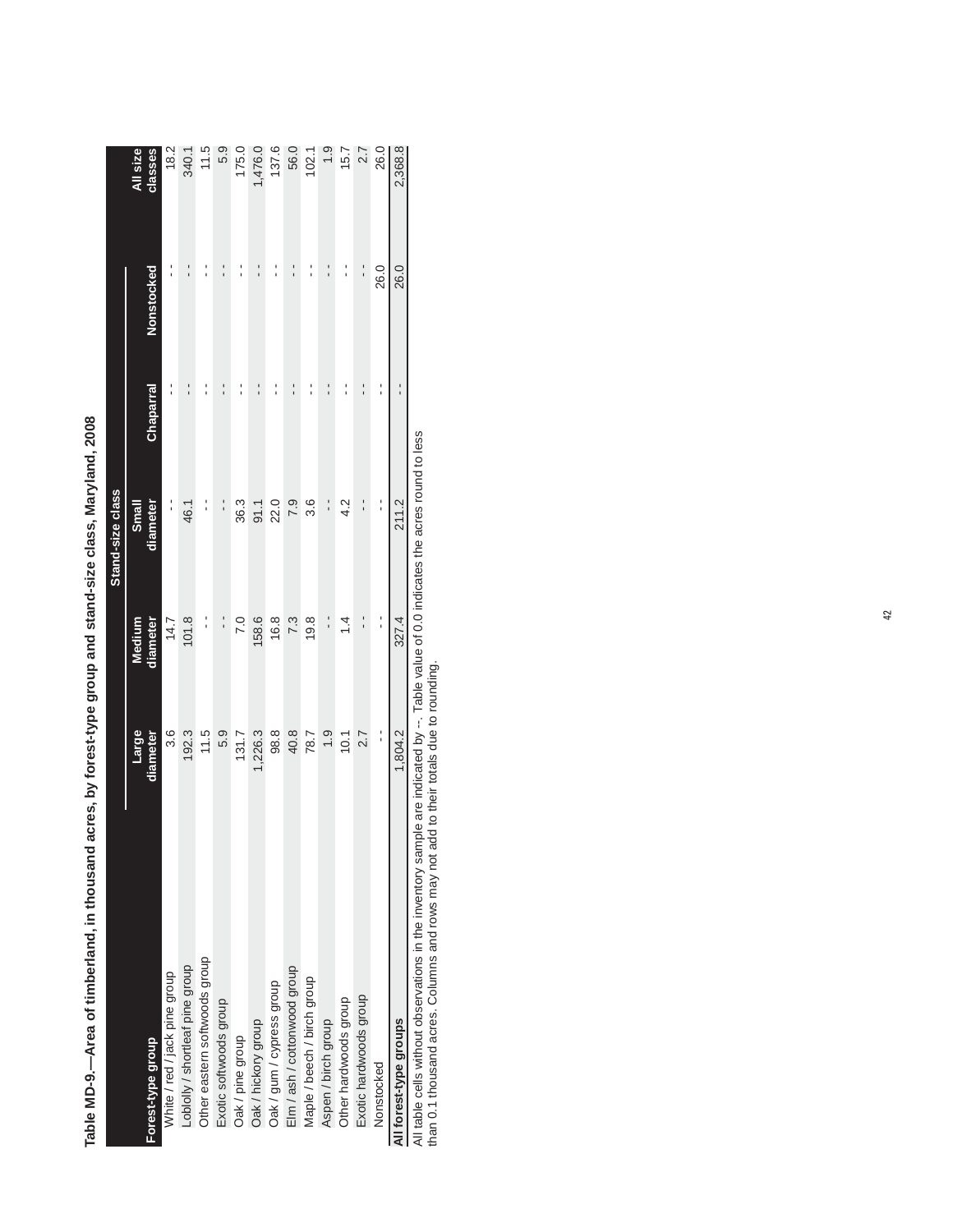Table MD-10.-Number of live trees (at least 1 inch d.b.h.), in thousand trees, on forest land by species group and diameter class, Maryland, 2008 **Table MD-10.—Number of live trees (at least 1 inch d.b.h.), in thousand trees, on forest land by species group and diameter class, Maryland, 2008**

|                                                                                                                                                 |             |             |               |             |             |            |                     | Diameter class (inches) |             |               |                |               |                 |                |       |              |
|-------------------------------------------------------------------------------------------------------------------------------------------------|-------------|-------------|---------------|-------------|-------------|------------|---------------------|-------------------------|-------------|---------------|----------------|---------------|-----------------|----------------|-------|--------------|
| Species group                                                                                                                                   | $1.0 - 2.9$ | $3.0 - 4.9$ | $5.0 - 0.3$   | $7.0 - 0.7$ | $3.0 - 0.9$ | $11.0 - 9$ | $\frac{13.0}{14.9}$ | $15.0 - 16.9$           | $17.0 - 11$ | $19.0 - 20.9$ | 21.0-<br>24.9  | 25.0-<br>28.9 | 29.0-<br>32.9   | 33.0-<br>36.9  | 37.0+ | classes<br>₹ |
| Eastern softwood species groups<br>Softwood species groups                                                                                      |             |             |               |             |             |            |                     |                         |             |               |                |               |                 |                |       |              |
| Loblolly and shortleaf pines                                                                                                                    | 27,202      | 25,278      | 20,107        | 14,321      | 8,581       | 5,753      | 4,293               | 1,967                   | 1,280       | 784           | 310            | 74            |                 |                |       | 109,951      |
| Other yellow pines                                                                                                                              | 2,517       | 1,552       | 3,128         | 2,669       | 2,794       | 1,841      | 1,312               | 873                     | 118         | ÷             | ÷              |               |                 |                |       | 16,803       |
| Eastern white and red pines                                                                                                                     | 1,713       | 1,792       | 1,922         | 3,024       | 1,938       | 547        | 326                 | 53                      | 107         | 22            |                |               |                 |                |       | 11,444       |
| Eastern hemlock                                                                                                                                 | 895         | í           | 645           | 546         | 364         | 57         | $30\,$              | 195                     | ÷           | f,            | 57             |               | $\overline{40}$ |                |       | 2,828        |
| Cypress                                                                                                                                         |             | í           |               |             | 47          |            |                     | 28                      | 28          | 28            | 75             | 28            |                 |                |       | 234          |
| Other eastern softwoods                                                                                                                         | 5,612       | 3,759       | 1,656         | 913         | 820         | 564        | 282                 | 212                     | 118         |               |                |               |                 |                |       | 13,937       |
| All softwoods                                                                                                                                   | 37,939      | 32,382      | 27,459        | 21,473      | 14,544      | 8,763      | 6,243               | 3,327                   | 1,651       | 835           | 442            | 102           | 40              |                |       | 155,198      |
| Eastern hardwood species groups<br>Hardwood species groups                                                                                      |             |             |               |             |             |            |                     |                         |             |               |                |               |                 |                |       |              |
| Select white oaks                                                                                                                               | 8,457       | 2,657       | 4,051         | 4,608       | 4,763       | 3,837      | 3,048               | 1,610                   | 1,265       | 1,156         | 680            | 371           | 63              |                |       | 36,566       |
| Select red oaks                                                                                                                                 | 25,047      | 1,396       | 1,355         | 1,316       | 934         | 865        | 836                 |                         | 736         | 636           | 594            | 356           | 50              |                |       | 34,907       |
| Other white oaks                                                                                                                                | 9,894       | 5,856       | 3,945         | 2,772       | 2,852       | 2,137      | 1,562               | 1,318                   | 662         | ,279          | 284            | ţ.            | I,              | f,             |       | 32,561       |
| Other red oaks                                                                                                                                  | 20,552      | 6,165       | 5,054         | 3,392       | 3,478       | 2,888      | 2,994               | 2,456                   | 1,381       | .274          | 202            | 435           | 146             | 80             | 32    | 51,531       |
| Hickory                                                                                                                                         | 17,302      | 7,353       | 3,555         | 2,366       | 1,687       | 1,666      | 750                 | 648                     | 237         | 287           | 472            | f,            | f,              | ÷              |       | 36,325       |
| Yellow birch                                                                                                                                    | ¦,          | 895         | 359           | 287         | 101         | 72         | 80                  |                         |             |               |                |               |                 |                |       | 1,795        |
| Hard maple                                                                                                                                      | 10,123      | 7,748       | 2,035         | 1,652       | 753         | 751        | 291                 | 230                     | 3           | 36            | $\overline{4}$ | 8             | 36              |                |       | 23,817       |
| Soft maple                                                                                                                                      | 170,537     | 42,980      | 21,818        | 12,180      | 8,308       | 5,658      | 3,576               | 2,392                   | 1,318       | 202           | ,038           | 301           | 178             | 68             |       | 271,553      |
| <b>Beech</b>                                                                                                                                    | 37,695      | 10,297      | 4,028         | 3,033       | 1,670       | TТ         | 1,025               | 546                     | 580         | 111           | 335            | යි            |                 |                |       | 60,160       |
| Sweetgum                                                                                                                                        | 100,176     | 28,508      | 12,567        | 7,888       | 5,584       | 4,307      | 2,693               | 1,920                   | 759         | 458           | 448            | 113           | $\overline{7}$  |                |       | 165,493      |
| Tupelo and blackgum                                                                                                                             | 56,024      | 18,938      | 8,155         | 3,776       | 2,543       | 1,332      | 1,004               | 468                     | 413         | $52\,$        | 168            | 21            |                 |                |       | 92,894       |
| <b>Ash</b>                                                                                                                                      | 5,076       | 2,871       | 1,540         | 1,568       | 720         | 803        | 738                 | 158                     | 228         | 148           | 276            | 133           |                 |                |       | 14,259       |
| Cottonwood and aspen                                                                                                                            | 1,741       | ţ           | $\frac{8}{3}$ | 350         | 72          | 136        | 45                  | î,                      | f,          | 25            | 49             | 25            | 25              |                |       | 2,574        |
| Basswood                                                                                                                                        | 370         | 370         | 141           | 158         | 239         | 243        | 319                 | 144                     | 30          |               |                | 36            |                 |                |       | 2,048        |
| Yellow-poplar                                                                                                                                   | 27,963      | 3,744       | 3,833         | 3,122       | 2,662       | 2,872      | 2,567               | 2,451                   | 2,181       | 952           | 2,426          | 1,046         | 412             | 54             | 177   | 57,461       |
| Black walnut                                                                                                                                    |             | 1,307       | 531           | 373         | 368         | 299        | 113                 | 39                      | 39          |               | 32             |               |                 | I,             |       | 3,103        |
| Other eastern soft hardwoods                                                                                                                    | 35,495      | 25,294      | 10,764        | 6,789       | 4,967       | 2,332      | 1,881               | 972                     | 668         | 298           | 317            | 140           | 240             | $\overline{a}$ | 32    | 90,229       |
| Other eastern hard hardwoods                                                                                                                    | 139,626     | 44,724      | 12,753        | 5,702       | 2,758       | 1,443      | 1,004               | 326                     | 238         | 197           | 179            |               |                 |                |       | 208,950      |
| Eastern noncommercial hardwoods                                                                                                                 | 115,766     | 18,403      | 2,920         | 1,716       | 450         | 237        | 269                 | 8                       | 54          |               |                |               |                 |                |       | 139,883      |
| All hardwoods                                                                                                                                   | 781,843     | 229,506     | 99,512        | 63,049      | 44,910      | 32,657     | 24,794              | 16,530                  | 10,881      | 9,111         | 8,541          | 3,069         | ,223            | 241            | 241   | ,326,109     |
| All species groups                                                                                                                              | 819,782     | 261,888     | 126, 97       | 84,521      | 59,454      | 41,419     | 31,036              | 19,858                  | 12,532      | 9,946         | 8,983          | 3,172         | 1,263           | 241            | 241   | 1,481,307    |
| All table cells without observations in the inventory sample are indicated by --. Table value of 0 indicates the number of trees rounds to less |             |             |               |             |             |            |                     |                         |             |               |                |               |                 |                |       |              |

All table cells without observations in the inventory sample are indicated by --. Table value of 0 indicates the number of trees rounds to less<br>than 1 thousand trees. Columns and rows may not add to their totals due to rou than 1 thousand trees. Columns and rows may not add to their totals due to rounding.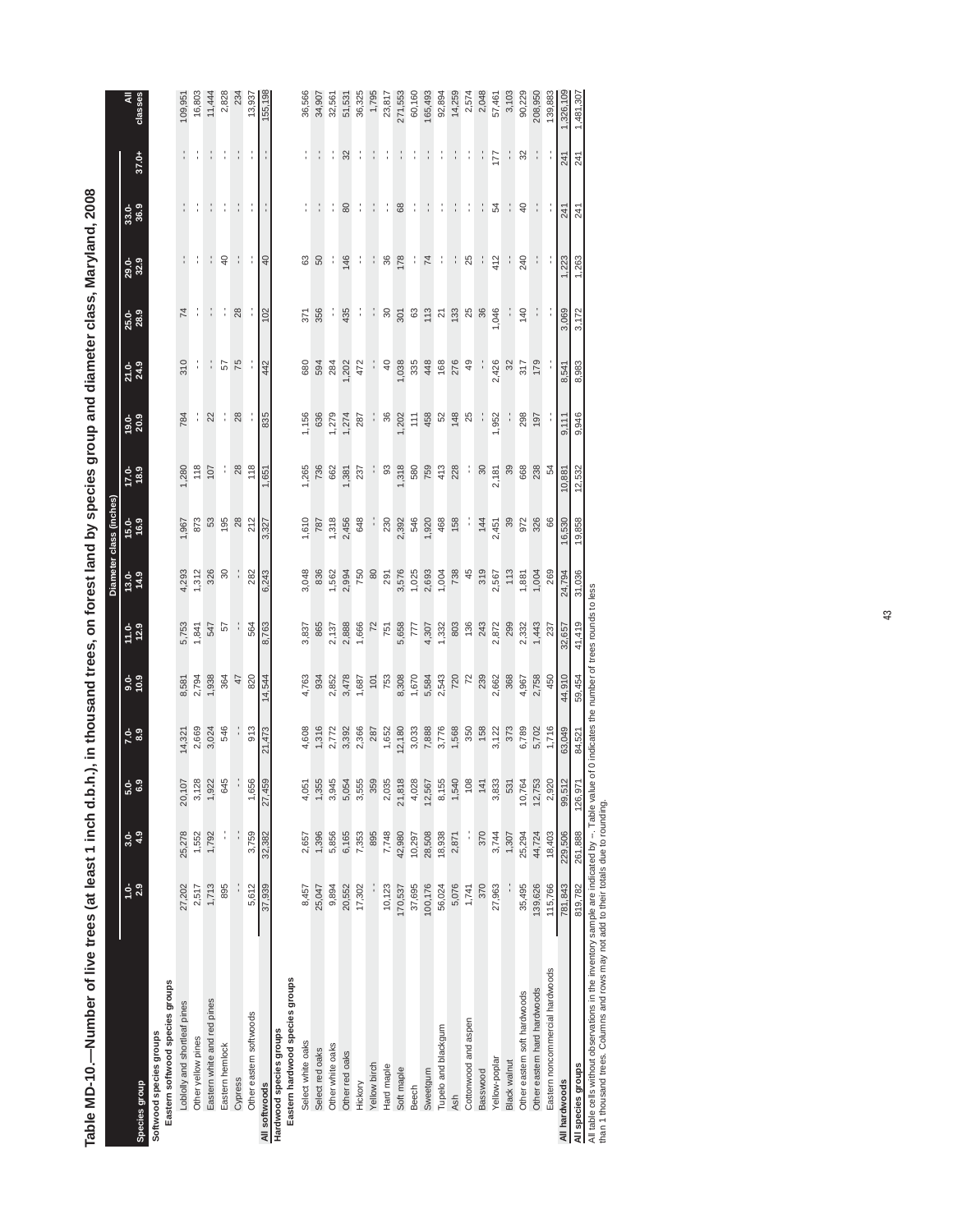| ר ניני אינו ווי אינו ווי אינו ווי אינו ווי אינו ווי אינו ווי אינו ווי אינו ווי אינו ווי אינו ווי אינו ווי אינו<br>אינו ווי אינו ווי אינו ווי אינו ווי אינו ווי אינו ווי אינו ווי אינו ווי אינו ווי אינו ווי אינו ווי אינו ווי אי<br>$\frac{1}{2}$ . The state is the state of $\frac{1}{2}$ |                 |               |                  |                |                     |               |                         |                     |               |                |                      |                |         |              |
|---------------------------------------------------------------------------------------------------------------------------------------------------------------------------------------------------------------------------------------------------------------------------------------------|-----------------|---------------|------------------|----------------|---------------------|---------------|-------------------------|---------------------|---------------|----------------|----------------------|----------------|---------|--------------|
|                                                                                                                                                                                                                                                                                             |                 |               |                  |                |                     |               | Diameter class (inches) |                     |               |                |                      |                |         |              |
| Species group                                                                                                                                                                                                                                                                               | 6.9<br>5.0-     | 8.9<br>5.6    | $\frac{6}{10.9}$ | $11.0 - 12.9$  | $\frac{13.0}{14.9}$ | 15.0-<br>16.9 | 17.0-                   | $\frac{19.0}{20.9}$ | 21.0-<br>24.9 | 25.0-<br>28.9  | <b>29.0-</b><br>32.9 | 33.0-<br>36.9  | $37.0+$ | ₹<br>classes |
| Softwood species groups                                                                                                                                                                                                                                                                     |                 |               |                  |                |                     |               |                         |                     |               |                |                      |                |         |              |
| Eastern softwood species groups                                                                                                                                                                                                                                                             |                 |               |                  |                |                     |               |                         |                     |               |                |                      |                |         |              |
| Loblolly and shortleaf pines                                                                                                                                                                                                                                                                | 17,550          | 13,423        | 8,331            | 5,526          | 4,272               | 1,935         | 1,233                   | 784                 | 310           | 27             |                      |                |         | 53,392       |
| Other yellow pines                                                                                                                                                                                                                                                                          | 2,813           | 2,463         | 2,498            | 1,606          | 1,223               | 873           | 118                     |                     |               |                |                      |                |         | 11,593       |
| Eastern white and red pines                                                                                                                                                                                                                                                                 | 1,922           | 3,024         | 1,682            | 507            | 326                 | 53            | 107                     | 22                  |               |                |                      |                |         | 7,644        |
| Eastern hemlock                                                                                                                                                                                                                                                                             | 556             | 506           | 256              | 57             | 30                  | 155           | ÷                       | ÷                   | 29            | ÷              |                      |                |         | 1,616        |
| Cypress                                                                                                                                                                                                                                                                                     | $\frac{1}{1}$   | $\frac{1}{1}$ | 47               |                |                     | 28            | 28                      | 28                  | 75            | 28             |                      |                |         | 234          |
| Other eastern softwoods                                                                                                                                                                                                                                                                     | 1,445           | 855           | 725              | 564            | 214                 | 212           | 118                     |                     |               |                |                      |                |         | 4,134        |
| All softwoods                                                                                                                                                                                                                                                                               | 24,286          | 20,272        | 13,538           | 8,260          | 6,065               | 3,256         | 1,604                   | 835                 | 442           | 55             |                      |                |         | 78,613       |
| Hardwood species groups                                                                                                                                                                                                                                                                     |                 |               |                  |                |                     |               |                         |                     |               |                |                      |                |         |              |
| Eastern hardwood species groups                                                                                                                                                                                                                                                             |                 |               |                  |                |                     |               |                         |                     |               |                |                      |                |         |              |
| Select white oaks                                                                                                                                                                                                                                                                           | 3,733           | 4,135         | 4,550            | 3,794          | 2,985               | 1,588         | 1,242                   | 1,133               | 680           | 326            | 63                   |                |         | 24,229       |
| Select red oaks                                                                                                                                                                                                                                                                             | 1,184           | 1,185         | 901              | 696            | 813                 | 573           | 673                     | 462                 | 498           | 245            | 50                   |                |         | 7,280        |
| Other white oaks                                                                                                                                                                                                                                                                            | 3,301           | 2,456         | 2,592            | 2,012          | 1,435               | 1,206         | 594                     | ,133                | 120           |                |                      |                |         | 14,849       |
| Other red oaks                                                                                                                                                                                                                                                                              | 4,617           | 2,939         | 3,206            | 2,754          | 2,654               | 2,361         | 1,303                   | 1,199               | 1,163         | 412            | 146                  | 80             | 32      | 22,866       |
| Hickory                                                                                                                                                                                                                                                                                     | 3,019           | 2,241         | 1,522            | 1,548          | 705                 | 626           | 192                     | 265                 | 472           |                |                      |                |         | 10,588       |
| Yellow birch                                                                                                                                                                                                                                                                                | 287             | 216           | 101              | $\overline{z}$ |                     |               | ÷,                      | ţ,                  | ŀ,            | ÷              | ţ.                   |                |         | 676          |
| Hard maple                                                                                                                                                                                                                                                                                  | 1,838           | 1,612         | 753              | 751            | 291                 | 200           | 93                      | 36                  | ÷,            | 30             | 36                   |                |         | 5,640        |
| Soft maple                                                                                                                                                                                                                                                                                  | 17,565          | 9,620         | 7,008            | 4,727          | 2,916               | 2,067         | 1,182                   | 1,057               | 881           | 232            | 111                  | 89             |         | 47,435       |
| Beech                                                                                                                                                                                                                                                                                       | 3,509           | 2,618         | 1,479            | 608            | 920                 | 507           | 473                     | 111                 | 312           |                |                      |                |         | 10,537       |
| Sweetgum                                                                                                                                                                                                                                                                                    | 11,211          | 7,561         | 5,282            | 3,930          | 2,646               | 1,920         | 759                     | 420                 | 402           | 113            | $\overline{7}$       |                |         | 34,316       |
| Tupelo and blackgum                                                                                                                                                                                                                                                                         | 6,551           | 3,335         | 2,368            | 1,259          | 883                 | 468           | 413                     | 52                  | 141           | $\overline{2}$ |                      |                |         | 15,492       |
| Ash                                                                                                                                                                                                                                                                                         | 1,172           | 1,318         | 662              | 765            | 686                 | 158           | 228                     | 148                 | 222           | 133            | ţ.                   |                |         | 5,492        |
| Cottonwood and aspen                                                                                                                                                                                                                                                                        | 108             | 350           | 72               | 136            | 45                  | ÷,            | ÷,                      |                     | ÷,            | ÷,             |                      |                |         | 710          |
| Basswood                                                                                                                                                                                                                                                                                    | $\overline{72}$ | 129           | 209              | 243            | 319                 | 144           | 80                      |                     |               | 36             |                      |                |         | 1,181        |
| Yellow-poplar                                                                                                                                                                                                                                                                               | 3,259           | 2,879         | 2,404            | 2,581          | 2,544               | 2,249         | 2,006                   | 1,854               | 2,263         | 1,023          | 412                  | 54             | 177     | 23,706       |
| Black walnut                                                                                                                                                                                                                                                                                | 404             | 373           | 262              | 249            | 113                 | 89            | 39                      |                     | 32            |                |                      |                |         | 1,513        |
| Other eastern soft hardwoods                                                                                                                                                                                                                                                                | 8,190           | 4,998         | 3,963            | 1,729          | 1,247               | 815           | 541                     | 234                 | 209           | 140            | 208                  | $\overline{a}$ |         | 22,313       |
| Other eastern hard hardwoods                                                                                                                                                                                                                                                                | 9,569           | 4,449         | 2,137            | 979            | 722                 | 191           | 83                      | 95                  | 104           |                |                      |                |         | 18,340       |
| All hardwoods                                                                                                                                                                                                                                                                               | 79,588          | 52,414        | 39,473           | 28,833         | 21,924              | 15,111        | 9,860                   | 8,201               | 7,499         | 2,712          | 0.099                | 241            | 209     | 267,164      |
| All species groups                                                                                                                                                                                                                                                                          | 103,874         | 72,686        | 53,011           | 37,093         | 27,989              | 18,367        | 11,464                  | 9,036               | 7,940         | 2,768          | 1,099                | 241            | 209     | 345,777      |

Table MD-11.—Number of growing-stock trees (at least 5 inches d.b.h.), in thousand trees, on timberland by species group and diameter class, Maryland, 2008 **Table MD-11.—Number of growing-stock trees (at least 5 inches d.b.h.) , in thousand trees, on timberland by species group and diameter class, Maryland, 2008**  103,874 72,686 53,011 37,093 **All species groups**  All table cells without observations in the inventory sample are indicated by --. Table value of 0 indicates the number of trees rounds to less 77,777,7945,777 345,789 3000,1 30,000,000 30,000 30,000 30,000 30,000 30,000 30,000 30,000 30,000 30,000 30,00 11,464 11,464 2464 2,768 2,768 2,768 2,090 2,090 2,17 2,47

than 1 thousand trees. Columns and rows may not add to their totals due to rounding.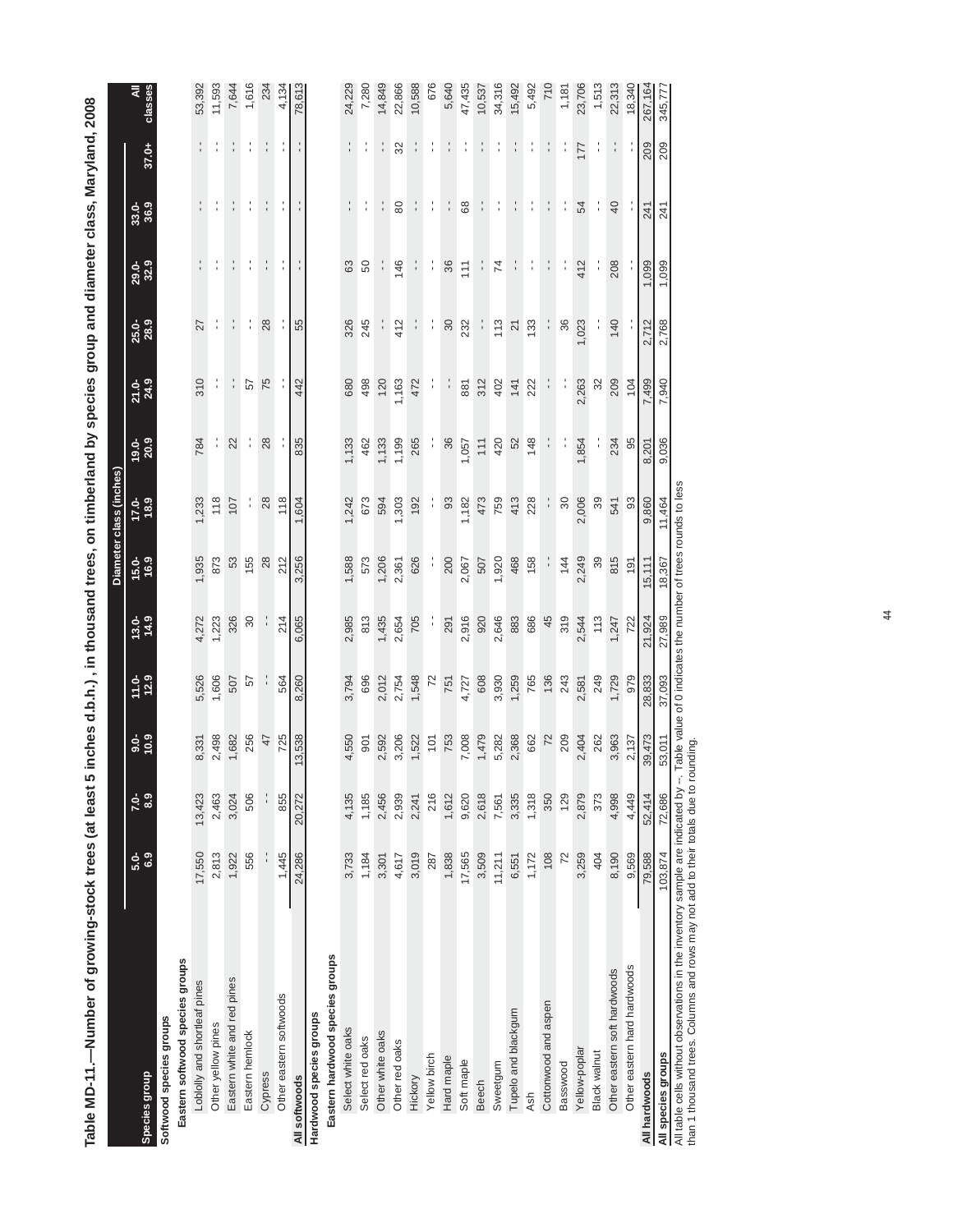|                                 |         | Unreserved forests             |               |               | Reserved forests        |               |             |
|---------------------------------|---------|--------------------------------|---------------|---------------|-------------------------|---------------|-------------|
| Owner class                     |         | <b>Timberland</b> Unproductive | Total         |               | Productive Unproductive | <b>Total</b>  | forest land |
| Other Federal                   |         |                                |               |               |                         |               |             |
| National Park Service           | ı       |                                | $\frac{1}{1}$ | 36.8          |                         | 36.8          | 36.8        |
| Fish and Wildlife Service       | 54.4    |                                | 54.4          |               |                         |               | 54.4        |
| Department of Defense or Energy | 62.8    |                                | 62.8          | $\frac{1}{1}$ |                         |               | 62.8        |
| State and local government      |         |                                |               |               |                         |               |             |
| State                           | 902.7   |                                | 902.7         | 219.9         |                         | 219.9         | 1,122.5     |
| Local (county, municipal, etc.) | 217.8   |                                | 217.8         | 56.0          |                         | 56.0          | 273.8       |
| Private                         |         |                                |               |               |                         |               |             |
| <b>Jndifferentiated private</b> | 4,916.7 | $\frac{0}{20}$                 | 4,918.7       |               |                         | $\frac{1}{1}$ | 4,918.7     |
| All owners                      | 6,154.4 | $\frac{0}{2}$                  | 6,156.4       | 312.7         |                         | 312.7         | 6,469.1     |
|                                 |         |                                |               |               |                         |               |             |

Table MD-12.—Net volume of live trees (at least 5 inches d.b.h.), in million cubic feet, by owner class and forest-land status, Maryland, 2008 **Table MD-12.—Net volume of live trees (at least 5 inches d.b.h.), in million cubic feet, by owner class and forest-land status, Maryland, 2008**

All table cells without observations in the inventory sample are indicated by --. Table value of 0.0 indicates the volume rounds to less<br>than 0.1 million cubic feet. Columns and rows may not add to their totals due to roun All table cells without observations in the inventory sample are indicated by --. Table value of 0.0 indicates the volume rounds to less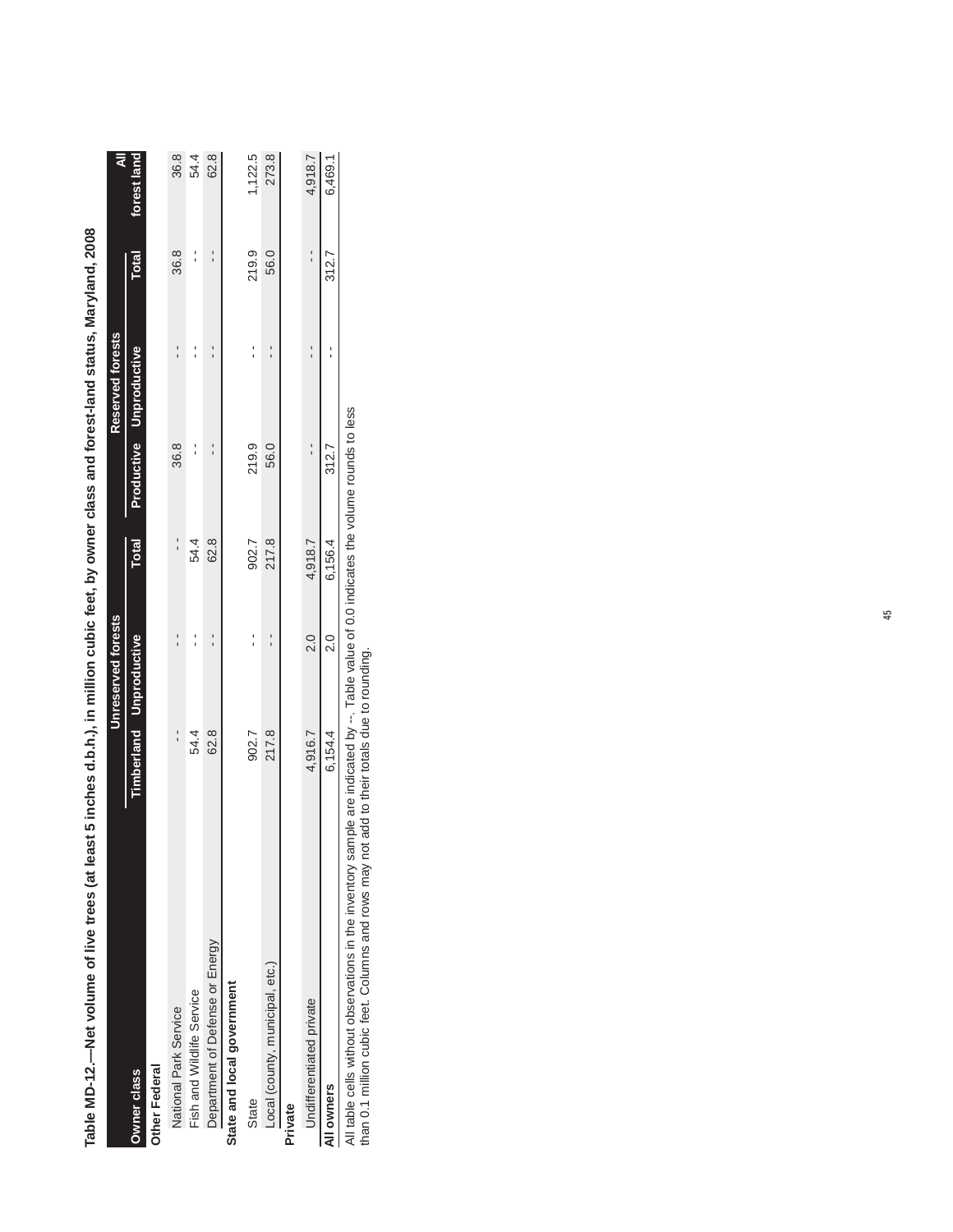|                                 |                   |                    | Stand-size class  |               |                 |                     |
|---------------------------------|-------------------|--------------------|-------------------|---------------|-----------------|---------------------|
| Forest-type group               | Large<br>diameter | diameter<br>Medium | Small<br>diameter | Chaparral     | Nonstocked      | All size<br>classes |
| White / red / jack pine group   | 10.3              | 51.6               | 1                 |               |                 | 61.9                |
| Loblolly / shortleaf pine group | 562.9             | 157.8              | 8.5               | $\frac{1}{1}$ | י<br>י          | 729.2               |
| Other eastern softwoods group   | 5.0               |                    |                   |               | ı               | 5.0                 |
| Exotic softwoods group          | 21.4              | $\frac{1}{1}$      | $\frac{1}{1}$     | $\frac{1}{1}$ | :               | 21.4                |
| Oak / pine group                | 423.9             | $\frac{4}{6}$      | 10.1              |               | :               | 442.3               |
| Oak / hickory group             | 4,076.9           | 247.0              | 12.1              | $\frac{1}{1}$ | י<br>י          | 4,336.0             |
| Oak / gum / cypress group       | 349.8             | 41.3               | 3.6               | $\frac{1}{1}$ | :               | 394.7               |
| Elm / ash / cottonwood group    | 139.9             | 12.9               | 0.9               | $\frac{1}{1}$ | $\frac{1}{1}$   | 153.7               |
| Maple / beech / birch group     | 209.6             | 51.4               | 3.7               | í             | í               | 264.8               |
| Aspen / birch group             | 5.9               | $\frac{1}{1}$      | $\frac{1}{1}$     | $\frac{1}{1}$ | :               | 5.9                 |
| Other hardwoods group           | 39.7              | $\frac{5}{1}$      | 4.6               | $\frac{1}{1}$ | $\frac{1}{1}$   | 45.8                |
| Exotic hardwoods group          | 5.3               | $\frac{1}{1}$      | $\frac{1}{1}$     | $\frac{1}{1}$ | $\frac{1}{1}$   | 5.3                 |
| Nonstocked                      | $\frac{1}{1}$     | $\frac{1}{1}$      | $\frac{1}{1}$     | $\frac{1}{1}$ | $\overline{31}$ | 3.1                 |
| All forest-type groups          | 5,850.6           | 571.9              | 43.5              |               | $\overline{31}$ | 6,469.              |
|                                 |                   |                    |                   |               |                 |                     |

Table MD-13.—Net volume of live trees (at least 5 inches d.b.h.), in million cubic feet, on forest land by forest-type group and stand-size class,<br>Maryland, 2008 **Table MD-13.—Net volume of live trees (at least 5 inches d.b.h.), in million cubic feet, on forest land by forest-type group and stand-size class, Maryland, 2008**

All table cells without observations in the inventory sample are indicated by --. Table value of 0.0 indicates the volume rounds to less than 0.1 million cubic feet. Columns and rows may not add to their totals due to rounding.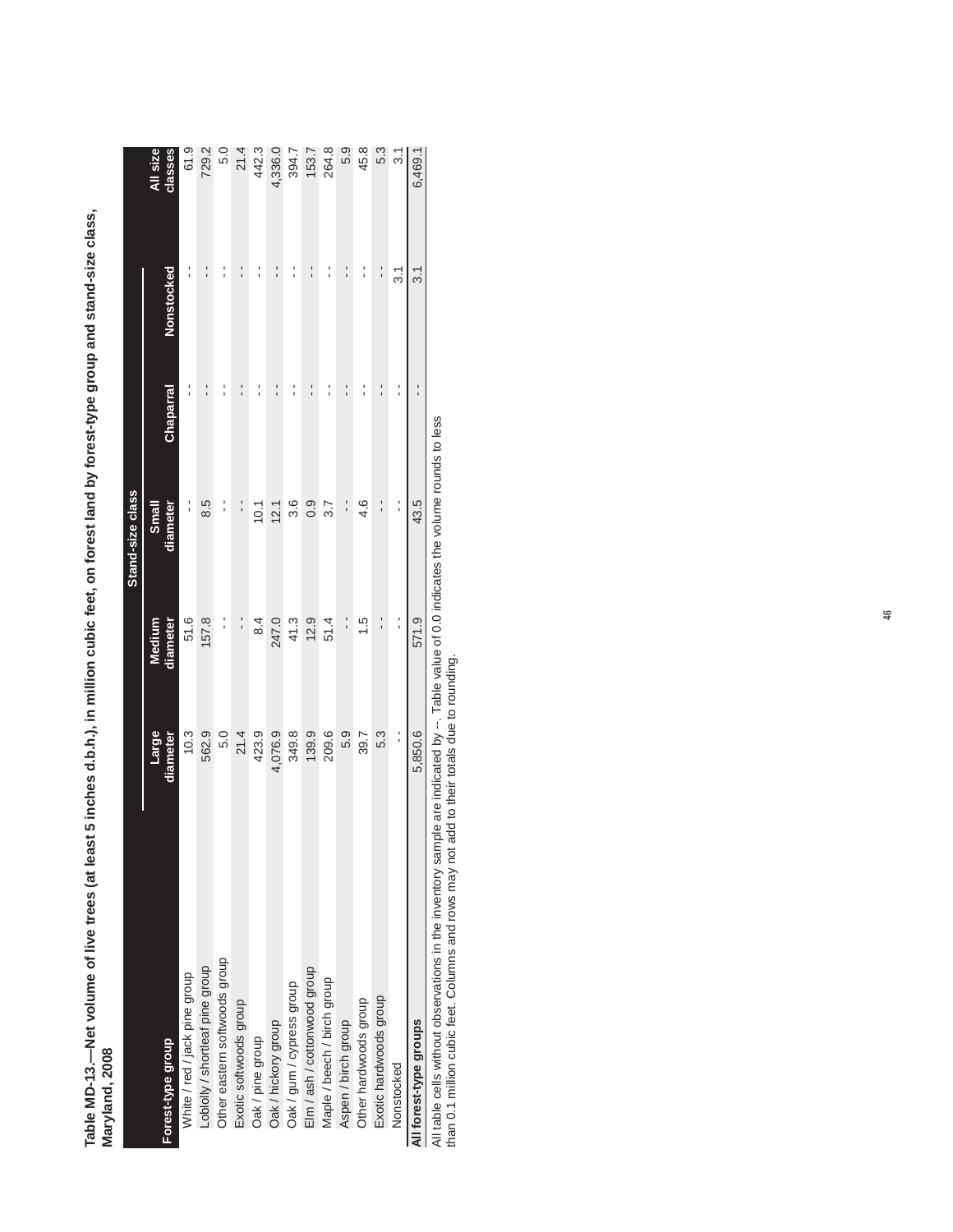Table MD-14.—Net volume of live trees (at least 5 inches d.b.h.), in million cubic feet, on forest land by species group and ownership<br>group, Maryland, 2008 **Table MD-14.—Net volume of live trees (at least 5 inches d.b.h.), in million cubic feet, on forest land by species group and ownership group, Maryland, 2008**

|                                                                                                                                          |                   | Ownership group  |                               |                             |             |
|------------------------------------------------------------------------------------------------------------------------------------------|-------------------|------------------|-------------------------------|-----------------------------|-------------|
| Species group                                                                                                                            | Service<br>Forest | Other<br>Federal | State and local<br>government | private<br>Undifferentiated | owners<br>₹ |
| Softwood species groups                                                                                                                  |                   |                  |                               |                             |             |
| Eastern softwood species groups                                                                                                          |                   |                  |                               |                             |             |
| Loblolly and shortleaf pines                                                                                                             | $\frac{1}{1}$     | 2.1              | 121.2                         | 481.6                       | 604.9       |
| Other yellow pines                                                                                                                       | l,                | $0.\overline{3}$ | 52.8                          | 95.8                        | 148.8       |
| Eastern white and red pines                                                                                                              | $\frac{1}{1}$     | $\frac{1}{1}$    | 9.7                           | 64.2                        | 73.9        |
| Eastern hemlock                                                                                                                          | l.                | l,               | 15.6                          | $9.\overline{8}$            | 25.4        |
| Cypress                                                                                                                                  |                   |                  | 3.7                           | 7.0                         | 10.7        |
| Other eastern softwoods                                                                                                                  |                   | $\frac{2}{3}$    | 17.1                          | 23.1                        | 40.4        |
| All softwoods                                                                                                                            |                   | 2.6              | 220.1                         | 681.4                       | 904.1       |
| Hardwood species groups                                                                                                                  |                   |                  |                               |                             |             |
| Ñ<br>Eastern hardwood species group                                                                                                      |                   |                  |                               |                             |             |
| Select white oaks                                                                                                                        | t,                | 15.5             | 110.8                         | 399.5                       | 525.8       |
| Select red oaks                                                                                                                          |                   | 7.1              | 96.6                          | 152.9                       | 256.6       |
| Other white oaks                                                                                                                         | l.                | $\overline{0}$ : | 103.0                         | 185.7                       | 288.7       |
| Other red oaks                                                                                                                           | $\frac{1}{1}$     | 14.1             | 159.6                         | 443.7                       | 617.4       |
| Hickory                                                                                                                                  | $\frac{1}{1}$     | $0.\overline{8}$ | 39.0                          | 167.8                       | 207.5       |
| Yellow birch                                                                                                                             |                   | $\frac{1}{1}$    | 2.3                           | 5.4                         | 7.8         |
| Hard maple                                                                                                                               | l,                | í                | 29.3                          | 48.2                        | 77.5        |
| Soft maple                                                                                                                               |                   | 19.7             | 167.3                         | 559.6                       | 746.6       |
| Beech                                                                                                                                    | l.                | 5.3              | 30.5                          | 151.2                       | 187.0       |
| Sweetgum                                                                                                                                 |                   | 50.6             | 54.1                          | 370.1                       | 474.9       |
| Tupelo and blackgum                                                                                                                      | $\frac{1}{1}$     | 7.4              | 42.3                          | 118.0                       | 167.7       |
| <b>Ash</b>                                                                                                                               | $\frac{1}{1}$     | 0.9              | 41.1                          | 88.5                        | 130.5       |
| Cottonwood and aspen                                                                                                                     | $\frac{1}{1}$     | 0.6              | 13.0                          | 7.3                         | 21.0        |
| Basswood                                                                                                                                 | $\frac{1}{1}$     |                  | 3.7                           | 29.8                        | 33.6        |
| Yellow-poplar                                                                                                                            | $\frac{1}{1}$     | $9.\overline{8}$ | 158.5                         | 1,039.3                     | 1,207.5     |
| <b>Black walnut</b>                                                                                                                      |                   |                  | 2.4                           | 18.9                        | 21.3        |
| Other eastern soft hardwoods                                                                                                             | $\frac{1}{1}$     | 19.1             | 71.2                          | 306.8                       | 397.1       |
| Other eastern hard hardwoods                                                                                                             |                   | 0.1              | 47.2                          | 124.2                       | 171.6       |
| Eastern noncommercial hardwoods                                                                                                          | l.                | 0.5              | 4.3                           | 20.3                        | 25.1        |
| All hardwoods                                                                                                                            |                   | 151.4            | 1,176.2                       | 4,237.3                     | 5,565.0     |
| All species groups                                                                                                                       |                   | 154.0            | 1,396.3                       | 4,918.7                     | 6,469.1     |
| All table cells without observations in the inventory sample are indicated by --. Table value of 0.0 indicates the volume rounds to less |                   |                  |                               |                             |             |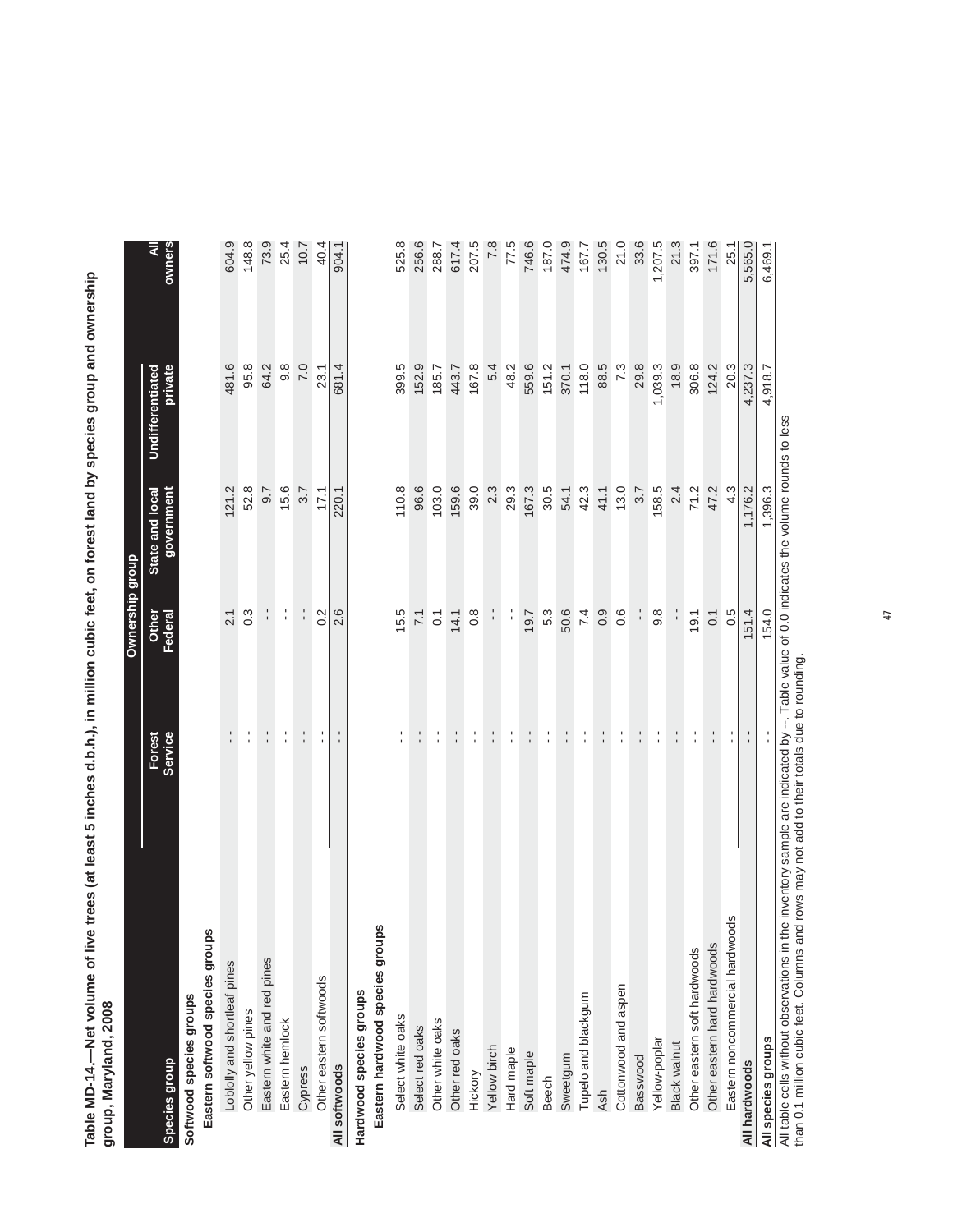| Table MD-15.-Net volume of live trees (at least 5 inches   |                          |                          |                             |                |                          |                |                          |                      |                |                   | d.b.h.), in million cubic feet, on forest land by species group and diameter class, Maryland, 2008 |                  |               |                |
|------------------------------------------------------------|--------------------------|--------------------------|-----------------------------|----------------|--------------------------|----------------|--------------------------|----------------------|----------------|-------------------|----------------------------------------------------------------------------------------------------|------------------|---------------|----------------|
|                                                            |                          |                          |                             |                |                          |                | Diameter class (inches)  |                      |                |                   |                                                                                                    |                  |               |                |
| Species group                                              | $5.0 - 0.0$              | 8.9<br>$7.0 -$           | $\frac{6}{10.9}$            | $11.0 - 12.9$  | 13.0-<br>14.9            | $15.0 - 16.9$  | $17.0 - 11$              | $19.0 - 20.9$        | $21.0 - 24.9$  | 25.0-<br>28.9     | 29.0-<br>32.9                                                                                      | 33.0-<br>36.9    | 37.0+         | classes<br>₹   |
| Eastern softwood species groups<br>Softwood species groups |                          |                          |                             |                |                          |                |                          |                      |                |                   |                                                                                                    |                  |               |                |
| Loblolly and shortleaf pines                               | 50                       | 83                       | 89                          |                | 102                      |                | 55                       | 57                   | 23             | ၜ                 |                                                                                                    |                  |               | 605            |
| Other yellow pines                                         | $\infty$                 | $\overline{1}$           | 52                          | 380            | $30\,$                   |                |                          |                      | ÷              |                   |                                                                                                    |                  |               | 149            |
| Eastern white and red pines                                | 5                        | $\frac{0}{1}$            |                             |                | $\circ$                  |                | ro<br>5                  |                      |                |                   |                                                                                                    |                  |               |                |
| Eastern hemlock                                            | $\overline{\phantom{0}}$ | S                        |                             | $\overline{ }$ | $\overline{ }$           | $28000 -$      |                          |                      |                |                   | 6                                                                                                  |                  |               | $74$ 25        |
| Cypress                                                    |                          |                          | $\frac{1}{2}$ $\frac{1}{2}$ |                |                          |                | $\overline{\phantom{0}}$ |                      | 4 ro           | $\mathbf{\Omega}$ |                                                                                                    |                  |               |                |
| Other eastern softwoods                                    | S                        | 5                        |                             | $\infty$       | ယ                        |                | S                        |                      |                |                   |                                                                                                    |                  |               | $\theta$       |
| All softwoods                                              | 69                       | 127                      | <b>IS3</b>                  | 143            | 146                      | $\overline{5}$ | 71                       | $\overline{4}$       | 32             |                   | $\circ$                                                                                            |                  |               | 904            |
| Hardwood species groups                                    |                          |                          |                             |                |                          |                |                          |                      |                |                   |                                                                                                    |                  |               |                |
| Eastern hardwood species groups                            |                          |                          |                             |                |                          |                |                          |                      |                |                   |                                                                                                    |                  |               |                |
| Select white oaks                                          | $\overline{C}$           | 27                       | S3                          | 66             | 78                       | 58             | 58                       | 73                   | 52             | $\frac{4}{3}$     | ၜ                                                                                                  |                  |               | 526            |
| Select red oaks                                            | 3                        | $\infty$                 |                             | $\frac{5}{2}$  | $22$ 39                  | 28             | <b>86</b><br>29          | 39                   | 46             | $\overline{a}$    | တ                                                                                                  |                  |               | 257            |
| Other white oaks                                           | ၜ                        | $\frac{6}{1}$            |                             | -95            |                          | $43$           |                          | 69                   | $\overline{0}$ | ÷                 |                                                                                                    | ÷                |               | 289            |
| Other red oaks                                             | $\overline{2}$           | 20                       | 2885                        | 53<br>35       | 76                       | $_{88}$        | 65<br>12                 | 73                   | 93             | 49                | 24                                                                                                 | $\overline{17}$  | ၜ             | 617            |
| Hickory                                                    | တ                        | $\frac{6}{1}$            |                             |                | 23                       | 27             |                          | 20                   | $\overline{4}$ |                   |                                                                                                    |                  |               | 208            |
| Yellow birch                                               | $\overline{\phantom{0}}$ | $\mathbf{\Omega}$        |                             | $\sim$         |                          | ÷              |                          |                      |                |                   |                                                                                                    |                  |               |                |
| Hard maple                                                 | S                        | $\frac{2}{3}$            | $-$ 0                       | $\frac{6}{5}$  | $\sim$ $\infty$          | ၜ              | Ю                        | $\sim$               | S              | 4                 | Ю                                                                                                  |                  |               | F              |
| Soft maple                                                 | 47                       | 69                       |                             | 101            |                          |                |                          |                      | 76             | 27                | 20                                                                                                 | $\tilde{\omega}$ |               | 747            |
| <b>Beech</b>                                               | တ                        | $\frac{8}{1}$            |                             |                |                          |                |                          | $rac{6}{6}$          | $\frac{8}{2}$  | $\infty$          |                                                                                                    |                  |               | 187            |
| Sweetgum                                                   | 29                       | 45                       | $8850 - 9$                  | 5045000007     | 287587                   | 828666167      | 8 5 8 8 2                |                      |                | $\tilde{c}$       | $\tilde{=}$                                                                                        |                  |               | 475            |
| Tupelo and blackgum                                        | 17                       | 20                       |                             |                |                          |                |                          |                      | $35$ $23$      | က                 |                                                                                                    |                  |               | 168            |
| Ash                                                        | 4                        | $\overline{10}$          |                             |                |                          |                |                          | $27$ $9$ $9$ $-$     |                | $\frac{8}{2}$     |                                                                                                    |                  |               | 130            |
| Cottonwood and aspen                                       | $\circ$                  | S                        |                             |                |                          |                |                          |                      | 5              | က                 | 4                                                                                                  |                  |               | 24             |
| Basswood                                                   | $\circ$                  | $\overline{\phantom{0}}$ |                             |                | $\overline{\phantom{a}}$ |                | $\mathbf{\Omega}$        |                      |                | $\overline{4}$    |                                                                                                    |                  |               |                |
| Yellow-poplar                                              | $\overline{C}$           | 23                       | $35$ 4                      |                | $\sqrt{8}$               |                | $135$ 2                  | 156                  | 258            | 168               | 84                                                                                                 | $\overline{4}$   | 59            | ,208           |
| Black walnut                                               | $\overline{\phantom{0}}$ | 2                        |                             |                | $\boldsymbol{\omega}$    |                |                          |                      |                |                   | ÷,                                                                                                 |                  |               | $\overline{z}$ |
| Other eastern soft hardwoods                               | 26                       | 40                       |                             |                | 49                       | $\sqrt{3}$     | 34                       | $\tilde{\mathbf{c}}$ | 25             | 17                | 36                                                                                                 | $\infty$         | 5             | 397            |
| Other eastern hard hardwoods                               | 26                       | $\overline{3}$           | 57 8 3                      | $24$ $3$       | $\frac{5}{25}$           | $2^{\circ}$    | $2^{\circ}$              | L                    | $12$           |                   | t.                                                                                                 |                  |               | 172            |
| Eastern noncommercial hardwoods                            | 4                        | 6                        |                             |                |                          |                |                          |                      |                |                   |                                                                                                    |                  |               | 2              |
| All hardwoods                                              | 224                      | 368                      | 499                         | 607            | 667                      | 619            | 545                      | 574                  | 739            | <b>297</b>        | 202                                                                                                | $\frac{52}{52}$  | $\frac{2}{3}$ | 5,565          |
| All species groups                                         | 292                      | 495                      | 651                         | 749            | 813                      | 726            | 617                      | 614                  | 771            | 408               | 208                                                                                                |                  | 73            | 6,469          |

All table cells without observations in the inventory sample are indicated by --. Table value of 0 indicates the volume rounds to less than 1 million cubic feet. Columns and rows may not add to their totals due to rounding.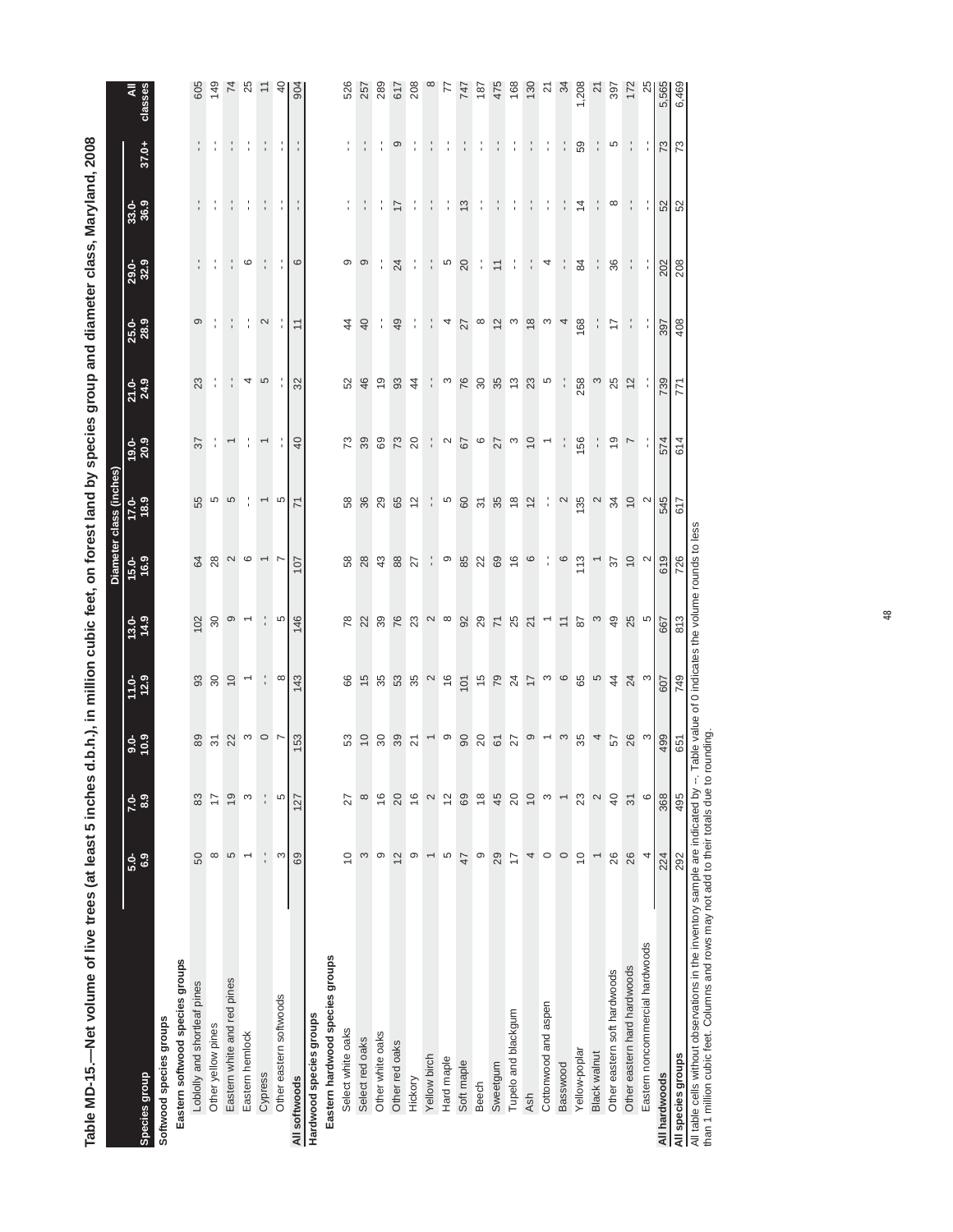| Table MD-16.—Net volume of live trees (at least 5 inches d.b.h.), in million cubic feet, on forest | š<br>id by forest-type group and stand origin, Maryland<br>lallu Dy II |
|----------------------------------------------------------------------------------------------------|------------------------------------------------------------------------|

|                                 | Stand origin  |               |            |
|---------------------------------|---------------|---------------|------------|
|                                 | Natural       | Artificial    | All forest |
| Forest-type group               | stands        | regeneration  | land       |
| White / red / jack pine group   | 10.3          | 51.6          | 61.9       |
| -oblolly / shortleaf pine group | 553.0         | 176.2         | 729.2      |
| Other eastern softwoods group   | 5.0           | י<br>י        | 5.0        |
| Exotic softwoods group          | $\frac{1}{1}$ | 21.4          | 21.4       |
| Oak / pine group                | 437.6         | 4.7           | 442.3      |
| Oak / hickory group             | 4,288.4       | 47.6          | 4,336.0    |
| Oak / gum / cypress group       | 394.7         | $\frac{1}{1}$ | 394.7      |
| Elm / ash / cottonwood group    | 153.7         | $\frac{1}{1}$ | 153.7      |
| Maple / beech / birch group     | 244.4         | 20.4          | 264.8      |
| Aspen / birch group             | 5.9           | $\frac{1}{1}$ | 5.9        |
| Other hardwoods group           | 45.8          | :             | 45.8       |
| Exotic hardwoods group          | $\frac{1}{1}$ | 53            | 5.3        |
| Nonstocked                      | $\frac{1}{3}$ |               | ಸ          |
| All forest-type groups          | 6.141.9       | 327.2         | 6.469.7    |
|                                 |               |               |            |

value of 0.0 indicates the All table cells without observations in the inventory sample are indicated by --. Table value of 0.0 indicates the<br>volume rounds to less than 0.1 million cubic feet. Columns and rows may not add to their totals due to roun volume rounds to less than 0.1 million cubic feet. Columns and rows may not add to their totals due to rounding. All table cells without observations in the inventory sample are indicated by --. Table value of 0.0 indicates the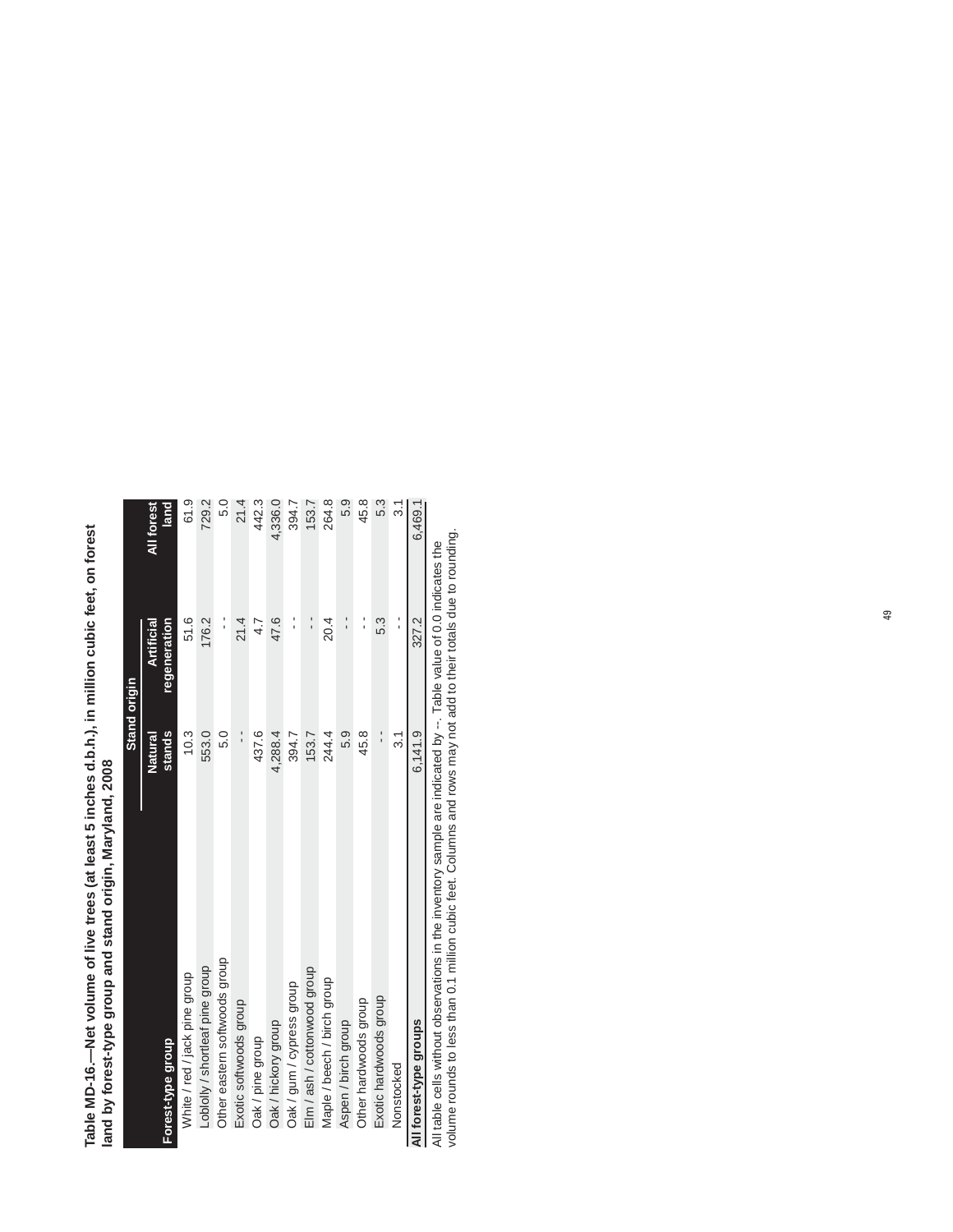Table MD-17.—Net volume of growing-stock trees (at least 5 inches d.b.h.), in million cubic feet, on timberland by species group and diameter class,<br>Maryland, 2008 **Table MD-17.—Net volume of growing-stock trees (at least 5 inches d.b.h.), in million cubic feet, on timberland by species group and diameter class, Maryland, 2008**

|                                 |                          |                          |                               |                     |                          |                          | Diameter class (inches)  |                          |                |                                |                      |                |               |                |
|---------------------------------|--------------------------|--------------------------|-------------------------------|---------------------|--------------------------|--------------------------|--------------------------|--------------------------|----------------|--------------------------------|----------------------|----------------|---------------|----------------|
| Species group                   | 5.9<br>6.9               | 8.9<br>$7.0 -$           | $\frac{6}{10}$ .9             | $11.0 - 12.9$       | $13.0 - 14.9$            | 15.0-<br>16.9            | $17.0 - 11.0$            | $19.0 - 20.9$            | $21.0 - 24.9$  | 25.0-<br>28.9                  | <b>29.0-</b><br>32.9 | 33.0-<br>36.9  | 37.0+         | ₹<br>classes   |
| Softwood species groups         |                          |                          |                               |                     |                          |                          |                          |                          |                |                                |                      |                |               |                |
| Eastern softwood species groups |                          |                          |                               |                     |                          |                          |                          |                          |                |                                |                      |                |               |                |
| Loblolly and shortleaf pines    | 46                       | 79                       |                               | $\overline{6}$      | 102                      | 63                       | 53                       | 22                       | 23             | S                              |                      |                | ÷,            | 585            |
| Other yellow pines              | $\infty$                 | $\frac{6}{5}$            | 88 8                          | 27                  | 28                       | 28                       | Ю                        | ÷                        | ÷              |                                |                      |                | ÷             | 140            |
| Eastern white and red pines     | 5                        | $\overline{9}$           | $20$                          |                     | $\circ$                  | $\mathbf{\Omega}$        | 5                        | Γ                        | f,             | $\frac{1}{4}$                  |                      | ÷              | ÷,            |                |
| Eastern hemlock                 | $\overline{\phantom{0}}$ | S                        |                               | $rac{1}{2}$         | $\overline{\phantom{0}}$ | 4                        | ÷                        | î,                       | 4              | l,                             | ÷                    | ÷              | ÷             | ココ             |
| Cypress                         | $\overline{a}$           |                          | $\frac{1}{2}$ 0 $\frac{1}{2}$ | $\frac{1}{2}$       |                          | $\overline{\phantom{0}}$ | $\overline{\phantom{0}}$ | $\overline{\phantom{0}}$ | 5              | $\mathbf{\Omega}$              |                      |                | f,            |                |
| Other eastern softwoods         | S                        | 5                        |                               | $\infty$            | 4                        |                          | $\omega$                 |                          |                |                                | ÷,                   | ţ.             | ÷,            | $\frac{8}{3}$  |
| All softwoods                   | 64                       | 122                      | 145                           | 136                 | 144                      | 105                      | 69                       | $\overline{4}$           | 32             | $\circ$                        |                      |                |               | 862            |
| Hardwood species groups         |                          |                          |                               |                     |                          |                          |                          |                          |                |                                |                      |                |               |                |
| Eastern hardwood species groups |                          |                          |                               |                     |                          |                          |                          |                          |                |                                |                      |                |               |                |
| Select white oaks               | ၜ                        | 24                       | 51                            | 65                  | 76                       | 57                       | 57                       | $\overline{7}$           | 52             | 39                             | $\circ$              | $\frac{1}{1}$  | ÷             | 512            |
| Select red oaks                 | S                        |                          | $\tilde{0}$                   | $\overline{c}$      | $\overline{2}1$          | $\overline{z}$           | $\mathfrak{B}$           | 29                       | 39             | 29                             | ၜ                    |                |               | 213            |
| Other white oaks                | $\infty$                 | 15                       | 27                            | 33                  | 36                       | 39                       | 27                       | $\overline{6}$           | σ              |                                |                      |                |               | 254            |
| Other red oaks                  | $\overline{2}$           | $\overline{9}$           | 37                            | 51                  | 69                       | 85                       | 61                       | 72                       | $\overline{5}$ | 46                             | 24                   | 17             | ၜ             | 591            |
| Hickory                         | $\infty$                 | $\overline{5}$           |                               | 33                  | 22                       | 26                       | $\overline{1}$           | $\frac{8}{3}$            | $\overline{4}$ | ÷,                             | f,                   |                |               | 197            |
| Yellow birch                    | $\overline{\phantom{0}}$ |                          | $\overline{\phantom{0}}$      | $\boldsymbol{\sim}$ | f,                       | f,                       | ÷                        | ÷                        | ÷              | f,                             | $\frac{1}{1}$        | f,             | f,            |                |
| Hard maple                      | 5                        | $\overline{c}$           | ၜ                             | $16$                | $\infty$                 | $\infty$                 | 5                        | $\sim$                   | ţ.             | 4                              | 5                    |                | ÷             | 73             |
| Soft maple                      | $\overline{6}$           | 58                       | 79                            | $^{\rm 88}$         | $\overline{79}$          | 76                       | 56                       |                          | $\sim$         | 23                             | 17                   | 5,             | f,            | 661            |
| <b>Beech</b>                    | $\infty$                 | $\frac{6}{2}$            | $\frac{8}{2}$                 | $12$                | 27                       | $20$                     | 26                       | <b>82</b> 6              | $28$           | f,                             | f,                   |                | ÷             | 161            |
| Sweetgum                        | 27                       | $\overline{4}$           |                               | 74                  |                          | 69                       |                          | 25                       | $\approx$      | $\frac{2}{3}$                  | $\overline{a}$       | f,             | ţ.            | 456            |
| Tupelo and blackgum             | $\frac{5}{2}$            | $\frac{8}{1}$            | 58<br>26                      | 23                  | <b>2365</b>              | $\frac{6}{2}$            | $35$<br>18               | $\omega$                 | $\overline{c}$ | $\infty$                       |                      |                | ÷.            | 158            |
| Ash                             | 4                        | ၜ                        | $\circ$                       | $\frac{6}{5}$       |                          | $\circ$                  | $\frac{1}{2}$            | $\tilde{c}$              | $_{20}$        | $\overset{\circ}{\phantom{a}}$ | ţ.                   | ţ.             | ţ.            | 122            |
| Cottonwood and aspen            | $\circ$                  | S                        | $\overline{ }$                |                     | $\overline{\phantom{a}}$ | f,                       | f,                       | ÷                        | ÷              | ÷                              | $\cdot$              | ÷              | $\frac{1}{1}$ | $\infty$       |
| Basswood                        | $\circ$                  | $\overline{\phantom{0}}$ | $\infty$                      | $\infty$            | $\overleftarrow{\cdot}$  | $\circ$                  | $\sim$                   | ÷                        | ÷              | 4                              | ÷                    | ţ.             | ţ.            | 33             |
| Yellow-poplar                   | ၜ                        | 22                       | 32                            | $\overline{6}$      | 86                       | 104                      | 126                      | 148                      | 239            | 165                            | 84                   | $\overline{4}$ | 59            | 1,148          |
| <b>Black walnut</b>             |                          | $\mathbf{\Omega}$        | S                             | 5                   | $\infty$                 | Τ                        | $\mathbf{\Omega}$        |                          | ო              | ÷,                             | ţ.                   | ţ.             | ţ.            | $\overline{c}$ |
| Other eastern soft hardwoods    | $\overline{2}$           | 33                       | 48                            | 35                  | 35                       | 32                       | 29                       | 15                       | $\overline{1}$ | $\overline{17}$                | $\overline{5}$       | $\infty$       | ÷             | 322            |
| Other eastern hard hardwoods    | $\overline{2}$           | 26                       | $\frac{2}{3}$                 | $\overline{1}$      | $\overline{6}$           |                          | 5                        | 5                        | ၜ              | ÷                              | ÷                    |                |               | 130            |
| All hardwoods                   | 192                      | 324                      | 452                           | 550                 | 607                      | 574                      | 503                      | 527                      | 663            | 359                            | 190                  | 52             | 69            | 5,063          |
| All species groups              | 256                      | 446                      | 597                           | 686                 | 751                      | 679                      | 572                      | 567                      | 696            | 365                            | 190                  | 52             | 69            | 5,926          |

All table cells without observations in the inventory sample are indicated by --. Table value of 0 indicates the volume rounds to less than 1 million cubic feet. Columns and rows may not add to their totals due to rounding.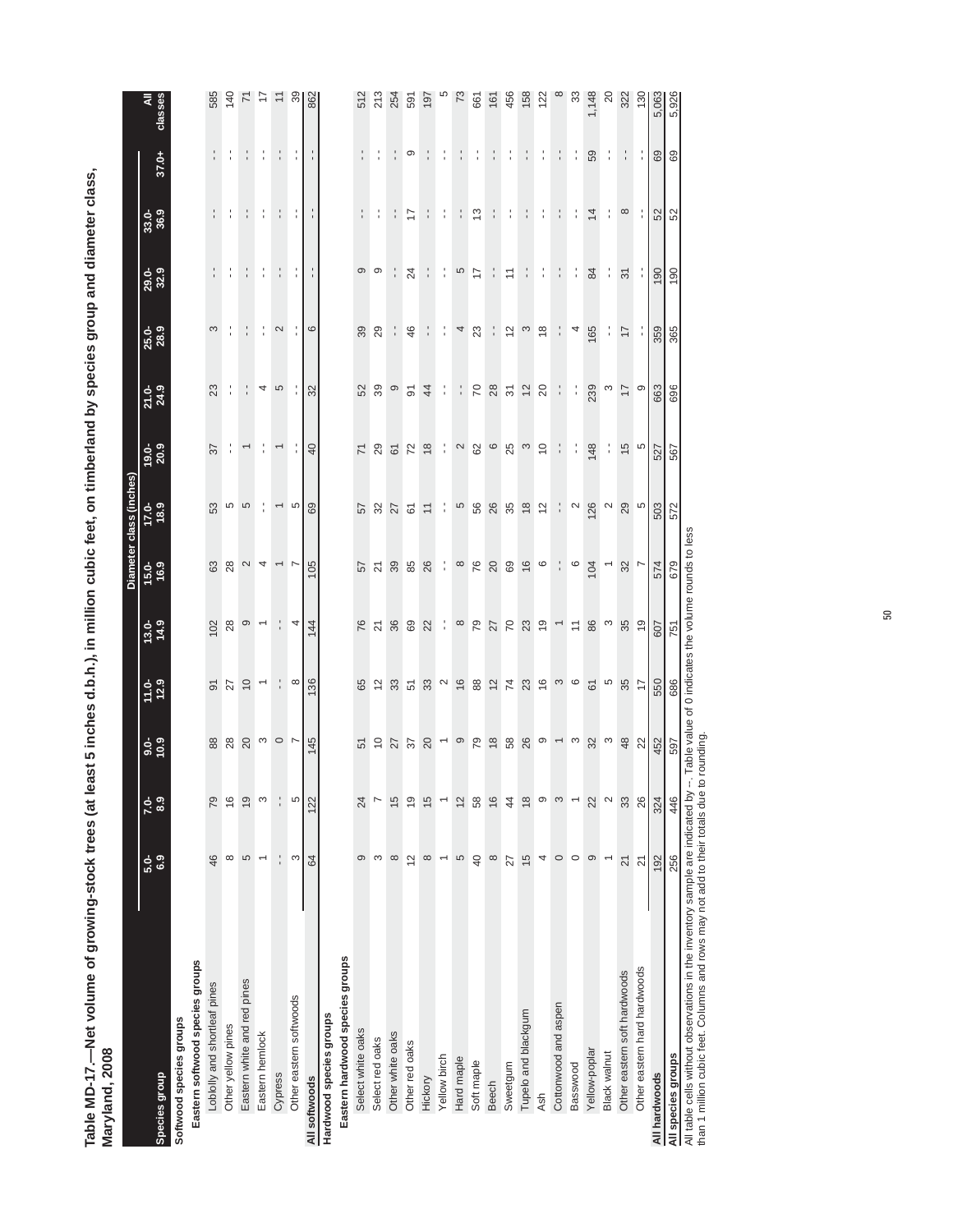Table MD-18.—Net volume of growing-stock trees (at least 5 inches d.b.h.), in million cubic feet, on timberland by species group and<br>ownership group, Maryland, 2008 **Table MD-18.—Net volume of growing-stock trees (at least 5 inches d.b.h.), in million cubic feet, on timberland by species group and ownership group, Maryland, 2008**

|                                                                                                                                          |                   | Ownership group  |                               |                             |             |
|------------------------------------------------------------------------------------------------------------------------------------------|-------------------|------------------|-------------------------------|-----------------------------|-------------|
| Species group                                                                                                                            | Service<br>Forest | Other<br>Federal | State and local<br>government | private<br>Undifferentiated | owners<br>₹ |
| Softwood species groups                                                                                                                  |                   |                  |                               |                             |             |
| Eastern softwood species groups                                                                                                          |                   |                  |                               |                             |             |
| Loblolly and shortleaf pines                                                                                                             |                   | 1.6              | 112.5                         | 470.5                       | 584.7       |
| Other yellow pines                                                                                                                       |                   | $0.\overline{3}$ | 48.3                          | 91.5                        | 140.1       |
| Eastern white and red pines                                                                                                              | $\frac{1}{1}$     | $\frac{1}{1}$    | 8.7                           | 62.5                        | 71.2        |
| Eastern hemlock                                                                                                                          | l.                | l.               | 7.5                           | 9.3                         | 16.8        |
| Cypress                                                                                                                                  | $\frac{1}{1}$     | $\frac{1}{1}$    | 3.7                           | 7.0                         | 10.7        |
| Other eastern softwoods                                                                                                                  | Ť.                | í                | 16.4                          | 22.4                        | 38.8        |
| All softwoods                                                                                                                            | $\frac{1}{1}$     | $\frac{0}{1}$    | 197.1                         | 663.2                       | 862.3       |
| Hardwood species groups                                                                                                                  |                   |                  |                               |                             |             |
| Eastern hardwood species groups                                                                                                          |                   |                  |                               |                             |             |
| Select white oaks                                                                                                                        | ı<br>ı            | 15.5             | 99.8                          | 396.4                       | 511.7       |
| Select red oaks                                                                                                                          | l.                | 5.3              | 54.6                          | 152.9                       | 212.8       |
| Other white oaks                                                                                                                         |                   |                  | 70.4                          | 183.9                       | 254.3       |
| Other red oaks                                                                                                                           | f,                | 13.6             | 139.7                         | 437.8                       | 591.1       |
| Hickory                                                                                                                                  |                   | $\frac{8}{1}$    | 31.2                          | 164.7                       | 196.7       |
| Yellow birch                                                                                                                             | l.                | $\frac{1}{1}$    | $0.\overline{3}$              | 4.8                         | 5.1         |
| Hard maple                                                                                                                               |                   |                  | 25.0                          | 48.0                        | 73.0        |
| Soft maple                                                                                                                               | $\frac{1}{1}$     | 15.5             | 134.0                         | 511.3                       | 660.8       |
| <b>Beech</b>                                                                                                                             | t,                | 5.0              | 12.1                          | 144.4                       | 161.4       |
| Sweetgum                                                                                                                                 | f,                | 45.3             | 45.8                          | 364.8                       | 455.9       |
| Tupelo and blackgum                                                                                                                      | $\frac{1}{1}$     | 6.9              | 37.3                          | 113.5                       | 157.7       |
| <b>Ash</b>                                                                                                                               | f,                | í                | 38.1                          | 83.6                        | 121.7       |
| Cottonwood and aspen                                                                                                                     | t,                | 0.6              |                               | 7.3                         | 7.9         |
| Basswood                                                                                                                                 | f,                | $\frac{1}{1}$    | 3.3                           | 29.6                        | 32.9        |
| Yellow-poplar                                                                                                                            |                   | 4.2              | 111.4                         | 1,032.9                     | 1,148.5     |
| <b>Black walnut</b>                                                                                                                      | $\frac{1}{1}$     | $\frac{1}{1}$    | $\ddot{ }$ :                  | 18.2                        | 19.9        |
| Other eastern soft hardwoods                                                                                                             | f,                | $\frac{1}{1}$    | 44.1                          | 278.0                       | 322.1       |
| Other eastern hard hardwoods                                                                                                             | t,                | $\overline{0}$   | 25.7                          | 104.1                       | 129.9       |
| All hardwoods                                                                                                                            |                   | 112.7            | 874.6                         | 4,076.1                     | 5,063.4     |
| All species groups                                                                                                                       |                   | 114.7            | 1,071.7                       | 4,739.3                     | 5,925.7     |
| All table cells without observations in the inventory sample are indicated by --. Table value of 0.0 indicates the volume rounds to less |                   |                  |                               |                             |             |

All table cells without observations in the inventory sample are indicated by --. Table value of 0.0 indicates the volume rounds to less than 0.1 million cubic feet. Columns and rows may not add to their totals due to rounding. than 0.1 million cubic feet. Columns and rows may not add to their totals due to rounding. ₹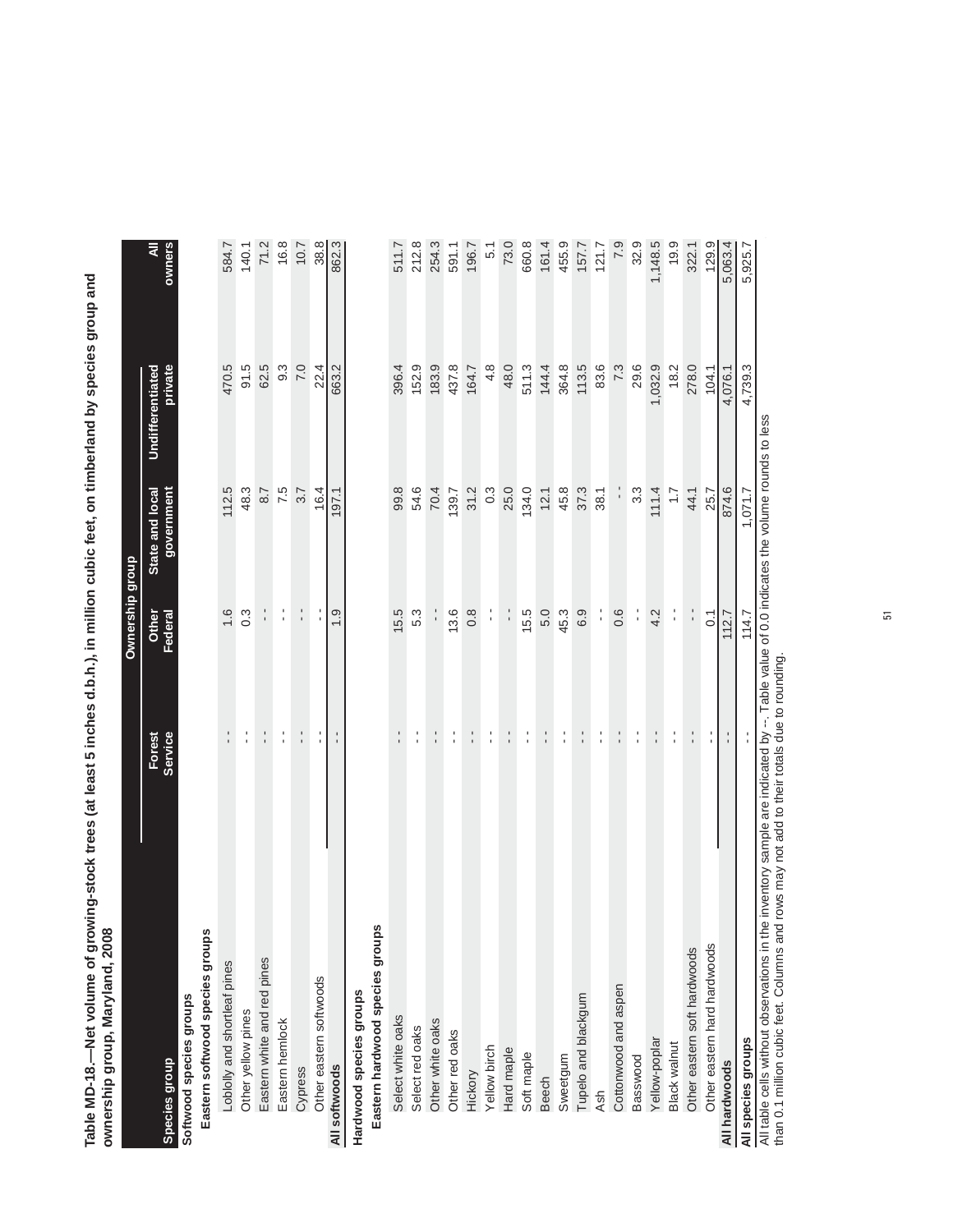| class, Maryland, 2008           |                  |                |                   |               |                          |                         |                  |                 |               |                     |               |                 |
|---------------------------------|------------------|----------------|-------------------|---------------|--------------------------|-------------------------|------------------|-----------------|---------------|---------------------|---------------|-----------------|
|                                 |                  |                |                   |               |                          | Diameter class (inches) |                  |                 |               |                     |               |                 |
| Species group                   | $\frac{6}{10.9}$ | $11.0 - 12.9$  | $13.0 - 14.9$     | $15.0 - 16.9$ | $17.0 - 11.9$            | $19.0 - 20.9$           | $21.9$<br>$24.9$ | 25.0-           | 29.0-<br>32.9 | 33.0-<br>36.9       | 37.0+         | classes         |
| Softwood species groups         |                  |                |                   |               |                          |                         |                  |                 |               |                     |               |                 |
| Eastern softwood species groups |                  |                |                   |               |                          |                         |                  |                 |               |                     |               |                 |
| Loblolly and shortleaf pines    | 275              | 351            | 436               | 285           | 236                      | 192                     | 115              | $\frac{8}{2}$   | l.            |                     | $\frac{1}{1}$ | 1,909           |
| Other yellow pines              | $\overline{9}$   | 105            | 121               | 130           | $\overline{c}$           |                         | f,               |                 |               |                     |               | 467             |
| Eastern white and red pines     | 64               | 39             | 39                | $\ominus$     | 25                       | $\overline{ }$          | ÷                |                 | f,            |                     |               | 184             |
| Eastern hemlock                 | $\infty$         | $\infty$       | S                 | 17            | ÷                        |                         | $\frac{6}{5}$    |                 | ţ.            |                     |               | $\overline{49}$ |
| Cypress                         |                  | ÷,             |                   | $\infty$      | $\overline{\phantom{a}}$ | $\circ$                 | 22               | $\overline{0}$  | t,            |                     |               | 46              |
| Other eastern softwoods         | $\frac{6}{10}$   | $\overline{5}$ | $\frac{8}{3}$     | 29            | $\overline{2}$           |                         |                  |                 |               |                     |               | 118             |
| All softwoods                   | 457              | 529            | 617               | 474           | 307                      | 205                     | 156              | 28              |               |                     |               | 2,773           |
| Hardwood species groups         |                  |                |                   |               |                          |                         |                  |                 |               |                     |               |                 |
| Eastern hardwood species groups |                  |                |                   |               |                          |                         |                  |                 |               |                     |               |                 |
| Select white oaks               |                  | 230            | 325               | 266           | 281                      | 372                     | 285              | 233             | 56            |                     |               | 2,049           |
| Select red oaks                 |                  | $\frac{4}{3}$  | 86                | $96$          | 156                      | 146                     | 207              | 164             | 55            |                     |               | 951             |
| Other white oaks                |                  | 115            | 141               | 162           | 123                      | 279                     | 45               |                 |               |                     |               | 865             |
| Other red oaks                  |                  | 173            | 282               | 381           | 293                      | 360                     | 484              | 262             | 144           | 106                 | 61            | 2,545           |
| Hickory                         |                  | 111            | $\infty$          | 124           | 52                       | 94                      | 241              | f,              | ÷             |                     |               | 712             |
| Yellow birch                    |                  | $\circ$        | ÷                 | ÷             |                          |                         | ţ.               |                 | ţ             | Î                   | ÷             |                 |
| Hard maple                      |                  | 59             | $\infty$          | $36\,$        | $23$                     | $\frac{3}{2}$           | ÷,               | $\overline{2}$  | 34            |                     |               | 216             |
| Soft maple                      |                  | 288            |                   | 332           | 268                      | 315                     | 366              | 127             | $_{98}$       | $\overline{\infty}$ |               | 2,188           |
| <b>Beech</b>                    |                  | $43$           | $\frac{312}{119}$ | $98$          | 133                      | 38                      | 157              | J.              | ÷             |                     |               | 588             |
| Sweetgum                        |                  | 254            | 286               | 305           | 166                      | 124                     | 164              | $\overline{C}$  | 68            |                     |               | 1,437           |
| Tupelo and blackgum             |                  |                | 95                | $72$          | 88                       | $\frac{6}{2}$           | 62               | $\frac{5}{2}$   | ÷,            |                     |               | 426             |
| <b>Ash</b>                      |                  |                | $\rm ^{\rm 6}$    | 27            | 59                       | $\overline{49}$         | 109              | 106             | ţ.            | f,                  |               | 488             |
| Cottonwood and aspen            |                  | $850$<br>$95$  | $\circ$           | ÷             |                          |                         | ÷,               | ÷,              | ÷,            |                     |               | 15              |
| Basswood                        |                  |                | 47                | 29            | ၜ                        |                         |                  | $\overline{24}$ | f,            |                     |               | 128             |
| Yellow-poplar                   |                  | 210            | 360               | 486           | 628                      | 769                     | ,323             | 999             | 529           | $\overline{5}$      | 410           | 5,805           |
| Black walnut                    |                  | $\overline{1}$ | $\tilde{c}$       | 5             | $\tilde{c}$              |                         | $\overline{1}$   | ţ               | f,            |                     |               | 62              |
| Other eastern soft hardwoods    |                  | 119            | 150               | 149           | 149                      | 79                      | 92               | 98              | 192           | 53                  |               | 1,081           |
| Other eastern hard hardwoods    |                  | 82             | 83                | 32            | 23                       | 26                      | 46               |                 |               |                     |               | 272             |
| All hardwoods                   |                  | 1,894          | 2,504             | 2,601         | ,462                     | 2,680                   | 3,598            | 2,119           | 1,177         | 331                 | 471           | 19,836          |
| All species groups              | 457              | 2,422          | 3,121             | 3,075         | 2,769                    | 2,885                   | 3,754            | 2,147           | 1,177         | 331                 | 471           | 22,609          |

Table MD-19.—Net volume of sawtimber trees (International ¼-inch rule), in million board feet, on timberland by species group and diameter<br>class, Maryland, 2008 **Table MD-19.—Net volume of sawtimber trees (International ¼-inch rule), in million board feet, on timberland by species group and diameter** 

All table cells without observations in the inventory sample are indicated by --. Table value of 0 indicates the volume rounds to less

than 1 million board feet. Columns and rows may not add to their totals due to rounding.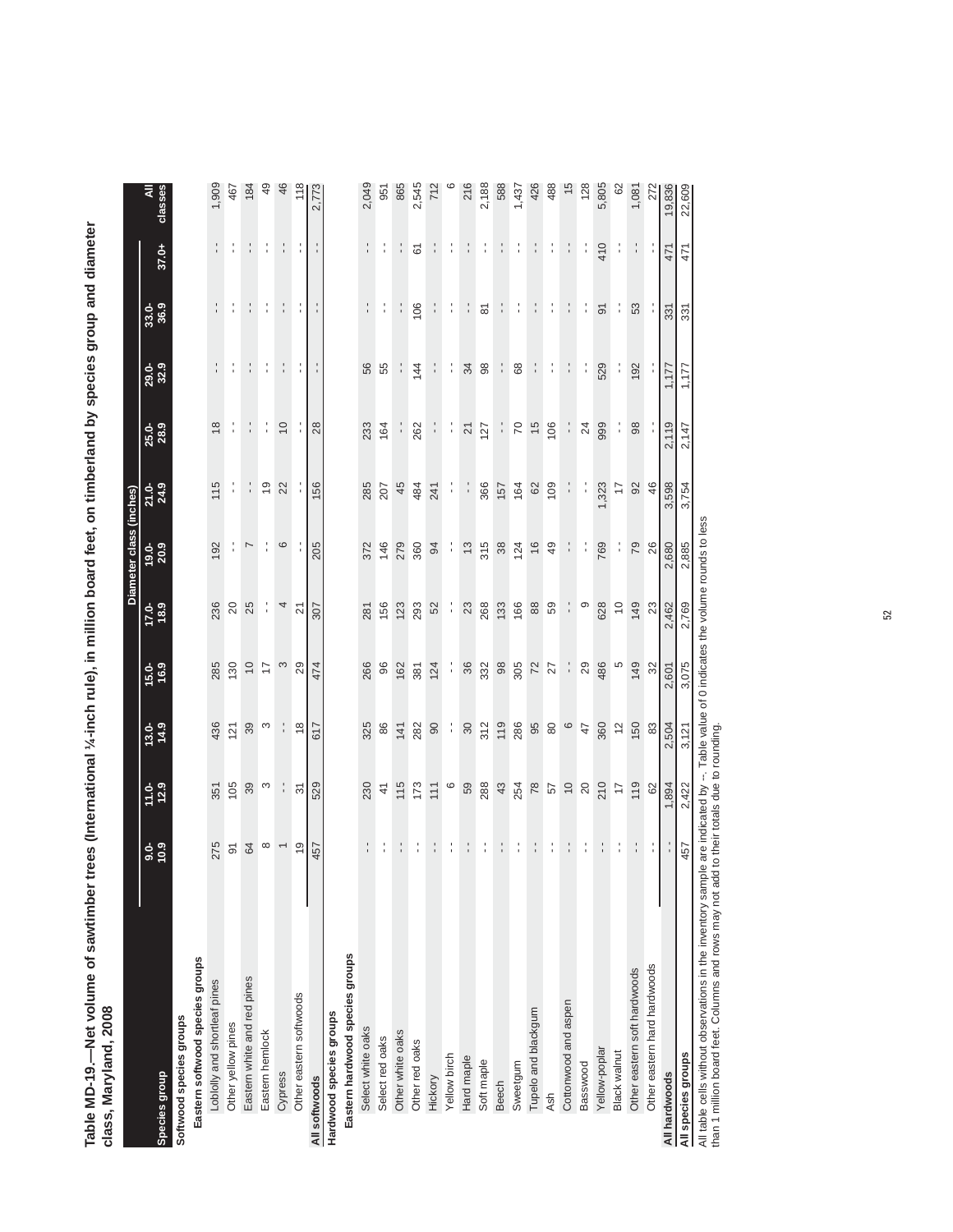Table MD-19a.—Net volume of sawtimber trees (Doyle rule), in million board feet, on timberland by species group and diameter class,<br>Maryland, 2008 **Table MD-19a.—Net volume of sawtimber trees (Doyle rule), in million board feet, on timberland by species group and diameter class, Maryland, 2008**

|                                 |                          |                                |                     |                   |                    | Diameter class (inches) |                      |                |               |               |               |               |
|---------------------------------|--------------------------|--------------------------------|---------------------|-------------------|--------------------|-------------------------|----------------------|----------------|---------------|---------------|---------------|---------------|
| Species group                   | $3.0 - 0.6$              | $11.0 - 12.9$                  | $\frac{13.0}{14.9}$ | $15.0 - 16.9$     | $17.0 - 18.9$      | $19.0 - 20.9$           | $21.9$<br>$24.9$     | 25.0-<br>28.9  | 29.0-<br>32.9 | 33.0-<br>36.9 | 37.0+         | classes       |
| Softwood species groups         |                          |                                |                     |                   |                    |                         |                      |                |               |               |               |               |
| Eastern softwood species groups |                          |                                |                     |                   |                    |                         |                      |                |               |               |               |               |
| Loblolly and shortleaf pines    | 95                       | 168                            | 261                 | 197               | 182                | 165                     | 102                  | $\overline{1}$ | $\frac{1}{1}$ | :             | $\frac{1}{1}$ | 1,187         |
| Other yellow pines              | $\overline{\mathcal{E}}$ | SO                             | 72                  | $\Theta$          | 16                 | ţ                       |                      |                |               |               |               | 259           |
| Eastern white and red pines     | 22                       | $\overline{9}$                 | 24                  | $\overline{ }$    | $\frac{0}{2}$      | $\circ$                 | ÷,                   |                |               | f,            |               | 96            |
| Eastern hemlock                 | $\infty$                 | $\overline{\phantom{0}}$       | $\mathbf{\Omega}$   | $\Xi$             | ÷                  | :                       | $\frac{8}{1}$        | ÷,             | f,            | ţ.            | t,            | 35            |
| Cypress                         | $\circ$                  |                                | ÷                   | $\mathbf{\Omega}$ | S                  | 5                       | 20                   | $\overline{0}$ |               |               | t,            | 40            |
| Other eastern softwoods         | $\circ$                  | $\frac{5}{2}$                  | $\tilde{=}$         | 20                | $\frac{6}{5}$      |                         |                      | ÷,             | ţ.            |               |               | $\frac{8}{3}$ |
| All softwoods                   | 158                      | 253                            | 370                 | 328               | 236                | 176                     | 140                  | 27             |               |               |               | 1,687         |
| Hardwood species groups         |                          |                                |                     |                   |                    |                         |                      |                |               |               |               |               |
| Eastern hardwood species groups |                          |                                |                     |                   |                    |                         |                      |                |               |               |               |               |
| Select white oaks               |                          | 96                             | 166                 | 157               | 185                | 267                     | 228                  | 215            | 84            |               | $\frac{1}{1}$ | 1,377         |
| Select red oaks                 |                          | 17                             |                     | 57                | 103                | 105                     | 167                  | 149            | 62            | f,            | Î             | 703           |
| Other white oaks                |                          | $\frac{8}{3}$                  | 4 7                 | 95                | $\overline{\circ}$ | 200                     | 57                   |                |               | f,            |               | 533           |
| Other red oaks                  |                          | 72                             | 144                 | 224               | 192                | 258                     | 386                  | 234            | 164           | 120           | 69            | 1,864         |
| Hickory                         |                          | 46                             | 46                  | 73                | 34                 | 67                      | 193                  |                |               |               |               | 460           |
| Yellow birch                    | ÷                        | $\mathbf{\Omega}$              | ÷,                  | f,                | f,                 | ¦,                      | f,                   | ţ.             | f,            | l,            |               |               |
| Hard maple                      |                          | 25                             | $\frac{5}{3}$       | $\overline{2}$    | $\frac{5}{3}$      | $\circ$                 | ÷,                   | $\Omega$       | 39            |               |               | 144           |
| Soft maple                      |                          | 120                            | 160                 | 195               | 176                | 226                     | 294                  | 111            | 111           | $\Omega$      |               | 1,487         |
| <b>Beech</b>                    |                          | $\overset{\circ}{\phantom{a}}$ | $\mathfrak{S}$      | 57                | $_{88}$            | 27                      | 126                  |                |               |               |               | 378           |
| Sweetgum                        |                          | 106                            | 146                 | 179               | 109                | 89                      | 131                  | 62             | 77            | ÷,            |               | 900           |
| Tupelo and blackgum             |                          | $33\,$                         | $48$                | 42                | 58                 | 12                      | 50                   | $\overline{4}$ |               |               |               | 258           |
| Ash                             | ÷,                       | 24                             | $\frac{4}{7}$       | $\frac{6}{5}$     | 39                 | 35                      | 87                   | 96             | ţ             | f,            |               | 338           |
| Cottonwood and aspen            | ÷,                       | 4                              | $\infty$            | ÷,                | ţ.                 | ÷,                      | $\ddot{\phantom{0}}$ | f,             | ţ,            | ţ.            |               |               |
| Basswood                        | ÷.                       | $\infty$                       | 24                  | 17                | 0                  | f,                      |                      | 21             |               | f,            | f,            | 76            |
| Yellow-poplar                   |                          | 88                             | 184                 | 286               | 412                | 552                     | 1,067                | 924            | 601           | 103           | 466           | 4,683         |
| Black walnut                    | ÷,                       | $\overline{r}$                 | $\circ$             | S                 | r                  | ţ.                      | $\overline{4}$       | ÷              | ÷             | ÷             | f,            | 38            |
| Other eastern soft hardwoods    | t.                       | 50                             | 77                  | 88                | 98                 | 57                      | 73                   | 88             | 218           | 60            | ÷.            | 808           |
| Other eastern hard hardwoods    |                          | 26                             | 43                  | $\overline{9}$    | $\frac{5}{3}$      | $\frac{0}{2}$           | 57                   |                |               |               |               | 158           |
| All hardwoods                   |                          | 790                            | 1,281               | 1,530             | 1,617              | 1,924                   | 2,892                | 1,935          | 1,336         | 376           | 535           | 14,216        |
| All species groups              | 158                      | 1,043                          | 1,651               | 1,857             | 1,853              | 2,100                   | 3,031                | 1,962          | 1,336         | 376           | 535           | 15,902        |

All table cells without observations in the inventory sample are indicated by --. Table value of 0 indicates the volume rounds to less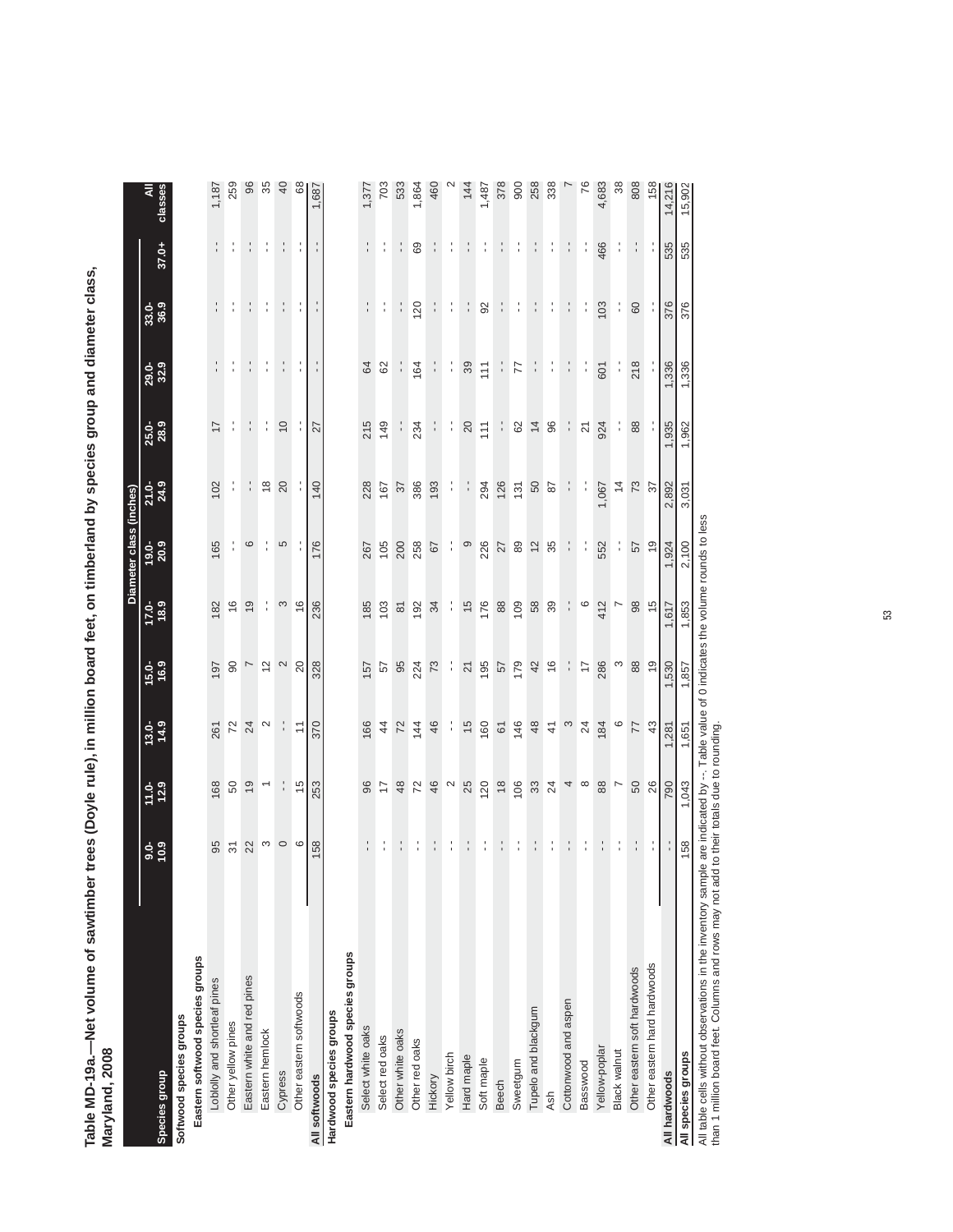Table MD-20.—Net volume of sawtimber trees, in million cubic feet, on timberland by species group and ownership group,<br>Maryland, 2008 **Table MD-20.—Net volume of sawtimber trees, in million cubic feet, on timberland by species group and ownership group, Maryland, 2008**

akia.

|                                                                                                                                          |                   | Ownership group  |                               |                             |               |
|------------------------------------------------------------------------------------------------------------------------------------------|-------------------|------------------|-------------------------------|-----------------------------|---------------|
| <b>Species group</b>                                                                                                                     | Service<br>Forest | Other<br>Federal | State and local<br>government | private<br>Undifferentiated | owners<br>₹   |
| Softwood species groups                                                                                                                  |                   |                  |                               |                             |               |
| Eastern softwood species groups                                                                                                          |                   |                  |                               |                             |               |
| Loblolly and shortleaf pines                                                                                                             | $\frac{1}{1}$     | 1.3              | 79.6                          | 327.4                       | 408.4         |
| Other yellow pines                                                                                                                       | t,                | $\frac{1}{4}$    | 39.0                          | 63.4                        | 102.4         |
| Eastern white and red pines                                                                                                              | ÷.                | $\frac{1}{1}$    | 6.7                           | 33.8                        | 40.5          |
| Eastern hemlock                                                                                                                          | $\frac{1}{1}$     | $\frac{1}{1}$    | 6.7                           | 4.8                         | 11.5          |
| Cypress                                                                                                                                  | $\frac{1}{1}$     | $\frac{1}{1}$    | 3.4                           | 6.5                         | 9.9           |
| Other eastern softwoods                                                                                                                  | $\frac{1}{1}$     | ţ                | 13.2                          | 14.2                        | 27.4          |
| All softwoods                                                                                                                            |                   | $\ddot{.}3$      | 148.6                         | 450.1                       | 600.0         |
| Hardwood species groups                                                                                                                  |                   |                  |                               |                             |               |
| Eastern hardwood species groups                                                                                                          |                   |                  |                               |                             |               |
| Select white oaks                                                                                                                        | $\frac{1}{1}$     | 10.6             | 64.2                          | 277.3                       | 352.1         |
| Select red oaks                                                                                                                          | t,                | 4.5              | 40.4                          | 116.4                       | 161.4         |
| Other white oaks                                                                                                                         | $\frac{1}{1}$     |                  | 44.3                          | 124.2                       | 168.5         |
| Other red oaks                                                                                                                           | $\frac{1}{4}$     | $\frac{0}{8}$    | 100.8                         | 327.4                       | 436.2         |
| Hickory                                                                                                                                  | $\frac{1}{1}$     |                  | 16.2                          | 109.6                       | 125.8         |
| Yellow birch                                                                                                                             | $\frac{1}{1}$     | f,               |                               | $\tilde{=}$                 | $\frac{1}{1}$ |
| Hard maple                                                                                                                               | $\frac{1}{1}$     | $\frac{1}{1}$    | 12.3                          | 25.9                        | 38.2          |
| Soft maple                                                                                                                               | f,                | 10.9             | 84.3                          | 301.9                       | 397.0         |
| <b>Beech</b>                                                                                                                             | $\frac{1}{4}$     | 3.4              | 6.1                           | 90.0                        | 99.6          |
| Sweetgum                                                                                                                                 | f,                | 28.1             | 21.6                          | 216.2                       | 265.9         |
| Tupelo and blackgum                                                                                                                      | $\frac{1}{1}$     | 2.6              | 21.6                          | 55.4                        | 79.6          |
| <b>Ash</b>                                                                                                                               | f,                | ţ.               | 24.5                          | 58.2                        | 82.7          |
| Cottonwood and aspen                                                                                                                     | ÷.                | $\frac{1}{1}$    |                               | 3.2                         | 3.2           |
| Basswood                                                                                                                                 | $\frac{1}{1}$     | Î                | 2.0                           | 21.2                        | 23.2          |
| Yellow-poplar                                                                                                                            | $\frac{1}{1}$     | 3.4              | 87.1                          | 821.2                       | 911.6         |
| Black walnut                                                                                                                             | $\frac{1}{1}$     | $\frac{1}{1}$    | $\frac{0}{1}$                 | 10.0                        | 11.0          |
| Other eastern soft hardwoods                                                                                                             |                   |                  | 27.3                          | 154.1                       | 181.5         |
| Other eastern hard hardwoods                                                                                                             |                   |                  | 10.8                          | 38.8                        | 49.6          |
| All hardwoods                                                                                                                            |                   | 71.5             | 564.5                         | 2,752.2                     | 3,388.2       |
| All species groups                                                                                                                       |                   | 72.9             | 713.1                         | 3,202.3                     | 3,988.3       |
| All table cells without observations in the inventory sample are indicated by --. Table value of 0.0 indicates the volume rounds to less |                   |                  |                               |                             |               |

All table cells without observations in the inventory sample are indicated by --. Table value of 0.0 indicates the volume rounds to less than 0.1 million cubic feet. Columns and rows may not add to their totals due to rounding.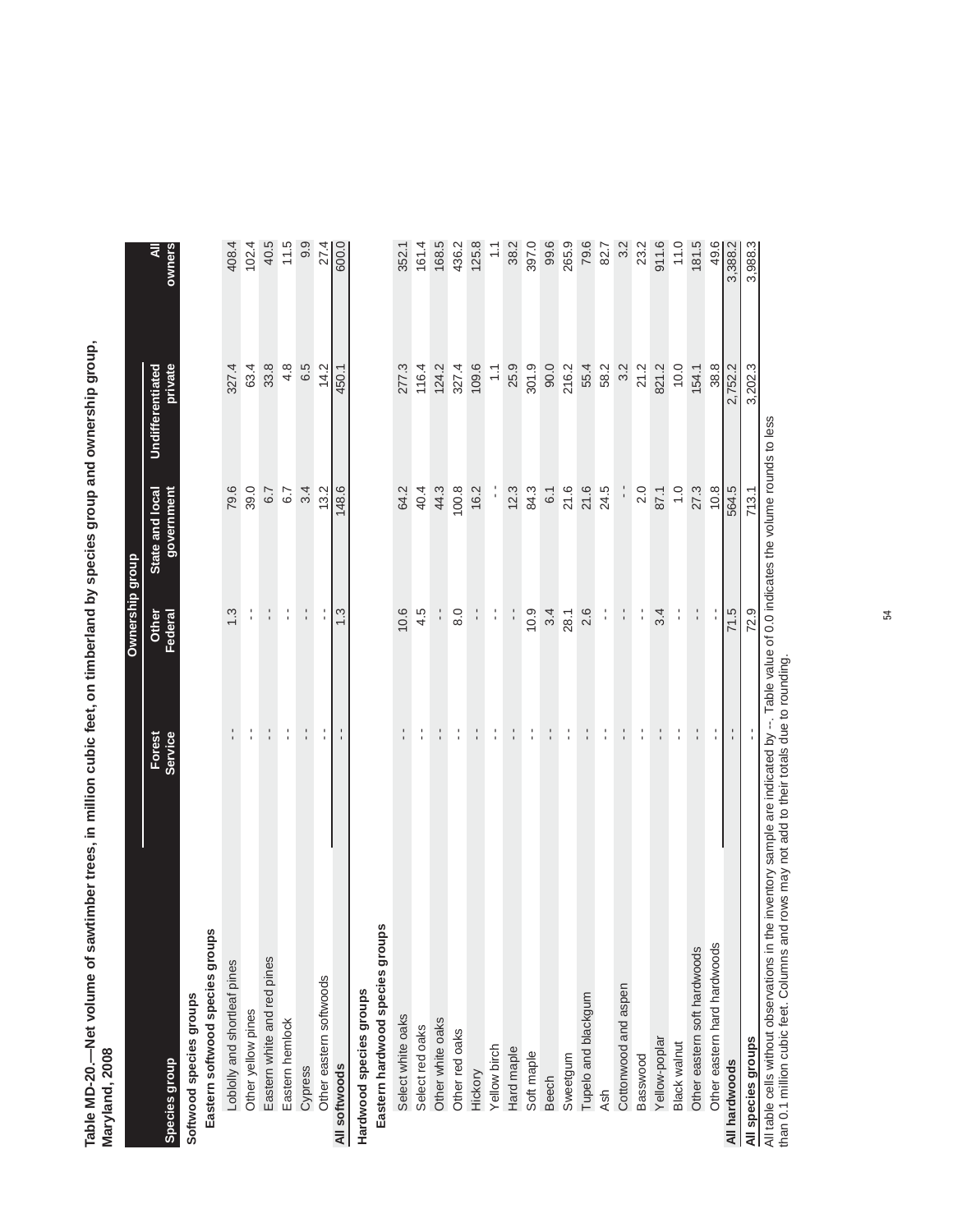| Maryland, 1999 to 2008          |       |                                |               |                 |                                 |               |               |
|---------------------------------|-------|--------------------------------|---------------|-----------------|---------------------------------|---------------|---------------|
|                                 |       | Unreserved forests             |               |                 | Reserved forests                |               | ₹             |
| Owner class                     |       | <b>Timberland Unproductive</b> | <b>Total</b>  |                 | <b>Productive Unproductive</b>  | <b>Total</b>  | forest land   |
| Other Federal                   |       |                                |               |                 |                                 |               |               |
| National Park Service           |       |                                | ı             | $\frac{1}{2}$   | ı                               | $\frac{0}{1}$ | $\frac{0}{1}$ |
| Fish and Wildlife Service       | こ     |                                | Ξ             |                 | ı                               | ı             | $\tilde{=}$   |
| Department of Defense or Energy | 1.3   |                                | $\frac{3}{2}$ |                 |                                 |               | $\frac{3}{2}$ |
| State and local government      |       |                                |               |                 |                                 |               |               |
| State                           | 25.0  |                                | 25.0          | 5.0             | ׅ֪֚֚֚֚֚֚֚֚֚֚֚֚֚֚֚֚֚֚֬֡֡֜֡֜֓֡֡֡֝ | 5.0           | 30.0          |
| Local (county, municipal, etc.) | 4.5   |                                | 4.5           | 0.7             |                                 | 0.7           | 51            |
| Private                         |       |                                |               |                 |                                 |               |               |
| <b>Jndifferentiated private</b> | 155.2 | $-0.1$                         | 155.1         |                 |                                 |               | 155.1         |
| All owners                      | 187.1 | $\overline{0}$ :               | 187.0         | $\overline{67}$ |                                 | 6.7           | 193.7         |

Table MD-21.-Average annual net growth of live trees (at least 5 inches d.b.h.), in million cubic feet, by owner class and forest-land status, **Table MD-21.—Average annual net growth of live trees (at least 5 inches d.b.h.), in million cubic feet, by owner class and forest-land status,** 

All table cells without observations in the inventory sample are indicated by --. Table value of 0.0 indicates the volume rounds to less<br>than 0.1 million cubic feet. Columns and rows may not add to their totals due to roun All table cells without observations in the inventory sample are indicated by --. Table value of 0.0 indicates the volume rounds to less

than 0.1 million cubic feet. Columns and rows may not add to their totals due to rounding.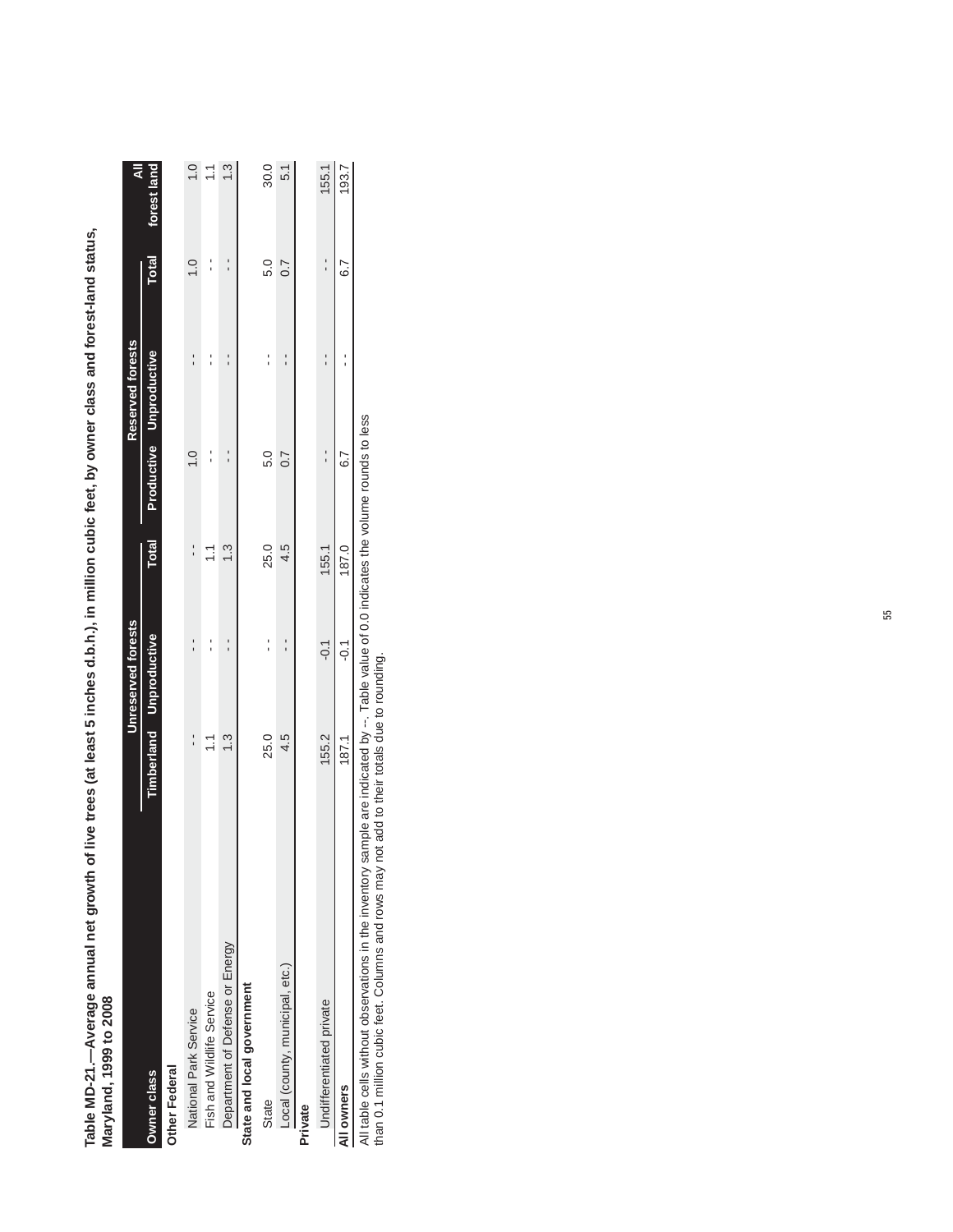|                                 |                   |                    | Stand-size class  |           |               |                     |
|---------------------------------|-------------------|--------------------|-------------------|-----------|---------------|---------------------|
| Forest-type group               | Large<br>diameter | diameter<br>Medium | diameter<br>Small | Chaparral | Non stocked   | All size<br>classes |
|                                 |                   |                    |                   |           |               |                     |
| White / red / jack pine group   | $0.\overline{2}$  | $\frac{0}{1}$ .    | í                 |           |               | 2.2                 |
| Loblolly / shortleaf pine group | 13.3              | 15.1               | ニー                |           | $\frac{1}{1}$ | 27.3                |
| Other eastern softwoods group   | $\overline{1}$ .0 | :                  |                   |           | :             | $\frac{0}{1}$       |
| Exotic softwoods group          | 0.9               | $\frac{1}{1}$      |                   |           |               | 0.9                 |
| Oak / pine group                | 9.4               | $\frac{8}{10}$     | 4.                |           | ı             | 11.6                |
| Oak / hickory group             | 112.6             | 11.4               | $\leq$            |           | י<br>י        | 125.1               |
| Oak / gum / cypress group       | $4.\overline{3}$  | 4.0                | $\frac{6}{1}$     |           | :             | $\frac{8}{9}$       |
| Elm / ash / cottonwood group    | 5.0               | 1.5                | $\overline{0}$    |           | $\frac{1}{1}$ | 6.6                 |
| Maple / beech / birch group     | 5.0               | $\frac{6}{1}$      | $\overline{O}$    |           | í             | 6.6                 |
| Aspen / birch group             | $0.\overline{3}$  | $\frac{1}{1}$      | $\frac{1}{1}$     |           | י<br>י        | $0.\overline{3}$    |
| Other hardwoods group           | 1.4               | $\overline{0}$     | ρ4                |           | :             | $\frac{0}{1}$       |
| Exotic hardwoods group          | 1.5               | $\frac{1}{1}$      | $\frac{1}{1}$     | ı         | $\frac{1}{1}$ | 1.5                 |
| Nonstocked                      | $\frac{1}{1}$     | l,                 | í                 |           | $-0.1$        | $-0.1$              |
| All forest-type groups          | 154.8             | 36.4               | 2.6               | ı<br>1    | ς<br>Ρ        | 193.7               |
|                                 |                   |                    |                   |           |               |                     |

Table MD-22.—Average annual net growth of live trees (at least 5 inches d.b.h.), in million cubic feet, on forest land by forest-type group and<br>stand-size class, Maryland, 1999 to 2008 **Table MD-22.—Average annual net growth of live trees (at least 5 inches d.b.h.), in million cubic feet, on forest land by forest-type group and stand-size class, Maryland, 1999 to 2008**

All table cells without observations in the inventory sample are indicated by --. Table value of 0.0 indicates the volume rounds to less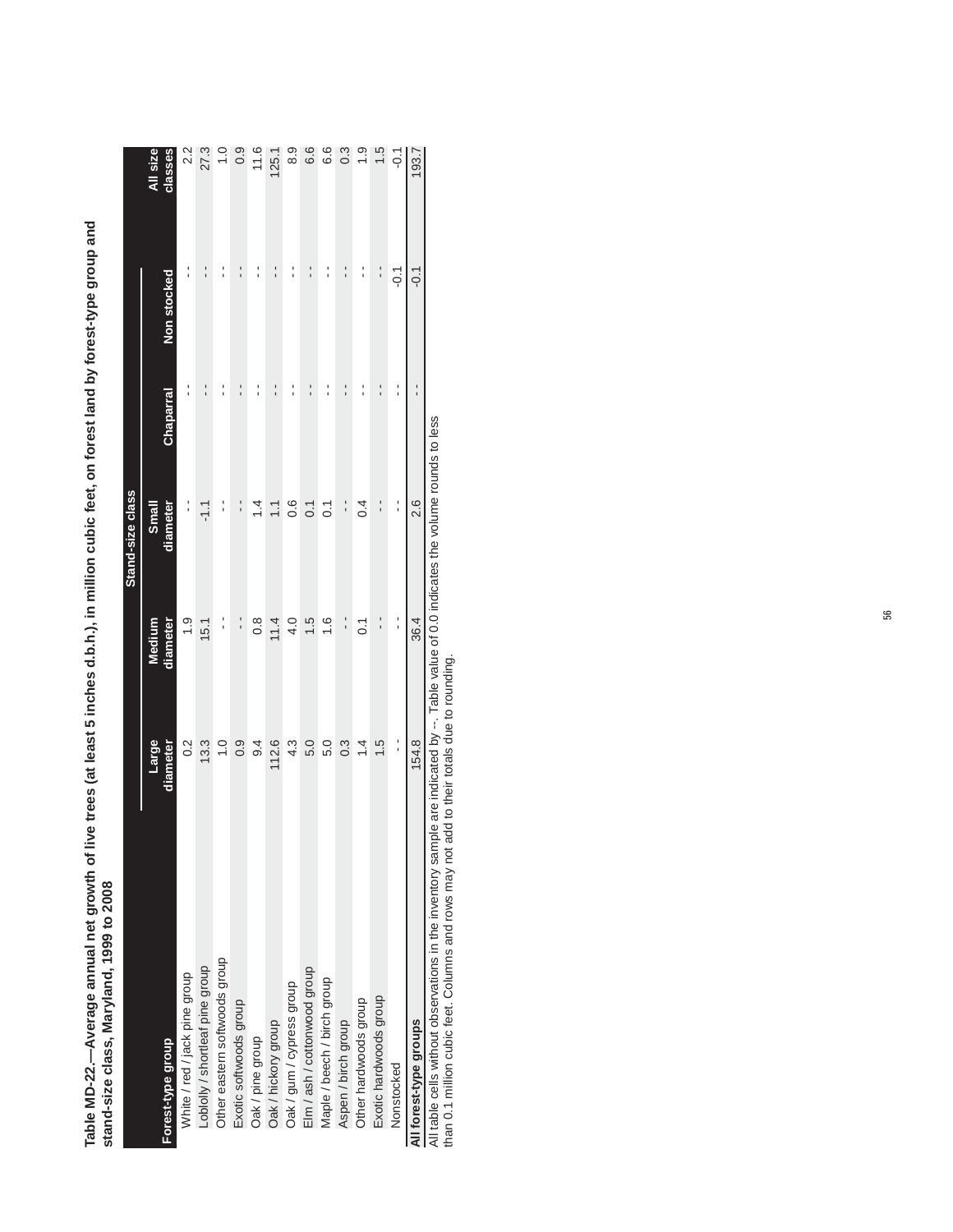Table MD-23.—Average annual net growth of all live trees (at least 5 inches d.b.h.), in million cubic feet, on forest land by species group<br>and ownership group, Maryland, 1999 to 2008 **Table MD-23.—Average annual net growth of all live trees (at least 5 inches d.b.h.), in million cubic feet, on forest land by species group and ownership group, Maryland, 1999 to 2008**

|                                                                                                                                          |                   | Ownership group  |                               |                             |                    |
|------------------------------------------------------------------------------------------------------------------------------------------|-------------------|------------------|-------------------------------|-----------------------------|--------------------|
| <b>Species group</b>                                                                                                                     | Forest<br>Service | Other<br>Federal | State and local<br>government | private<br>Undifferentiated |                    |
| Softwood species groups                                                                                                                  |                   |                  |                               |                             |                    |
| Eastern softwood species groups                                                                                                          |                   |                  |                               |                             |                    |
| Loblolly and shortleaf pines                                                                                                             |                   | $0.\overline{3}$ | 5.0                           | 20.0                        | 25.2               |
| Other yellow pines                                                                                                                       | f,                | 0.0              | $0.\overline{3}$              | $-1.9$                      | $-1.6$             |
| Eastern white and red pines                                                                                                              | $\frac{1}{1}$     |                  | $0.\overline{3}$              | 2.7                         | 2.9                |
| Eastern hemlock                                                                                                                          | f,                | ţ.               | 0.0                           | $-0.3$                      | $-0.2$             |
| Cypress                                                                                                                                  | $\frac{1}{1}$     | $\frac{1}{1}$    | 0.0                           |                             | 0.0                |
| Other eastern softwoods                                                                                                                  | ţ.                | 0.0              | 0.7                           | 0.6                         | 1.3                |
| All softwoods                                                                                                                            |                   | 0.3              | 6.3                           | 21.1                        | 27.7               |
| Hardwood species groups                                                                                                                  |                   |                  |                               |                             |                    |
| Eastern hardwood species groups                                                                                                          |                   |                  |                               |                             |                    |
| Select white oaks                                                                                                                        | $\frac{1}{1}$     | $\overline{C}$   | 2.7                           | 7.9                         | 9.4                |
| Select red oaks                                                                                                                          |                   | $0.\overline{3}$ | 3.2                           | $\frac{8}{4}$               | $\overline{8}$ .1  |
| Other white oaks                                                                                                                         | l.                | 0.0              | $\frac{8}{1}$                 | 5.2                         | $\mathbb{Z}$       |
| Other red oaks                                                                                                                           | f,                | 0.5              | 3.7                           | 9.8                         | 14.1               |
| Hickory                                                                                                                                  | $\frac{1}{1}$     | 0.0              | $\overline{1}$                | 2.9                         | $\frac{4}{1}$      |
| Yellow birch                                                                                                                             |                   | Ļ,               | $-0.3$                        | 0.2                         | 0.0                |
| Hard maple                                                                                                                               | $\frac{1}{1}$     | f,               | $-0.8$                        | 1.5                         | $\overline{0.7}$   |
| Soft maple                                                                                                                               |                   | 0.7              | 4.5                           | 15.0                        | 20.4               |
| Beech                                                                                                                                    | $\frac{1}{4}$     | $\rm ^{0}$       | 0.4                           | 7.7                         | $\overline{8}$     |
| Sweetgum                                                                                                                                 |                   |                  | 1.4                           | 11.9                        |                    |
| Tupelo and blackgum                                                                                                                      | $\frac{1}{4}$     | $0.7$<br>$0.2$   | $\overline{O}$                | 3.6                         | $14.1$<br>3.9      |
| Ash                                                                                                                                      |                   | $-0.6$           | 0.9                           | 4.9                         | 5.7                |
| Cottonwood and aspen                                                                                                                     | $\frac{1}{4}$     | 0.0              | f,                            | 0.4                         | 0.4                |
| Basswood                                                                                                                                 |                   |                  | 0.2                           | $0.\overline{8}$            | $\overline{1}$ . O |
| Yellow-poplar                                                                                                                            | t,                | 0.6              | 5.4                           | 41.0                        | 47.8               |
| Black walnut                                                                                                                             | $\frac{1}{1}$     |                  | $\overline{O}$                | 0.6                         | $0.\overline{8}$   |
| Other eastern soft hardwoods                                                                                                             | f,                | 0.9              | 4.2                           | 11.4                        | 16.7               |
| Other eastern hard hardwoods                                                                                                             |                   | $-0.2$           | 0.0                           | 3.2                         | 3.1                |
| Eastern noncommercial hardwoods                                                                                                          |                   | 0.0              | $0.\overline{3}$              | $\frac{3}{2}$               |                    |
| All hardwoods                                                                                                                            |                   | 3.1              | 28.9                          | 134.0                       | 167.1              |
| All species groups                                                                                                                       |                   | 3.4              | 35.2                          | 155.1                       | 194.8              |
| All table cells without observations in the inventory sample are indicated by --. Table value of 0.0 indicates the volume rounds to less |                   |                  |                               |                             |                    |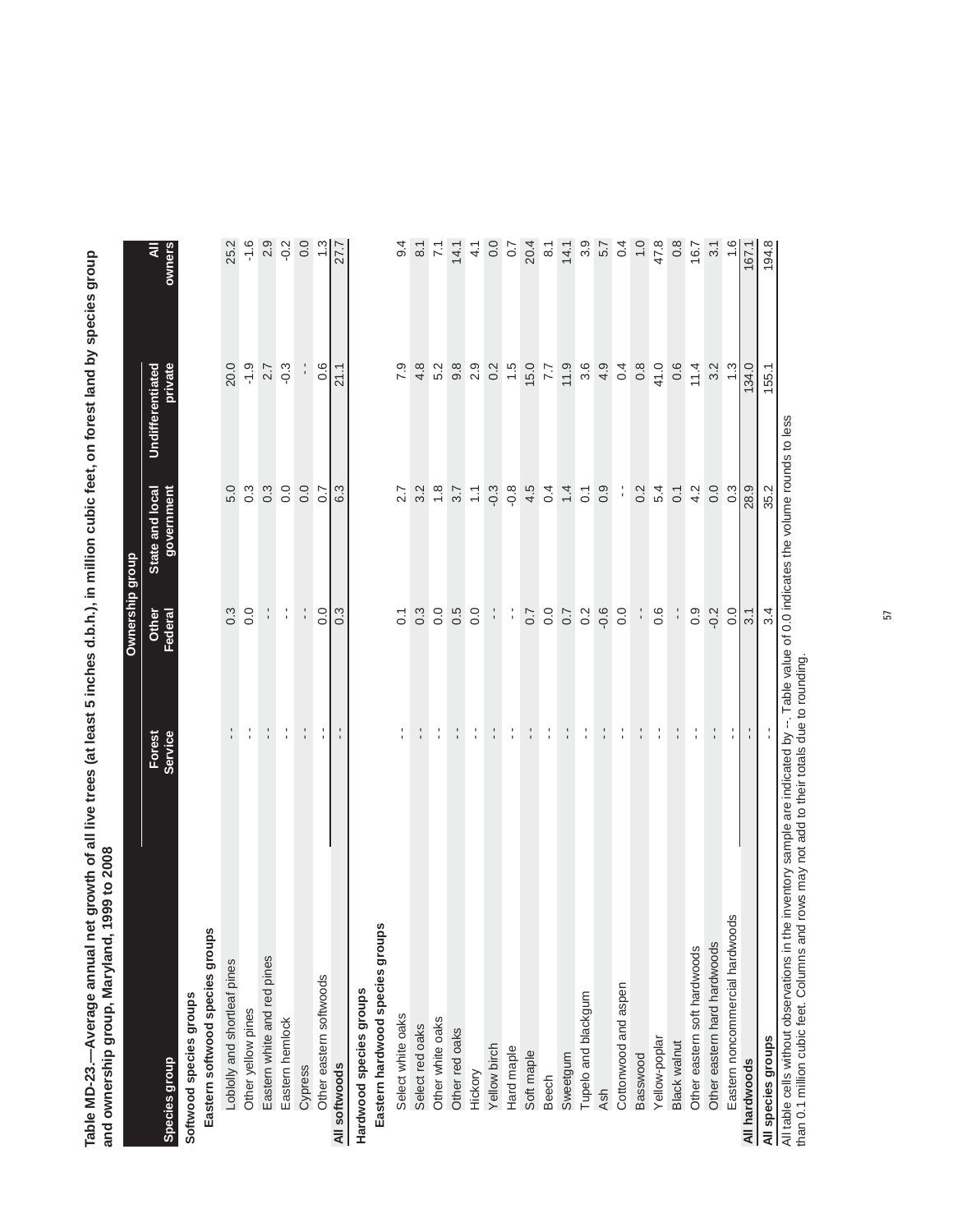Table MD-24.—Average annual net growth of growing-stock trees (at least 5 inches d.b.h.), in million cubic feet, on timberland<br>by species group and ownership group, Maryland, 1999 to 2008 **Table MD-24.—Average annual net growth of growing-stock trees (at least 5 inches d.b.h.), in million cubic feet, on timberland by species group and ownership group, Maryland, 1999 to 2008**

|                                                                                                                                          |                   | Ownership group    |                               |                             |                  |
|------------------------------------------------------------------------------------------------------------------------------------------|-------------------|--------------------|-------------------------------|-----------------------------|------------------|
| Species group                                                                                                                            | Forest<br>Service | Other<br>Federal   | State and local<br>government | private<br>Undifferentiated |                  |
| Softwood species groups                                                                                                                  |                   |                    |                               |                             |                  |
| Eastern softwood species groups                                                                                                          |                   |                    |                               |                             |                  |
| Loblolly and shortleaf pines                                                                                                             |                   | 0.3                | 3.8                           | 17.4                        | 21.5             |
| Other yellow pines                                                                                                                       | f,                | 0.0                | 1.2                           | $-1.9$                      | $-0.6$           |
| Eastern white and red pines                                                                                                              | ÷.                | f,                 | $0.\overline{3}$              | 2.3                         |                  |
| Eastern hemlock                                                                                                                          | ţ.                | $\frac{1}{1}$      | 0.5                           | $-0.3$                      | $2.6$<br>0.2     |
| Cypress                                                                                                                                  | $\frac{1}{1}$     | $\frac{1}{1}$      | $-0.1$                        |                             | $-0.1$           |
| Other eastern softwoods                                                                                                                  | $\frac{1}{4}$     | 0.0                | 0.6                           | 0.6                         |                  |
| All softwoods                                                                                                                            | $\frac{1}{1}$     | $\overline{0}$ .   | 6.5                           | 18.1                        | 24.9             |
| Hardwood species groups                                                                                                                  |                   |                    |                               |                             |                  |
| Eastern hardwood species groups                                                                                                          |                   |                    |                               |                             |                  |
| Select white oaks                                                                                                                        |                   | $\overline{1}$ .   | 2.7                           | 6.3                         | 0.6              |
| Select red oaks                                                                                                                          | f,                | $\overline{0}$ .   | 3.1                           | $3.\overline{9}$            | $\overline{7.0}$ |
| Other white oaks                                                                                                                         |                   |                    | 2.8                           | 4.3                         | $\overline{71}$  |
| Other red oaks                                                                                                                           | f,                | 1.5                | 5.9                           | 8.3                         | 15.9             |
| Hickory                                                                                                                                  |                   | $\overline{0}$ .   | 2.9                           | 2.9                         | 5.9              |
| Yellow birch                                                                                                                             | f,                | f,                 | $-0.3$                        | 0.2                         | $rac{0}{0}$      |
| Hard maple                                                                                                                               | $\frac{1}{1}$     | f,                 | $-0.6$                        | 1.2                         | 0.6              |
| Soft maple                                                                                                                               | Ť,                | $\overline{1}$ . O | 3.4                           | 12.9                        | 17.4             |
| <b>Beech</b>                                                                                                                             |                   | 0.2                | 0.9                           | 5.5                         | 6.6              |
| Sweetgum                                                                                                                                 | ÷,                | 0.7                | $0.\overline{9}$              | 9.4                         | 11.0             |
| Tupelo and blackgum                                                                                                                      | $\frac{1}{1}$     | $0.\overline{8}$   | 0.2                           | $3.\overline{3}$            | 4.3              |
| Ash                                                                                                                                      | f,                | ÷,                 | $\overline{1.7}$              | 4.3                         | 6.6              |
| Cottonwood and aspen                                                                                                                     |                   | $\overline{0}$ . 1 | $\frac{1}{1}$                 | 0.3                         | 0.5              |
| Basswood                                                                                                                                 | ţ.                | f,                 | 0.2                           | 0.5                         | 0.7              |
| Yellow-poplar                                                                                                                            | $\frac{1}{1}$     | 0.7                | 8.2                           | 36.3                        | 46.0             |
| <b>Black walnut</b>                                                                                                                      | f,                | ÷,                 | $\overline{0}$ .              | 0.6                         | 0.7              |
| Other eastern soft hardwoods                                                                                                             |                   | 0.0                | 2.0                           | $\overline{8}$ .1           | 10.3             |
| Other eastern hard hardwoods                                                                                                             |                   | $\overline{0}$     | $0.\overline{3}$              | $\overline{2.7}$            | 3.2              |
| All hardwoods                                                                                                                            |                   | 6.3                | 34.5                          | 111.0                       | 152.9            |
| All species groups                                                                                                                       |                   | 6.6                | 41.0                          | 129.1                       | 177.8            |
| All table cells without observations in the inventory sample are indicated by --. Table value of 0.0 indicates the volume rounds to less |                   |                    |                               |                             |                  |

All table cells without observations in the inventory sample are indicated by --. Table value of 0.0 indicates the volume rounds to less than 0.1 million cubic feet. Columns and rows may not add to their totals due to rounding.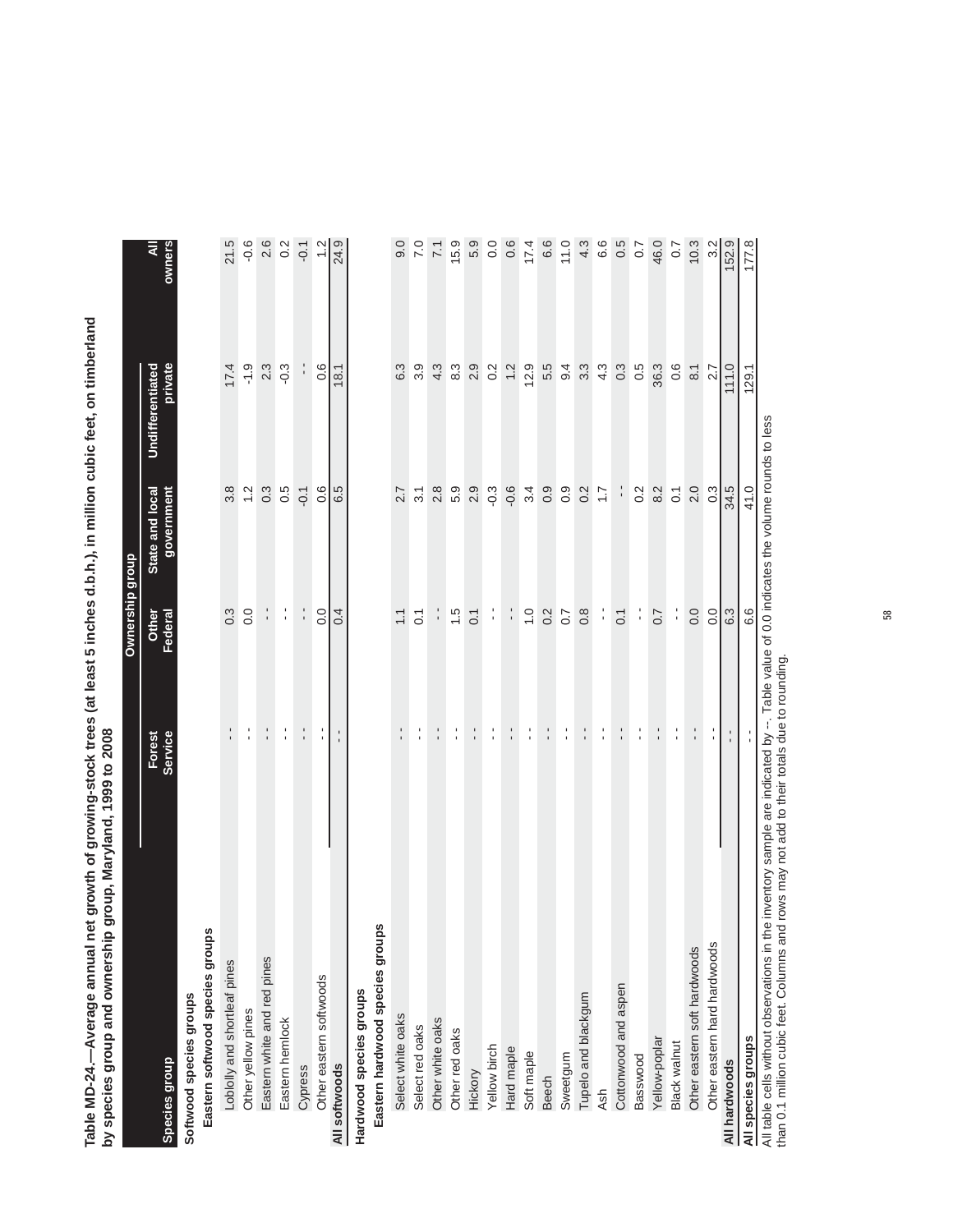| Maryland, 1999 to 2008          |      |                           |              |               |                                         |               |               |
|---------------------------------|------|---------------------------|--------------|---------------|-----------------------------------------|---------------|---------------|
|                                 |      | <b>Unreserved forests</b> |              |               | Reserved forests                        |               | ₹             |
| Owner class                     |      | Timberland Unproductive   | <b>Total</b> |               | <b>Productive Unproductive</b>          | <b>Total</b>  | forest land   |
| Other Federal                   |      |                           |              |               |                                         |               |               |
| National Park Service           |      |                           |              | $\frac{0}{1}$ |                                         | $\bar{c}$     | $\frac{0}{1}$ |
| Fish and Wildlife Service       | 0.2  | $\frac{1}{1}$             | 0.2          | $\frac{1}{1}$ |                                         | $\frac{1}{1}$ | 0.2           |
| Department of Defense or Energy | 0.4  | ı                         | 0.4          |               | $\frac{1}{1}$                           | י<br>י        | 0.4           |
| State and local government      |      |                           |              |               |                                         |               |               |
| State                           | 7.9  | י<br>י                    | 7.9          | 2.0           | ׅ֪֧֚֚֚֚֚֚֚֚֚֚֚֚֚֚֚֚֚֚֚֚֚֚֚֚֚֬֡֡֡֡֓֡֟֝֓֝ | 2.0           | ය.<br>ඉ       |
| Local (county, municipal, etc.) | 4.3  |                           | 4.3          | 0.5           |                                         | S.O           | 4.8           |
| Private                         |      |                           |              |               |                                         |               |               |
| Undifferentiated private        | 40.3 | 0.2                       | 40.5         | $\frac{1}{1}$ |                                         | $\frac{1}{1}$ | 40.5          |
| All owners                      | 53.2 | $\frac{2}{3}$             | 53.3         | 34            |                                         | 34            | 56.7          |

Table MD-25.--Average annual mortality of live trees (at least 5 inches d.b.h.), in million cubic feet, by owner class and forest-land status, **Table MD-25.—Average annual mortality of live trees (at least 5 inches d.b.h.), in million cubic feet, by owner class and forest-land status,** 

All owners<br>All table cells without observations in the inventory sample are indicated by --. Table value of 0.0 indicates the volume rounds to less<br>than 0.1 million cubic feet. Columns and rows may not add to their totals All table cells without observations in the inventory sample are indicated by --. Table value of 0.0 indicates the volume rounds to less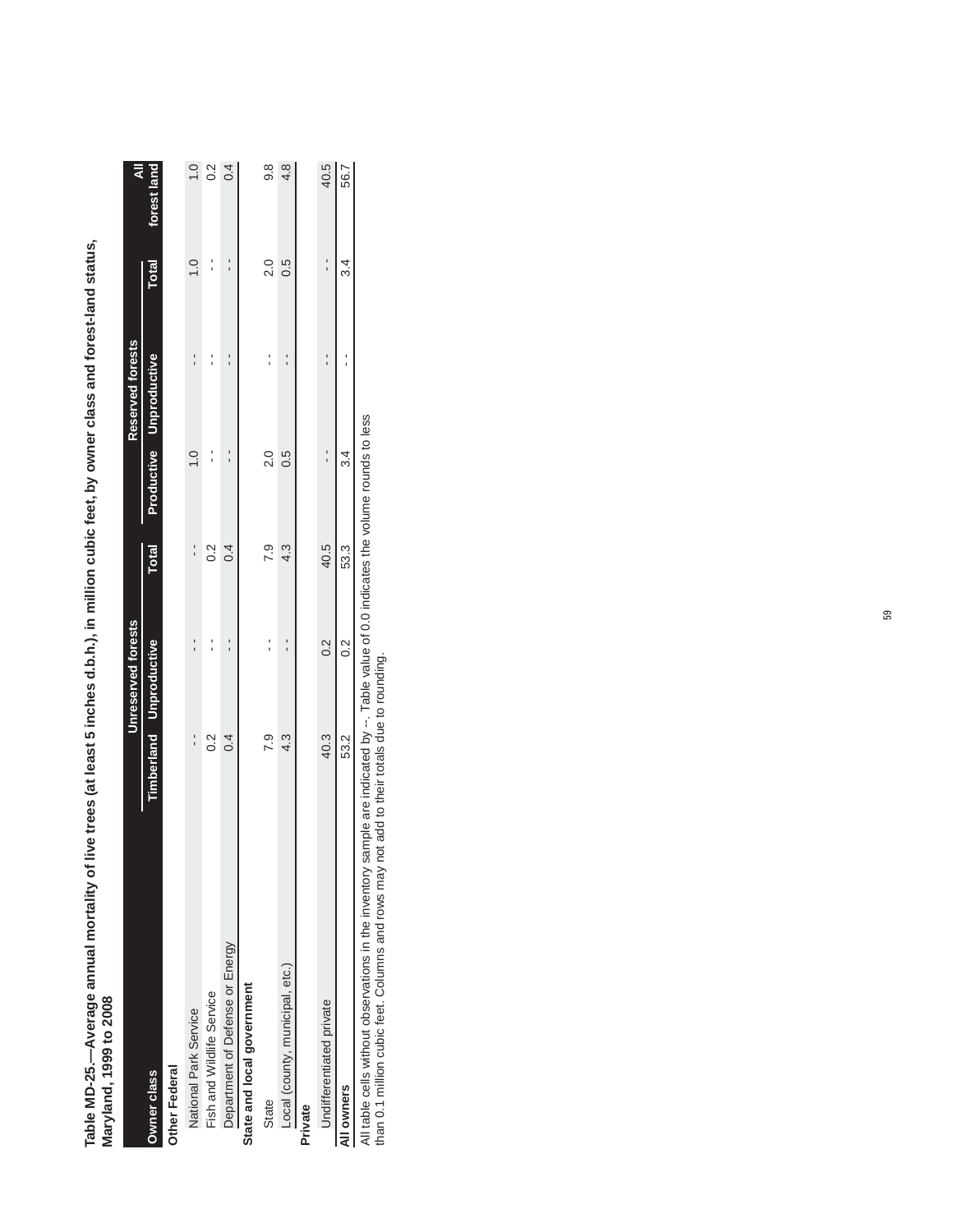| crass, marking is to the factor |                   |                    |                   |                                   |                  |                     |
|---------------------------------|-------------------|--------------------|-------------------|-----------------------------------|------------------|---------------------|
|                                 |                   |                    | Stand-size class  |                                   |                  |                     |
| Forest-type group               | Large<br>diameter | diameter<br>Medium | diameter<br>Small | <b>Chaparral</b>                  | Non stocked      | All size<br>classes |
| White / red / jack pine group   |                   | 0.2                | $\frac{1}{1}$     |                                   |                  | $\frac{2}{3}$       |
| Loblolly / shortleaf pine group | 5.2               | 0.4                | 2.2               |                                   |                  | $\frac{8}{10}$      |
| Oak / pine group                | 3.3               | :                  | Í                 |                                   |                  | ი<br>ი              |
| Oak / hickory group             | 30.9              | 1.4                | 0.4               | ׅ֧֚֚֚֚֚֚֚֚֚֚֚֚֚֚֚֚֚֚֚֚֚֚֚֚֬֡֡֡֡֓֡ | $\frac{1}{1}$    | 32.7                |
| Oak / gum / cypress group       | 5.4               | $\overline{0}$     | 0.2               |                                   | :                | 5.6                 |
| Elm / ash / cottonwood group    | $\ddot{0}$        | $0.\overline{3}$   | 0.0               |                                   |                  | $\frac{2}{3}$       |
| Maple / beech / birch group     | 3.7               | 0.5                |                   |                                   |                  | $rac{2}{4}$         |
| Other hardwoods group           | 0.0               | 0.0                |                   | ֪֢ׅ֚֚֚֚֚֚֚֚֚֚֚֚֚֚֚֚֚֚֚֚֬֡֡֡֡֡֡    |                  | $\overline{0}$      |
| Nonstocked                      | í                 | $\frac{1}{1}$      | $\frac{1}{1}$     | ı                                 | $\overline{0.7}$ | $\overline{0}$ .    |
| All forest-type groups          | 50.4              | 2.8                | $\frac{8}{2}$     |                                   | 0.7              | 56.7                |

Table MD-26.—Average annual mortality of trees (at least 5 inches d.b.h.), in million cubic feet, on forest land by forest-type group and stand-size<br>class, Maryland, 1999 to 2008 **Table MD-26.—Average annual mortality of trees (at least 5 inches d.b.h.), in million cubic feet, on forest land by forest-type group and stand-size class, Maryland, 1999 to 2008**

All table cells without observations in the inventory sample are indicated by --. Table value of 0.0 indicates the volume rounds to less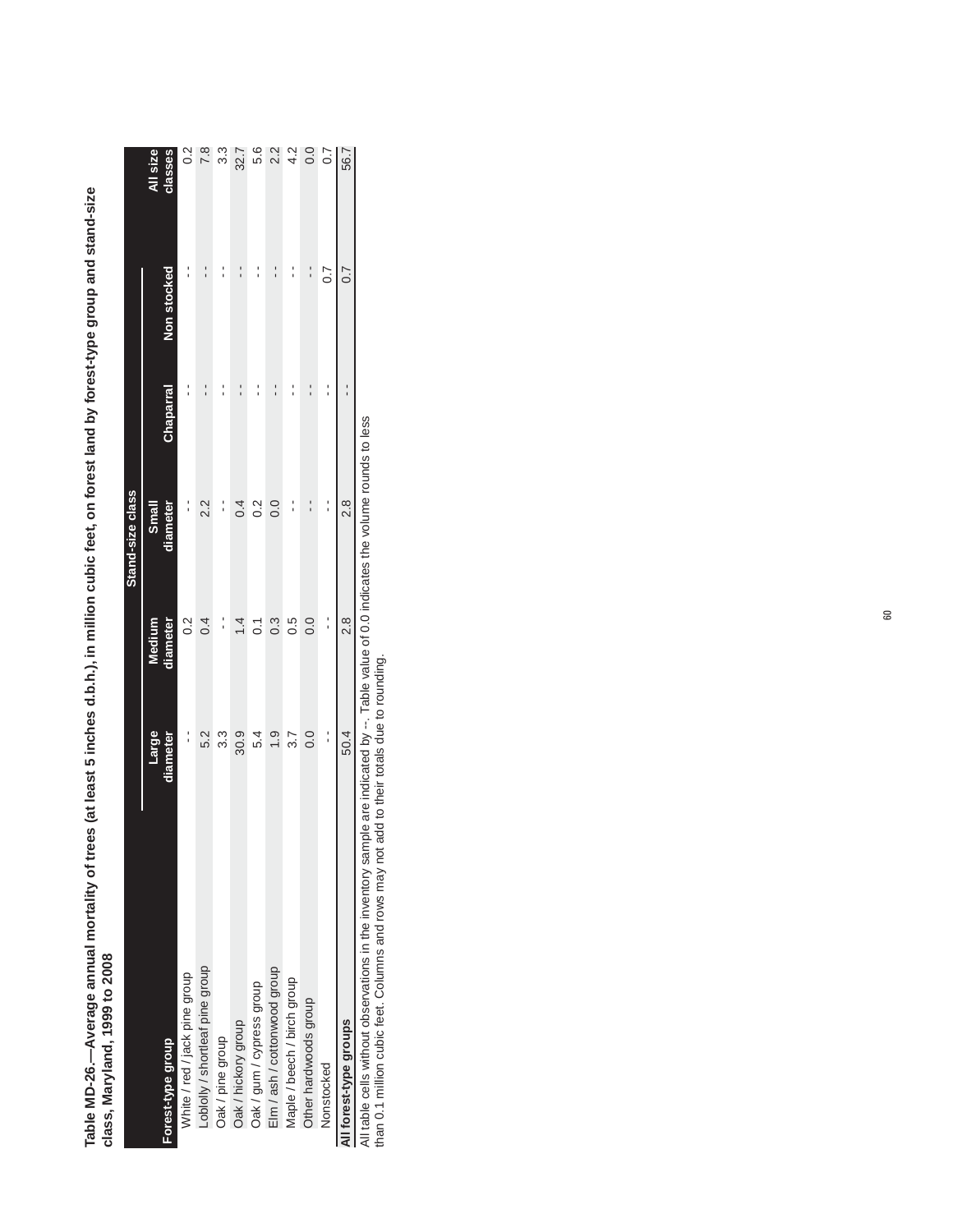Table MD-27.—Average annual mortality of trees (at least 5 inches d.b.h.), in million cubic feet, on forest land by species group and<br>ownership group, Maryland, 1999 to 2008 **Table MD-27.—Average annual mortality of trees (at least 5 inches d.b.h.), in million cubic feet, on forest land by species group and ownership group, Maryland, 1999 to 2008**

|                                                       |                                       | Ownership group  |                                                        |                             |                  |
|-------------------------------------------------------|---------------------------------------|------------------|--------------------------------------------------------|-----------------------------|------------------|
| <b>Species group</b>                                  | Forest<br>Service                     | Federal<br>Other | government<br>State and local                          | private<br>Undifferentiated | owners           |
| Softwood species groups                               |                                       |                  |                                                        |                             |                  |
| Eastern softwood species groups                       |                                       |                  |                                                        |                             |                  |
| Loblolly and shortleaf pines                          | $\frac{1}{1}$                         | $\frac{1}{4}$    | 0.4                                                    | $3.\overline{3}$            | 3.7              |
| Other yellow pines                                    | t,                                    | 0.0              | $0.\overline{8}$                                       | 4.2                         | 5.0              |
| Eastern white and red pines                           | $\frac{1}{1}$                         | $\frac{1}{1}$    | $\frac{1}{1}$                                          | $0.\overline{3}$            | $0.\overline{3}$ |
| Eastern hemlock                                       | $\frac{1}{1}$                         | $\frac{1}{1}$    | 0.2                                                    | 0.6                         | 0.9              |
| Other eastern softwoods                               | $\frac{1}{1}$                         |                  |                                                        | 0.0                         | $\frac{0}{0}$    |
| All softwoods                                         | $\frac{1}{1}$                         | 0.0              | 1.4                                                    | 8.3                         | 9.8              |
| Hardwood species groups                               |                                       |                  |                                                        |                             |                  |
| Eastern hardwood species groups                       |                                       |                  |                                                        |                             |                  |
| Select white oaks                                     | t                                     | 0.2              | 0.5                                                    | $3.\overline{2}$            | 5.1              |
| Select red oaks                                       | :                                     |                  | 1.0                                                    | $\frac{3}{2}$               | 2.4              |
| Other white oaks                                      | $\frac{1}{4}$                         | $\frac{1}{1}$    | $\frac{2}{1}$                                          | $\overline{1}$ .0           | 2.1              |
| Other red oaks                                        | $\frac{1}{1}$                         |                  | 1.8                                                    | 6.7                         | 8.5              |
| Hickory                                               | $\frac{1}{4}$                         | t,               | 0.0                                                    | $0.\overline{8}$            | 0.9              |
| Yellow birch                                          | t,                                    |                  | 0.4                                                    | ı                           | 0.4              |
| Hard maple                                            | f,                                    | l,               | $\ddot{ }$ :                                           | 1.5                         | 3.2              |
| Soft maple                                            | $\frac{1}{1}$                         | 0.0              | $\overline{1}$ .                                       | 6.0                         | 7.8              |
| <b>Beech</b>                                          | $\frac{1}{4}$                         | $\frac{1}{1}$    | 0.5                                                    | 0.2                         | $\frac{2}{3}$    |
| Sweetgum                                              |                                       | $0.\overline{3}$ | $\overline{0}$ :                                       | $\overline{1.1}$            | 1.5              |
| Tupelo and blackgum                                   | f,                                    | l,               | $0.\overline{3}$                                       | $0.\overline{8}$            | $\mathbb{Z}$     |
| <b>Ash</b>                                            | l.                                    | 0.6              | 0.4                                                    | $0.\overline{8}$            | $\frac{8}{1}$    |
| Cottonwood and aspen                                  | f,                                    | $\overline{0}$ : | $\frac{1}{1}$                                          | ĵ                           | $\overline{C}$   |
| Basswood                                              | t,                                    |                  |                                                        | $0.\overline{3}$            | $0.\overline{3}$ |
| Yellow-poplar                                         | l,                                    | $\frac{0}{0}$    | $\overline{0}$ .7                                      | 2.2                         | 3.0              |
| <b>Black walnut</b>                                   | $\frac{1}{1}$                         |                  |                                                        | 0.2                         | 0.2              |
| Other eastern soft hardwoods                          | l.                                    | $\overline{0}$ . | $\frac{1}{1}$                                          | 3.5                         | 4.7              |
| Other eastern hard hardwoods                          | $\blacksquare$                        | 0.2              | 1.6                                                    | 2.4                         | 4.3              |
| $\overline{\omega}$<br>Eastern noncommercial hardwood | $\mathbf{r}$                          |                  | 0.2                                                    | $0.\overline{3}$            | 0.5              |
| All hardwoods                                         | $\mathbf{r}$                          | 1.6              | 13.2                                                   | 32.2                        | 48.5             |
| All species groups                                    | $\frac{1}{4}$                         | 1.6              | 14.6                                                   | 40.5                        | 58.3             |
| All table cells without observations in the           | inventory sample are indicated by --. |                  | Table value of 0.0 indicates the volume rounds to less |                             |                  |

All table cells without observations in the inventory sample are indicated by --. Table value of 0.0 indicates the volume rounds to less than 0.1 million cubic feet. Columns and rows may not add to their totals due to rounding.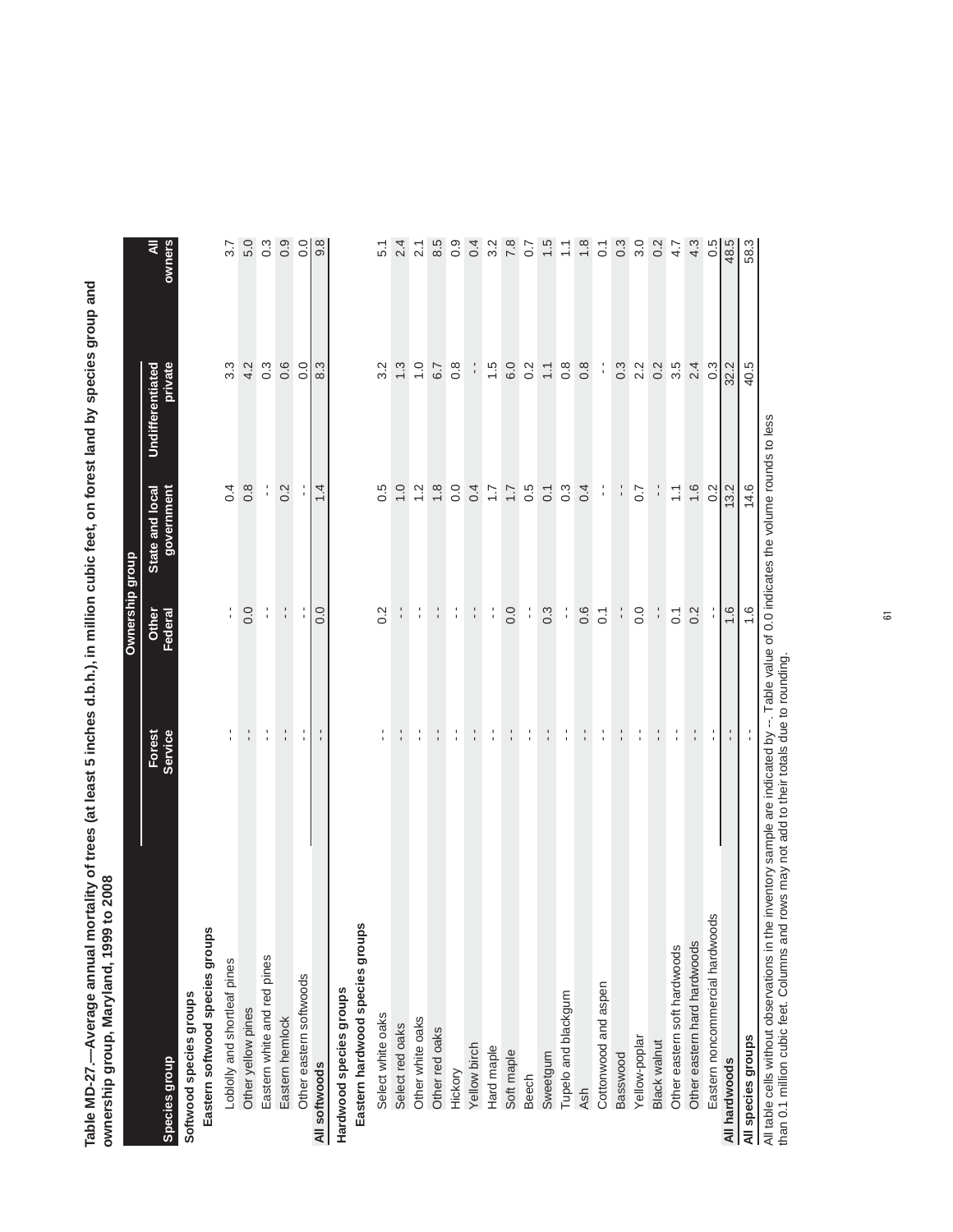Table MD-28.—Average annual mortality of growing-stock trees (at least 5 inches d.b.h.), in million cubic feet, on timberland by species<br>group and ownership group, Maryland, 1999 to 2008 **Table MD-28.—Average annual mortality of growing-stock trees (at least 5 inches d.b.h.), in million cubic feet, on timberland by species group and ownership group, Maryland, 1999 to 2008**

|                                 |                   | Ownership group  |                               |                                    |                  |
|---------------------------------|-------------------|------------------|-------------------------------|------------------------------------|------------------|
| Species group                   | Forest<br>Service | Federal<br>Other | State and local<br>government | private<br><b>Undifferentiated</b> | Š                |
| Softwood species groups         |                   |                  |                               |                                    |                  |
| Eastern softwood species groups |                   |                  |                               |                                    |                  |
| Loblolly and shortleaf pines    | $\frac{1}{1}$     | l,               | 0.4                           | 3.1                                | 3.5              |
| Other yellow pines              | $\frac{1}{1}$     | $\frac{1}{1}$    | 0.6                           | 3.8                                | 4.4              |
| Eastern white and red pines     | $\frac{1}{1}$     | f,               | $\frac{1}{1}$                 | $0.\overline{3}$                   | $0.\overline{3}$ |
| Eastern hemlock                 | $\frac{1}{1}$     | $\frac{1}{1}$    | 0.2                           | 0.6                                | $0.\overline{8}$ |
| Other eastern softwoods         | t,                | ţ.               | $\frac{1}{1}$                 | 0.0                                | 0.0              |
| All softwoods                   | $\frac{1}{1}$     | $\frac{1}{1}$    | 1.2                           | 7.8                                | 0.6              |
| Hardwood species groups         |                   |                  |                               |                                    |                  |
| Eastern hardwood species groups |                   |                  |                               |                                    |                  |
| Select white oaks               | $\frac{1}{1}$     | 0.2              | $0.\overline{3}$              | 2.6                                | 4.1              |
| Select red oaks                 | $\frac{1}{1}$     | $\frac{1}{1}$    | 0.9                           | $\overline{\cdot}$                 | 2.1              |
| Other white oaks                | f,                | ţ                | $0.\overline{9}$              | $\overline{0.7}$                   | $\ddot{ }$ :     |
| Other red oaks                  | $\frac{1}{1}$     | $\frac{1}{1}$    | 0.9                           | 5.8                                | 6.7              |
| Hickory                         | f,                | l.               | 0.0                           | 0.7                                | $\overline{0.7}$ |
| Yellow birch                    | $\frac{1}{1}$     | $\frac{1}{1}$    | $0.\overline{3}$              | ÷,                                 | $0.\overline{3}$ |
| Hard maple                      | l.                | l.               | $\ddot{4}$                    | 1.2                                | 2.6              |
| Soft maple                      | $\frac{1}{4}$     | 0.0              | $\overline{1}$ .0             | 4.4                                | 5.5              |
| <b>Beech</b>                    | t,                | f,               | f,                            | $\overline{\text{o}}$              | $\overline{0}$ . |
| Sweetgum                        | f,                | 0.2              | $\overline{0}$ .1             | 0.9                                | 1.2              |
| Tupelo and blackgum             | $\frac{1}{1}$     | l.               | 0.2                           | 0.7                                | $0.\overline{0}$ |
| Ash                             | $\frac{1}{1}$     | $\frac{1}{1}$    | 0.2                           | 0.6                                | 0.7              |
| Basswood                        | f,                | l.               | f,                            | 0.2                                | 0.2              |
| Yellow-poplar                   | $\frac{1}{1}$     | $\frac{1}{1}$    | $\overline{0}$ .1             | 1.3                                | 1.5              |
| <b>Black walnut</b>             | f,                | f,               | f,                            | 0.2                                | 0.2              |
| Other eastern soft hardwoods    | $\frac{1}{1}$     | 0.0              | $0.\overline{8}$              | 2.9                                | 3.8              |
| Other eastern hard hardwoods    | t,                |                  | $\overline{0.7}$              | $\frac{8}{1}$                      | 2.5              |
| All hardwoods                   |                   | 0.4              | 7.8                           | 25.3                               | 34.8             |
| All species groups              |                   | 0.4              | 0.6                           | 33.1                               | 43.8             |

All table cells without observations in the inventory sample are indicated by --. Table value of 0.0 indicates the volume rounds to less<br>than 0.1 million cubic feet. Columns and rows may not add to their totals due to roun All table cells without observations in the inventory sample are indicated by --. Table value of 0.0 indicates the volume rounds to less

 $S$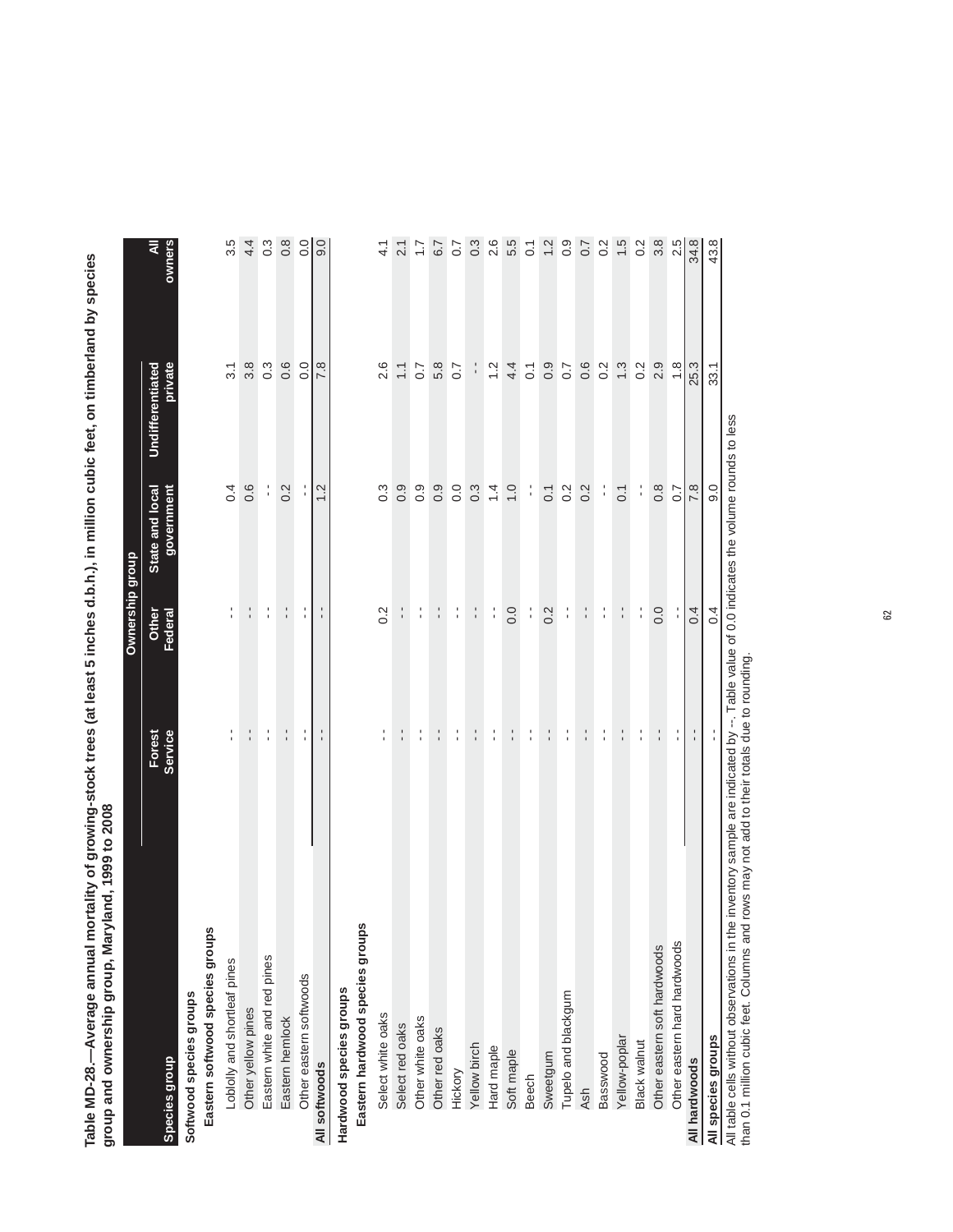Table MD-29.—Average annual removals of live trees (at least 5 inches d.b.h.), in million cubic feet, on forest land by species group and<br>ownership group, Maryland, 1999 to 2008 **Table MD-29.—Average annual removals of live trees (at least 5 inches d.b.h.), in million cubic feet, on forest land by species group and ownership group, Maryland, 1999 to 2008**

|                                                                                                                                          |                   | Ownership group  |                               |                             |                   |
|------------------------------------------------------------------------------------------------------------------------------------------|-------------------|------------------|-------------------------------|-----------------------------|-------------------|
| <b>Species group</b>                                                                                                                     | Forest<br>Service | Federal<br>Other | State and local<br>government | private<br>Undifferentiated | owners            |
| Softwood species groups                                                                                                                  |                   |                  |                               |                             |                   |
| Eastern softwood species groups                                                                                                          |                   |                  |                               |                             |                   |
| Loblolly and shortleaf pines                                                                                                             | $\frac{1}{1}$     | $\frac{1}{1}$    | 2.4                           | 16.6                        | 20.0              |
| Other yellow pines                                                                                                                       | f,                | f,               | $\frac{1}{1}$                 | 3.8                         | $\frac{1}{4}$     |
| Eastern white and red pines                                                                                                              | $\frac{1}{1}$     | $\frac{1}{1}$    | t,                            | 0.9                         | 0.9               |
| Other eastern softwoods                                                                                                                  | l.                | ţ                | $\frac{1}{1}$                 |                             |                   |
| All softwoods                                                                                                                            | $\frac{1}{1}$     | $\frac{1}{4}$    | 2.4                           | 21.3                        | 25.1              |
| Hardwood species groups                                                                                                                  |                   |                  |                               |                             |                   |
| Eastern hardwood species groups                                                                                                          |                   |                  |                               |                             |                   |
| Select white oaks                                                                                                                        | l,                | t.               | l,                            | 2.0                         | 2.9               |
| Select red oaks                                                                                                                          | $\frac{1}{1}$     | $\frac{1}{4}$    | $\frac{1}{4}$                 | 2.8                         | 3.4               |
| Other white oaks                                                                                                                         | l.                | f,               | l.                            | $0.\overline{6}$            | $\overline{0}$    |
| Other red oaks                                                                                                                           | $\frac{1}{1}$     | $\frac{1}{1}$    | $\frac{1}{1}$                 | 3.2                         | 4.5               |
| Hickory                                                                                                                                  | f,                | t                | f,                            | 0.9                         | $\frac{2}{3}$     |
| Yellow birch                                                                                                                             | $\frac{1}{1}$     | $\frac{1}{1}$    | $\frac{1}{1}$                 | i,                          | 0.6               |
| Hard maple                                                                                                                               | l,                | l.               | $\frac{1}{1}$                 | l,                          | $\frac{0}{0}$     |
| Soft maple                                                                                                                               | ÷,                | ÷                | ÷,                            | 5.8                         | $\overline{9}$ .1 |
| <b>Beech</b>                                                                                                                             | l.                | l.               | f,                            | $\frac{2}{1}$               | $\frac{4}{1}$     |
| Sweetgum                                                                                                                                 | $\frac{1}{1}$     | $\frac{1}{1}$    | $\frac{1}{1}$                 | 1.2                         | 2.9               |
| Tupelo and blackgum                                                                                                                      | $\frac{1}{1}$     | $\frac{1}{4}$    | $\frac{1}{4}$                 | $0.\overline{8}$            | 1.5               |
| Ash                                                                                                                                      | $\frac{1}{1}$     | t,               | $\frac{1}{1}$                 | 0.1                         | 3.8               |
| Cottonwood and aspen                                                                                                                     | f,                | f,               | t,                            | ţ.                          | 0.5               |
| Basswood                                                                                                                                 |                   | ÷                | ÷.                            | 0.1                         | 0.2               |
| Yellow-poplar                                                                                                                            | l.                | f,               | ţ.                            | 2.5                         | 7.7               |
| <b>Black walnut</b>                                                                                                                      | t,                | ÷,               | f,                            | $\frac{1}{1}$               | 0.2               |
| Other eastern soft hardwoods                                                                                                             | f,                | $\frac{1}{1}$    | 0.2                           | 0.5                         |                   |
| Other eastern hard hardwoods                                                                                                             | $\frac{1}{1}$     | $\frac{1}{1}$    | 0.0                           | 0.9                         | $2.4$<br>1.6      |
| Eastern noncommercial hardwoods                                                                                                          |                   | f,               |                               | $\overline{0}$ .            | $0.\overline{3}$  |
| All hardwoods                                                                                                                            |                   |                  | 0.2                           | 23.5                        | $\sqrt{4.9}$      |
| All species groups                                                                                                                       |                   |                  | 2.6                           | 44.8                        | 70.0              |
| All table cells without observations in the inventory sample are indicated by --. Table value of 0.0 indicates the volume rounds to less |                   |                  |                               |                             |                   |

rounds to less All table cells without observations in the inventory sample are indicated by --. Table value of 0.0 indicates the volume rounds to less n<br>D 5 All table cells without observations in the inventory sample are indicated by --. Table value<br>than 0.1 million cubic feet. Columns and rows may not add to their totals due to rounding.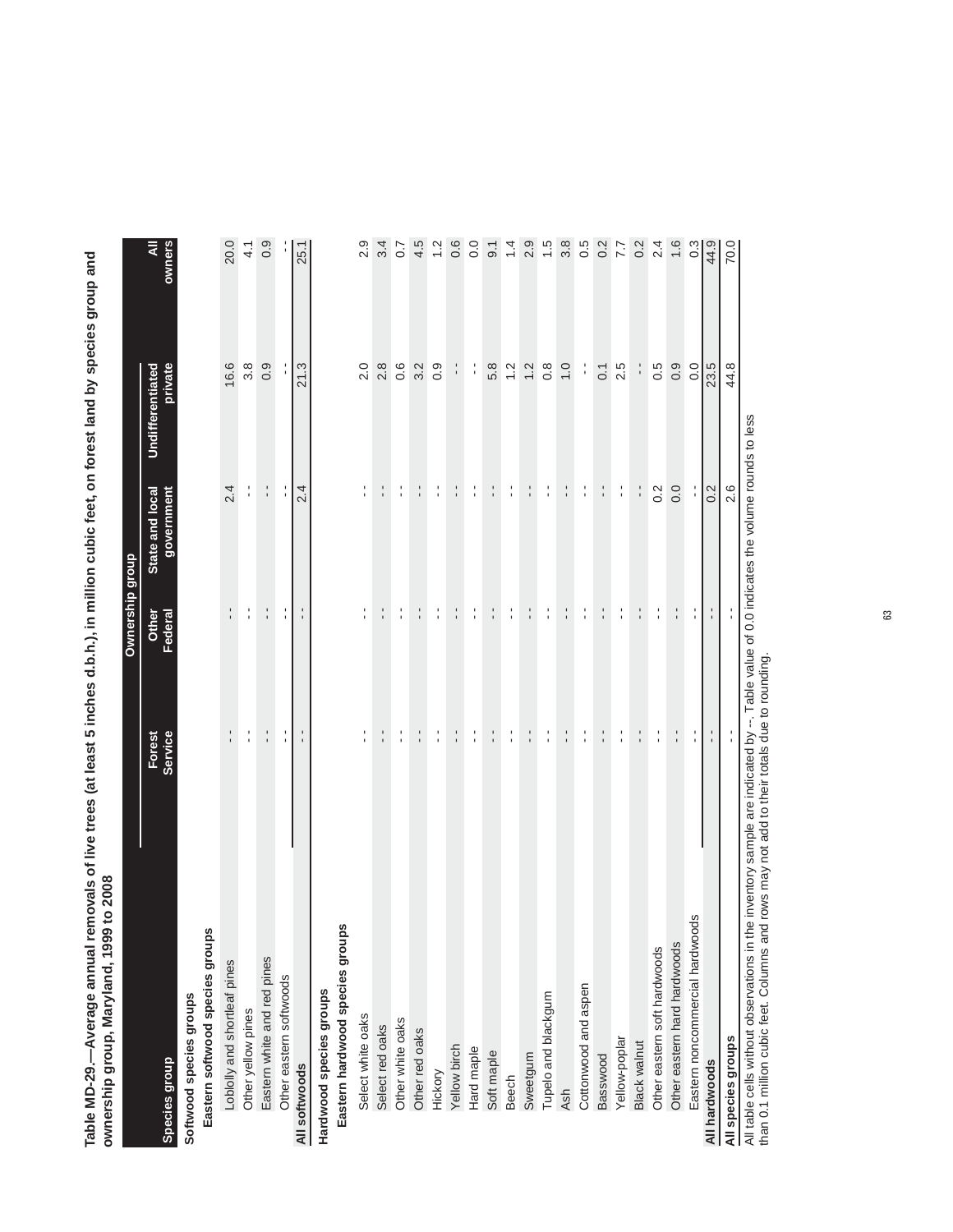Table MD-30.—Average annual removals of growing-stock trees (at least 5 inches d.b.h.), in million cubic feet, on timberland by species<br>group and ownership group, Maryland, 1999 to 2008 **Table MD-30.—Average annual removals of growing-stock trees (at least 5 inches d.b.h.), in million cubic feet, on timberland by species group and ownership group, Maryland, 1999 to 2008**

|                                                                                                                                          |                   | Ownership group  |                               |                             |                |
|------------------------------------------------------------------------------------------------------------------------------------------|-------------------|------------------|-------------------------------|-----------------------------|----------------|
| <b>Species group</b>                                                                                                                     | Forest<br>Service | Federal<br>Other | government<br>State and local | private<br>Undifferentiated | owners         |
| Softwood species groups                                                                                                                  |                   |                  |                               |                             |                |
| Eastern softwood species groups                                                                                                          |                   |                  |                               |                             |                |
| Loblolly and shortleaf pines                                                                                                             | $\frac{1}{1}$     |                  | 3.4                           | 16.0                        | 20.3           |
| Other yellow pines                                                                                                                       | $\frac{1}{1}$     | $\frac{1}{1}$    | $\frac{1}{1}$                 | 3.2                         | 3.6            |
| Eastern white and red pines                                                                                                              | $\frac{1}{1}$     | $\frac{1}{1}$    | $\frac{1}{4}$                 | $0.\overline{8}$            | 0.8            |
| Other eastern softwoods                                                                                                                  | $\frac{1}{1}$     | 0.0              | $\frac{1}{1}$                 |                             | 0.0            |
| All softwoods                                                                                                                            | $\frac{1}{1}$     | 0.0              | 3.4                           | 20.1                        | 24.7           |
| Hardwood species groups                                                                                                                  |                   |                  |                               |                             |                |
| Eastern hardwood species groups                                                                                                          |                   |                  |                               |                             |                |
| Select white oaks                                                                                                                        | $\frac{1}{1}$     | t,               | $\overline{0}$ .              | $\overline{1}$ .            | 2.5            |
| Select red oaks                                                                                                                          | $\frac{1}{1}$     | l.               | $\overline{0}$ .7             | $\frac{4}{2}$               | 3.6            |
| Other white oaks                                                                                                                         | f                 | $\frac{1}{1}$    | 0.0                           | 0.5                         | $\overline{0}$ |
| Other red oaks                                                                                                                           | $\frac{1}{1}$     | $\frac{1}{1}$    | 0.5                           | 2.8                         | 4.4            |
| Hickory                                                                                                                                  | t.                | t,               | t,                            | $0.\overline{8}$            |                |
| Yellow birch                                                                                                                             | $\frac{1}{1}$     | $\frac{1}{1}$    | $\frac{1}{1}$                 | $\frac{1}{1}$               | 0.4            |
| Hard maple                                                                                                                               | $\frac{1}{1}$     | $\frac{1}{1}$    | $\frac{1}{1}$                 |                             | 0.0            |
| Soft maple                                                                                                                               | $\frac{1}{1}$     | 0.0              | 0.6                           | 4.8                         | 8.2            |
| <b>Beech</b>                                                                                                                             | $\frac{1}{1}$     |                  | $0.\overline{3}$              | $\frac{1}{1}$               | 0.5            |
| Sweetgum                                                                                                                                 | f,                | 0.2              | $\overline{1}$ . O            | $\sum$                      | 3.8            |
| Tupelo and blackgum                                                                                                                      | $\frac{1}{1}$     | i.               | 0.2                           | 0.7                         | 1.6            |
| <b>Ash</b>                                                                                                                               | $\frac{1}{1}$     | l.               | $\overline{0}$ .              | $0.\overline{8}$            | 2.9            |
| Cottonwood and aspen                                                                                                                     | $\frac{1}{4}$     | $\frac{1}{1}$    | t,                            | f,                          | 0.5            |
| Basswood                                                                                                                                 | $\frac{1}{1}$     | $\frac{1}{1}$    | $\frac{1}{1}$                 | $\overline{0}$              | 0.2            |
| Yellow-poplar                                                                                                                            | $\frac{1}{1}$     | f,               | 0.9                           | $2.\overline{3}$            | 7.8            |
| Black walnut                                                                                                                             | f,                | ţ.               | f,                            | f,                          | 0.2            |
| Other eastern soft hardwoods                                                                                                             | $\frac{1}{1}$     | $\overline{0}$ . | 0.7                           | $0.\overline{3}$            | 2.5            |
| Other eastern hard hardwoods                                                                                                             | f,                |                  | $\overline{C}$                | $0.\overline{8}$            | $\frac{6}{1}$  |
| All hardwoods                                                                                                                            |                   | 0.2              | 5.1                           | 19.2                        | 42.6           |
| All species groups                                                                                                                       |                   | 0.2              | 8.5                           | 39.2                        | 67.3           |
| All table cells without observations in the inventory sample are indicated by --. Table value of 0.0 indicates the volume rounds to less |                   |                  |                               |                             |                |

All table cells without observations in the inventory sample are indicated by --. Table value of 0.0 indicates the volume rounds to less than 0.1 million cubic feet. Columns and rows may not add to their totals due to rounding.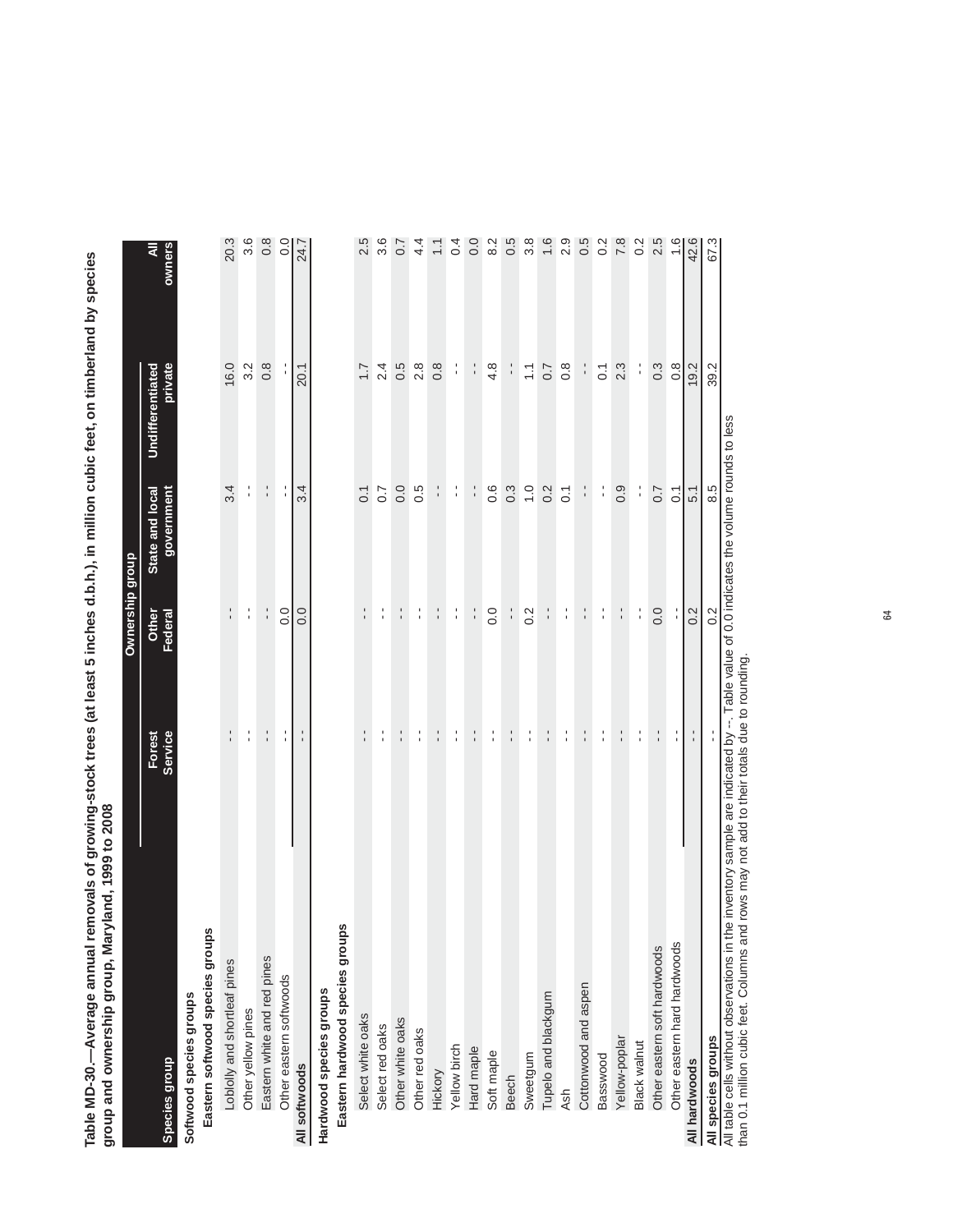| Maryland, 2008                  |         |                                |              |       |                         |                                           |             |
|---------------------------------|---------|--------------------------------|--------------|-------|-------------------------|-------------------------------------------|-------------|
|                                 |         | Unreserved forests             |              |       | Reserved forests        |                                           | ₹           |
| Owner class                     |         | <b>Timberland</b> Unproductive | <b>Total</b> |       | Productive Unproductive | <b>Total</b>                              | forest land |
| Other Federal                   |         |                                |              |       |                         |                                           |             |
| National Park Service           |         |                                | ı            | 961   |                         | 961                                       | 961         |
| Fish and Wildlife Service       | 1,598   |                                | 1,598        | I     |                         | ֧֦֧֦֧֧֚֚֚֚֚֚֚֚֚֚֚֚֚֚֚֬֕֕֓֕֓֕֓֕֓֡֝֓֕֓֡֝֬֝֓ | 1,598       |
| Department of Defense or Energy | 1,615   |                                | 1,615        |       |                         |                                           | 1,615       |
| State and local government      |         |                                |              |       |                         |                                           |             |
| State                           | 25,426  |                                | 25,426       | 6,347 |                         | 6,347                                     | 31,773      |
| Local (county, municipal, etc.) | 6,256   |                                | 6,256        | 1,386 |                         | 1,386                                     | 7,642       |
| Private                         |         |                                |              |       |                         |                                           |             |
| Undifferentiated private        | 132,709 | 51                             | 132,760      |       |                         |                                           | 132,760     |
| All owners                      | 167,605 | 51                             | 167.656      | 8,694 |                         | 8,694                                     | 176,350     |

Table MD-31.-Aboveground dry weight of live trees (at least 1 inch d.b.h.), in thousand dry short tons, by owner class and forest-land status, **Table MD-31.—Aboveground dry weight of live trees (at least 1 inch d.b.h.), in thousand dry short tons, by owner class and forest-land status,** 

(Table 32 continued on next page) - - 8,694 176,350 8,694 All table cells without observations in the inventory sample are indicated by --. Table value of 0 indicates the aboveground tree biomass rounds to less 167,605 51 167,656 8,694 **All owners** 

than 1 thousand dry tons. Columns and rows may not add to their totals due to rounding.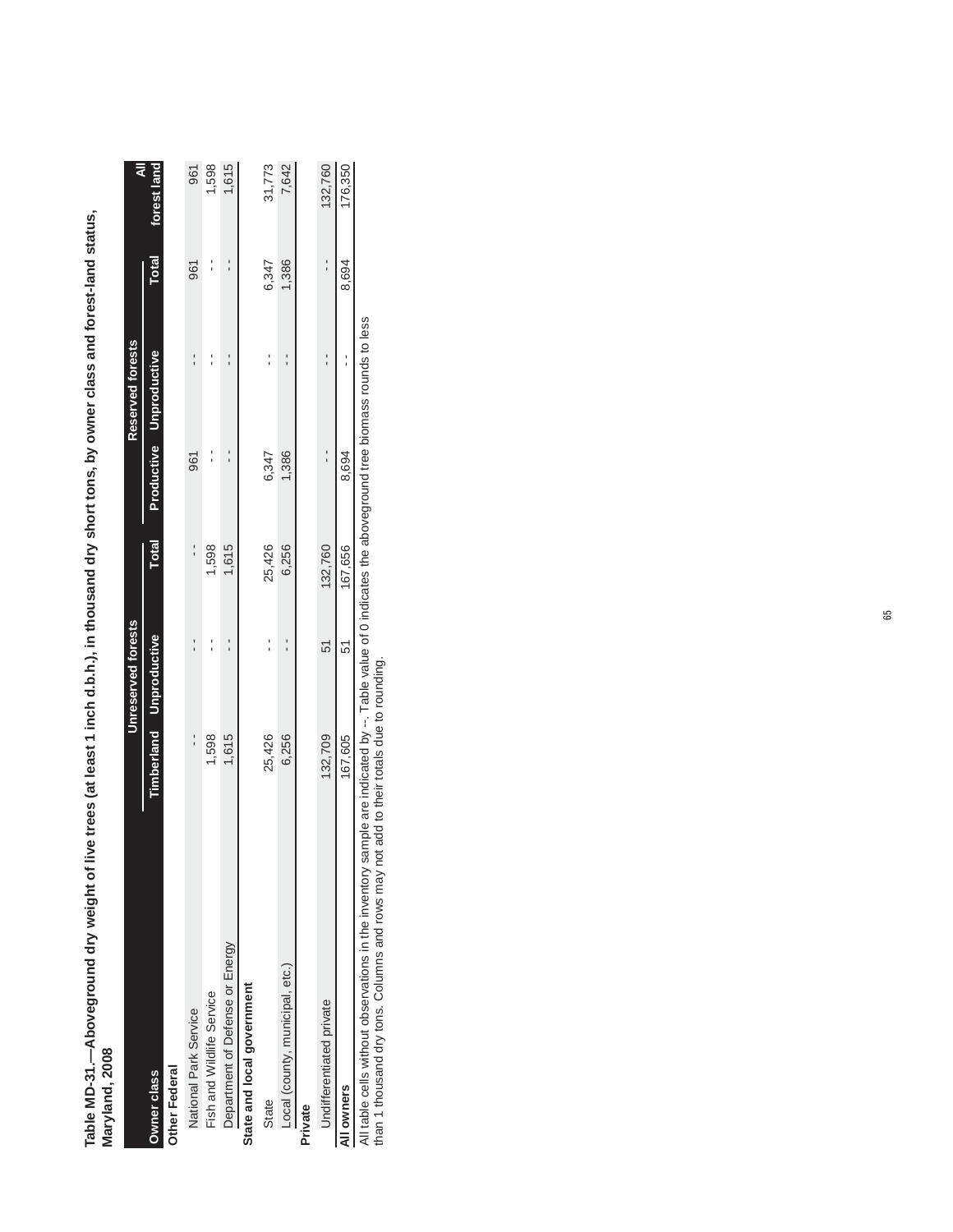Table MD-32.—Aboveground dry weight of live trees (at least 1 inch d.b.h., computed using "component ratio method" - CRM), in thousand dry short tons,<br>on forest land by species group and dMDmeter class, Maryland, 2008 **Table MD-32.—Aboveground dry weight of live trees (at least 1 inch d.b.h., computed using "component ratio method" - CRM), in thousand dry short tons, on forest land by species group and dMDmeter class, Maryland, 2008**

|                                 |                |                |                            |                       |                  |                 |                             | Diameter class (inches)    |                          |                                           |               |                |               |                  |                      |                 |
|---------------------------------|----------------|----------------|----------------------------|-----------------------|------------------|-----------------|-----------------------------|----------------------------|--------------------------|-------------------------------------------|---------------|----------------|---------------|------------------|----------------------|-----------------|
| Species group                   | $1.0 - 2.9$    | $3.0 -$<br>4.9 | <u>ດິ</u>                  | 7.89                  | $3.0 - 0.9$      | $11.0 - 12.9$   | $\frac{13.0}{14.9}$         | 15.0-<br>16.9              | $17.0 - 11.9$            | $19.0 - 20.9$                             | $21.0 - 22.9$ | 23.0-<br>24.9  | 25.0-<br>26.9 | $27.0 - 28.9$    | 29.0+                | All<br>classes  |
| Softwood species groups         |                |                |                            |                       |                  |                 |                             |                            |                          |                                           |               |                |               |                  |                      |                 |
| Eastern softwood species groups |                |                |                            |                       |                  |                 |                             |                            |                          |                                           |               |                |               |                  |                      |                 |
| Loblolly and shortleaf pines    | $\frac{4}{3}$  | 436            |                            | 1,764                 | 1,892            | 1,980           | 2,161                       | 1,358                      | 1,152                    | 880                                       | 291           | 184            |               | 181              | f,                   | 13,442          |
| Other yellow pines              | $\overline{a}$ | 36             |                            | 354<br>345            |                  | 638             | 639                         | 604                        | <b>95</b>                |                                           | f,            | ÷              |               | f,               | f,                   | 3,206           |
| Eastern white and red pines     | 5              | 29             | $4.80$<br>$4.82$<br>$5.87$ |                       | 645<br>386<br>62 | 177             | 150                         | 34                         |                          | $\frac{1}{2}$                             | í             | ţ.             | $\frac{1}{1}$ |                  | f,                   | 1,328           |
| Eastern hemlock                 |                | ţ              |                            | 56                    |                  |                 | $\frac{2}{3}$               |                            |                          |                                           |               |                |               |                  | 110                  | 469             |
| Cypress                         | $\frac{1}{1}$  | $\frac{1}{1}$  |                            | ÷                     | $\infty$         | ÷               | ÷                           | $rac{6}{6}$<br>$rac{1}{6}$ | : 2<br>2                 | $\frac{1}{28}$                            | 35            | $\frac{5}{20}$ | 47            | ÷                | ÷                    | 224<br>782      |
| Other eastern softwoods         | $\overline{c}$ | $\overline{7}$ |                            | 67                    | 126              | 144             | 85                          |                            |                          |                                           |               |                |               |                  |                      |                 |
| All softwoods                   | 122            | 573            | 1,446                      | 2,606                 | 3,118            | 2,953           | 3,046                       | 2,225                      | 1,432                    | 931                                       | 326           | 335            | 47            | 181              | 110                  | 19,450          |
| Hardwood species groups         |                |                |                            |                       |                  |                 |                             |                            |                          |                                           |               |                |               |                  |                      |                 |
| Eastern hardwood species groups |                |                |                            |                       |                  |                 |                             |                            |                          |                                           |               |                |               |                  |                      |                 |
| Select white oaks               | 26             | 65             | 339                        | 872                   | 1,681            | 2,079           | 2,462                       | 1,813                      | 1,857                    | 2,257                                     | 1,171         | 517            | 602           | 807              | 304                  | 16,851          |
| Select red oaks                 | 120            | 50             | 106                        | 262<br>526            | 330              | 488             | 691                         | 876                        | 1,122                    | 1,238<br>2,185                            | 829           | 660            | 840           | 430              | 273                  | 8,316           |
| Other white oaks                | $\overline{6}$ | 179            | 300                        |                       | 951              | 1,120           | 1,225                       | 1,343                      | 928                      |                                           | 433           | 207            |               |                  |                      | 9,459           |
| Other red oaks                  | $87\,$         | 164            | 424                        | 656<br>553            | 1,255            | 1,666           | 2,391                       | 2,733                      | 2,037                    | 2,360                                     | 2,065         | 852            | 1,085         | 478              | 1,512                | 19,766          |
| Hickory                         | 86             | 191            |                            |                       | 723              | 1,185           | 767                         | 907                        | 405                      | 653                                       | 941           | 533            |               |                  | ÷,                   | 7,246           |
| Yellow birch                    |                | 27             | $\frac{22}{37}$            | 56                    | 36               | $43$            | 57<br>226                   |                            |                          |                                           |               | ÷,             | f,            | ì                | ÷,                   | 250             |
| Hard maple                      | \$             | 292            |                            |                       |                  | 471             |                             | 252                        | 136                      | $\overline{7}$                            | 95            | ÷              | ÷,            |                  | 163                  | 2,650           |
| Soft maple                      | 711            | I,113          | 1,283                      | 357<br>1,803<br>1,116 | 261              | 2,538           | 2,327<br>835                | 2,133                      | ,513                     | 1,741                                     | ,089          | 865            | 580           | $\frac{60}{100}$ | 819                  | 20,924          |
| Beech                           | 112            | 233            | 260                        |                       | 552              | 418             |                             | 616                        |                          |                                           | 515           |                | 223           | ÷                |                      |                 |
| Sweetgum                        | 310            | 566            | 764                        |                       | 1,456            | 1,883           | .671                        | 1,602                      |                          |                                           | 513           | 330            | 231           | <b>88</b>        | 263                  | 5,677<br>12,221 |
| Tupelo and blackgum             | 183            | 391            | 455                        |                       | 658              | 561             | 594                         | 378<br>167                 | 875<br>821<br>429<br>335 | $\frac{183}{57}$<br>$\frac{75}{27}$<br>30 | 127           | 193            | ÷,            |                  | $\ddot{\phantom{0}}$ | 4,605           |
| <b>Ash</b>                      | $\circ$        | 58             | 138                        |                       | 259              | 475             | 590<br>28<br>1,770<br>1,770 |                            |                          |                                           | 412           | 286            | 269           | 228              | ÷.                   | 3,801           |
| Cottonwood and aspen            | S              | t              |                            |                       |                  | <b>57</b><br>58 |                             | ÷,                         | ÷,                       |                                           | 42            | 54             | $63\,$        | ÷,               | 76                   | 429             |
| Basswood                        |                | $\overline{0}$ |                            |                       | 674              |                 |                             | 104                        | $\infty$                 |                                           | f,            | ÷,             | $\alpha$      | Ŷ                |                      | 571             |
| Yellow-poplar                   | 83             | 87             | 235                        |                       |                  | , 345           |                             | 2,309                      | 2,726                    | 3,117                                     | 2,647         | 2,550          | 1,069         | 2,283            | 3,085                | 24,528          |
| Black walnut                    | í              | 39             | ო                          | 55                    | $\overline{8}$   | 136             | 73                          | $\approx$                  | 54                       | f,                                        | ŀ             | 79             |               |                  |                      | 598             |
| Other eastern soft hardwoods    | 118            | 520            | 682                        | 1,019                 | 1,414            | 1,083           | 1,188                       | 903                        | 828                      | 452                                       | 383           | 233            | 250           | 152              | 1,174                | 10,399          |
| Other eastern hard hardwoods    | 528            | 1,146          | 815                        | 959                   | 820              | 735             | 795                         | 326                        | 333                      | 248                                       | 144           | 269            |               |                  |                      | 7,120           |
| Eastern noncommercial hardwoods | 318            | 338            | 140                        | 203                   | 112              | 85              | 159                         | 43                         | $\infty$                 |                                           |               | ÷              |               | ÷                |                      | 1,489           |
| All hardwoods                   | 2,781          | 5,469          | 6,51                       | 10,319                | 13,715           | 16,459          | 18,026                      | 16,535                     | 14,520                   | 15,519                                    | 11,406        | 7,966          | 5,282         | 4,716            | 7,669                | 156,900         |
| All species groups              | 2,903          | 6,041          | 7,96                       | 12,926                | 16,832           | 19,412          | 21,073                      | 18,761                     | 15,952                   | 16,450                                    | 11,732        | $-301$<br>ထံ   | 5,328         | 4,897            | 7,779                | 176,350         |
|                                 |                |                |                            |                       |                  |                 |                             |                            |                          |                                           |               |                |               |                  |                      |                 |

All table cells without observations in the inventory sample are indicated by --. Table value of 0 indicates the aboveground tree biomass rounds to less

than 1 thousand dry tons. Columns and rows may not add to their totals due to rounding.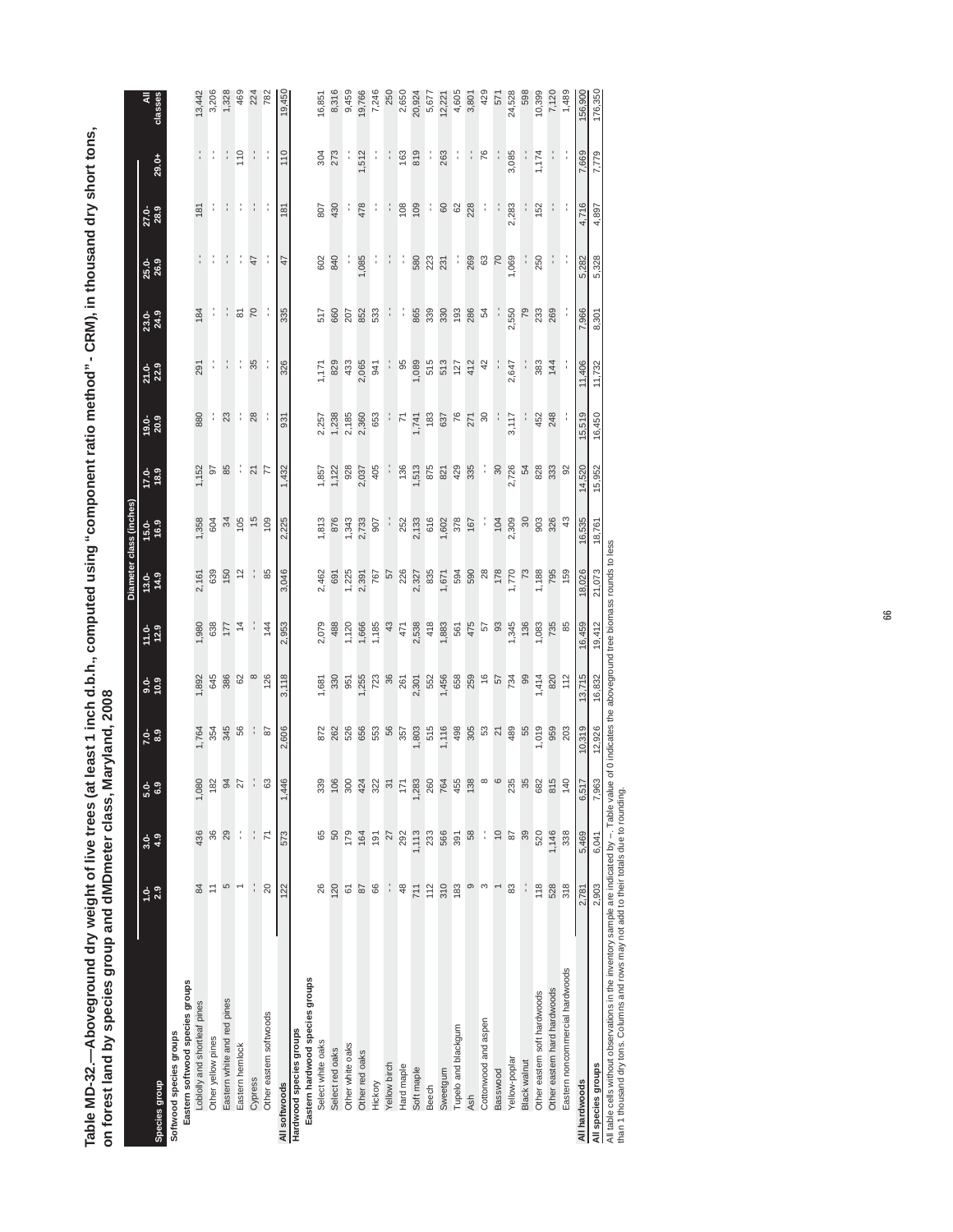| opportunity the control of the control of the control of the control of the control of the control of the control of the control of the control of the control of the control of the control of the control of the control of<br>abie MD-24. |                         |                                                      |              |                  |                  |                  |             |
|----------------------------------------------------------------------------------------------------------------------------------------------------------------------------------------------------------------------------------------------|-------------------------|------------------------------------------------------|--------------|------------------|------------------|------------------|-------------|
|                                                                                                                                                                                                                                              |                         | <b>Unreserved forests</b>                            |              |                  | Reserved forests |                  | ₹           |
| Inventory unit and county                                                                                                                                                                                                                    | Timberland Unproductive |                                                      | <b>Total</b> | Productive       | Unproductive     | Total            | forest land |
| North Central                                                                                                                                                                                                                                |                         |                                                      |              |                  |                  |                  |             |
| Carroll                                                                                                                                                                                                                                      | 53.6                    | $\blacksquare$                                       | 53.6         | $\frac{1}{1}$    | ٠                | $\frac{1}{1}$    | 53.6        |
| Frederick                                                                                                                                                                                                                                    | 126.5                   | I                                                    | 126.5        | 4.9              | $\frac{1}{1}$    | 4.9              | 131.4       |
| Washington                                                                                                                                                                                                                                   | 119.6                   | $\frac{1}{1}$                                        | 119.6        | 16.5             | ţ                | 16.5             | 136.0       |
| Anne Arundel/Howard                                                                                                                                                                                                                          | 116.8                   | $\frac{1}{1}$                                        | 116.8        | 1.5              | $\frac{1}{1}$    | 1.5              | 118.3       |
| Caroline/Talbot                                                                                                                                                                                                                              | 115.2                   | $\frac{1}{1}$                                        | 115.2        | $\frac{1}{1}$    | $\frac{1}{1}$    | $\frac{1}{1}$    | 115.2       |
| Cecil/Harford                                                                                                                                                                                                                                | 148.5                   | ı                                                    | 148.5        | $\frac{1}{1}$    | $\frac{1}{1}$    | $\frac{1}{1}$    | 148.5       |
| Kent/Queen Annes                                                                                                                                                                                                                             | 112.4                   | $\frac{1}{1}$                                        | 112.4        | $\frac{1}{1}$    | $\frac{1}{1}$    | l,               | 112.4       |
| Montgomery/Prince Georges                                                                                                                                                                                                                    | 188.0                   | $\frac{1}{1}$                                        | 188.0        | 31.2             | $\frac{1}{1}$    | 31.2             | 219.2       |
| Baltimore/Baltimore City                                                                                                                                                                                                                     | 88.5                    | l.                                                   | 88.5         | 29.9             | ţ                | 29.9             | 118.4       |
| <b>Total</b>                                                                                                                                                                                                                                 | 1,069.0                 |                                                      | 1,069.0      | 84.1             | $\frac{1}{1}$    | 84.1             | 1,153.1     |
| Southern                                                                                                                                                                                                                                     |                         |                                                      |              |                  |                  |                  |             |
| Calvert                                                                                                                                                                                                                                      | 68.7                    | I                                                    | 68.7         | $\overline{3}$ . | $\frac{1}{1}$    | $\overline{3}$ . | 71.8        |
| Charles                                                                                                                                                                                                                                      | 182.1                   | $\frac{1}{1}$                                        | 182.1        |                  | $\frac{1}{1}$    | f,               | 182.1       |
| St. Mary's                                                                                                                                                                                                                                   | 120.2                   | $\frac{1}{1}$                                        | 120.2        | l.               | $\frac{1}{1}$    | $\frac{1}{1}$    | 120.2       |
| <b>Total</b>                                                                                                                                                                                                                                 | 371.0                   | $\frac{1}{1}$                                        | 371.0        | $\overline{31}$  | $\frac{1}{1}$    | $\overline{3}$ . | 374.1       |
| Lower Eastern Shore                                                                                                                                                                                                                          |                         |                                                      |              |                  |                  |                  |             |
| Dorchester                                                                                                                                                                                                                                   | 135.3                   | 4.4                                                  | 139.7        |                  |                  | '<br>'           | 139.7       |
| Somerset                                                                                                                                                                                                                                     | 114.2                   | $\frac{1}{1}$                                        | 114.2        | $\frac{1}{1}$    | $\frac{1}{1}$    | $\frac{1}{1}$    | 114.2       |
| Wicomico                                                                                                                                                                                                                                     | 108.2                   | $\frac{1}{1}$                                        | 108.2        | $\frac{1}{1}$    | $\frac{1}{1}$    | $\frac{1}{1}$    | 108.2       |
| Worcester                                                                                                                                                                                                                                    | 132.9                   |                                                      | 132.9        | 7.7              | $\mathbf{r}$     | 7.7              | 140.7       |
| <b>Total</b>                                                                                                                                                                                                                                 | 490.6                   | 4.4                                                  | 495.1        | 7.7              | $\frac{1}{1}$    | 7.7              | 502.8       |
| Western                                                                                                                                                                                                                                      |                         |                                                      |              |                  |                  |                  |             |
| Allegany                                                                                                                                                                                                                                     | 174.3                   | $\frac{1}{1}$                                        | 174.3        | 11.2             | $\frac{1}{1}$    | 11.2             | 185.6       |
| Garrett                                                                                                                                                                                                                                      | 263.9                   | l.                                                   | 263.9        | 13.3             | $\blacksquare$   | 13.3             | 277.1       |
| Total                                                                                                                                                                                                                                        | 438.2                   | $\frac{1}{1}$                                        | 438.2        | 24.5             | $\frac{1}{1}$    | 24.5             | 462.7       |
| All counties                                                                                                                                                                                                                                 | 2,368.8                 | $4\overline{4}$                                      | 2,373.2      | 119.4            | l,               | 119.4            | 2,492.6     |
| All table cells without observations in the inventory sample are indicated by                                                                                                                                                                |                         | Table value of 0.0 indicates the acres round to less |              |                  |                  |                  |             |

Table MD-54 —Area of forest land, in thousand acres, by inventory unit, county, and forest-land status, Maryland, 2008 **Table MD-54.—Area of forest land, in thousand acres, by inventory unit, county, and forest-land status, Maryland, 2008**

All table cells without observations in the inventory sample are indicated by --. Table value of 0.0 indicates the acres round to less<br>than 0.1 thousand acres. Columns and rows may not add to their totals due to rounding. All table cells without observations in the inventory sample are indicated by --. Table value of 0.0 indicates the acres round to less than 0.1 thousand acres. Columns and rows may not add to their totals due to rounding.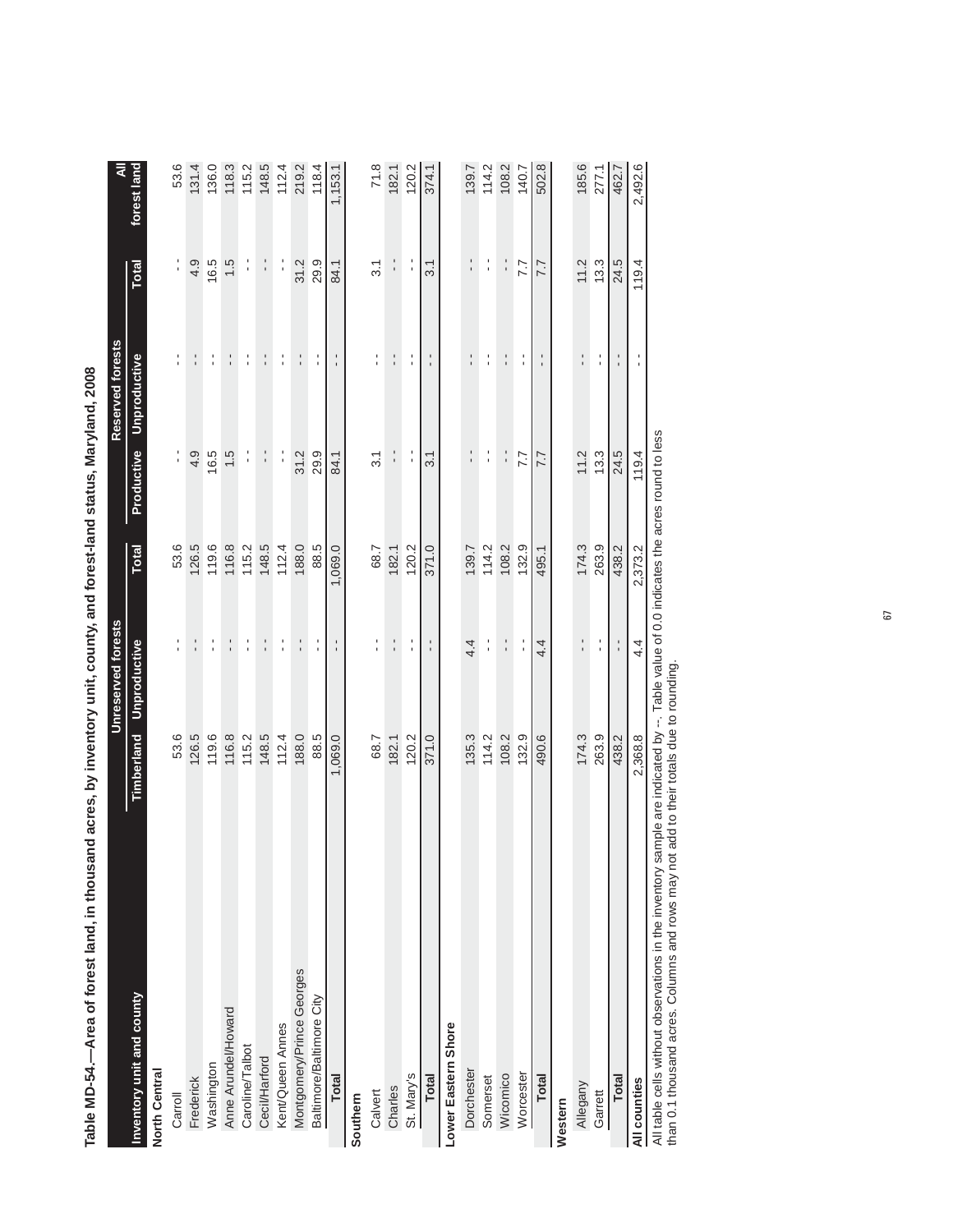|                           | <b>Forest Service</b> |                         | <b>Other Federal</b> |                                  | State and local<br>government |                         | Undifferentiated<br>private |                         |                     |
|---------------------------|-----------------------|-------------------------|----------------------|----------------------------------|-------------------------------|-------------------------|-----------------------------|-------------------------|---------------------|
| Inventory unit and county | Timber-<br>land       | Other<br>forest<br>land | land<br>Timber-      | Other<br>forest<br>land          | land<br>Timber-               | forest<br>land<br>Other | Timber-<br>land             | Other<br>forest<br>land | ₹<br>forest<br>land |
| North Central             |                       |                         |                      |                                  |                               |                         |                             |                         |                     |
| Carroll                   | $\frac{1}{1}$         |                         |                      |                                  | 4.9                           | $\blacksquare$          | 48.6                        | ٠<br>$\mathbf{r}$       | 53.6                |
| Frederick                 | $\frac{1}{1}$         | $\frac{1}{1}$           | $\frac{1}{1}$        | 4.9                              | 26.3                          |                         | 100.2                       | $\frac{1}{1}$           | 131.4               |
| Washington                | $\frac{1}{1}$         | f,                      | l,                   | $\frac{1}{1}$                    | 28.7                          | 16.5                    | 90.8                        | $\frac{1}{1}$           | 136.0               |
| Anne Arundel/Howard       | $\frac{1}{1}$         | $\frac{1}{1}$           | 13.7                 | 1.5                              | 14.0                          |                         | 89.1                        | ı                       | 118.3               |
| Caroline/Talbot           | l.                    | l,                      | l,                   | $\frac{1}{1}$                    | $\frac{1}{1}$                 | l.                      | 115.2                       | l.                      | 115.2               |
| Cecil/Harford             | $\frac{1}{1}$         | $\frac{1}{1}$           | 0.6                  | $\frac{1}{1}$                    | 22.8                          | $\frac{1}{1}$           | 106.7                       | $\frac{1}{1}$           | 148.5               |
| Kent/Queen Annes          | $\frac{1}{1}$         | $\frac{1}{1}$           | l.                   | l,                               | 8.4                           | l,                      | 104.0                       | l.                      | 112.4               |
| Montgomery/Prince Georges | $\frac{1}{1}$         | $\frac{1}{1}$           | 7.3                  | $\ddot{9}$ .                     | 55.5                          | 21.8                    | 125.1                       | $\frac{1}{1}$           | 219.2               |
| Baltimore/Baltimore City  | ٠<br>$\mathbf{r}$     | l.                      |                      |                                  | 10.4                          | 29.9                    | 78.2                        | $\mathbf{I}$            | 118.4               |
| <b>Total</b>              | t,                    | f,                      | 40.0                 | 15.9                             | 171.0                         | 68.2                    | 857.9                       | $\frac{1}{1}$           | 1,153.1             |
| Southern                  |                       |                         |                      |                                  |                               |                         |                             |                         |                     |
| Calvert                   | t.                    | l.                      | ı<br>ı               | ٠<br>ı                           | t,                            | $\overline{3}$ .        | 68.7                        | ٠<br>ı                  | 71.8                |
| Charles                   | $\frac{1}{1}$         | $\frac{1}{1}$           | $\blacksquare$<br>ı. | $\frac{1}{1}$                    | 32.8                          | $\frac{1}{1}$           | 149.3                       | $\frac{1}{1}$           | 182.1               |
| St. Mary's                | l.                    | l,                      | ı<br>$\mathbf{r}$    | ٠<br>$\blacksquare$              | 8.3                           | ı                       | 111.8                       | l,                      | 120.2               |
| Total                     | f,                    | $\frac{1}{1}$           | $\frac{1}{1}$        | $\blacksquare$<br>$\blacksquare$ | 41.2                          | 3.1                     | 329.9                       | $\frac{1}{1}$           | 374.1               |
| Lower Eastern Shore       |                       |                         |                      |                                  |                               |                         |                             |                         |                     |
| Dorchester                | í.                    | ı<br>ı                  | 6.3                  | $\blacksquare$                   | 19.5                          | $\frac{1}{1}$           | 109.4                       | 4.4                     | 139.7               |
| Somerset                  | $\frac{1}{1}$         | $\frac{1}{1}$           | $\frac{1}{1}$        | $\frac{1}{1}$                    | 26.3                          | $\frac{1}{1}$           | 87.9                        | $\frac{1}{1}$           | 114.2               |
| Wicomico                  | $\frac{1}{1}$         | $\frac{1}{1}$           | $\frac{1}{1}$        | $\frac{1}{1}$                    | 23.8                          |                         | 84.5                        | $\frac{1}{1}$           | 108.2               |
| Worcester                 | $\frac{1}{1}$         | l,                      | $\frac{1}{1}$        | I<br>ı                           | 21.9                          | 7.7                     | 111.0                       | $\frac{1}{1}$           | 140.7               |
| Total                     | $\frac{1}{1}$         | $\frac{1}{1}$           | 6.3                  | $\blacksquare$<br>$\blacksquare$ | 91.6                          | 7.7                     | 392.7                       | 4.4                     | 502.8               |
| Western                   |                       |                         |                      |                                  |                               |                         |                             |                         |                     |
| Allegany                  | ,<br>ĭ.               | $\frac{1}{1}$           | ı<br>r.              | ,<br>ı                           | 74.8                          | 11.2                    | 99.5                        | ı<br>0                  | 185.6               |
| Garrett                   | $\frac{1}{4}$         | $\frac{1}{1}$           | $\frac{1}{1}$        | $\frac{1}{1}$                    | 74.1                          | 13.3                    | 189.8                       | $\frac{1}{1}$           | 277.1               |
| <b>Total</b>              | $\frac{1}{1}$         | $\frac{1}{1}$           | $\frac{1}{1}$        | $\frac{1}{1}$                    | 148.9                         | 24.5                    | 289.3                       | $\frac{1}{1}$           | 462.7               |
| All counties              | $\frac{1}{1}$         | $\frac{1}{1}$           | 46.3                 | 15.9                             | 452.6                         | 103.5                   | 1,869.8                     | 4.4                     | 2,492.6             |

Table MD-55.--Area of forest land, in thousand acres, by inventory unit, county, ownership group and forest-land status, Maryland, 2008 **Table MD-55.—Area of forest land, in thousand acres, by inventory unit, county, ownership group and forest-land status, Maryland, 2008**

All counties<br>All table cells without observations in the inventory sample are indicated by --. Table value of 0.0 indicates the acres round to less<br>than 0.1 thousand acres. Columns and rows may not add to their totals due All table cells without observations in the inventory sample are indicated by --. Table value of 0.0 indicates the acres round to less

than 0.1 thousand acres. Columns and rows may not add to their totals due to rounding.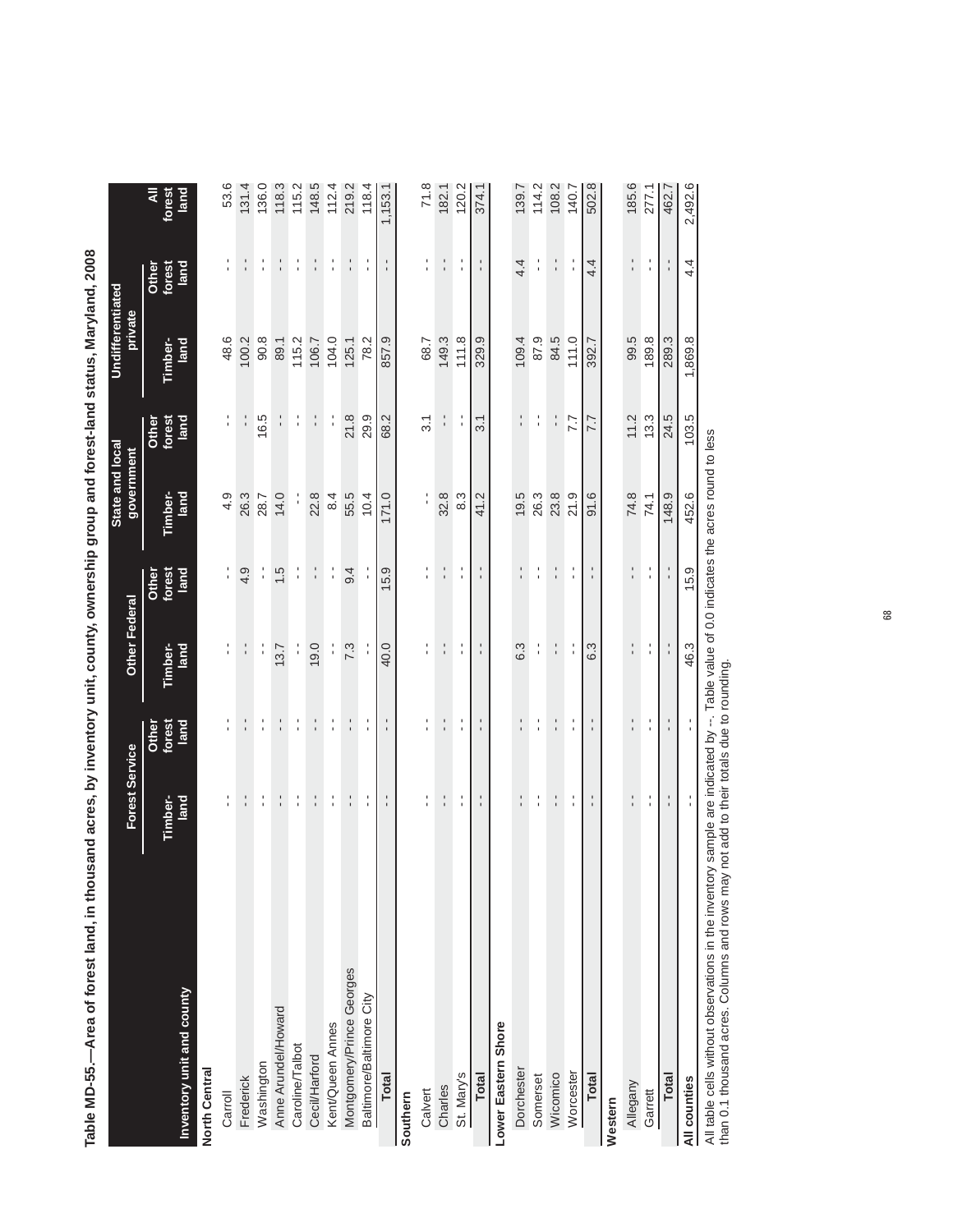|                                                                                     |                   |                                                      | Stand-size class  |               |                  |                   |
|-------------------------------------------------------------------------------------|-------------------|------------------------------------------------------|-------------------|---------------|------------------|-------------------|
| Inventory unit and county                                                           | Large<br>diameter | Medium<br>diameter                                   | diameter<br>Small | Chaparral     | Nonstocked       | size classes<br>₹ |
| North Central                                                                       |                   |                                                      |                   |               |                  |                   |
| Carroll                                                                             | 46.5              | 4.0                                                  | $\overline{3}$ .  | $\frac{1}{1}$ | f,               | 53.6              |
| Frederick                                                                           | 112.6             | 2.9                                                  | 6.5               | ÷             | 4.4              | 126.5             |
| Washington                                                                          | 96.7              | 8.6                                                  | 12.6              | $\frac{1}{1}$ | $\overline{1.7}$ | 119.6             |
| Anne Arundel/Howard                                                                 | 92.2              | 19.1                                                 | 5.5               | $\frac{1}{1}$ | $\frac{1}{1}$    | 116.8             |
| Caroline/Talbot                                                                     | 63.1              | 35.2                                                 | 10.5              | l,            | 6.4              | 115.2             |
| Cecil/Harford                                                                       | 120.3             | 18.5                                                 | 9.7               | $\frac{1}{1}$ |                  | 148.5             |
| Kent/Queen Annes                                                                    | 88.9              | 8.0                                                  | 13.8              | $\frac{1}{1}$ | $\frac{6}{1}$    | 112.4             |
| Montgomery/Prince Georges                                                           | 173.9             | 2.6                                                  | 2.0               | $\frac{1}{1}$ | 9.5              | 188.0             |
| Baltimore/Baltimore City                                                            | 80.1              | $\overline{8}$ :                                     | $0.\overline{3}$  | l,            |                  | 88.5              |
| <b>Total</b>                                                                        | 874.3             | 107.0                                                | 64.0              | f,            | 23.7             | 1,069.0           |
| Southern                                                                            |                   |                                                      |                   |               |                  |                   |
| Calvert                                                                             | 62.6              | l.                                                   | 6.1               | $\frac{1}{1}$ | l,               | 68.7              |
| Charles                                                                             | 158.0             | 19.3                                                 | 4.8               | $\frac{1}{1}$ | $\frac{1}{1}$    | 182.1             |
| St. Mary's                                                                          | 120.2             |                                                      |                   | l.            | l,               | 120.2             |
| <b>Total</b>                                                                        | 340.9             | 19.3                                                 | 10.9              | $\frac{1}{1}$ | $\frac{1}{1}$    | 371.0             |
| Lower Eastern Shore                                                                 |                   |                                                      |                   |               |                  |                   |
| Dorchester                                                                          | 105.5             | 9.6                                                  | 20.1              | $\frac{1}{1}$ | $\frac{1}{1}$    | 135.3             |
| Somerset                                                                            | 45.3              | 40.4                                                 | 27.5              | $\frac{1}{1}$ | $\frac{1}{1}$    | 114.2             |
| Wicomico                                                                            | 72.5              | 21.2                                                 | 14.6              | $\frac{1}{1}$ | f,               | 108.2             |
| Worcester                                                                           | 107.8             | $9.\overline{8}$                                     | 15.3              | ţ             | l,               | 132.9             |
| <b>Total</b>                                                                        | 331.1             | 81.0                                                 | 77.5              |               | $\tilde{=}$      | 490.6             |
| Western                                                                             |                   |                                                      |                   |               |                  |                   |
| Allegany                                                                            | 111.4             | 43.7                                                 | 19.2              | $\frac{1}{1}$ | $\frac{1}{1}$    | 174.3             |
| Garrett                                                                             | 146.6             | 76.5                                                 | 39.5              | $\frac{1}{1}$ | 1.2              | 263.9             |
| <b>Total</b>                                                                        | 258.0             | 120.2                                                | 58.8              | $\frac{1}{1}$ | 1.2              | 438.2             |
| All counties                                                                        | 1,804.2           | 327.4                                                | 211.2             | l.            | 26.0             | 2,368.8           |
| All table cells without observations in the inventory sample are indicated by $-$ . |                   | Table value of 0.0 indicates the acres round to less |                   |               |                  |                   |

Table MD-57.--Area of timberland, in thousand acres, by inventory unit, county, and stand-size class, Maryland, 2008 **Table MD-57.—Area of timberland, in thousand acres, by inventory unit, county, and stand-size class, Maryland, 2008**

All table cells without observations in the inventory sample are indicated by --. Table value of 0.0 indicates the acres round to less An adve cens without cooservations in the inventory sample are included by --. Table value<br>than 0.1 thousand acres. Columns and rows may not add to their totals due to rounding. than 0.1 thousand acres. Columns and rows may not add to their totals due to rounding.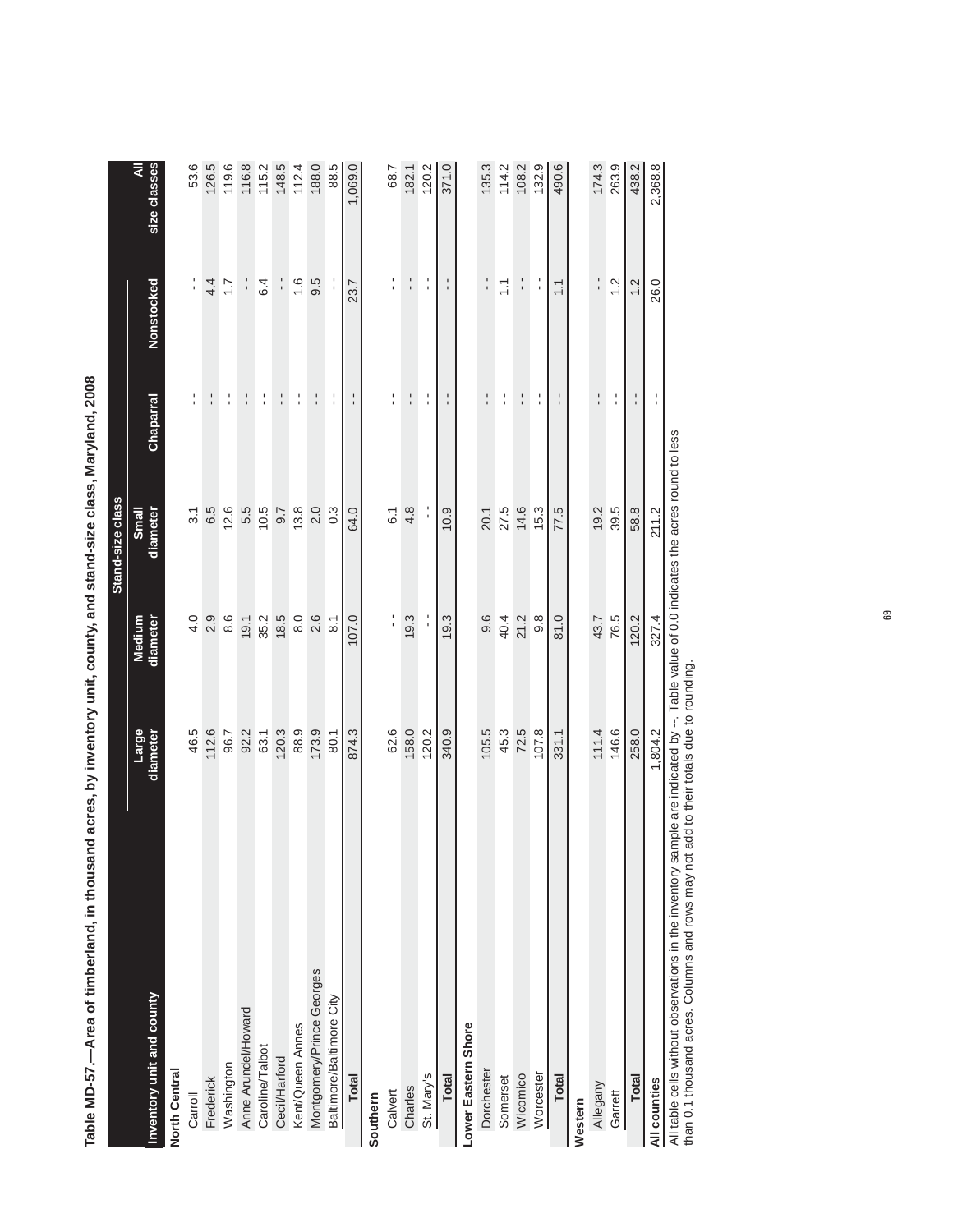| DANI   DANI   DANI   DANI   DANI   DANI   DANI   DANI   DANI   DANI   DANI   DANI   DANI   DANI   DANI   DAN<br>ż<br> <br> <br> <br> <br> <br> |                    |                   |                                       |                  |                  |              |
|------------------------------------------------------------------------------------------------------------------------------------------------|--------------------|-------------------|---------------------------------------|------------------|------------------|--------------|
|                                                                                                                                                |                    |                   | Stocking class of growing-stock trees |                  |                  |              |
| Inventory unit and county                                                                                                                      | Nonstocked         | Poorly<br>stocked | Moderately<br>stocked                 | stocked<br>Fully | stocked<br>Over- | classes<br>₹ |
| North Central                                                                                                                                  |                    |                   |                                       |                  |                  |              |
| Carroll                                                                                                                                        | $\frac{1}{1}$      | 6.9               | 14.7                                  | 32.0             | l.               | 53.6         |
| Frederick                                                                                                                                      | 4.4                | 16.0              | 54.8                                  | 45.1             | 6.2              | 126.5        |
| Washington                                                                                                                                     | 1.7                | 22.1              | 77.7                                  | 18.0             | l.<br>I          | 119.6        |
| Anne Arundel/Howard                                                                                                                            | $\frac{1}{1}$      |                   | 54.9                                  | 59.7             | 2.3              | 116.8        |
| Caroline/Talbot                                                                                                                                | 7.3                | 9.5               | 21.2                                  | 67.6             | 9.7              | 115.2        |
| Cecil/Harford                                                                                                                                  | $\overline{1}$ . 1 | 19.9              | 45.5                                  | 79.4             | 2.6              | 148.5        |
| Kent/Queen Annes                                                                                                                               | $3.\overline{3}$   | 22.4              | 32.8                                  | 49.7             | 4.1              | 112.4        |
| Montgomery/Prince Georges                                                                                                                      | 9.5                | 32.2              | 94.3                                  | 52.0             | $\frac{1}{1}$    | 188.0        |
| Baltimore/Baltimore City                                                                                                                       | $\frac{0}{1}$      | 17.3              | 37.6                                  | 30.7             | $\frac{0}{1}$    | 88.5         |
| <b>Total</b>                                                                                                                                   | 28.2               | 146.3             | 433.6                                 | 434.2            | 26.7             | 1,069.0      |
| Southern                                                                                                                                       |                    |                   |                                       |                  |                  |              |
| Calvert                                                                                                                                        | 0.7                | 4.2               | 28.0                                  | 34.0             | $\frac{0}{1}$    | 68.7         |
| Charles                                                                                                                                        | $\frac{1}{1}$      | 25.1              | 101.6                                 | 55.5             | $\frac{1}{1}$    | 182.1        |
| St. Mary's                                                                                                                                     | $\frac{1}{4}$      | 15.2              | 47.6                                  | 55.2             | $\overline{2.1}$ | 120.2        |
| <b>Total</b>                                                                                                                                   | 0.7                | 44.5              | 177.2                                 | 144.7            | 3.9              | 371.0        |
| Lower Eastern Shore                                                                                                                            |                    |                   |                                       |                  |                  |              |
| Dorchester                                                                                                                                     | $\frac{1}{1}$      | 25.6              | 40.1                                  | 65.7             | 3.9              | 135.3        |
| Somerset                                                                                                                                       | 1.5                | 3.3               | 40.6                                  | 63.3             | 5.5              | 114.2        |
| Wicomico                                                                                                                                       | $\frac{1}{1}$      | 7.0               | 60.0                                  | 35.6             | 5.7              | 108.2        |
| Worcester                                                                                                                                      | $\frac{1}{1}$      | 9.4               | 56.2                                  | 66.0             | 1.3              | 132.9        |
| <b>Total</b>                                                                                                                                   | 1.5                | 45.3              | 196.8                                 | 230.6            | 16.4             | 490.6        |
| Western                                                                                                                                        |                    |                   |                                       |                  |                  |              |
| <b>Allegany</b>                                                                                                                                | $\overline{8}$ .   | 10.6              | 87.0                                  | 57.3             | 11.3             | 174.3        |
| Garrett                                                                                                                                        | 5.6                | 27.4              | 105.4                                 | 121.4            | $\frac{1}{4}$    | 263.9        |
| <b>Total</b>                                                                                                                                   | 13.7               | 38.0              | 192.4                                 | 178.7            | 15.4             | 438.2        |
| All counties                                                                                                                                   | 44.1               | 274.0             | 1,000.1                               | 988.2            | 62.5             | 2,368.8      |

Table MD-58.—Area of timberland, in thousand acres, by inventory unit, county, and stocking class, Maryland, 2008 **Table MD-58.—Area of timberland, in thousand acres, by inventory unit, county, and stocking class, Maryland, 2008**

 $58$ All counties<br>All table cells without observations in the inventory sample are indicated by --. Table value of 0.0 indicates the acres round to less<br>than 0.1 thousand acres. Columns and rows may not add to their totals due All table cells without observations in the inventory sample are indicated by --. Table value of 0.0 indicates the acres round to less than 0.1 thousand acres. Columns and rows may not add to their totals due to rounding.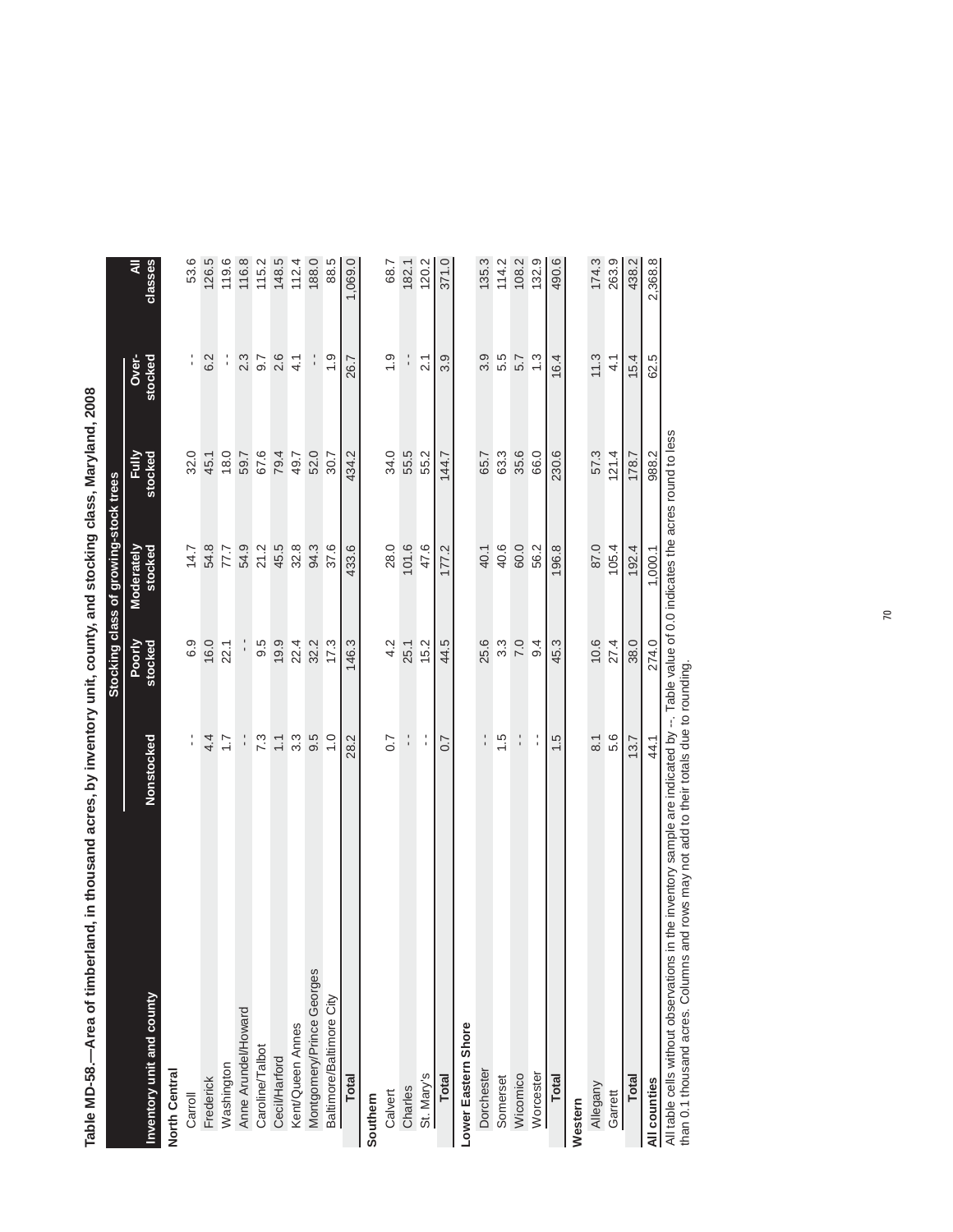Table MD-59.—Net volume of growing-stock trees (at least 5 inches d.b.h.), in million cubic feet, and sawtimber trees (International ¼-inch rule),<br>on timberland by inventory unit, county, and major species group, Maryland, **Table MD-59.—Net volume of growing-stock trees (at least 5 inches d.b.h.), in million cubic feet, and sawtimber trees (International ¼-inch rule),**  by inventory unit, county, and major species group, Maryland, 2008 **on timberland by inventory unit, county, and major species group, Maryland, 2008**

|                                                                                                                                         |       |                    | Growing stock           |                   |              |         |                    | Sawtimber               |                   |              |
|-----------------------------------------------------------------------------------------------------------------------------------------|-------|--------------------|-------------------------|-------------------|--------------|---------|--------------------|-------------------------|-------------------|--------------|
|                                                                                                                                         |       |                    | Major species group     |                   |              |         |                    | Major species group     |                   |              |
| Inventory unit and county                                                                                                               | Pine  | softwoods<br>Other | hardwoods<br>Soft       | hardwoods<br>Hard | ₹<br>species | Pine    | softwoods<br>Other | hardwoods<br>Soft       | hardwoods<br>Hard | species<br>₹ |
| North Central                                                                                                                           |       |                    | (In million cubic feet) |                   |              |         |                    | (In million board feet) |                   |              |
| Carroll                                                                                                                                 | 3.9   | $\frac{1}{1}$      | 58.6                    | 76.4              | 138.8        | 18.6    | $\frac{1}{1}$      | 248.3                   | 276.8             | 543.8        |
| Frederick                                                                                                                               |       |                    | 124.6                   | 225.5             | 350.1        |         | $\frac{1}{1}$      | 536.4                   | 927.8             | 1,464.1      |
| Washington                                                                                                                              | 10.7  | 12.8               | 58.0                    | 158.3             | 239.9        | 42.3    | 41.6               | 238.8                   | 610.8             | 933.6        |
| Anne Arundel/Howard                                                                                                                     | 27.9  |                    | 197.1                   | 155.6             | 380.6        | 97.1    | ¦                  | 806.3                   | 650.6             | 1,554.1      |
| Caroline/Talbot                                                                                                                         | 99.1  | l,                 | 58.4                    | 54.6              | 212.1        | 252.2   | $\frac{1}{1}$      | 147.5                   | 202.2             | 601.9        |
| Cecil/Harford                                                                                                                           | 6.6   | $\overline{0}$ .   | 270.8                   | 208.1             | 485.6        | 22.2    | t,                 | 1,169.8                 | 877.9             | 2,070.0      |
| Kent/Queen Annes                                                                                                                        | 34.1  | $\frac{1}{1}$      | 158.8                   | 99.9              | 292.8        | 134.1   | f,                 | 637.7                   | 452.1             | 1,223.9      |
| Montgomery/Prince Georges                                                                                                               | 7.0   | 0.9                | 303.6                   | 204.0             | 515.5        | 23.4    | f,                 | ,361.0                  | 930.4             | 2,314.7      |
| Baltimore/Baltimore City                                                                                                                | 18.5  | $\overline{0}$ .   | 211.8                   | 100.6             | 331.0        | 70.6    | $\frac{1}{1}$      | 1,049.6                 | 459.6             | 1,579.9      |
| Total                                                                                                                                   | 207.7 | 14.0               | 1,441.8                 | 1,283.0           | 2,946.4      | 660.6   | 41.6               | 6,195.4                 | 5,388.4           | 12,286.0     |
| Southern                                                                                                                                |       |                    |                         |                   |              |         |                    |                         |                   |              |
| Calvert                                                                                                                                 | 5.0   |                    | 97.0                    | 86.7              | 188.7        | 12.9    | $\frac{1}{1}$      | 365.1                   | 327.8             | 705.8        |
| Charles                                                                                                                                 | 41.4  | $\overline{0}$ .   | 294.2                   | 184.8             | 520.5        | 132.5   | l,                 | 1,217.8                 | 687.8             | 2,038.1      |
| St. Mary's                                                                                                                              | 95.5  | $\overline{0}$     | 143.4                   | 103.8             | 342.8        | 378.4   | f,                 | 572.7                   | 366.0             | 1,317.0      |
| Total                                                                                                                                   | 141.8 | 0.2                | 534.6                   | 375.4             | 1,052.0      | 523.8   |                    | 2,155.6                 | 1,381.6           | 4,060.9      |
| Lower Eastern Shore                                                                                                                     |       |                    |                         |                   |              |         |                    |                         |                   |              |
| Dorchester                                                                                                                              | 117.1 | $\frac{1}{1}$      | 114.4                   | 79.1              | 310.6        | 398.5   | $\frac{1}{1}$      | 337.1                   | 310.4             | 1,046.1      |
| Somerset                                                                                                                                | 84.8  | l,                 | 78.4                    | 28.4              | 191.6        | 182.6   | í                  | 292.6                   | 93.0              | 568.2        |
| Wicomico                                                                                                                                | 68.5  | $\overline{1}$ . O | 143.4                   | 46.5              | 259.4        | 224.4   | 2.7                | 565.2                   | 128.4             | 920.8        |
| Worcester                                                                                                                               | 99.5  | 14.0               | 198.3                   | 54.2              | 366.0        | 374.9   | 55.9               | 658.5                   | 189.5             | 1,278.8      |
| <b>Total</b>                                                                                                                            | 369.9 | 15.0               | 534.4                   | 208.2             | 1,127.5      | 1,180.5 | 58.6               | 1,853.4                 | 721.3             | 3,813.9      |
| Western                                                                                                                                 |       |                    |                         |                   |              |         |                    |                         |                   |              |
| Allegany                                                                                                                                | 20.5  | l.                 | 51.8                    | 216.1             | 288.5        | 77.4    |                    | 185.1                   | 643.9             | 906.5        |
| Garrett                                                                                                                                 | 55.9  | 37.2               | 224.6                   | 193.5             | 511.3        | 117.7   | 113.0              | 696.8                   | 614.5             | 1,542.0      |
| <b>Total</b>                                                                                                                            | 76.5  | 37.2               | 276.4                   | 409.6             | 799.7        | 195.1   | 113.0              | 881.9                   | 1,258.4           | 2,448.5      |
| All counties                                                                                                                            | 795.9 | 66.4               | 2,787.3                 | 2,276.1           | 5,925.7      | 2,560.0 | 213.2              | 11,086.3                | 8.749.7           | 22,609.3     |
| All table cells without observations in the inventory sample are indicated by $-$ Table value of 0.0 indicates the volume munds to less |       |                    |                         |                   |              |         |                    |                         |                   |              |

All table cells without observations in the inventory sample are indicated by --. Table value of 0.0 indicates the volume rounds to less All table cells without observations in the inventory sample are inclicated by --. I able value of U.U in<br>than 0.1 million cubic or board feet. Columns and rows may not add to their totals due to rounding. than 0.1 million cubic or board feet. Columns and rows may not add to their totals due to rounding.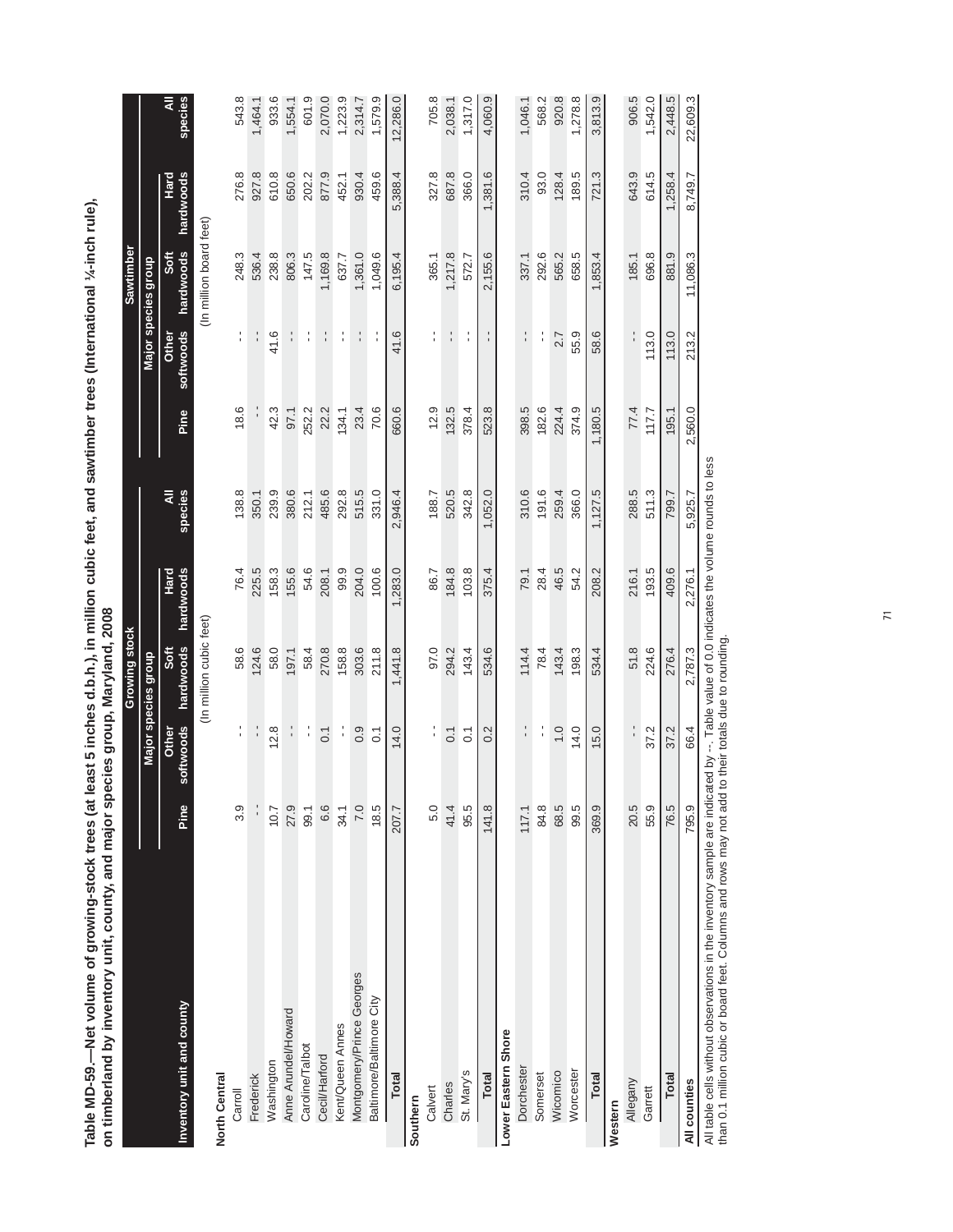Table MD-59a.—Net volume of growing-stock trees (at least 5 inches d.b.h.), in million cubic feet, and sawtimber trees (Doyle rule), on timberland by<br>inventory unit, county, and major species group, Maryland, 2008 **Table MD-59a.—Net volume of growing-stock trees (at least 5 inches d.b.h.), in million cubic feet, and sawtimber trees (Doyle rule), on timberland by**  of least 5 inches d h h 1 in million cubic feet and sawti **inventory unit, county, and major species group, Maryland, 2008**

|                                                                                                                                         |       |                    | Growing stock           |                   |              |         |                           | Sawtimber               |                   |              |
|-----------------------------------------------------------------------------------------------------------------------------------------|-------|--------------------|-------------------------|-------------------|--------------|---------|---------------------------|-------------------------|-------------------|--------------|
|                                                                                                                                         |       |                    | Major species group     |                   |              |         |                           | Major species group     |                   |              |
| Inventory unit and county                                                                                                               | Pine  | softwoods<br>Other | hardwoods<br>Soft       | Hard<br>hardwoods | ₹<br>species | Pine    | softwoods<br><b>Other</b> | hardwoods<br>Soft       | Hard<br>hardwoods | species<br>₹ |
| North Central                                                                                                                           |       |                    | (In million cubic feet) |                   |              |         |                           | (In million board feet) |                   |              |
| Carroll                                                                                                                                 | 3.9   | $\frac{1}{1}$      | 58.6                    | 76.4              | 138.8        | 14.2    | $\frac{1}{1}$             | 189.5                   | 174.2             | 377.8        |
| Frederick                                                                                                                               |       | $\frac{1}{1}$      | 124.6                   | 225.5             | 350.1        |         | $\frac{1}{1}$             | 404.9                   | 634.4             | 1,039.3      |
| Washington                                                                                                                              | 10.7  | 12.8               | 58.0                    | 158.3             | 239.9        | 25.9    | 29.6                      | 164.5                   | 397.3             | 617.3        |
| Anne Arundel/Howard                                                                                                                     | 27.9  |                    | 197.1                   | 155.6             | 380.6        | 64.5    |                           | 633.7                   | 469.9             | 1,168.1      |
| Caroline/Talbot                                                                                                                         | 99.1  | $\frac{1}{1}$      | 58.4                    | 54.6              | 212.1        | 160.8   | t,                        | 87.5                    | 135.9             | 384.1        |
| Cecil/Harford                                                                                                                           | 6.6   | $\overline{0}$ .   | 270.8                   | 208.1             | 485.6        | 14.5    | $\frac{1}{1}$             | 844.9                   | 612.3             | 1,471.7      |
| Kent/Queen Annes                                                                                                                        | 34.1  | $\frac{1}{1}$      | 158.8                   | 99.9              | 292.8        | 90.5    | f,                        | 498.0                   | 337.3             | 925.9        |
| Montgomery/Prince Georges                                                                                                               | 7.0   | 0.9                | 303.6                   | 204.0             | 515.5        | 11.8    | ţ.                        | 1,063.7                 | 726.2             | 1,801.7      |
| Baltimore/Baltimore City                                                                                                                | 18.5  | $\overline{0}$     | 211.8                   | 100.6             | 331.0        | 40.4    | $\frac{1}{1}$             | 919.4                   | 365.4             | ,325.2       |
| Total                                                                                                                                   | 207.7 | 14.0               | 1,441.8                 | 1,283.0           | ,946.4<br>ςi | 422.5   | 29.6                      | 4,806.1                 | 3,852.9           | 9,111.1      |
| Southern                                                                                                                                |       |                    |                         |                   |              |         |                           |                         |                   |              |
| Calvert                                                                                                                                 | 5.0   | $\frac{1}{1}$      | 97.0                    | 86.7              | 188.7        | 4.4     |                           | 256.4                   | 201.5             | 462.4        |
| Charles                                                                                                                                 | 41.4  | $\overline{0}$ .   | 294.2                   | 184.8             | 520.5        | 74.7    | $\frac{1}{1}$             | 902.2                   | 448.2             | 1,425.1      |
| St. Mary's                                                                                                                              | 95.5  | $\overline{C}$     | 143.4                   | 103.8             | 342.8        | 233.1   | $\frac{1}{1}$             | 384.8                   | 228.5             | 846.4        |
| <b>Total</b>                                                                                                                            | 141.8 | 0.2                | 534.6                   | 375.4             | 1,052.0      | 312.3   |                           | 1,543.4                 | 878.3             | 2,733.9      |
| Lower Eastern Shore                                                                                                                     |       |                    |                         |                   |              |         |                           |                         |                   |              |
| Dorchester                                                                                                                              | 117.1 | $\frac{1}{1}$      | 114.4                   | 79.1              | 310.6        | 249.1   | $\frac{1}{1}$             | 210.1                   | 221.0             | 680.2        |
| Somerset                                                                                                                                | 84.8  | $\frac{1}{1}$      | 78.4                    | 28.4              | 191.6        | 87.7    | $\frac{1}{1}$             | 194.4                   | 59.0              | 341.1        |
| Wicomico                                                                                                                                | 68.5  | $\overline{0}$ .   | 143.4                   | 46.5              | 259.4        | 149.5   | $\overline{1}$ .          | 431.4                   | 77.0              | 659.6        |
| Worcester                                                                                                                               | 99.5  | 14.0               | 198.3                   | 54.2              | 366.0        | 226.5   | 46.3                      | 459.9                   | 109.4             | 842.1        |
| Total                                                                                                                                   | 369.9 | 15.0               | 534.4                   | 208.2             | 1,127.5      | 712.8   | 48.1                      | 1,295.8                 | 466.3             | 2,523.0      |
| Western                                                                                                                                 |       |                    |                         |                   |              |         |                           |                         |                   |              |
| Allegany                                                                                                                                | 20.5  |                    | 51.8                    | 216.1             | 288.5        | 42.7    | $\frac{1}{1}$             | 149.9                   | 412.5             | 605.1        |
| Garrett                                                                                                                                 | 55.9  | 37.2               | 224.6                   | 193.5             | 511.3        | 52.6    | 66.1                      | 427.1                   | 383.3             | 929.1        |
| Total                                                                                                                                   | 76.5  | 37.2               | 276.4                   | 409.6             | 799.7        | 95.3    | 66.1                      | 577.0                   | 795.8             | 1,534.2      |
| All counties                                                                                                                            | 795.9 | 66.4               | 2,787.3                 | 2,276.1           | 5,925.7      | 1,542.9 | 143.8                     | 8.222.3                 | 5,993.2           | 15,902.2     |
| All table cells without observations in the inventory sample are indicated by $-$ Table value of 0.0 indicates the volume munds to less |       |                    |                         |                   |              |         |                           |                         |                   |              |

**10 less** All table cells without observations in the inventory sample are indicated by --. Table value of 0.0 indicates the volume rounds to less م All table cells without observations in the inventory sample are inclicated by --. I able value of U.U in<br>than 0.1 million cubic or board feet. Columns and rows may not add to their totals due to rounding. than 0.1 million cubic or board feet. Columns and rows may not add to their totals due to rounding.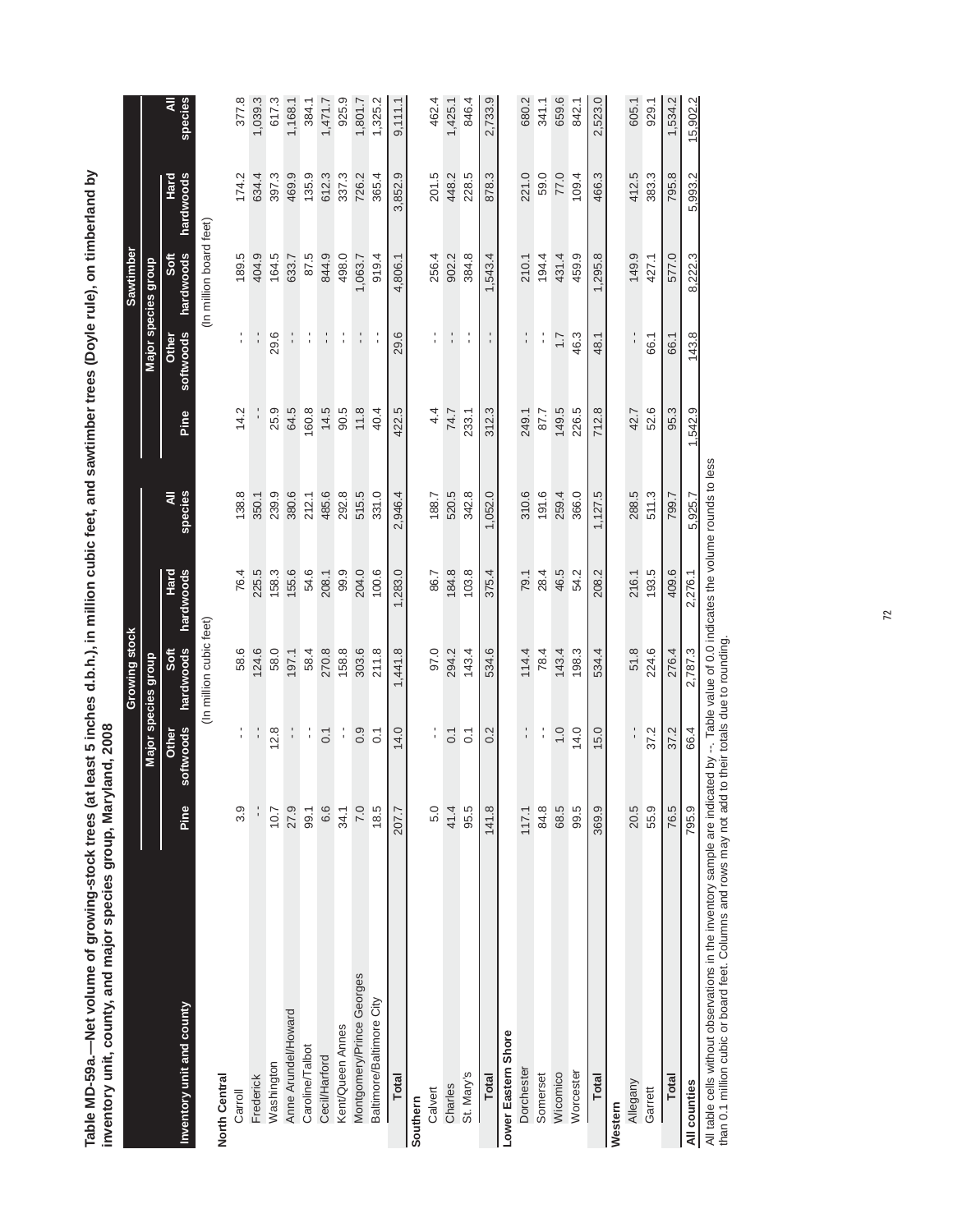| (International 1/4-inch rule), in million board feet,                                                                                    |                                                    |                    |                         | on timberland by inventory unit, county, and major species group, Maryland, 2008 |              |                  |                    |                         |                   |                     |
|------------------------------------------------------------------------------------------------------------------------------------------|----------------------------------------------------|--------------------|-------------------------|----------------------------------------------------------------------------------|--------------|------------------|--------------------|-------------------------|-------------------|---------------------|
|                                                                                                                                          |                                                    |                    | Growing stock           |                                                                                  |              |                  |                    | Sawtimber               |                   |                     |
|                                                                                                                                          |                                                    |                    | Major species group     |                                                                                  |              |                  |                    | Major species group     |                   |                     |
| Inventory unit and county                                                                                                                | Pine                                               | softwoods<br>Other | hardwoods<br>Soft       | hardwoods<br>Hard                                                                | species<br>₹ | Pine             | softwoods<br>Other | hardwoods<br>Soft       | Hard<br>hardwoods | <b>species</b><br>₹ |
|                                                                                                                                          |                                                    |                    | (In million cubic feet) |                                                                                  |              |                  |                    | (In million board feet) |                   |                     |
| North Central                                                                                                                            |                                                    |                    |                         |                                                                                  |              |                  |                    |                         |                   |                     |
| Carroll                                                                                                                                  | <u>ယ်</u>                                          | $\frac{1}{1}$      | 2.7                     | 1.0                                                                              | 4.0          | 1.5              | ţ                  | 14.4                    | 7.2               | 23.1                |
| Frederick                                                                                                                                | 0.0                                                |                    | 5.4                     | 8.0                                                                              | 13.3         |                  |                    | 33.8                    | 48.8              | 82.6                |
| Washington                                                                                                                               |                                                    | 0.6                | 0.5                     | 4.2                                                                              | 5.4          | $0.\overline{3}$ | 3.0                | 4.4                     | 25.0              | 32.6                |
| Anne Arundel/Howard                                                                                                                      | $\circ$                                            | l,                 | 7.0                     | 6.8                                                                              | 14.5         | 4.2              |                    | 40.4                    | 32.2              | 76.9                |
| Caroline/Talbot                                                                                                                          | ဖ္ ထံ<br>ဖ                                         | ţ.                 | 2.8                     | $2.\overline{8}$                                                                 | 12.4         | 10.9             | f,                 | 8.0                     | 13.6              | 32.6                |
| Cecil/Harford                                                                                                                            | ာ<br>P                                             | 0.0                | 10.2                    | 5.5                                                                              | 14.8         | $-3.9$           |                    | 71.3                    | 32.8              | 100.2               |
| Kent/Queen Annes                                                                                                                         | 4<br>$\circ$                                       | ţ.                 | 5.6                     | 4.0                                                                              | 10.0         | 3.7              | ţ                  | 27.2                    | 27.8              | 58.6                |
| Montgomery/Prince Georges                                                                                                                | $-0.1$                                             | 0.0                | 15.4                    | 5.4                                                                              | 20.7         | 0.3              |                    | 89.5                    | 42.2              | 132.0               |
| Baltimore/Baltimore City                                                                                                                 | Ċ,                                                 | 0.0                | 4.9                     | 3.7                                                                              | 8.9          | $\frac{0}{1}$    |                    | 28.0                    | 15.0              | 44.9                |
| Total                                                                                                                                    | 4                                                  | 0.6                | 54.5                    | 41.4                                                                             | 104.0        | 19.0             | 3.0                | 317.1                   | 244.6             | 583.7               |
| Southern                                                                                                                                 |                                                    |                    |                         |                                                                                  |              |                  |                    |                         |                   |                     |
| Calvert                                                                                                                                  |                                                    | l.                 | 3.6                     | 2.4                                                                              | 6.0          | 0.2              | Î                  | 19.9                    | 12.8              | 33.0                |
| Charles                                                                                                                                  | 0.0                                                | 0.0                | 8.5                     | $0.\overline{8}$                                                                 | 9.2          | $-1.0$           | $\frac{1}{1}$      | 56.2                    | 9.7               | 64.9                |
| St. Mary's                                                                                                                               | 4<br>Σ                                             | 0.0                | 3.4                     | 0.1                                                                              | 3.9          | $-0.1$           | f,                 | 21.5                    | 16.2              | 37.7                |
| Total                                                                                                                                    | r.<br>7                                            | 0.0                | 15.6                    | 5.1                                                                              | 19.2         | $-0.9$           |                    | 97.7                    | 38.7              | 135.6               |
| Lower Eastern Shore                                                                                                                      |                                                    |                    |                         |                                                                                  |              |                  |                    |                         |                   |                     |
| Dorchester                                                                                                                               | တ္<br>$\sim$                                       |                    | $\ddot{0}$              | 0.2                                                                              | 5.1          | 13.5             |                    | 12.4                    | 8.4               | 34.3                |
| Somerset                                                                                                                                 | $\overline{6}$                                     | f,                 | 1.6                     | 0.5                                                                              | 8.2          | 19.0             | ¦,                 | 8.6                     | 3.0               | 30.6                |
| Wicomico                                                                                                                                 | $\ddot{\circ}$ $\ddot{\circ}$<br>$\mathbf{\Omega}$ | 0.0                | 4.3                     | 2.1                                                                              | 8.7          | 5.7              | 0.1                | 27.5                    | 6.4               | 39.7                |
| Worcester                                                                                                                                |                                                    | 0.0                | 4.0                     | 2.3                                                                              | 9.5          | 18.2             | 0.2                | 27.6                    | 12.0              | 58.1                |
| Total                                                                                                                                    | rù<br>$\overline{4}$                               | 0.0                | 11.8                    | 5.0                                                                              | 31.4         | 56.5             | 0.3                | 76.0                    | 29.8              | 162.6               |
| Western                                                                                                                                  |                                                    |                    |                         |                                                                                  |              |                  |                    |                         |                   |                     |
| Allegany                                                                                                                                 |                                                    | l,                 | 2.0                     | 5.8                                                                              | 9.1          | 5.1              |                    | 6.7                     | 16.7              | 28.4                |
| Garrett                                                                                                                                  | $\frac{1}{2}$                                      | 0.7                | 6.2                     | 5.5                                                                              | 14.1         | 5.9              | 3.5                | 32.4                    | 30.4              | 72.2                |
| Total                                                                                                                                    | 3.0                                                | 0.7                | 8.2                     | 11.3                                                                             | 23.2         | 11.0             | 3.5                | 39.1                    | 47.1              | 100.6               |
| All counties                                                                                                                             | rù<br>$\mathbb{S}^2$                               | $\ddot{ }$         | $-0.1$                  | 62.8                                                                             | 177.8        | 85.6             | 6.8                | 529.9                   | 360.2             | 982.5               |
| All table cells without observations in the inventory sample are indicated by --. Table value of 0.0 indicates the volume rounds to less |                                                    |                    |                         |                                                                                  |              |                  |                    |                         |                   |                     |

Table 60. -- Average annual net growth of growing-stock trees (at least 5 inches d.b.h.), in million cubic feet, and sawtimber trees, in million board feet (International 1/4-inch rule), Table MD-60.--Average annual net growth of growing-stock trees (at least 5 inches d.b.h.), in million cubic feet, and sawtimber trees **Table MD-60.—Average annual net growth of growing-stock trees (at least 5 inches d.b.h.), in million cubic feet, and sawtimber trees**  on timber who is the section of the species group,  $\tilde{g}$  and  $\tilde{g}$  and  $\tilde{g}$  and  $\tilde{g}$  and  $\tilde{g}$  and  $\tilde{g}$  and  $\tilde{g}$  and  $\tilde{g}$  and  $\tilde{g}$  and  $\tilde{g}$  and  $\tilde{g}$  and  $\tilde{g}$  and  $\tilde{g}$  and  $\$ 

All table cells without observations in the inventory sample are indicated by --. Table value of 0.0 indicates the volume rounds to less than 0.1 million cubic or board feet. Columns and rows may not add to their totals due to rounding.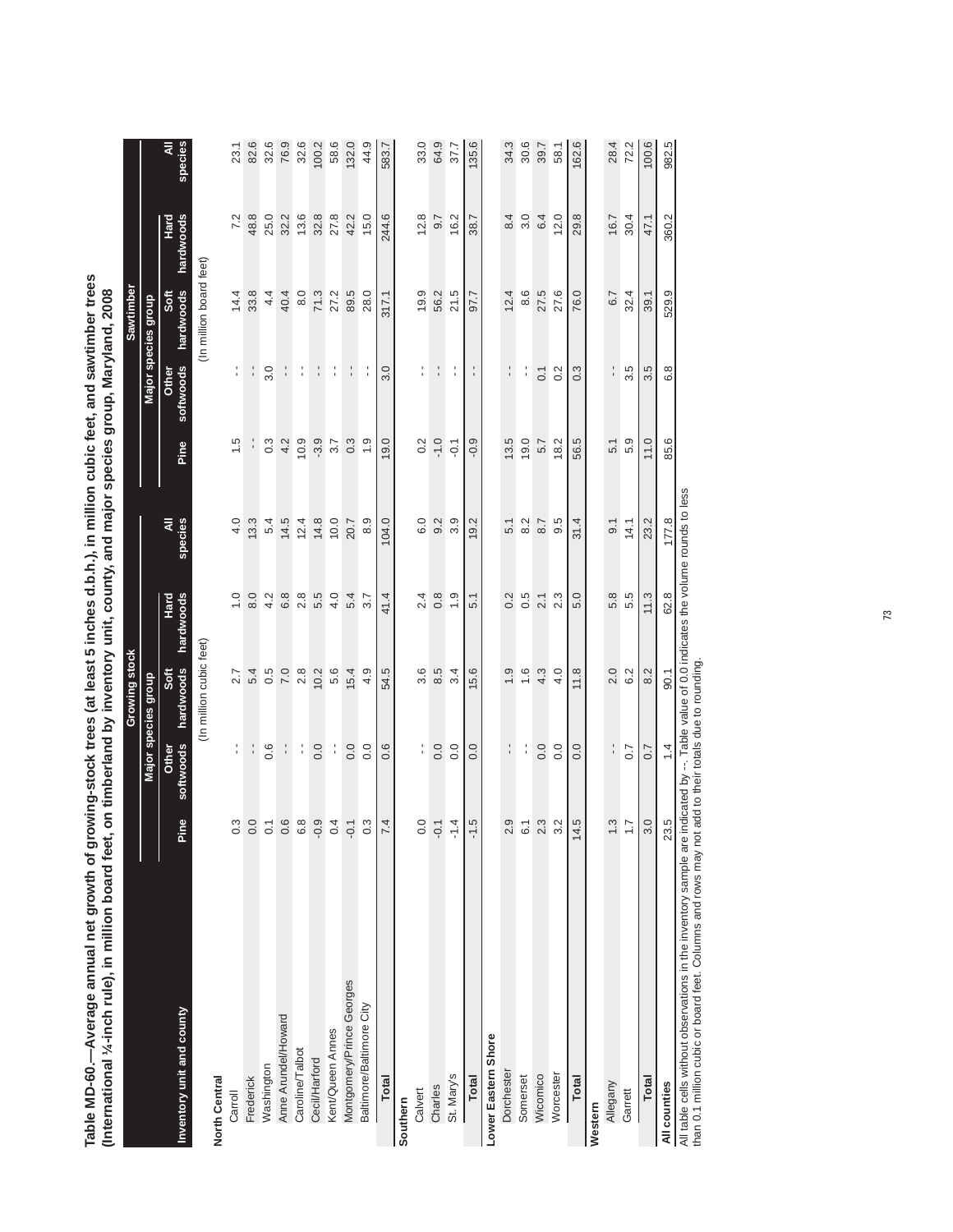| in million board feet, on timberland by inventory                |                      |                    |                         | unit, county, and major species group, Maryland, 2008                   |                  |                  |                    |                         |                   |              |
|------------------------------------------------------------------|----------------------|--------------------|-------------------------|-------------------------------------------------------------------------|------------------|------------------|--------------------|-------------------------|-------------------|--------------|
|                                                                  |                      |                    | Growing stock           |                                                                         |                  |                  |                    | Sawtimber               |                   |              |
|                                                                  |                      |                    | Major species group     |                                                                         |                  |                  |                    | Major species group     |                   |              |
| Inventory unit and county                                        | ၔ<br>ā               | softwoods<br>Other | hardwoods<br>Soft       | Hard<br>hardwoods                                                       | species<br>₹     | Pine             | softwoods<br>Other | Soft<br>hardwoods       | Hard<br>hardwoods | species<br>₹ |
|                                                                  |                      |                    | (In million cubic feet) |                                                                         |                  |                  |                    | (In million board feet) |                   |              |
| North Central                                                    |                      |                    |                         |                                                                         |                  |                  |                    |                         |                   |              |
| Carroll                                                          |                      | ţ                  | 2.7                     | 0.1                                                                     | 4.0              | 1.2              | ţ                  | 9.5                     | 3.3               | 14.0         |
| Frederick                                                        | 3007                 |                    | 5.4                     | 8.0                                                                     | 13.3             |                  | $\frac{1}{1}$      | 25.8                    | 35.5              | 61.2         |
| Washington                                                       |                      | 0.6                | 0.5                     | 4.2                                                                     | 5.4              | $\overline{0}$ . | 2.4                | 3.0                     | 16.2              | 21.8         |
| Anne Arundel/Howard                                              | $0.89$<br>$0.89$     | f,                 | 7.0                     | 6.8                                                                     | 14.5             | 2.8              |                    | 31.4                    | 18.8              | 53.0         |
| Caroline/Talbot                                                  |                      | Í                  | 2.8                     | 2.8                                                                     | 12.4             | 5.5              | í                  | 4.2                     | $9.\overline{8}$  | 19.6         |
| Cecil/Harford                                                    |                      | 0.0                | 10.2                    | 5.5                                                                     | 14.8             | $-0.5$           | $\frac{1}{1}$      | 50.5                    | 23.1              | 73.1         |
| Kent/Queen Annes                                                 | 0.4                  | ţ.                 | 5.6                     | 4.0                                                                     | 10.0             | 0.9              |                    | 21.3                    | 21.3              | 44.6         |
| Montgomery/Prince Georges                                        | $-0.1$               | 0.0                | 15.4                    | 5.4                                                                     | 20.7             | 0.9              |                    | 62.2                    | 34.1              | 97.1         |
| Baltimore/Baltimore City                                         | 0.3                  | 0.0                | 4.9                     | 3.7                                                                     | 8.9              | 1.2              |                    | 20.8                    | 13.2              | 35.2         |
| Total                                                            | 4                    | 0.6                | 54.5                    | 41.4                                                                    | 104.0            | 13.2             | 2.4                | 228.7                   | 175.2             | 419.5        |
| Southern                                                         |                      |                    |                         |                                                                         |                  |                  |                    |                         |                   |              |
| Calvert                                                          | 0.0                  |                    | 3.6                     | 2.4                                                                     | 6.0              | $\overline{0}$ : | f,                 | 12.7                    | 7.2               | 20.0         |
| Charles                                                          |                      | 0.0                | 8.5                     | 0.8                                                                     | 9.2              | $-0.1$           | l,                 | 42.3                    | 5.5               | 47.6         |
| St. Mary's                                                       | 4<br>Τ               | 0.0                | 3.4                     | 0.1                                                                     | 3.9              | $0.\overline{3}$ | ÷                  | 12.5                    | 11.2              | 24.0         |
| <b>Total</b>                                                     | r.<br>7              | 0.0                | 15.6                    | 5.1                                                                     | 19.2             | 0.2              |                    | 67.5                    | 23.9              | 51.7         |
| Lower Eastern Shore                                              |                      |                    |                         |                                                                         |                  |                  |                    |                         |                   |              |
| Dorchester                                                       | $2.9$<br>6.1         | ţ.                 | $\frac{0}{1}$           | 0.2                                                                     | 5.1              | 8.6              |                    | 7.3                     | 6.9               | 22.8         |
| Somerset                                                         |                      | f,                 | $\frac{6}{1}$           | 0.5                                                                     | 8.2              | 8.2              | f,                 | 7.1                     | 2.0               | 17.4         |
| Wicomico                                                         | $2.3$<br>$3.2$       | 0.0                | 4.3                     | $\overline{2}$ . 1                                                      | 8.7              | 3.7              | 0.0                | 20.9                    | 3.9               | 28.7         |
| Worcester                                                        |                      | 0.0                | 4.0                     | 2.3                                                                     | 9.5              | 10.0             | 0.0                | 26.0                    | 7.0               | 43.0         |
| <b>Total</b>                                                     | r.<br>$\overline{4}$ | 0.0                | 11.8                    | 5.0                                                                     | 31.4             | 30.5             | $\overline{0}$ .   | 61.3                    | 19.9              | 111.8        |
| Western                                                          |                      |                    |                         |                                                                         |                  |                  |                    |                         |                   |              |
| Allegany                                                         | $\ddot{c}$ is        | $\frac{1}{1}$      | 2.0                     | 5.8                                                                     | $\overline{9}$ . | 2.7              | $\frac{1}{1}$      | 4.6                     | 4.2               | 11.5         |
| Garrett                                                          |                      | 0.7                | 6.2                     | 5.5                                                                     | 14.1             | 2.5              | 1.2                | 21.0                    | 15.1              | 39.7         |
| Total                                                            | 3.0                  | 0.7                | 8.2                     | 11.3                                                                    | 23.2             | 5.2              | 1.2                | 25.6                    | 19.2              | 51.2         |
| All counties                                                     | 23.5                 | $1\overline{4}$    | $-90.1$                 | 62.8                                                                    | 177.8            | 49.1             | 3.7                | 383.2                   | 238.3             | 674.2        |
| All table cells without observations in the inventory sample are |                      |                    |                         | indicated by $-$ Table value of 0.0 indicates the volume rounds to less |                  |                  |                    |                         |                   |              |

Table MD-60a.--Average annual net growth of growing-stock trees (at least 5 inches d.b.h.), in million cubic feet, and sawtimber trees (Doyle rule), **Table MD-60a.—Average annual net growth of growing-stock trees (at least 5 inches d.b.h.), in million cubic feet, and sawtimber trees (Doyle rule),**  by inventory unit, county, and major species group, Maryland, 2008

All table cells without observations in the inventory sample are indicated by --. Table value of 0.0 indicates the volume rounds to less All table cells without observations in the inventory sample are indicated by --. Table value of 0.0 in<br>than 0.1 million cubic or board feet. Columns and rows may not add to their totals due to rounding. than 0.1 million cubic or board feet. Columns and rows may not add to their totals due to rounding.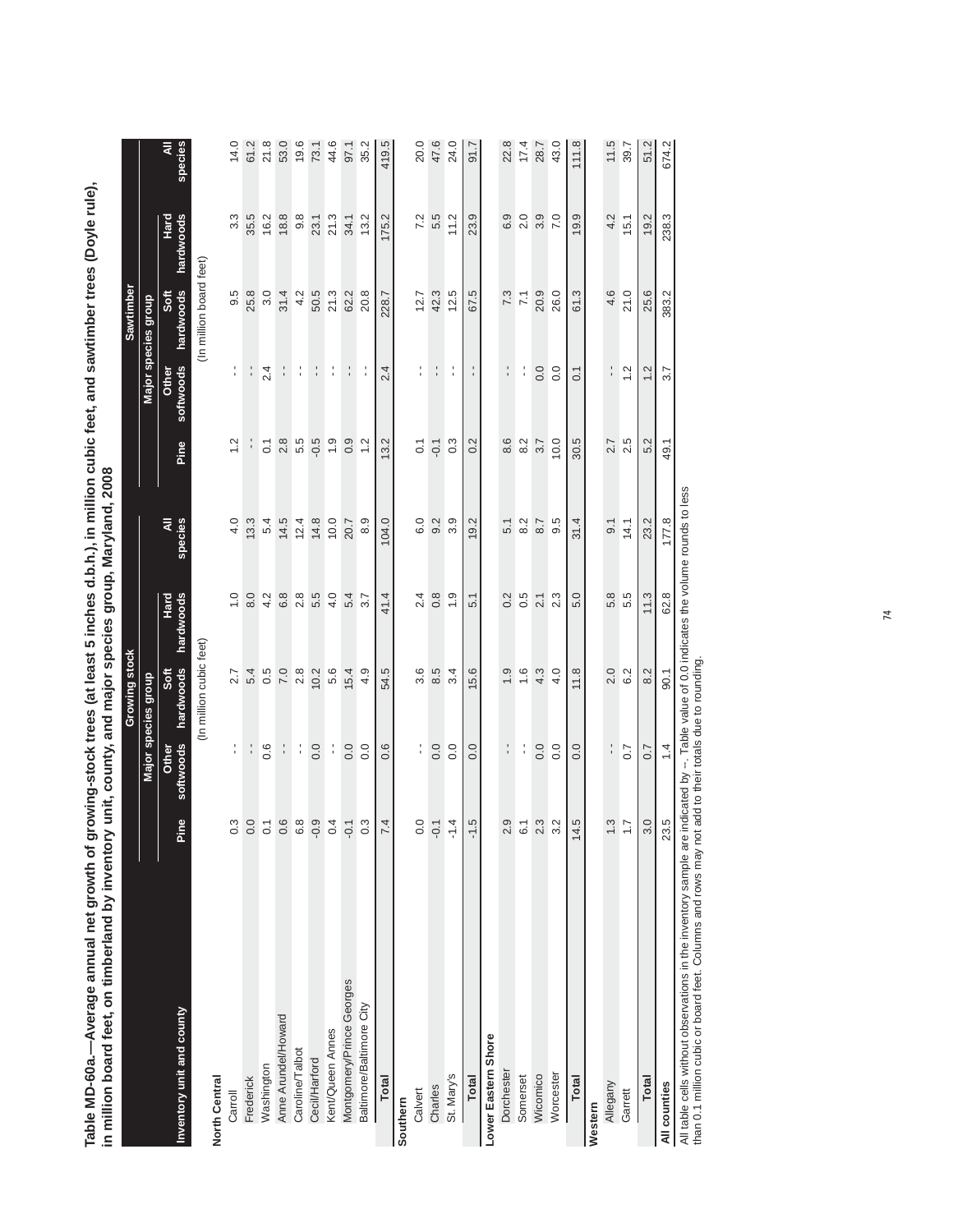| N removals of growing-stock trees (at least 5 inches d.b.h.), in million cubic feet, and sawtimber trees | million board feet, on timberland by inventory unit, county, and major species group, Maryland, 2008 |
|----------------------------------------------------------------------------------------------------------|------------------------------------------------------------------------------------------------------|
|                                                                                                          |                                                                                                      |
|                                                                                                          |                                                                                                      |
|                                                                                                          |                                                                                                      |
|                                                                                                          |                                                                                                      |
|                                                                                                          |                                                                                                      |
|                                                                                                          |                                                                                                      |
|                                                                                                          |                                                                                                      |
|                                                                                                          |                                                                                                      |
|                                                                                                          |                                                                                                      |
|                                                                                                          |                                                                                                      |
|                                                                                                          |                                                                                                      |
|                                                                                                          |                                                                                                      |
|                                                                                                          |                                                                                                      |
|                                                                                                          |                                                                                                      |
|                                                                                                          |                                                                                                      |
|                                                                                                          |                                                                                                      |
|                                                                                                          |                                                                                                      |
|                                                                                                          |                                                                                                      |
|                                                                                                          |                                                                                                      |
|                                                                                                          |                                                                                                      |
|                                                                                                          |                                                                                                      |
|                                                                                                          |                                                                                                      |

| Table MD-61.—Average annual removals of growing-stock trees (at least 5 inches d.b.h.), in million cubic feet, and sawtimber trees<br>(International ¼-inch rule), in million board feet, on t |                   |                    |                         | timberland by inventory unit, county, and major species group, Maryland, 2008 |                  |                   |                           |                         |                   |                  |
|------------------------------------------------------------------------------------------------------------------------------------------------------------------------------------------------|-------------------|--------------------|-------------------------|-------------------------------------------------------------------------------|------------------|-------------------|---------------------------|-------------------------|-------------------|------------------|
|                                                                                                                                                                                                |                   |                    | Growing stock           |                                                                               |                  |                   |                           | Sawtimber               |                   |                  |
|                                                                                                                                                                                                |                   |                    | Major species group     |                                                                               |                  |                   |                           | Major species group     |                   |                  |
| Inventory unit and county                                                                                                                                                                      | Pine              | softwoods<br>Other | hardwoods<br>Soft       | hardwoods<br>Hard                                                             | species<br>₹     | Pine              | softwoods<br><b>Other</b> | hardwoods<br>Soft       | Hard<br>hardwoods | species<br>₹     |
|                                                                                                                                                                                                |                   |                    | (In million cubic feet) |                                                                               |                  |                   |                           | (In million board feet) |                   |                  |
| North Central                                                                                                                                                                                  |                   |                    |                         |                                                                               |                  |                   |                           |                         |                   |                  |
| Carroll                                                                                                                                                                                        | $\frac{1}{1}$     | t,                 | 0.0                     | $\overline{1}$ .                                                              | $\frac{8}{1}$    | í                 | $\frac{1}{1}$             | f,                      | 8.4               | 8.4              |
| Frederick                                                                                                                                                                                      | $\frac{1}{1}$     | ţ.                 | 1.2                     | 0.6                                                                           | $\ddot{ }$ :     | ¦,                | $\frac{1}{1}$             | 6.0                     | 2.7               | 8.7              |
| Washington                                                                                                                                                                                     | $0.\overline{8}$  | $\frac{1}{4}$      | f,                      | 0.6                                                                           | $\overline{4}$   | 4.3               | f,                        | f,                      | 2.6               | 6.9              |
| Anne Arundel/Howard                                                                                                                                                                            | $\frac{1}{1}$     | t,                 | $\overline{1}$ .        | 3.1                                                                           | 4.2              |                   | t,                        | 2.0                     | 12.5              | 14.4             |
| Caroline/Talbot                                                                                                                                                                                | 2.9               | $\frac{1}{4}$      | $0.\overline{3}$        | f,                                                                            | 3.2              | 5.4               | f,                        | $0.\overline{3}$        |                   | 5.7              |
| Cecil/Harford                                                                                                                                                                                  | 0.0               | Ť.                 | 2.6                     | 0.7                                                                           | $3.\overline{3}$ |                   | t.                        | 7.9                     | 2.5               | 10.4             |
| Kent/Queen Annes                                                                                                                                                                               | f,                | f,                 | $\overline{0}$          | f,                                                                            | $\overline{C}$   | ţ.                | ţ.                        | ţ.                      | f,                |                  |
| Montgomery/Prince Georges                                                                                                                                                                      | $\frac{1}{1}$     | 0.0                | 3.5                     | 0.4                                                                           | 3.8              | ţ.                | ţ.                        | 15.6                    | $\frac{1}{2}$     | 16.8             |
| Baltimore/Baltimore City                                                                                                                                                                       | Î                 | f,                 | $\frac{1}{2}$           | 1.2                                                                           | 2.3              | f,                | f,                        | 3.4                     | 5.6               | 9.0              |
| Total                                                                                                                                                                                          | 3.7               | 0.0                | 9.8                     | 8.2                                                                           | 21.8             | 9.7               |                           | 35.1                    | 35.5              | 80.2             |
| Southern                                                                                                                                                                                       |                   |                    |                         |                                                                               |                  |                   |                           |                         |                   |                  |
| Calvert                                                                                                                                                                                        | l.                | f,                 | 0.4                     | 0.0                                                                           | 0.4              | $\frac{1}{1}$     | $\frac{1}{1}$             | 0.6                     | l.                | $0.\overline{6}$ |
| Charles                                                                                                                                                                                        | $\overline{1}$ .0 | ţ.                 | 3.6                     | $\ddot{.}$                                                                    | 5.9              | 2.4               | ţ.                        | 17.2                    | 5.3               | 24.9             |
| St. Mary's                                                                                                                                                                                     | $\frac{1}{2}$     | $\frac{1}{4}$      | $\frac{0}{1}$           | $\frac{0}{1}$                                                                 | $\overline{3.1}$ | 4.0               | f,                        | 3.6                     | 3.7               | 11.3             |
| <b>Total</b>                                                                                                                                                                                   | $\overline{2.1}$  | f,                 | 5.0                     | 2.3                                                                           | 9.4              | 6.4               | f,                        | 21.5                    | 8.9               | 36.9             |
| Lower Eastern Shore                                                                                                                                                                            |                   |                    |                         |                                                                               |                  |                   |                           |                         |                   |                  |
| Dorchester                                                                                                                                                                                     | 2.3               |                    | 0.7                     | $\overline{0}$ .                                                              | 31               | 7.7               |                           | 2.8                     |                   | 10.5             |
| Somerset                                                                                                                                                                                       | 12.0              | t.                 | $\ddot{.}3$             | 0.0                                                                           | 13.3             | 30.7              | l,                        | 0.9                     | ¦,                | 31.6             |
| Wicomico                                                                                                                                                                                       | 2.3               | ţ.                 | 2.8                     | 0.4                                                                           | 5.5              | 6.9               | t,                        | 11.1                    | 0.5               | 18.5             |
| Worcester                                                                                                                                                                                      | 2.3               | Ť,                 | 3.6                     | 1.2                                                                           | $\overline{71}$  | 7.3               | f,                        | 11.0                    | 21                | 20.4             |
| Total                                                                                                                                                                                          | 18.9              | f,                 | 8.4                     | $\overline{1}$ .                                                              | 29.0             | 52.6              | f,                        | 25.8                    | 2.6               | 81.0             |
| Western                                                                                                                                                                                        |                   |                    |                         |                                                                               |                  |                   |                           |                         |                   |                  |
| Allegany                                                                                                                                                                                       | 0.0               | 1                  | 0.0                     | 0.2                                                                           | 0.2              | ۰<br>$\mathbf{I}$ | ٠<br>$\blacksquare$       |                         |                   |                  |
| Garrett                                                                                                                                                                                        | Ť                 | t.                 | 1.4                     | 5.6                                                                           | 6.9              | ţ.                | f,                        | 2.7                     | 25.6              | 28.3             |
| Total                                                                                                                                                                                          | 0.0               | ţ.                 | 1.4                     | 5.7                                                                           | 71               | $\frac{1}{1}$     | f,                        | 2.7                     | 25.6              | 28.3             |
| All counties                                                                                                                                                                                   | 24.7              | 0.0                | 24.6                    | 18.0                                                                          | 67.3             | 68.7              |                           | 85.1                    | 72.6              | 226.4            |
| data.<br>$\wedge$ II $\wedge$                                                                                                                                                                  | م:<br>أحداث       |                    |                         |                                                                               |                  |                   |                           |                         |                   |                  |

All table cells without observations in the inventory sample are indicated by --. Table value of 0.0 indicates the volume rounds to less<br>than 0.1 million cubic or board feet. Columns and rows may not add to their totals du All table cells without observations in the inventory sample are indicated by --. Table value of 0.0 indicates the volume rounds to less

than 0.1 million cubic or board feet. Columns and rows may not add to their totals due to rounding.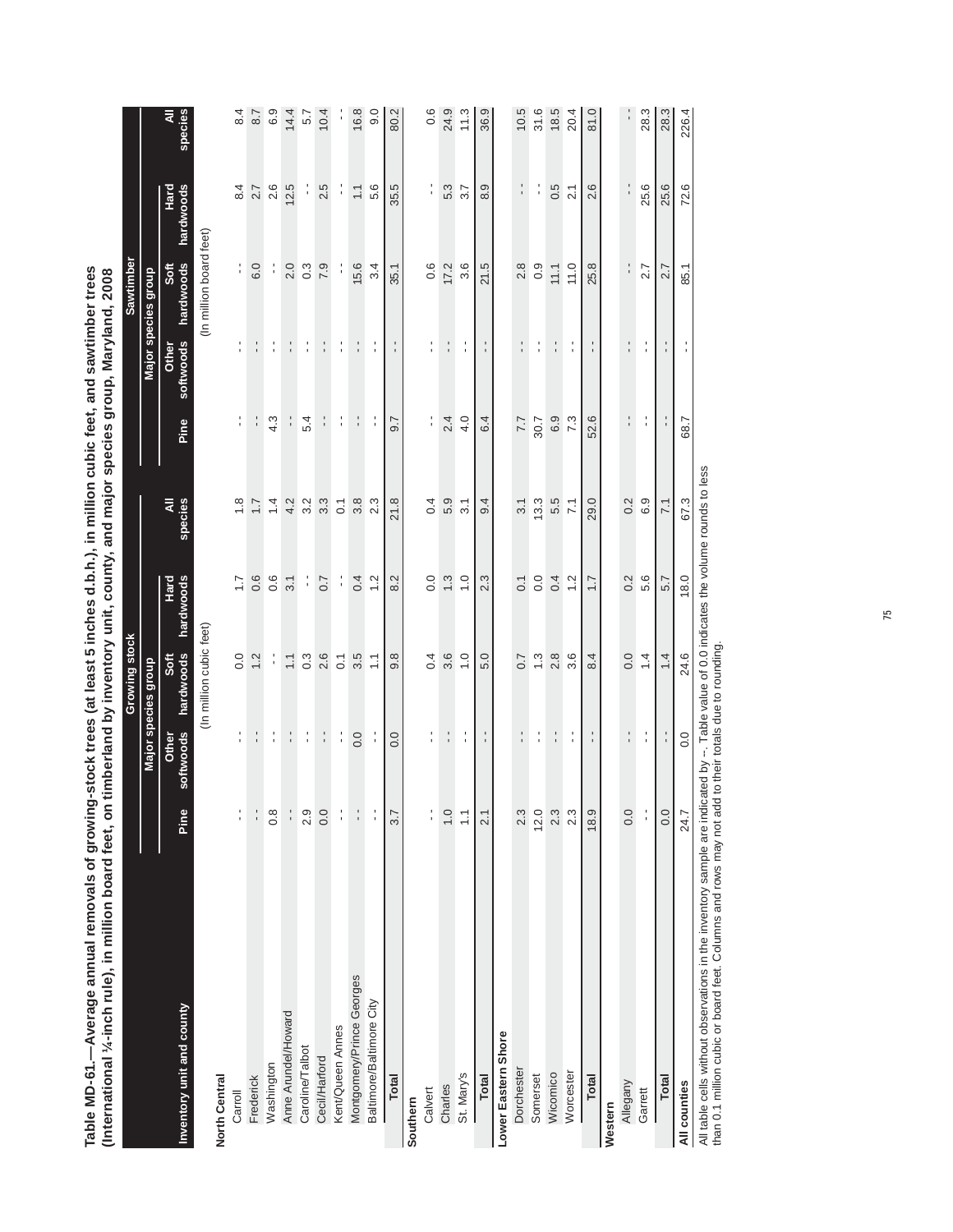| <b>Trees</b>                                      |                                                                                                                                                                                                                                |
|---------------------------------------------------|--------------------------------------------------------------------------------------------------------------------------------------------------------------------------------------------------------------------------------|
|                                                   |                                                                                                                                                                                                                                |
|                                                   |                                                                                                                                                                                                                                |
|                                                   |                                                                                                                                                                                                                                |
|                                                   |                                                                                                                                                                                                                                |
|                                                   |                                                                                                                                                                                                                                |
|                                                   |                                                                                                                                                                                                                                |
|                                                   |                                                                                                                                                                                                                                |
|                                                   |                                                                                                                                                                                                                                |
|                                                   |                                                                                                                                                                                                                                |
|                                                   |                                                                                                                                                                                                                                |
|                                                   | , 2008                                                                                                                                                                                                                         |
| nes d.b.h.), in million cubic feet, and sawtimber |                                                                                                                                                                                                                                |
|                                                   |                                                                                                                                                                                                                                |
|                                                   |                                                                                                                                                                                                                                |
|                                                   |                                                                                                                                                                                                                                |
|                                                   | <b>COLORED MORVIS</b>                                                                                                                                                                                                          |
|                                                   |                                                                                                                                                                                                                                |
|                                                   |                                                                                                                                                                                                                                |
|                                                   |                                                                                                                                                                                                                                |
| -"" trees (at least 5 inches u.v                  | ntory unit, county, and major species                                                                                                                                                                                          |
|                                                   |                                                                                                                                                                                                                                |
|                                                   |                                                                                                                                                                                                                                |
|                                                   |                                                                                                                                                                                                                                |
|                                                   |                                                                                                                                                                                                                                |
|                                                   |                                                                                                                                                                                                                                |
| ^^ ^*^^^                                          |                                                                                                                                                                                                                                |
|                                                   |                                                                                                                                                                                                                                |
|                                                   |                                                                                                                                                                                                                                |
|                                                   |                                                                                                                                                                                                                                |
| als of grow                                       | nver                                                                                                                                                                                                                           |
|                                                   |                                                                                                                                                                                                                                |
|                                                   |                                                                                                                                                                                                                                |
| ς<br>Ε                                            |                                                                                                                                                                                                                                |
|                                                   |                                                                                                                                                                                                                                |
|                                                   |                                                                                                                                                                                                                                |
|                                                   |                                                                                                                                                                                                                                |
| pei                                               |                                                                                                                                                                                                                                |
|                                                   | and the timber in timber of timber of the state of the state of the state of the state of the state of the state of the state of the state of the state of the state of the state of the state of the state of the state of th |
| ∫<br>¤                                            |                                                                                                                                                                                                                                |
| ר<br>בלה<br>ſ.                                    |                                                                                                                                                                                                                                |
|                                                   |                                                                                                                                                                                                                                |
|                                                   |                                                                                                                                                                                                                                |
|                                                   |                                                                                                                                                                                                                                |
|                                                   |                                                                                                                                                                                                                                |

|                           |                  |                    | Growing stock           |                   |                  |               |                                  | Sawtimber               |                     |                  |
|---------------------------|------------------|--------------------|-------------------------|-------------------|------------------|---------------|----------------------------------|-------------------------|---------------------|------------------|
|                           |                  |                    | Major species group     |                   |                  |               |                                  | Major species group     |                     |                  |
| Inventory unit and county | Pine             | softwoods<br>Other | hardwoods<br>Soft       | hardwoods<br>Hard | species<br>₹     | Pine          | softwoods<br>Other               | hardwoods<br>Soft       | hardwoods<br>Hard   | species<br>₹     |
| North Central             |                  |                    | (In million cubic feet) |                   |                  |               |                                  | (In million board feet) |                     |                  |
| Carroll                   | $\frac{1}{1}$    | $\frac{1}{1}$      | 0.0                     | $\overline{1.7}$  | $\frac{8}{1}$    | l,            | $\frac{1}{1}$                    | $\frac{1}{1}$           | $0.\overline{3}$    | $0.\overline{3}$ |
| Frederick                 | $\frac{1}{1}$    | l,                 | 1.2                     | 0.6               | $\overline{1}$ . | п             |                                  | $\frac{1}{1}$           |                     |                  |
| Washington                | $0.\overline{8}$ | f,                 | ţ.                      | 0.6               | 1.4              | l,            |                                  | l,                      | ţ                   |                  |
| Anne Arundel/Howard       | $\frac{1}{1}$    | $\frac{1}{1}$      | $\overline{1}$ .        | 3.1               | 4.2              | $\frac{1}{1}$ |                                  | $\frac{1}{1}$           | 0.6                 | 0.6              |
| Caroline/Talbot           | 2.9              | t                  | $0.\overline{3}$        | l,                | 3.2              | ţ             | í                                | Í                       | f,                  | ï                |
| Cecil/Harford             | 0.0              | $\frac{1}{1}$      | 2.6                     | 0.7               | 3.3              | $\frac{1}{1}$ | $\frac{1}{1}$                    | 3.8                     | 0.2                 | 4.0              |
| Kent/Queen Annes          | $\frac{1}{1}$    | $\frac{1}{1}$      | $\overline{0}$ .        | Î                 | $\overline{0}$   | ţ.            | í                                | $\frac{1}{1}$           | l,                  | :                |
| Montgomery/Prince Georges | $\frac{1}{1}$    | 0.0                | 3.5                     | 0.4               | 3.8              | ÷             |                                  |                         |                     |                  |
| Baltimore/Baltimore City  | $\frac{1}{4}$    | í                  | $\frac{1}{1}$           | $\frac{2}{3}$     | 2.3              | ţ             | ţ                                | 2.7                     | 4.7                 | 7.5              |
| Total                     | 3.7              | 0.0                | 9.8                     | 8.2               | 21.8             | ٠             |                                  | 6.5                     | 5.8                 | 12.3             |
| Southern                  |                  |                    |                         |                   |                  |               |                                  |                         |                     |                  |
| Calvert                   | $\frac{1}{1}$    | $\frac{1}{1}$      | 0.4                     | 0.0               | 0.4              | í             | ı<br>ı                           | $0.\overline{3}$        | ı<br>$\blacksquare$ | $0.\overline{3}$ |
| Charles                   | $\ddot{ }$ .0    | t,                 | 3.6                     | $\ddot{.}3$       | 5.9              | $\frac{1}{1}$ | t,                               | $\frac{1}{1}$           | $\frac{1}{1}$       |                  |
| St. Mary's                | $\overline{1}$ . | f,                 | $\frac{0}{1}$           | $\frac{0}{1}$     | 3.1              | $\frac{1}{1}$ | Ť                                | $\frac{1}{1}$           | Î                   |                  |
| <b>Total</b>              | $\overline{2}$ . | t,                 | 5.0                     | 2.3               | 9.4              | $\frac{1}{1}$ | $\blacksquare$                   | $0.\overline{3}$        | 1                   | $0.\overline{3}$ |
| Lower Eastern Shore       |                  |                    |                         |                   |                  |               |                                  |                         |                     |                  |
| Dorchester                | 2.3              | ٠                  | 0.7                     | $\overline{0}$    | $\overline{3}$ . | 0.2           |                                  | 1                       |                     | 0.2              |
| Somerset                  | 12.0             | ţ.                 | $\frac{3}{2}$           | 0.0               | 13.3             | l,            | l,                               | l,                      | l.                  | ï                |
| Wicomico                  | 2.3              | $\frac{1}{4}$      | 2.8                     | 0.4               | 5.5              | $\frac{1}{1}$ | $\frac{1}{1}$                    | $\frac{1}{1}$           | l,                  | 1                |
| Worcester                 | $2.\overline{3}$ | ţ.                 | 3.6                     | $\frac{2}{1}$     | 7.1              | 4.9           | $\frac{1}{1}$                    | 6.2                     | $\ddot{.}$          | 12.5             |
| <b>Total</b>              | 18.9             | ٠<br>ï             | 8.4                     | 7.7               | 29.0             | 5.1           |                                  | 6.2                     | 1.3                 | 12.7             |
| Western                   |                  |                    |                         |                   |                  |               |                                  |                         |                     |                  |
| Allegany                  | 0.0              | $\frac{1}{1}$      | 0.0                     | 0.2               | 0.2              | $\frac{1}{1}$ | $\blacksquare$<br>$\blacksquare$ | $\frac{1}{1}$           | $\frac{1}{1}$       |                  |
| Garrett                   | $\frac{1}{4}$    | f,                 | $1\overline{4}$         | 5.6               | 6.9              | t             | ٠<br>٠                           | 0.5                     | 0.7                 | $\frac{2}{1}$    |
| Total                     | 0.0              | $\frac{1}{1}$      | 1.4                     | 5.7               | 7.1              | $\frac{1}{1}$ | $\frac{1}{1}$                    | 0.5                     | 0.7                 | 1.2              |
| All counties              | 24.7             | 0.0                | 24.6                    | 18.0              | 67.3             | 5.1           | $\blacksquare$                   | 13.5                    | 7.8                 | 26.5             |
|                           |                  |                    |                         |                   |                  |               |                                  |                         |                     |                  |

All table cells without observations in the inventory sample are indicated by --. Table value of 0.0 indicates the volume rounds to less<br>than 0.1 million cubic or board feet. Columns and rows may not add to their totals du All table cells without observations in the inventory sample are indicated by --. Table value of 0.0 indicates the volume rounds to less than 0.1 million cubic or board feet. Columns and rows may not add to their totals due to rounding.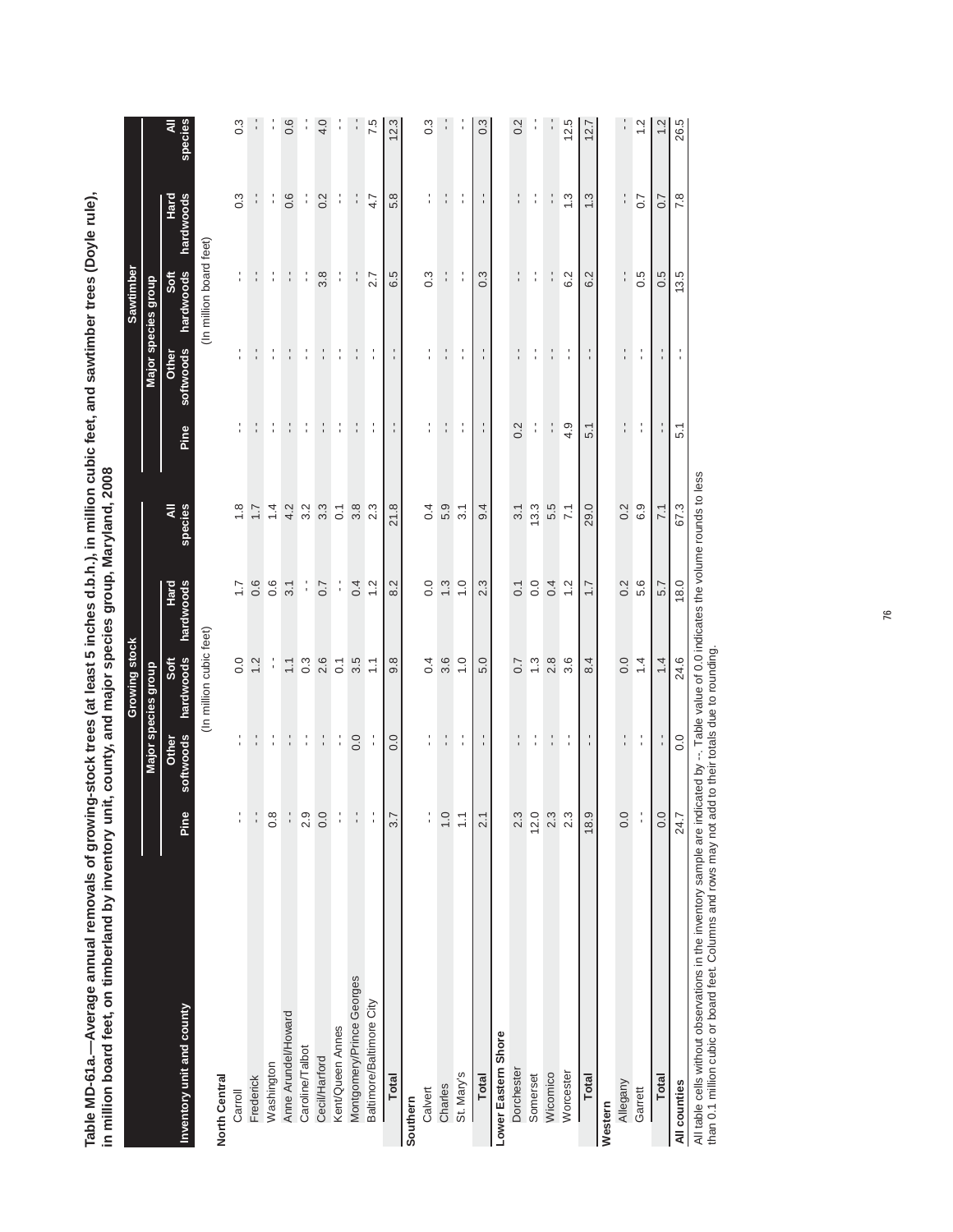| i<br>l                                                                      |                                       |
|-----------------------------------------------------------------------------|---------------------------------------|
|                                                                             |                                       |
|                                                                             |                                       |
|                                                                             |                                       |
|                                                                             |                                       |
|                                                                             |                                       |
|                                                                             |                                       |
| averade annual net drowth, averade annual removals, and averade annual mort | Š                                     |
| ume, av                                                                     | i<br>Si                               |
|                                                                             |                                       |
| ampling errors. in percent, for ne                                          | J<br>B<br><b>Sept 2</b>               |
| יצ<br>הסופה ה                                                               | area by Invel                         |
| C                                                                           | $\frac{1}{2}$<br>and tim <sup>2</sup> |
| ֧֝֝֜֜֜֜֜֜֜֜<br>֧֝֜֜֜֜֜֜֜֜֜֜֜֜֜֜֜֜֜֜֜֜֜֜֗֟֜֜<br>ׅׅׅ֝֜֝֜֝֜֝֜֝֜֝֜֝֜֗<br>ר<br>ר | こくらくらく<br>ra<br>Da                    |
|                                                                             |                                       |

|                           |                |                    |        |                                 | Growing stock                 |                                |        |                                 | Sawtimber                     |                               |
|---------------------------|----------------|--------------------|--------|---------------------------------|-------------------------------|--------------------------------|--------|---------------------------------|-------------------------------|-------------------------------|
| Inventory unit and county | Forest<br>area | area<br>Timberland | Volume | Average<br>net growth<br>annual | Average<br>removals<br>annual | Average<br>mortality<br>annual | Volume | Average<br>annual<br>net growth | Average<br>removals<br>annual | Average<br>mortality<br>annua |
| North Central             |                |                    |        |                                 |                               |                                |        |                                 |                               |                               |
| Carroll                   | 21.68          | 21.68              | 29.24  | 35.65                           | 74.88                         | 63.01                          | 29.01  | 30.52                           | 77.53                         | 70.37                         |
| Frederick                 | 11.89          | 12.86              | 17.80  | 46.95                           | 72.45                         | 48.52                          | 21.31  | 33.93                           | 76.14                         | 60.68                         |
| Washington                | 8.67           | 11.43              | 21.56  | 31.37                           | 84.46                         | 56.05                          | 25.94  | 21.94                           | 85.95                         | 64.25                         |
| Anne Arundel/Howard       | 12.57          | 12.38              | 18.80  | 33.71                           | 67.97                         | 42.75                          | 24.20  | 26.65                           | 85.01                         | 62.60                         |
| Caroline/Talbot           | 11.76          | 11.76              | 18.14  | 21.86                           | 61.76                         | 54.98                          | 25.47  | 30.10                           | 57.40                         | 100.00                        |
| <b>Cecil/Harford</b>      | 12.20          | 12.20              | 17.70  | 24.66                           | 47.28                         | 57.69                          | 19.82  | 22.76                           | 60.22                         | 75.89                         |
| Kent/Queen Annes          | 9.58           | 9.58               | 16.23  | 20.33                           | 99.13                         | 44.34                          | 20.70  | 25.61                           |                               | 60.12                         |
| Montgomery/Prince Georges | 8.48           | 11.38              | 15.20  | 26.69                           | 74.07                         | 23.83                          | 17.56  | 17.07                           | 82.91                         | 33.10                         |
| Baltimore/Baltimore City  | 13.61          | 18.59              | 25.20  | 50.10                           | 70.57                         | 45.18                          | 27.67  | 48.76                           | 84.36                         | 57.27                         |
| Total                     | 3.77           | 4.28               | 6.50   | 11.71                           | 26.68                         | 15.61                          | 7.81   | 0.70                            | 32.22                         | 21.56                         |
| Southern                  |                |                    |        |                                 |                               |                                |        |                                 |                               |                               |
| Calvert                   | 14.37          | 14.55              | 18.85  | 26.49                           | 100.00                        | 36.80                          | 20.64  | 24.14                           | 100.00                        |                               |
| Charles                   | 7.84           | 7.84               | 12.21  | 28.67                           | 81.02                         | 22.96                          | 13.83  | 21.28                           | 85.10                         | 30.67                         |
| St. Mary's                | 8.48           | 8.48               | 16.08  | 43.77                           | 62.67                         | 28.83                          | 18.87  | 25.07                           | 61.41                         | 34.78                         |
| <b>Total</b>              | 5.44           | 5.44               | 8.66   | 18.27                           | 63.60                         | 17.60                          | 9.89   | 13.57                           | 70.26                         | 23.38                         |
| Lower Eastern Shore       |                |                    |        |                                 |                               |                                |        |                                 |                               |                               |
| Dorchester                | 9.21           | 9.52               | 15.95  | 100.00                          | 84.86                         | 49.22                          | 18.53  | 56.24                           | 86.91                         | 63.83                         |
| Somerset                  | 12.46          | 12.46              | 21.14  | 30.12                           | 48.74                         | 43.58                          | 30.60  | 29.11                           | 56.29                         | 64.48                         |
| Wicomico                  | 12.61          | 12.61              | 21.43  | 27.86                           | 77.95                         | 51.42                          | 27.68  | 35.84                           | 75.39                         | 68.46                         |
| Worcester                 | 7.30           | 0.71               | 15.68  | 37.26                           | 66.77                         | 36.64                          | 19.43  | 34.22                           | 88.14                         | 57.93                         |
| Total                     | 5.11           | 5.47               | 9.14   | 21.32                           | 32.87                         | 29.17                          | 11.72  | 19.33                           | 37.52                         | 36.66                         |
| Western                   |                |                    |        |                                 |                               |                                |        |                                 |                               |                               |
| Allegany                  | 6.14           | 7.97               | 12.11  | 32.07                           | 53.08                         | 54.04                          | 17.02  | 56.93                           |                               | 63.56                         |
| Garrett                   | 5.25           | 6.46               | 12.61  | 14.86                           | 53.37                         | 32.07                          | 15.04  | 14.24                           | 58.37                         | 41.54                         |
| Total                     | 3.99           | 5.02               | 9.33   | 15.07                           | 52.69                         | 32.89                          | 11.54  | 17.16                           | 58.37                         | 47.51                         |
| All counties              | 2.31           | 2.57               | 4.15   | 8.21                            | 19.97                         | 11.22                          | 5.13   | 7.04                            | 22.21                         | 15.26                         |

Sampling errors that exceed 100% are reported as 100%. Sampling errors that exceed 100% are reported as 100%.